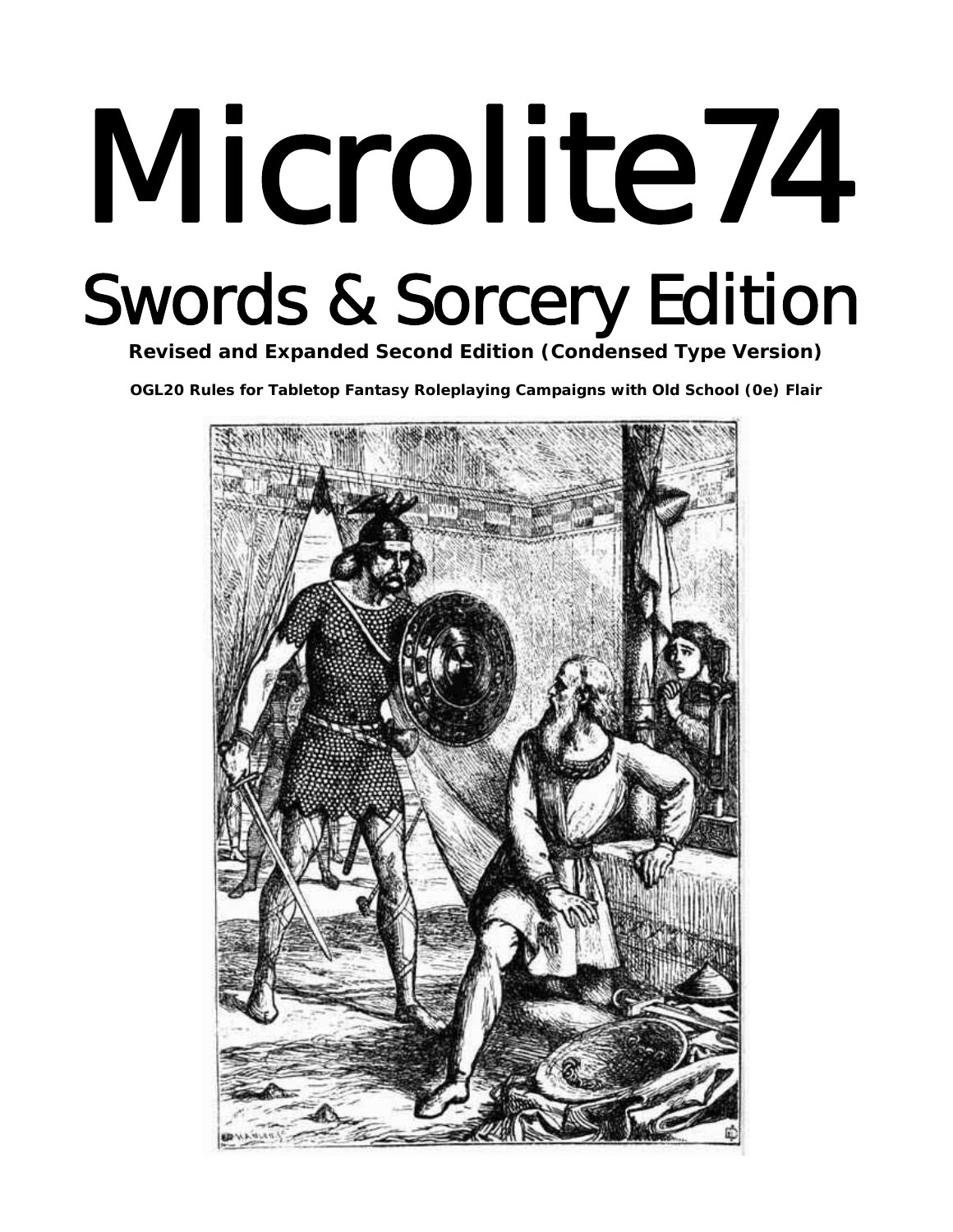# **Special Thanks to Our Sponsors**

*The author would like to thank the following individuals who sponsored the production of the first edition of Microlite74 Swords & Sorcery by making donations to the RetroRoleplaying Cancer Fund to help pay the huge cancer bills treating my wife's Stage 3 Oral Cancer without insurance ran up.* 

Joseph Bloch, Jeffrey Bowes, Chris Brandon, Christoph Camomile, David Cook, Daniel Corwin, Martin Costa, Andrew Cowie, Samuel Curry, Nicolas Delzenne, Sebastian Dietz, David Finch, Cain Gillespie, Alan Graham, Bruce Harlick, Steve Hyatt, John Lile, Fabrizio Luzzatti, Frank Mentzer, Ronaldo Nascimento, Ronald Pehr, Daniel Proctor, C J de Putron, Victor Raymond, Dan Schmidt, Titan Games and Comics Online,Adam Toulmin, Hector Varela-Rios, Austin Warnstrom, Christopher Weller, The Write Stuff, Terry Zimmerman, and several additional donors who wished to remain anonymous.

*The author would also like to thank the following individual sponsored the production of this second edition of Microlite74 Swords & Sorcery by making donations to the RetroRoleplaying Cancer Fund.* 

**Bronze Donors:** Richard Allen, Roberto Caecas, Ken Cook, Chet Cox, Susan Evanson, Cabe Johns, David Morris, Brett Slocum, John Taft, Arnaud Gomes do Vale **Copper Donors:** William Ames, Henry Casey, Donald Reams, Lloyd Rasmussen **Silver Donors:** Jenni Monte, Herman Rogers **Gold Donors:** 3rd Millenium **Electrum Donors:** Keith Nelson *And twenty-nine additional donors who wish to remain anonymous.* 

> **Help with the bills with a donation to the RetroRoleplaying Cancer Fund Donate via Paypal:**

**https://www.paypal.com/cgi-bin/webscr?cmd=\_s-xclick&hosted\_button\_id=5599990**

**Microlite74 Swords & Sorcery Edition** 

Revised and Expanded Second Edition Condensed Type Version (April 9, 2016)

Copyright © 2012, 2016 Randall S Stukey

All art is in the public domain.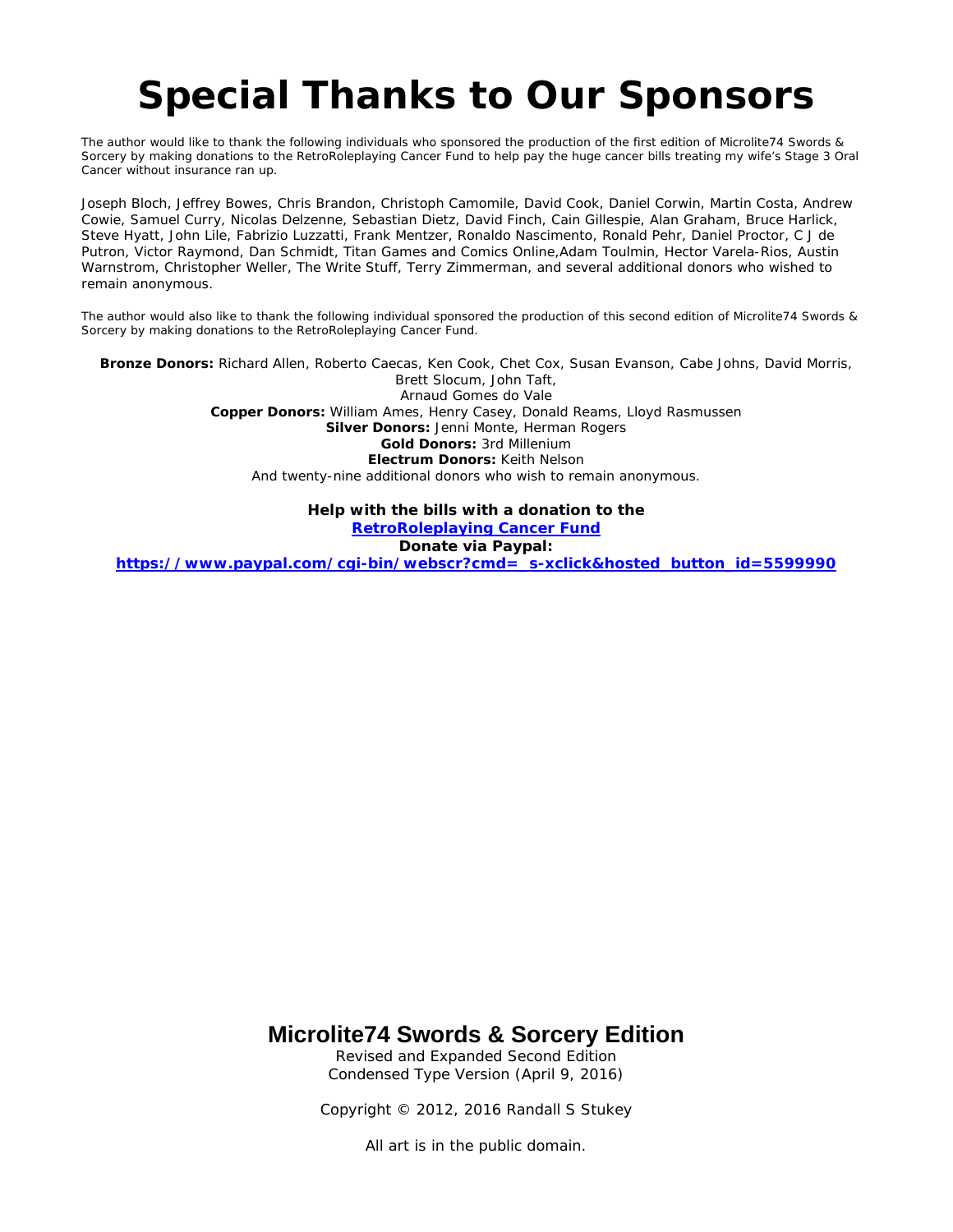# **Table of Contents**

| Energy Drain | 1 <sub>Q</sub> |
|--------------|----------------|
|              |                |
|              |                |
|              |                |
|              |                |
|              |                |
|              |                |
|              |                |
|              |                |
|              |                |
|              |                |
|              |                |
|              |                |
|              |                |
|              |                |
|              |                |
|              |                |
| Monsters     |                |
|              |                |
|              |                |
|              |                |
|              |                |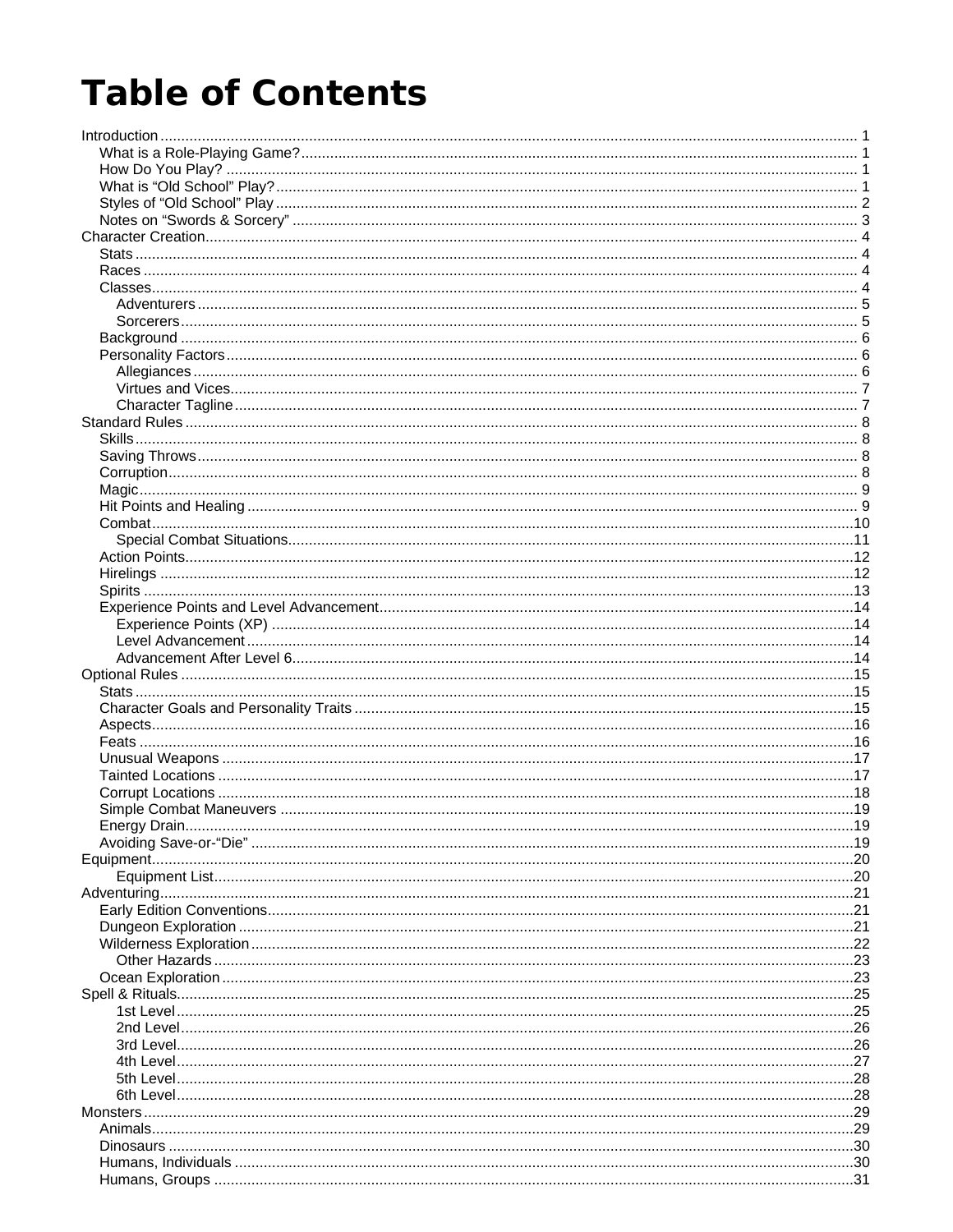# **Notes**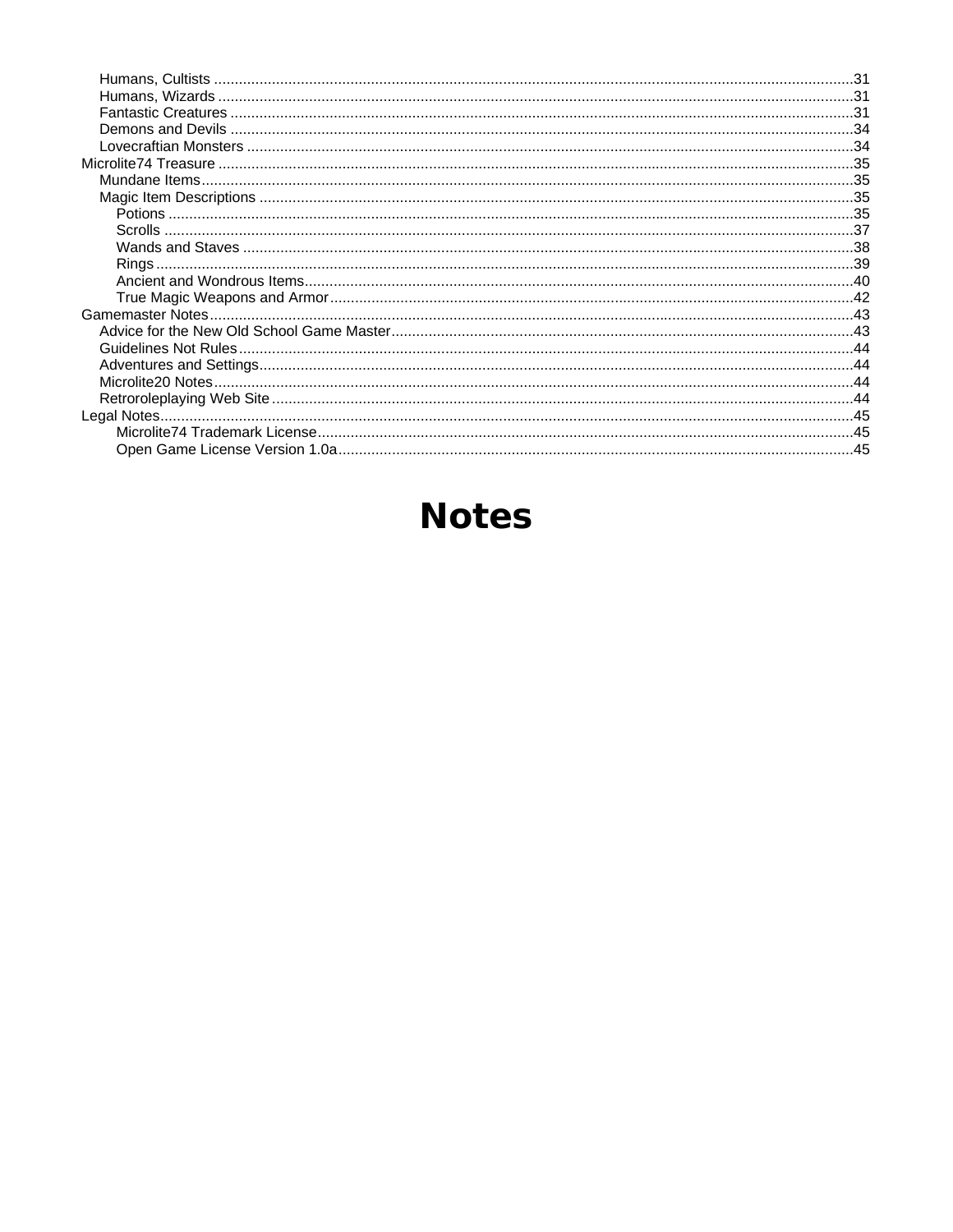### **INTRODUCTION**

*Microlite74 Swords & Sorcery Edition*, like its parent game, *Microlite20*, is a trimmed-down, sub-miniature version of the Primary Fantasy SRD rules (see license for more info) that has been designed to be quick and easy to play. The goal of Microlite74 games, however, is to recreate the style and feel of that very first ("0e") fantasy roleplaying game published back in 1974.

The *Microlite74 Swords & Sorcery Edition* rules are based on three little booklets found in the boxed set of the 1974 0e edition, the four 0e supplements, material from the publisher's official magazine and third party products of the time and the author's house rules from the late 1970s. The rules are not intended to be a clone of the 0e rules, but rather a conversion of them to a rules-lite D20-based system that encourages Swords & Sorcery old-school play without strictly old-school rules. *Microlite74 Swords & Sorcery Edition* is based on the third edition of the original *Microlite74* rules.

These rules assume a basic familiarity with tabletop role-playing games in general and with the basic principles of "D20" based rules. If you are completely new to tabletop role-playing games, you will want to start by playing with someone who is familiar with how they work.

### **What is a Role-Playing Game?**

Role-playing games have been around since the mid 1970's. When they first started, they had their roots in war-gaming (moving model armies around in simulation of historical battles) and descriptions of roleplaying games would have used those war games, along with such childhood games as "Cops and Robbers" and "Cowboys and Indians" as reference points.

However, now that we're in the second decade of the 21st century, times – and cultural reference points – have changed.

For most people today, the term "role playing game" is usually found abbreviated to "RPG" and is usually preceded by the letters "C" (becoming "CRPG" or "Computer Role Playing Game") or "MMO" (becoming "MMORPG" or "Massively Multiplayer Online Role Playing Game").

In this genre of computer games, the player takes on the role of a character in an ongoing storyline – usually the main protagonist of the story. The game consists of trying to get the story to progress towards its climax, often involving combat and problem solving.

Table-top role-playing games like *Microlite74* have a similar basis, except that the game is controlled by a human Game Master rather than by a computer, and rather than the action taking place on a computer screen the action takes place in the imaginations of the players.

While this may sound like a step backwards at first glance, it is much more flexible and adaptable. On a CRPG, you are limited to telling the single story that the game designers wrote. You can't go "off the map". In a tabletop role-playing game, however, you are not limited to fixed stories. The Game Master and the players can between them create an infinite number of stories, limited only by their imaginations. The Game Master can create whatever scenarios and situations they want to, and the players are not constrained to only doing what has been anticipated.

If they want their characters to do something, they don't have to simply hope that some designer wrote it into the game. They simply tell the Game Master what their character is trying to do

and the Game Master can improvise in a way that a computer never could (although the rules and guidelines in this book cover most common situations so that they can be handled in a consistent manner).

The other main difference between a table-top role-playing game and a CRPG is the social aspect. Although many CRPGs allow the player to control a whole party of characters rather than just a single one, they are still largely solitary affairs. Table-top roleplaying games are generally designed for groups of players to play together and *Microlite74* is no exception. Although it can be played with only a single player and a Game Master, it plays best with 3-8 players playing together, each controlling a single character. Interaction between the characters controlled by the different players, as well as nonscripted interaction between the characters controlled by players and characters controlled by the Game Master, is one of the chief elements of a table-top role-playing game.

### **How Do You Play?**

Before starting, one person will decide to be the Game Master. That person is responsible for establishing a setting for the game (either creating their own or using a published one). The other players create characters that live in that setting. The characters have a set of abilities which represent their capabilities; for example how strong they are or what sort of magic they are capable of using.

Then, normal play consists of the Game Master describing the situation that the characters find themselves in, and the players responding by telling the Game Master what their characters are doing.

In many situations, this is all that is required, but to provide structure and consistency to the game, this book provides rules covering what characters can do in various situations.

Additionally, many situations involve random factors, where a character has a chance of successfully doing something (which may vary depending on their abilities) rather than being automatically successful or relying on the Game Master's whim; for example, when fighting with monsters. In these situations, the rules tell you which type of dice to roll and how to interpret the results.

### **What is "Old School" Play?**

While *Microlite74* is designed using tried and true "D20" systems filtered through the Microlite20 rules, it is designed for a completely different style of play than many players who started to play in the last 20 years or so may be used to. This section will give a brief overview of "old school" play.

There are two major styles of roleplaying games. The first (and older) style says "Here is the situation. Pretend you are there as your character, what do you want to do?" This style has been superseded over the years with a style that says "Here is the situation. Based on your character's stats, abilities, skills, etc. as listed on his character sheet and your knowledge of the many detailed rules of the game, what is the best way to use your character's skills and abilities and the rules to solve the situation?" Old school play strongly favors the first style and frowns on too much of the second.

Here are some major points where old school play is different:

**Heroic, not Superheroic:** Old school play, especially at low to middle character levels, is about fairly normal people put in situations where they can be heroes, not about extraordinary people doing things that would make a four-color comic book superhero proud – and at first level yet. Just like in the real world, the more a character improves his abilities, the harder it is to improve them further, while new characters may advance rapidly, the higher their level the more effort and time (and XP) it takes to advance to the next level.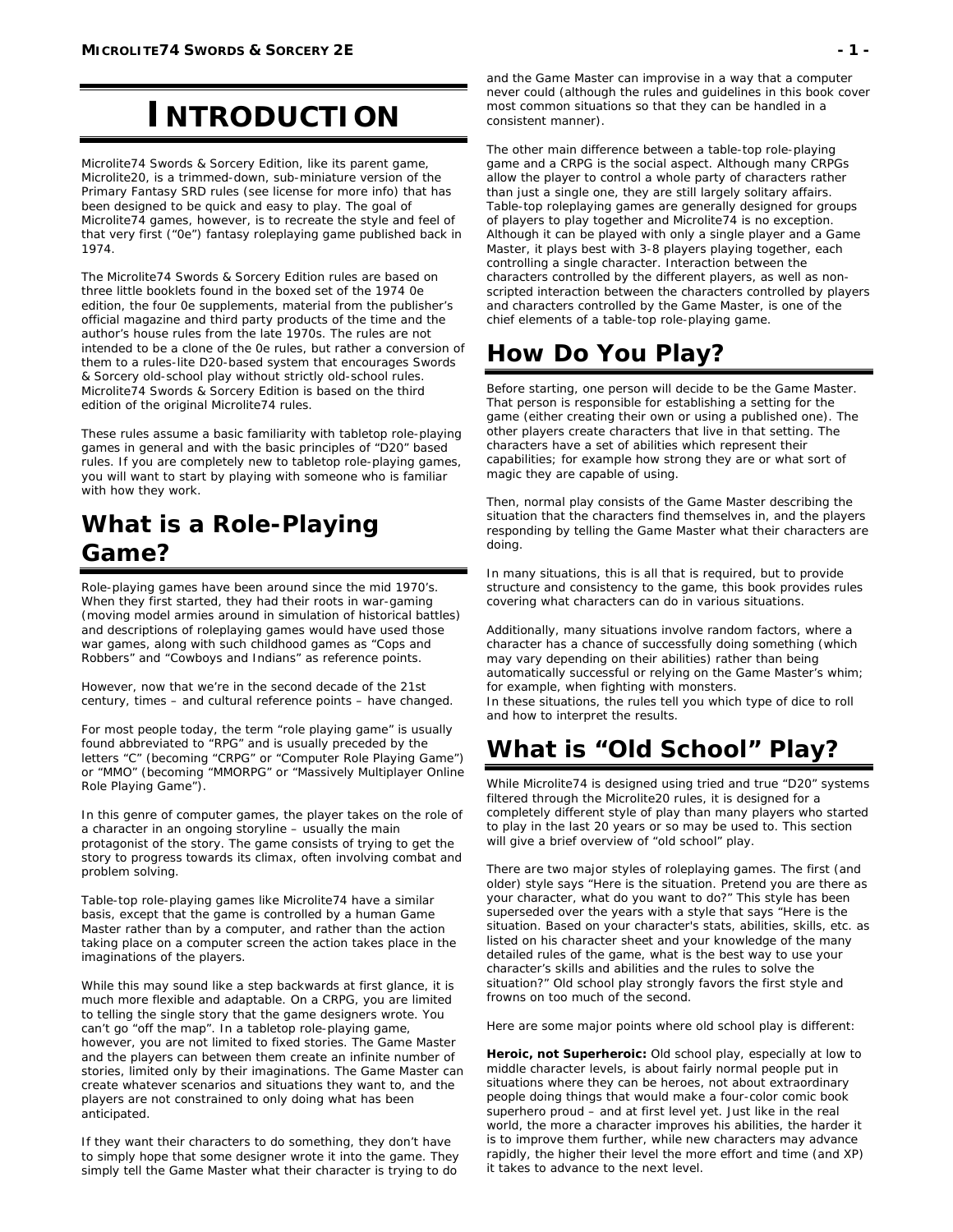**Achievement, not Advancement:** Many modern games are often all about what special feats, extra classes and special game mechanics the players wish to obtain for their characters as they increase in level. In old school games, a character's abilities are generally predetermined by his character class, so old school games focus on the things that the characters wish to accomplish in the game world rather than on what game mechanics they want to acquire. Level advancement is often much slower than in modern fantasy RPGs which makes in campaign achievements even more important as a measure of character success.

**No Skills:** Unlike in most modern RPGs, there aren't any skills in *Microlite74* -- not even the streamlined four skills of Microlite20. Players are intended to have their characters act like adventurers. So don't search your character sheet or the rules for the perfect solution in *Microlite74*. Instead, you just tell the GM what your character is trying to do. Note that you are assumed to be competent with all common activities associated with your class and background. If you need to keep a door open or shut, you might tell the GM your character is using a spike to keep the door open or closed. A ten foot pole is your friend for checking for traps. Searching a room means looking in and under objects, not rolling a skill check. While this may seem strange at first, you will quickly learn to appreciate the freedom it gives you. No longer are you limited to the skills and feats on your character sheet, you can try anything your character should be capable of trying. You might not succeed, but the rules generally will not stop you from trying.

**Limited Magic Items:** Modern fantasy RPGs often assume that magic items are easy to buy and/or to create. In most old school campaigns, magic items are relatively rare and hard to create. Only potions and scrolls are generally relatively easy to create or purchase. Other magic items are seldom found for sale (and are very high priced when they are found for sale) and are usually very expensive in money and time to try to create – often requiring rare ingredients that the characters must quest to find. Therefore characters are usually limited to the magic items they find in treasures or take from defeated enemies on adventures.

**No Assumption of "Game Balance":** Old style game sessions aren't about carefully balanced characters (who are all able to shine equally at all times) who only run into situations carefully designed by the GM to be beatable by the characters presently in the party and to provide treasure that fits their current level. Instead, part of player skill is learning to evaluate situations so situations well over the party's current abilities or which will waste the party's resources for little gain can be avoided. Don't assume that you can beat every monster that you encounter, running away from monsters too tough to handle can mean the difference between character survival and character death. You can also get creative in how you defeat monsters. Perhaps those goblins you bypassed could be talked into (or tricked into) attacking that giant you know you can't beat, perhaps killing it for you or at least softening it up so your party has a chance of defeating it and living to tell the tale. Also remember that treasure can be turned into XP, even if you can't kill the monsters, perhaps you can still acquire some of their treasure. Part of the skill of playing "old school" style is coming up with creative solutions when a direct attack is likely to fail.

**It's Not All About Combat:** Many modern fantasy RPGs have made combat the star of the system, combats in these systems are time-consuming and very crunchy with rules for everything. *Microlite20* avoids this by having a fast-playing abstract combat system. *Microlite74* takes this one step further, combat isn't intended to be the main source of fun in the game. The game is as much about exploration and treasuring finding as it is about combat. Sure, you are going to have to fight things to explore and find treasure, but always remember that combat may not be the best or safest way to handle every situation. Think before you rush into combat. After all, it's not the only way to earn a good pile of experience – and monsters don't have to be killed to be defeated (and get XP for them).

**Reality/Common Sense Trumps Rules:** Old-school games

#### **-2- MICROLITE74 SWORDS & SORCERY 2E**

use loose and simple rules that cover average cases and the GM and players are supposed to apply common sense and their knowledge of how reality works to cover the unusual and edge cases. "Reality/Common Sense" as interpreted by the GM always trumps the written rules if they conflict. For example, a character has a magic weapon and the rules for that weapon say it always causes its target to fall prone if hit. The character hits a gelatinous cube moving down the corridor toward them with the weapon. The rules say that the target should fall and be in a prone position. Reality, however, says otherwise. Gelatinous cubes don't have a top and bottom (so prone penalties make no sense) and a 10 foot cube can't fall when it is moving through a 10 foot corridor. In some modern games, the rules would be applied anyway and the cube would suffer the effects of falling prone no matter how little sense that makes. In an old school game like *Microlite74*, the GM ignores the rule because it makes no sense in the specific situation.

**Forget "Rules Mastery":** As some of the above differences have hinted, player skill in "old school" style games isn't about mastering the game rules so you can solve any problem by knowing the right combination of rules from 20 different rule books. *Microlite20* is designed to be rules light and *Microlite74* tries to stress this even more by encouraging GMs to make rulings on the spot taking into account specific circumstances instead of trying to hunt up special cases in the SRD or a stack of optional rule books. This is faster and helps players immerse themselves in their character and the game world instead of in rule books. GM rulings will be based on specific circumstances and common sense, not just on the written rules and prior rulings. Just because it requires a certain roll to jump one 10 foot pit does not mean all 10 foot wide pits will require the same roll. After all, all sorts of variables can affect the roll (terrain, weather, lighting, pressure to jump quickly, etc.). Players need to remember that these rules are merely a tool for the GM. They are just guidelines for the GM, not something written in stone that the GM must obey. If something herein does not work right in your campaign (or the GM just does not like a rule), the GM is well within his right to change it. *Microlite74* is not a game for rules lawyers or for those who believe that the game designer always knows what is best.

**No Script Immunity:** In most old school games, player characters do not have any form of script immunity. Player characters can die, lose equipment, suffer strange magical effects and other often unpleasant consequences if they are not careful or are just very unlucky. On the other hand, there are no rules limiting their success. If they take on an adult red dragon as first level characters and miraculously manage to win, there are no rules about level appropriate wealth or level appropriate magic items to interfere with their becoming rich and probably flush with magic items from the dragon's hoard.

**Not Mentioned does not mean Prohibited:** Many people seem to read RPG rules and come away with the idea that anything not specifically mentioned in the rules as allowed is prohibited. While this really doesn't make much sense given that no set of rules could ever cover everything that characters might attempt to do in an adventure, it seems to be a very common way to view RPG rules. In an old school game like *Microlite74*, this is specifically not true: the millions of possible activities not mentioned in the rules are not prohibited, they are up to the GM to allow or disallow based on his knowledge of how reality works and how his specific campaign world differs from reality. Unless the rules specifically prohibit some action, players should ask their GM instead of simply assuming it is prohibited because the rules do not mention it.

### **Styles of "Old School" Play**

If you read some "old school" blogs, forums, and web sites, you might get the impression that there is only one "old school'" style of play: a style with expendable player characters who spend all their time in dungeons designed in the style of the old "Tomb of Horrors" module where an adventuring party is only one slipup away from death. This style of play is often shown in early modules.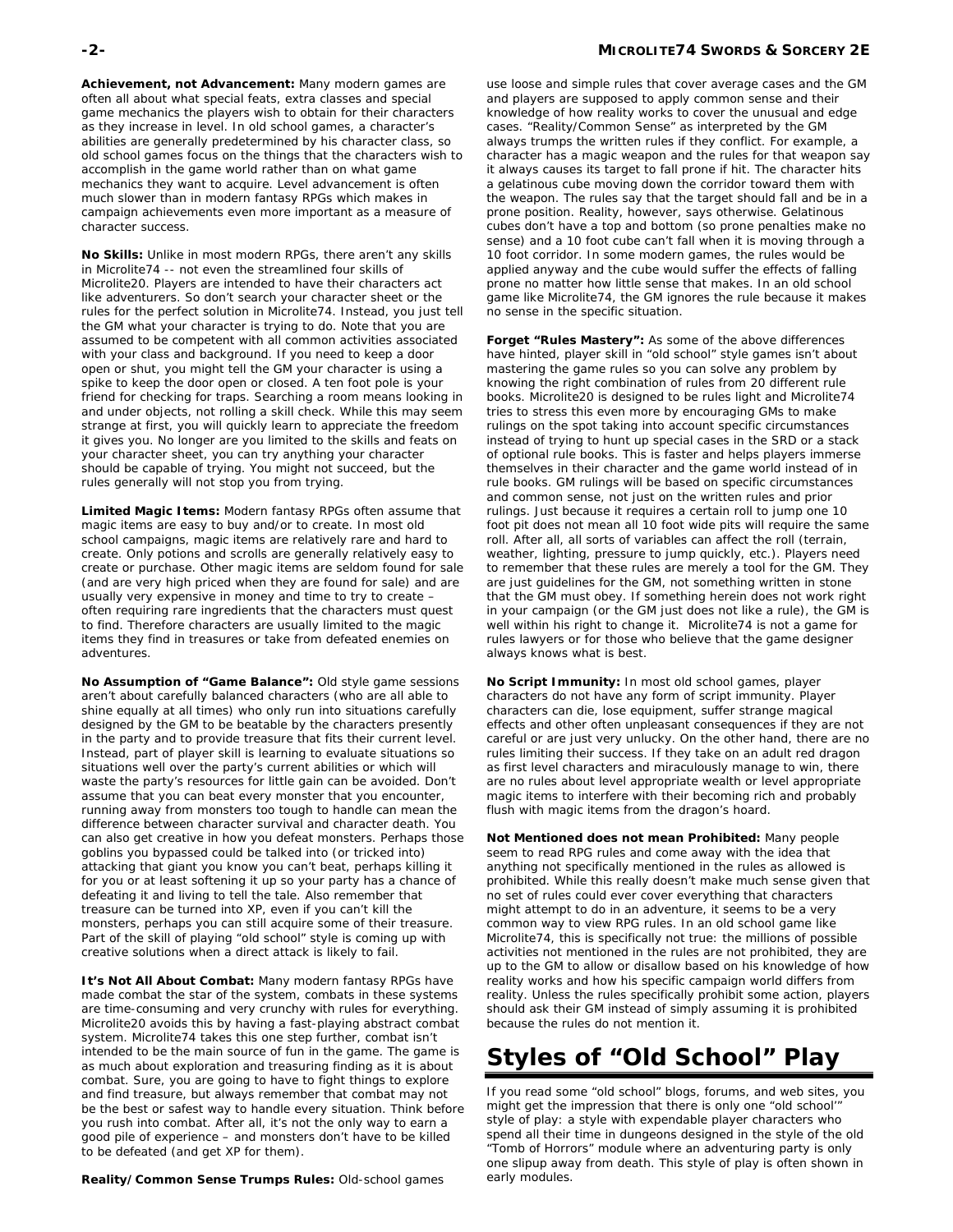#### **MICROLITE74 SWORDS & SORCERY 2E - 3 -**

What most people forget is that these early modules were designed for tournament play where the party that lasted longest and make it deepest into the dungeon was the winner. While a few gaming groups did run their regular campaigns like this and enjoy it, most people did not enjoy such games and the GMs who ran them were often referred to as "Killer GMs" (who often found themselves without players). Instead most home campaigns were a mixture of the following four styles – some campaigns stressing one or two styles over the others.

**Power-Gaming:** Many players start out playing in this style. Most soon get bored with it and add more and more of other styles. A power-gaming campaign is all about character power. Characters are known by their class, level, special items, and amazing powers and deeds. ("I killed the Demon King with my 15th Level Fighter/Magic-User/Druid. It only took two hits from Thor's Hammer to knock him out. Then I cut off his head with my vorpal blade.") There is often a lot of player competition for the most powerful character in campaigns that stress powergaming. A lot of people look down on this style, but it can be a lot of fun to play a pure power-game in a group of players who all like the style.

**Wargaming:** This is probably the style old school rules were originally written for. The wargaming style of play is a competition between the player group and the GM. The GM sets up tactical battles, puzzles, and the like and the players solve them for treasure and experience. Fudging die rolls and ignoring rules (either for or against the players) is frowned upon as it detracts from the challenge and fun of the adventure. Characters in pure wargaming campaigns often were expendable and had little personality or goals (beyond staying live and getting rich) as a character with such might be tempted to do things dysfunctional to survival. Published tournament dungeons like Tomb of Horrors could be considered examples of extreme forms of this style. Once the RPG hobby became known outside of the minis and board wargaming community, pure forms of the wargaming style quickly became uncommon.

**Role-Playing:** A pure role-playing campaign is almost the opposite of a pure wargaming campaign. Player skill, tactics, and rules aren't really important. What is important is the player's character and that character's life in the game. In a pure role-playing campaign, players create the personality of their characters in great detail and players generally have a large emotional investments made in them and do not consider their characters expendable. Players tend to have their characters act within their personalities and within the beliefs they're supposed to hold – even when doing so is not the best thing to do at the time within the game. The object is to live your character's life in the campaign world. You "win" be having your character achieve his goals, goals which may or may not have anything to do with the game's goals of exploring and accumulating treasure and experience points. The modern computer game *The Sims* is an example of this style of play.

**Story-Telling:** While all campaigns tell a story after-the-fact (that is, you can tell a story based on the characters actions in the game), in a story-telling campaign, the GM has worked out a story in advance and the player characters are the protagonists. The campaign world usually has a detailed background and back story behind it. Knowing this background may be more important than knowing the rules. Some pure story telling campaigns are little more that single-line railroads where the characters play their almost pre-scripted parts in the story. In other cases, things are more free-form with story flow and events created by interactions between the GM's basic outline of story events and the actions of individual characters during the campaign. Some people consider the more pure forms of storytelling campaigns boring straight-jackets while others love the idea of being a major part of a real story.

These four major styles of play appeared early in the history of role-playing games. They were first mentioned in a general circulation publication in Glenn Blacow's article "Aspects of Adventure Gaming" in *Different Worlds* #10 (the October 1980 issue).

The important thing to take from this section isn't the four styles or their labels (as there are other systems for describing this with their own labels), but the idea that there were many different styles of "old school" play back in the "old school" days – not just the single style stressed in some "old school" blogs, forums, and web sites. Don't let those sites make you believe that you aren't playing old school right if your campaign isn't strongly in the wargaming camp. Most successful campaigns back in "old school" days were a mixture of all four major styles – and a heaping helping of minor styles.

### **Notes on "Swords & Sorcery"**

Swords & Sorcery is a genre of fantasy fiction somewhat different from the type of "Heroic Fantasy" more common today. Heroic Fantasy tends to be about characters who are or will become heroes who take on larger than life quests, save the world (or at least a major part of it), or both. The *Lord of the Rings* is a well-known example of Heroic Fantasy. Most modern fantasy role-playing games are designed around Heroic Fantasy. Swords & Sorcery is a more gritty level of fantasy. Characters aren't heroes; they are normal people out to make a place for themselves in the world, and to acquire riches in the process. They may do heroic deeds on occasion, but these are likely to be little things, like saving a princess from a dragon or preventing a vampire from taking over a small town, rather than the stuff of epic tales of saving the world. Robert E. Howard's Conan stories are excellent examples of Swords & Sorcery, as are Fritz Lieber's Fafhrd and the Gray Mouser stories.

Here are some elements that make a Swords & Sorcery setting different from a Heroic Fantasy setting.

**Human-Centric:** Swords & Sorcery settings tend to be humancentric. Intelligent non-human species are the enemy, out to eliminate or enslave humans, and return the world to nonhuman rule. The demi-human species common in most fantasy RPGs either do not exist or are the enemy too. All player characters are humans.

**Magic is Untrustworthy and Often Bad:** In Heroic Fantasy, magic tends to be trustworthy and good, even if the Enemy abuses it for evil purposes. Mages are generally at least notdistrusted members of society. In Swords & Sorcery, magic is not trustworthy, as its use often has bad side-effects on those who use it, and magic is used for evil far more than it is for good.

Humans can barely control magic. It was invented by the nonhuman races that once ruled the world and is alien to mankind. Sorcerers are generally not trusted, as they generally have to deal with alien beings from beyond sanity, human sacrifices, and the like to have much power at all. Even those who avoid such things are seen as threats, and they might turn to black magic at any time to gain more power.

In Swords & Sorcery settings, normal humans can only cast simple spells directly; more complex spells require lengthy rituals. Therefore, sorcerers are often tempted to make pacts with demons and evil godlings to gain power and escape the limitations of human magic use.

While humans may be able to create some minor magic items, most powerful magic items were created by the inhumans who ruled the world before the dominance of humankind. Few of these remain, and wars have been fought over newly discovered powerful magic items.

There are generally no wizard guilds or schools of magic. The only ways to learn magic are either from forgotten tomes of lore, by serving an often dangerous and/or demeaning apprenticeship to an experienced sorcerer, or by joining the cult of some demon or godling in the hope being trained by the sorcerers that serve as its clergy.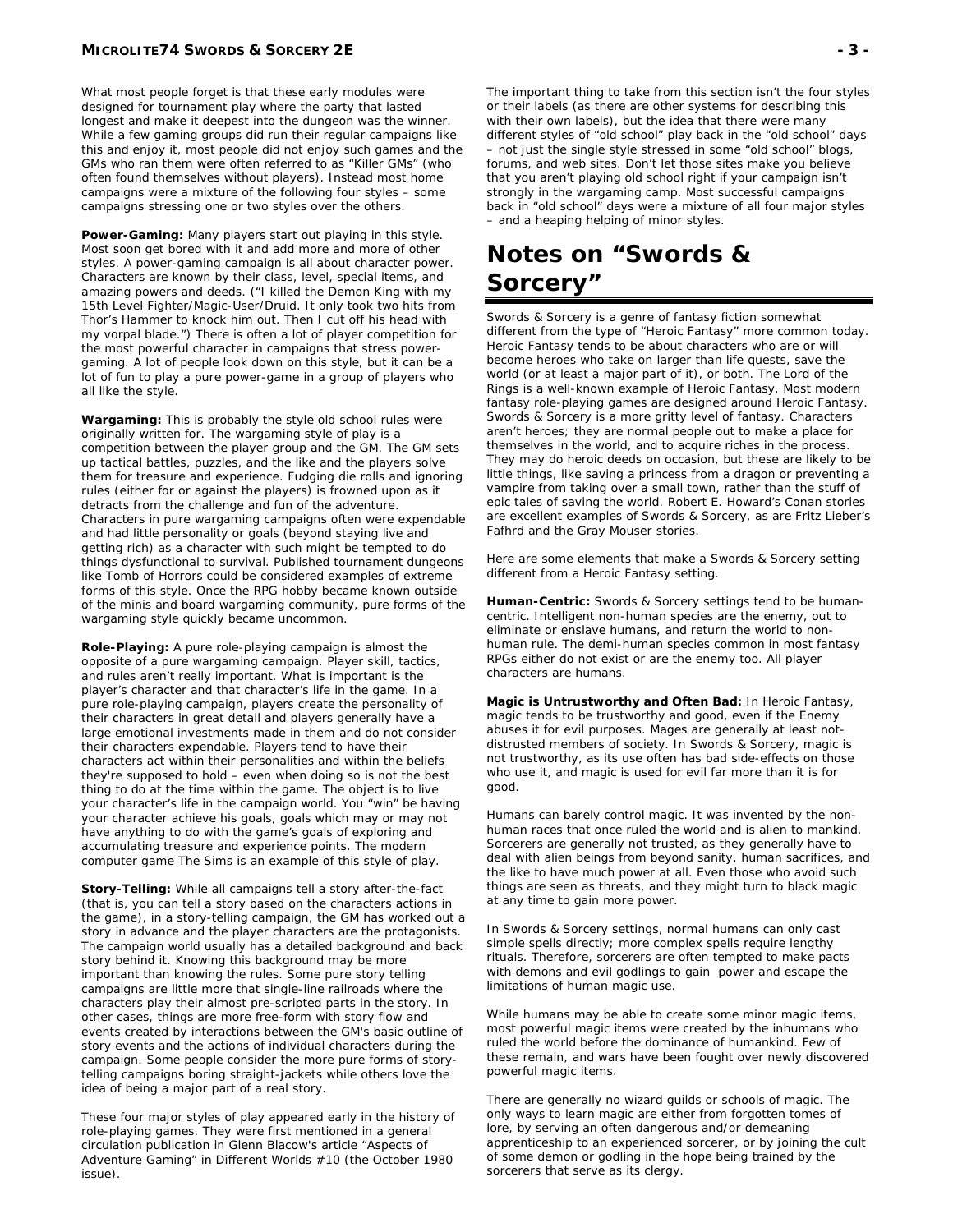**The Gods are Distant or Evil:** Powerful deities in Swords & Sorcery settings tend to be either distant and aloof, or evil. The gods of humankind generally grant no special powers to their priests, other than occasional hints and vague directions in dreams and visions – and the promise of a good afterlife to those who follow them faithfully. The demons and godlings that do grant powers are generally evil, and aim to turn their priests and followers to evil.

**Shades of Grey:** In Heroic Fantasy, competing sides are often black and white: it is easy to tell the good guys from the bad. Swords & Sorcery worlds are all about shades of grey. It's hard to find black and white, as good and evil come all mixed together. Even the most heroic character will have to make morally questionable decisions and even do bad things for good purposes from time to time. This is especially true because the morally correct path is seldom immediately clear. NPCs within the world suffer similar problems. Their motives are seldom obvious or clear, and even the best probably have dark stains on their souls. A ruler may be secretly supporting an evil cult, not because he is evil or even likes it, but because supporting that cult is the only way to prevent even worse things. An evil sorcerer who has sacrificed hundreds in his life might be the only person holding back an invasion of non-humans – your character may have to choose between killing the evil sorcerer (saving the future sacrifices, but allowing part of the civilized world to be overran by inhumans) and allowing the sorcerer to continue both his evil ways and continue to hold back the inhuman horde.

**The World is Grim and Gritty:** In Heroic Fantasy, the world is often a beautiful place, with cities and towns of great beauty. If there are slum areas, they are bypassed, unless they are of great importance. In Swords & Sorcery, cities, towns and life in general are more like their real-world medieval counterparts: grim, gritty, and often filthy. Characters' goals are seldom lofty — more like staying alive and getting more for themselves and/or their family and friends. Idealists certainly exist, but they aren't common as adventurers.

# **CHARACTER CREATION**

### **Stats**

There are 4 stats (also called attributes): Strength, Dexterity, Mind, and Charisma:

- **Strength (STR)** measures a character's muscle and physical power as well as his health and stamina.
- **Dexterity (DEX)** measures hand-eye coordination, agility, reflexes, and balance.
- **Mind (MIND)** is a measure of a character's willpower, perception, intuition , formal education and knowledge and not a measure of how smart the character is – as a PC's wit and cleverness are that of the player. For NPCs and monsters, however, this stat is also a measure of raw intelligence.
- **Charisma (CHA)** measures a character's force of personality, persuasiveness, personal magnetism, ability to lead, and physical attractiveness. This stat represents actual strength of personality, not merely how one is perceived by others in a social setting.

To determine a character's Stats, roll 3d6, total the 3 dice, and assign that number to one of the attributes. Repeat for each of the remaining attributes.

Your character will almost certainly have at least one score that is lower than average. *Microlite74 Swords & Sorcery* is not a game of armored super-heroes! The great adventurers and sorcerers of the world do not begin as superior specimens of human perfection; they are flawed like anyone else. What truly makes heroes of legend, in the end, is not what they were born with; it is what they achieve, in a risky life full of adventure, peril, and courage – and sometimes lots of trickery and guile, too.

Each Stat has an associated Stat Bonus (also known as "attribute bonus"). Each stat bonus is calculated by subtracting 10 from the Stat Score and dividing the result by four, rounding the resulting number toward zero:

• Stat Bonus = (Stat-10)/4, round toward zero.

For example, if your Strength is 15, your Strength Bonus is +1 -  $-(15-10)/4 = 1.25$  rounded (down) toward zero to 1. If your Dexterity is 8, your Dexterity Bonus is  $0 - (8-10)/4 = -0.5$ rounded (up) toward zero to 0.

### **Races**

Generally speaking, the only race available to player-characters in a swords & sorcery campaign is human. Others races, if they exist at all, are normally the enemies of humanity and are not available as player-characters. Unless your Gamemaster tells you that other specific races are available in his campaign, your character is a human.

### **Classes**

Once you have rolled up your stats and selected a race, the next step is to choose a "character class." The available classes are: Adventurer and Sorcerer. Your Gamemaster may also have invented other character classes which are available to you. Decide what sort of character you want to play, keeping in mind that certain ability scores work well with certain character classes. Characters normally begin at Level 1 (unless directed otherwise by the GM).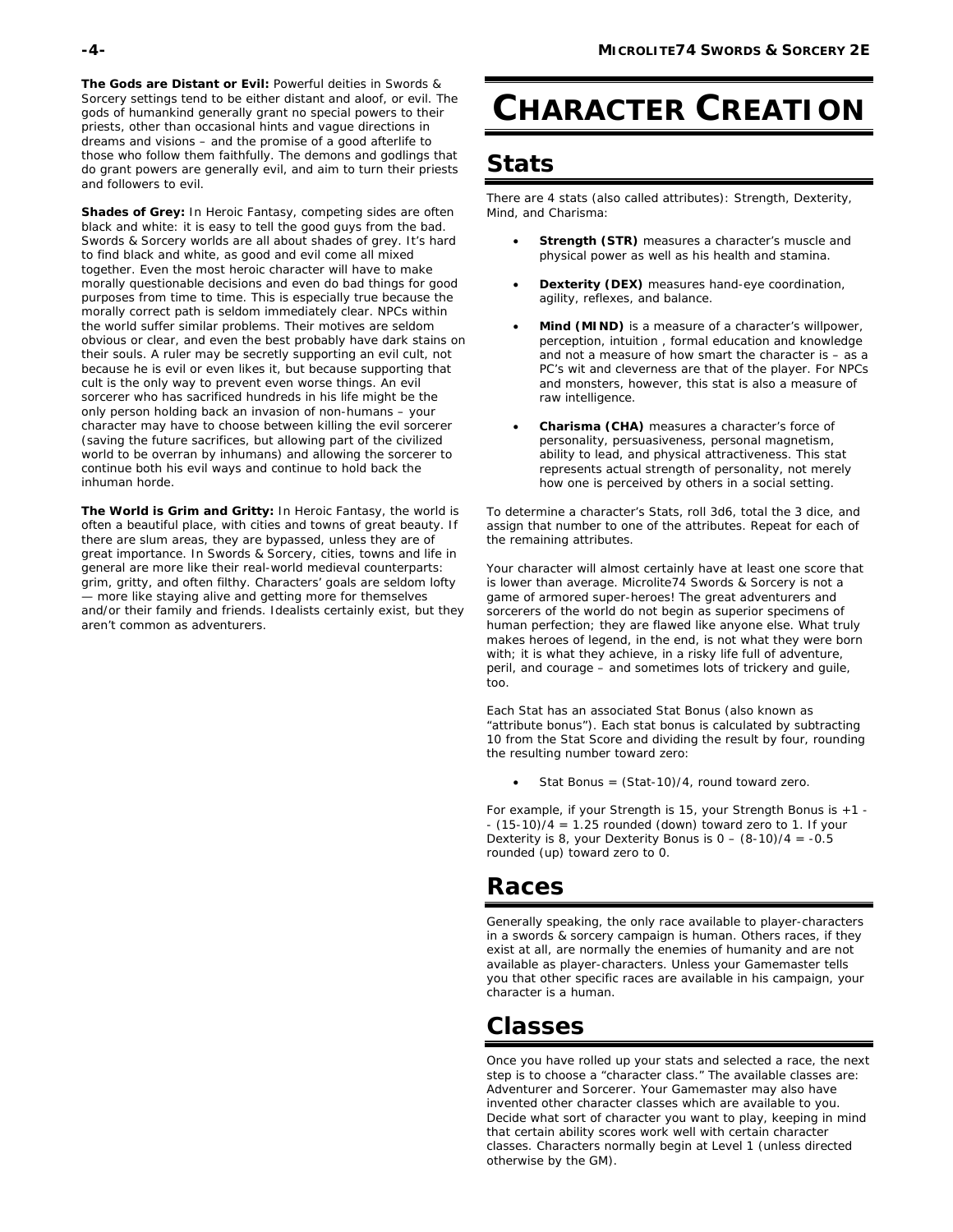#### **Adventurers**

Adventurers can wear any kind of armor, can use any weapon and may use shields. *Hit Points* (HP), *Physical Combat Bonus* PCB), *Magical Combat Bonus* (MCB), *Saving Throw* (Save), and *Minimum Experience Points Required for* Level (XP) are listed on the table below. Maximum Level is 6.

| Level          | НP          | PCB/MCB   | Save | ХP     |
|----------------|-------------|-----------|------|--------|
| 1 - Adventurer | $1d8 + STR$ | $+1/10$   | 14   |        |
| 2 - Explorer   | $2d8 + STR$ | $+2/+1$   | 12   | 3100   |
| 3 - Champion   | $3d8 + STR$ | $+3/+2$   | 10   | 12500  |
| 4 – Hero       | $4d8 + STR$ | $+5/+3$   | 8    | 50000  |
| 5 - Superhero  | $6d8 + STR$ | $+7/+4$   |      | 120000 |
| 6 - Lord       | $8d8 + STR$ | $+10/ +5$ | Δ    | 250000 |

**Adventurer Special Abilities:** All Adventurers have the following special ability:

*Cleave* - After an Adventurer kills an opponent, he may immediately make another attack against any still-standing foe within 5 feet. The maximum number of attacks he can make in one round is equal to twice his level.

Adventurers may select one special ability from the following list at levels 2, 4, and 6. Each special ability may only be selected once.

*Accuracy* – An Adventurer with this special ability rolls one die size larger for damage (1d6 instead of 1d4, 1d8 instead of 1d6, etc.) with thrown or missile weapons.

*Berserker Rage* – An Adventurer with this special ability may go into a berserker rage when in combat. During a berserker rage, the Adventurer always attacks the nearest foe (determine randomly if multiple foes in range). His ferocity adds his level to his attack roll and his damage. To break off combat (before all foes are dead) the berserk Adventurer must make a MIND save versus a DC of 10 (plus 2 for every opponent still standing) in order to break off from fighting. Each round the Adventurer is berserker costs him 2 hp, subtracted immediately after the berserker rage ends. A berserk Adventurer cannot use any combat stunts nor the Find Weakness, Leadership, or Tactical Expertise special abilities.

*Brutal Attack* – An Adventurer with this special ability rolls one die size larger for damage (1d6 instead of 1d4, 1d8 instead of 1d6, etc.) with melee weapons.

*Danger Sense:* An Adventurer with this special ability has a sixth sense for danger and can never be surprised so long as he is conscious and aware.

*Dodging* - When not wearing armor (and conscious and able to move), an Adventurer with this special ability may add his level (plus 1 for every point of dexterity above 15) to his AC.

*Find Weakness* - When attacking an unaware opponent, an Adventurer with this special ability may ignore any AC bonus the opponent has due to armor worn. He is hitting at his opponent's weak, exposed areas.

*Leadership* - When an Adventurer with this special ability is leading a group of hirelings under their command, the hirelings subtract the Adventurer's level in any morale checks and add the adventurer's level to their attack and damage rolls.

*One Shot* – An Adventurer with this special ability incapacitates opponents (knocks unconscious or otherwise out of combat) whose hit dice or level are less than or equal to the Adventurer's level on a critical hit (in addition to the normal effects of a critical hit).

*Read Sorcerer Scrolls:* An adventurer with this special ability has mastered the art of reading magic scrolls. He can cast spells from Sorcerer-only scrolls just as if they were specially written to be read by anyone. Roll a D20 for spells higher than 2nd level, on a roll of less than the spell level, the spell is misread from scroll and misfires weirdly.

*Striker* – An Adventurer with this special ability makes a critical hit on a natural roll of 19 or 20.

*Tactical Expertise* – An Adventurer with this special ability has a number of Tactics Points per day equal to twice his level plus one for every point of intelligence above 13. These points are spent directly before the attack roll of anyone in the adventurer's party, giving a +1 per point spent. Tactics Points can also be spent before any enemy's attack roll, giving a -1 per point spent.

*Terrifying Style*: An Adventurer with this special ability has a terrifying combat style. Opposing side must check morale every time he makes a critical hit.

*Unarmed Combat* – An Adventurer with this special ability does 1d6 damage with his bare hands (instead of the standard 1d2 bare handed damage).

#### **Sorcerers**

Sorcerers can wear any type of armor, can use any weapon, and may use shields – however, wearing armor and using anything but one-handed light weapons will interfere with spell casting. *Hit Points* (HP), *Physical Combat Bonus* PCB), *Magical Combat Bonus* (MCB), *Saving Throw* (Save), and *Minimum Experience Points Required for* Level (XP) are listed on the table below. Maximum Level is 6.

| Level          | НP          | <b>PCB/MCB</b> | Save | ΧP     |
|----------------|-------------|----------------|------|--------|
| 1 - Apprentice | $1d6 + STR$ | $+0/11$        | 16   | O      |
| 2 - Conjurer   | $2d6 + STR$ | $+1/+2$        | 14   | 4000   |
| 3 - Sorcerer   | $3d6 + STR$ | $+2/+3$        | 12   | 15000  |
| 4 - Warlock    | $4d6 + STR$ | $+3/+5$        | 10   | 60000  |
| 5 - Wizard     | $5d6 + STR$ | $+4/+7$        | 8    | 150000 |
| 6 - Mage       | $7d6 + STR$ | $+5/+10$       | 6    | 300000 |

**Sorcerer Special Abilities:** All Sorcerers have the following special abilities.

 *Minor Magic* - Sorcerers can cast minor "everyday/non-combat" magic at will. Basically, any everyday thing someone could do mundanely, a sorcerer can do with minor magic. Attempting something the GM considers abusive fails and causes the Sorcerers wand or other implement to explode (doing 1d6 backfire damage to the Sorcerer unless a MIND save is made). Usable once per round if no other action taken. Requires waving a handmade wand. Minor Magic is considered Grey Magic and each use costs HP equal to  $1 +$  the number of corruption points the caster has (if any).

Some examples: Light a candle or pipe with a flame from the wand tip. Dust things – at first level a minor magic spell might be needed for each shelf or piece of furniture, while at third level a single spell might dust a room and at sixth level the Sorcerer's the entire floor of a house or tower. Tie or untie a knot. Float coins from the Sorcerers coin purse to a merchant's hand. Open a cabinet. Mix drinks. Dress/undress.

A Sorcerer knows how to create the handmade wand required for this ability. The wand must be made by the Sorcerer using it to function. Creating the wand requires a knife, a living tree to cut the wand from, and 12 minus the Sorcerer's level hours (minimum of 1 hour) of uninterrupted time.

*Cast Spells (From Memory)* – Sorcerers can memorize and cast directly cast (without a ritual) first and second level spells as described in the magic section of these rules. Any sorcerer may memorize and directly cast first level spells. Second level spells can be memorized and directly cast once sorcerer reaches fourth level.

*Scribe Scrolls* – Sorcerers with this ability may create scrolls from spells recorded in their spell books, provided that the level of the spell being copied is less than their level. Creating a scroll costs 100 gp for materials and one day of full time careful effort per level of the spell being copied. (For example, a scroll with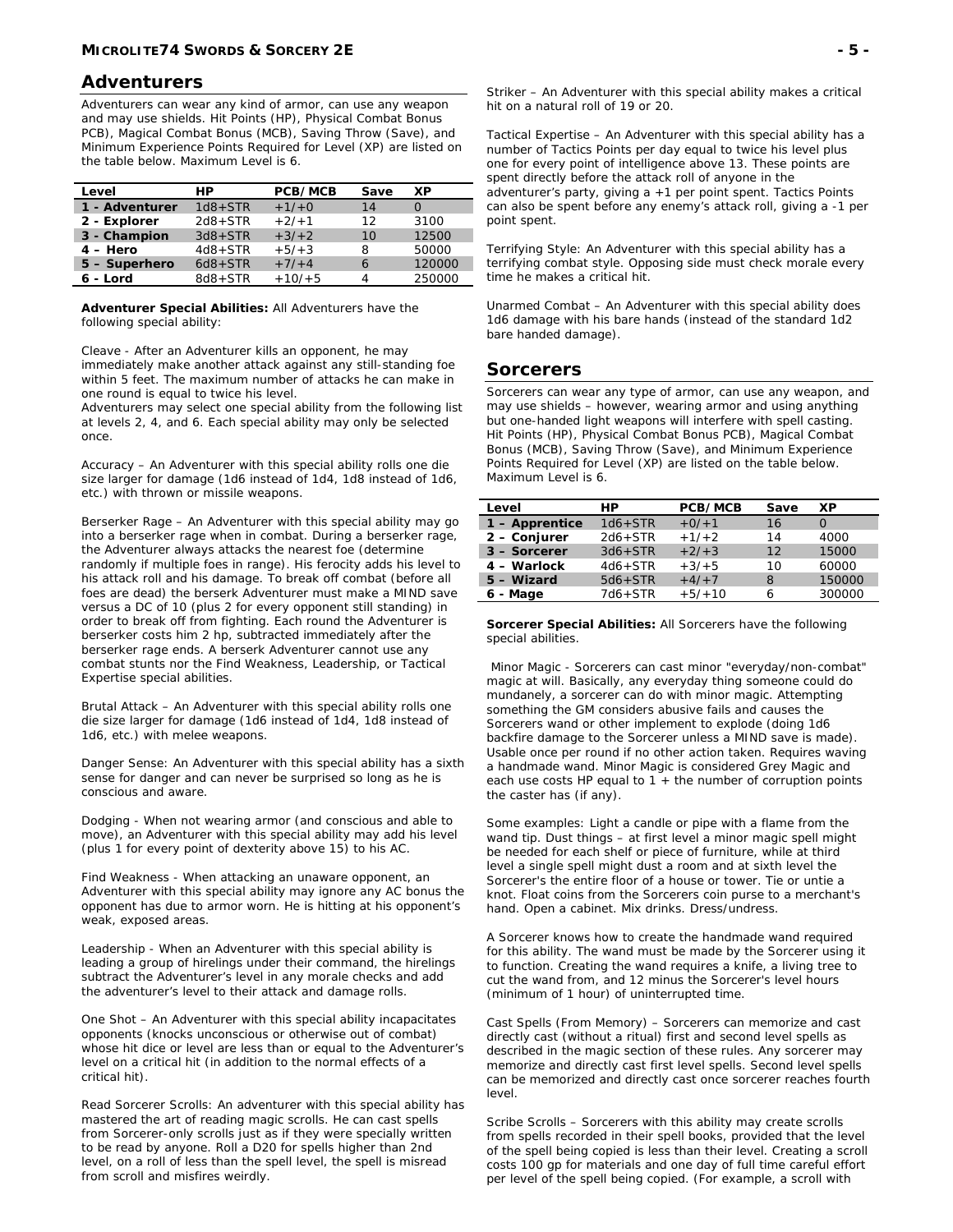the 3rd level spell Hold Person would cost 300 gp and take three days to scribe.)

Scrolls created in this manner can only be used by Sorcerers. A scroll can be created so that anyone able to read the language it is written in can use it. Such a scroll costs 200 gp for materials and 3 days of full time careful effort per level of the spell and requires a successful MIND Saving Throw or the scroll is ruined and useless.

When cast from the scroll, the spell costs 50% of its normal cost in hit points and costs the normal amount of corruption points if the spell is black magic. Copying a third through fifth level spell to a scroll allows it to be directly cast from the scroll. Scrolls are consumed by magic energy when the spell they hold is cast.

*Bind Spirits:* Sorcerers know how to bind spirits they defeat in spirit combat. Binding a Spirit costs 15 HP and causes the spirit to invisibly hover around the binder. Binding a spirit to an object requires a non-magical item and costs 25 HP. A spirit bound to an item may be given to another person (even if the other person is not a Sorcerer) as the spirit treats the owner of the item it is bound to as its binder. If the item is severely damaged or destroyed, the spirit is freed. A spirit who is not bound to an item is freed immediately upon his binder's death.

Bound Spirits will obey their binder and use their special abilities (if any) at his command. If bound to an item the item is like an magic item possessing the spells or special powers of the spirit. Spirits without special powers or spells bound to a weapon can give the weapon magical hit bonus for limited periods of time. The bonus is determined by the maximum Power of the spirit  $(5-15: +1; 16-30: +2; 31+: +3)$  which each round the bonus is used costing the spirit 5 points of power. If not bound to an item, the spirit may be ordered to attack another in spirit combat and the binder may use the power of a bound spirit as HP to power a spell or ritual. Power used by a bound spirit for any reason regenerates 1d6 points each day. Hostile spirits may attempt an Ego Roll once a week to attempt to break free of the binding. (Spirits bound to an object may do so only once per month.)

A Sorcerer may only bind a spirit if its Power is less than the Sorcerer's Level times 6. A Sorcerer may possess no more than his level plus his CHR Bonus bound spirits at any one time. Attempts to bind more automatically fail. Spirits bound to an item and given to another intelligent being do not count against this total.

**The Cost of Sorcery:** Delving into the mystic arts takes a toll on the Sorcerer's body. A Sorcerer must accept one of the following handicaps at levels 2 and 5. Except for Phobia, each handicap can only be taken once. The handicap may be determined randomly or the GM may allow the player to select.

*Frail:* the Sorcerer is unhealthy and weak of frame, subtracting 1 from the number of hit points gained at each level (minimum 0).

*Meager Fortitude:* Character is sickly and weak of stomach, taking a -3 penalty on STR saves.

*Noncombatant:* The Sorcerer's intensive studies have left him inept at melee combat; take a -2 penalty on all melee attack rolls.

*Phobia:* The Sorcerer has acquired a fear of some common object or situation so strong it can overwhelm him. Phobias can be temporarily overcome with a MIND save.

*Poor Reflexes:* The Sorcerer's lack of time for physical activity has left him with poor reflexes -- he zigs when he should zag - taking a -3 penalty on DEX saves.

*Shaky:* The Sorcerer has become slightly shaky and is relatively poor at ranged combat, taking a -2 penalty on all ranged attack rolls.

*Unlucky:* The Sorcerer has delved into things man was not meant to know and has developed bad luck, usually at the worst possible time. The GM will arbitrarily make something go wrong for the character each game session. This bad luck cannot kill the character outright, but just about anything else goes.

*Unreactive:* The Sorcerer is so caught up in his mental preparations that he is slow to react to danger, taking a -4 penalty on initiative checks.

### **Background**

Characters should select, with the approval of the GM, a background that represents their race, culture, and their previous (non-adventuring) training/experience. The selection of a character's background is as important as the selection of a class as a character's background gives the character a broad base of skills and knowledge.

The GM will consider the character's background just as he would the character's class when deciding if a character will succeed with an action. For example, a character with an "Human (Holy Panamon Imperium) Engineer" background should have a much better chance of damming a creek or building a bridge over it than a character with a "Courtier" background – and an even better chance if that creek is in the territory of the Holy Panamon Imperium where the character knows more about the terrain and likely has contacts who could help.

Races and cultures are generally limited to those the GM has defined for the campaign.

For the prior training/experience part of a character's background, anything that fits the campaign setting may be selected. For example: A few possibilities include: acrobat, alchemist, animal trainer, architect, aristocratic noble, assassin, chef, con-woman, desert nomad, goblin exterminator, hunted outlaw, knight errant, priest, refugee, scout, shaman, shepherd, soldier, spy, temple acolyte, thief, torturer, traveling martial arts pupil, tribal healer, tunnel scout, wandering minstrel, poet, and so on. This part of a character's background need not be related to the PCs class, e.g. a player who creates a deeply religious fighter skilled in the arts of vision interpretation, divination and oration might pick 'Prophet' as a background. Backgrounds may not duplicate a class.

Players should discuss their background ideas with their GM to both to be sure it will be a good fit for both the campaign setting and the group's play style as well as to be sure the player and the GM are both on the same general page as to what skills and knowledge the background provides the character. For example, if a player picked a "thief" background, the GM might be thinking "expert treasure finder" while the player is thinking "cat burglar.'

### **Personality Factors**

In most old school games, the main mechanical "personality" choice a character has is alignment. There are no alignments as such in *Microlite74 Swords & Sorcery*. Instead, as in real life, each character has allegiances, virtues (admirable character traits) and vices (not so admirable character traits). Characters also have a Tagline.

#### **Allegiances**

A character may have up to three allegiances, listed in order from most important to least important. These allegiances are indications of what the character values in life, and may encompass people, organizations, or ideals. A character may have no allegiances (being either a free spirit or a lone wolf) or may change allegiances as he or she goes through life. Also, just because the character fits into a certain category of people doesn't mean the character has to have that category as an allegiance.

If the character acts in a way that is detrimental to his or her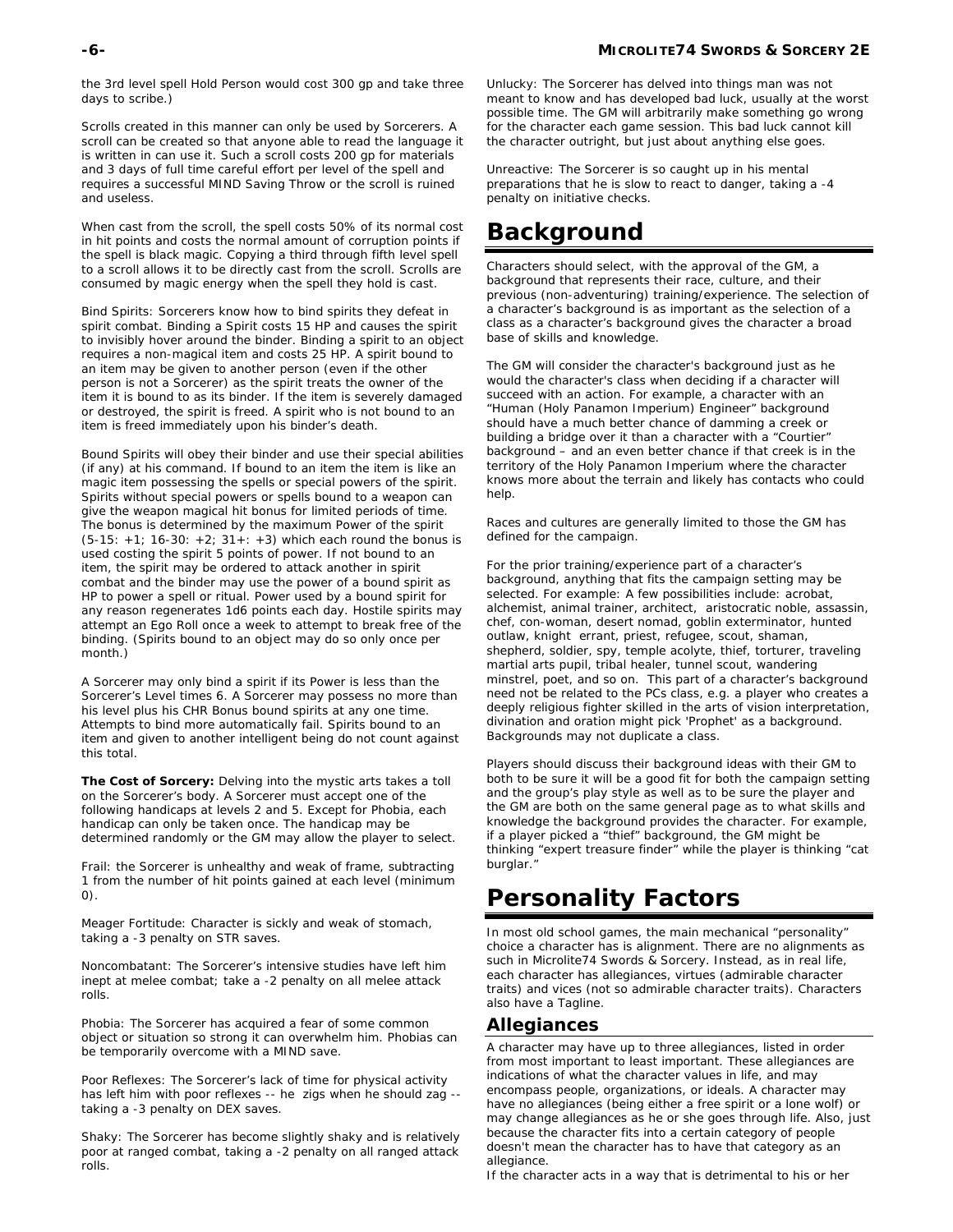#### **MICROLITE74 SWORDS & SORCERY 2E - 7 -**

allegiance, the GM may choose to strip the character of that allegiance (and all its benefits) and assign an allegiance more suitable to those actions.

**Pledging Allegiance:** A character's allegiance can take the form of loyalty to a person, to an organization, to a belief system, to a nation, or to an ethical or moral philosophy. In general, a character can discard an allegiance at any time, but may only gain a new allegiance after attaining a new level.

Having an allegiance implies having sufficient intelligence and wisdom to make a moral or ethical choice. As a result, a character must have Intelligence and Wisdom scores of 3 or higher in order to select allegiances.

Allegiances include, but are not limited to, the following examples.

*Person or Group:* This includes a leader or superior, a family, a group of linked individuals (such as a band of adventurers or a cell of secret agents), or a discrete unit within a larger organization (such as members of the character's squad or platoon, or individuals whose safety the character is responsible for).

*Organization:* This may be a company or guild, a gathering of like-minded individuals, a fraternal brotherhood, a secret society, a branch of the guard or militia, a government, a school, an employer, or an otherwise established authority.

*Nation:* This may or may not be the country that the character currently resides in. It may be where the individual was born, or where the character resides after emigrating to a new home.

*Belief System:* This is usually a particular faith or religion, but can also be a specific philosophy or school of thought. Belief systems could also include political beliefs or philosophical outlooks.

*Ethical Philosophy:* This describes how one feels about order, as represented by law and chaos. An individual with a lawful outlook tends to tell the truth, keep his or her word, respect authority, and honor tradition, and he or she expects others to do likewise. An individual with a chaotic outlook tends to follow his or her instincts and whims, favor new ideas and experiences, and behave in a subjective and open manner in dealings with others.

*Moral Philosophy:* This describes one's attitude toward others, as represented by good and evil. An individual with a good allegiance tends to protect innocent life. This belief implies altruism, respect for life, and a concern for the dignity of other creatures. An evil allegiance shows a willingness to hurt, oppress, and kill others, and to debase or destroy innocent life.

**Allegiances and Influence:** An allegiance can create an empathic bond with others of the same allegiance. With the GM's permission, the character gains  $a + 2$  circumstance bonus on Charisma-based skill checks when dealing with someone of the same allegiance-as long as the character has had some interaction with the other character to discover the connections and bring the bonus into play.

#### **Virtues and Vices**

Players select six traits from the lists below, at least two virtues and two vices must be selected as no character is perfect. Players can select virtues and vices not on the list with GM approval.

Players are expected to roleplay their virtues and vices when they would come into play. However, while they should be apparent in the character's everyday personality, they need not dominate it to the extent the character becomes a caricature. The exception is a character who has become Corrupt (his Corruption Points are greater than his MIND stat), such a character's vices must be played up whenever possible or the character will only gain 50% of earned XP for the session.

| <b>Virtues</b> | <b>Vices</b>   |
|----------------|----------------|
| Academic       | Arrogant       |
| Austere        | Bigoted        |
| <b>Bold</b>    | Capricious     |
| Cheerful       | Cowardly       |
| Compassionate  | Egoistical     |
| Courageous     | Fearful        |
| Daring         | Hateful        |
| Determined     | Hidebound      |
| Fair           | Impulsive      |
| Faithful       | Insensitive    |
| Friendly       | Lazy           |
| Generous       | Manipulative   |
| Gregarious     | <b>Miserly</b> |
| Honest         | Petty          |
| Hopeful        | Power Hungry   |
| Industrious    | Rude           |
| Just           | Self-Centered  |
| Kind           | Spendthrift    |
| Patriotic      | Stubborn       |
| Thoughtful     | Thoughtless    |
| Thrifty        | Vengeful       |

#### **Character Tagline**

Each character should have one fairly unique feature in his personality or background that sets him or her apart from other characters and npcs in the campaign (and from other characters the player may play or have played in the campaign). This feature should not be something that would give a mechanical bonus in play, but something interesting and unique in the character's personality, background, or history. The GM should work with the player to ensure the character's tagline is appropriate to the campaign setting. A tagline can also be a "catch phrase" that sums up the character in some way.

Some examples of a simple character taglines from history and literature would be "never tells a lie" for George Washington, "the lionheart" for Richard I of England, "demands his martinis be shaken not stirred" for James Bond, "cultivates a grandfather image but quietly manipulates others to achieve the greater good" for Dumbledore, and "I didn't do it, nobody saw me, you can't prove anything" for Bart Simpson.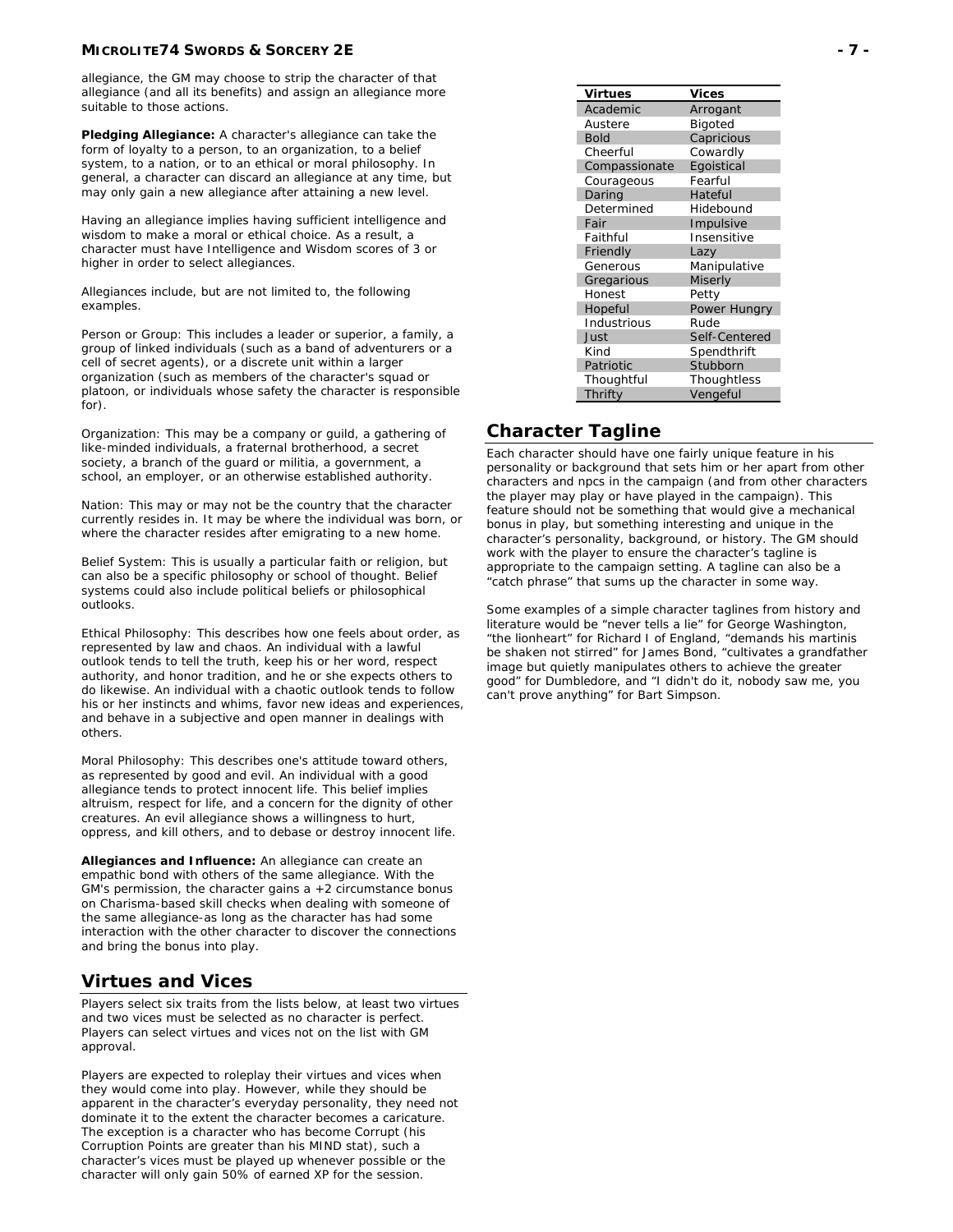# **STANDARD RULES**

### **Skills**

There are no specific skills in *Microlite74 Swords & Sorcery*. Instead players are expected to think like adventurers, tell the GM what they are doing and the GM decides if it will succeed in the situation, taking into account the characters' classes and backgrounds. If the GM decides a random success chance is truly needed he may resolve the situation with a roll of his choice or he may call for one of the following rolls:

- *Primary Skill Roll:* 1d20 + Stat Bonus + Class Level if the character is attempting something directly related to their class or background.
- *Secondary Skill Roll:* 1d20 + Stat Bonus + (Class Level/2, round up) if the character is attempting something only loosely related to their class or background.
- *Minor Skill Roll:* 1d20 +Stat Bonus + (Class Level/3, round down) if the character is attempting something not really related to their class or background.

When the GM calls for a skill roll, he will declare the type of skill roll, which stat the skill roll falls under, and any situational modifiers and the player will make a skill roll. (The GM should make the roll in secret if seeing the result would give the player more information than his character should have.)

Roll higher than the GM assigned Difficulty Class to succeed. Unless the GM rules otherwise, a natural roll of 20 always succeeds for a Primary Skill Roll. Suggested Difficulty Classes: Easy - 8, Normal - 12, Difficult - 16, Hard - 20, Very Hard - 24, Legendary - 28, Unbelievable - 32.

**Basic Adventuring Skills:** Unless a player specifies otherwise about a character at character creation, all characters are assumed to have basic practical adventuring skills such as maintaining weapons and armor, riding a horse, setting up a camp, swimming, climbing, cooking, first aid, etc., and have a rough idea of the value of common coins, trade goods, gems, and jewels. Success should simply be assumed unless there are unusual conditions.

**Languages**: All humans speak common and their national/cultural language. Other intelligent beings speak their own languages (30% chance of also speaking common). Beings with a MIND over 10 may speak one additional language per point of MIND over 10.

**Talents:** At level 2 (and every level thereafter), characters may select one narrow area of skill where they are better than average: something they are "Good at." This talent should be either something directly related to their class or background - or something they have spent game time and/or money learning. If the player wishes (and the GM approves), instead of selecting a new talent a talent the character is already "Good at" be improved to "Expert at" at a later level and a talent the character is "Expert at" may be improved a final time to "Master at" at yet a later level. The GM will consider the character's talents just as he would the character's class and background when deciding if a character will succeed with an action.

Talents let characters choose to be better than average in some specific, limited field. For example, while any character can try to swing from vines, a character that is "Good at: Swinging from Vines" is going to be more successful at it than the average character. If you need to assign numerical benefits to talents for when a success roll is needed, +2 per level is a good place to start for most talents (i.e. Good at +2, Expert at +4, Master at: +6).

### **Saving Throws**

When subject to an unusual or magical attack, characters generally get a saving throw to avoid or reduce the effect. To make a saving throw, roll 1d20, add modifiers based on the type of saving throw (and any circumstantial modifiers set by the GM). A natural roll of 1 automatically fails. A natural roll of 20 automatically succeeds. Otherwise, the saving throw is successful if the total of the roll and modifiers is greater than the saving throw listed for the character's level.

*Types of Saving Throws:* There are five types of saving rolls: A Basic Saving Throw which is made without any attribute modifiers, a STR Saving Throw where the character's STR bonus is added to the die roll, a DEX Saving Throw when the characters DEX bonus is added to the die roll, a MIND Saving Throw where the character's MIND bonus is added to the die roll, and a CHA Saving Throw where the character's CHA bonus is added to the die roll.

*Avoiding Save-or-"Die" (Optional):* There are a number of effects which cause the character to be taken out of play permanently or for a long period of time unless a saving throw is made (e.g. instant death, turn to stone, etc.). If this standard rule seems too harsh, try the following instead. If a character fails a save-or-"die" roll, the negative effect happens immediately but it can be reversed if the character receives 5 minutes of careful care in a non-combat environment starting within a number of minutes/melee rounds equal to the affected character's CON stat. The GM may rule that certain issues still require further treatment within 24 hours or the effect recurs (e.g. poison must still be neutralized) or may not be handled this way at all.

### **Corruption**

Corruption is a measure of how much a character has been affected by black magic and in measured in Corruption Points. Characters begin the game with zero Corruption Points. Most Adventurers will seldom if ever gain Corruption Points. Sorcerers who cast spells of Black Magic will easily gain Corruption Points, gaining Corruption Points equal to the spell's level any time he casts a black magic spell or ritual. Corruption points will also be gained by any character who uses a magic item that duplicates a black magic spell effect or that is designated by the GM as an item of black magic, generally only one Corruption Point will be gained per use a such an item.

**Monster Corruption (Optional):** The GM may have certain monsters (e.g. demons) cause corruption in other living beings. Each time a character is wounded by such a monster, the character must save vs STR or gain one point of corruption.

**Location Corruption (Optional):** Certain vile locations may at the GM's option cause those who linger in them to gain corruption. Every period of time (10 minutes, 1 hour, 1 day, 1 week, etc. – depending on how corrupt the area is) a character remains in such an area, the character must save vs STR or gain one point of corruption. See Tainted Locations in the Optional rules for a sample of other effects a corrupt location might have.

**Corruption Effects:** The only effect having a few Corruption Points has on a character is that it costs him more to cast spells of white or grey magic. However, if a character's Corruption Point total is greater than his MIND stat, the character is considered Corrupt and the following effects come into play:

- The character's vices become much more noticeable and exaggerated (See Alignment rules)
- The character can no longer cast White magic or use magic items associated with white magic. They simply do not work for the character.
- The character can no longer reduce his Corruption Point total by a week of mediation. Only the sixth level spell Restoration will reduce his Corruption point total and the character will not cooperate in its casting.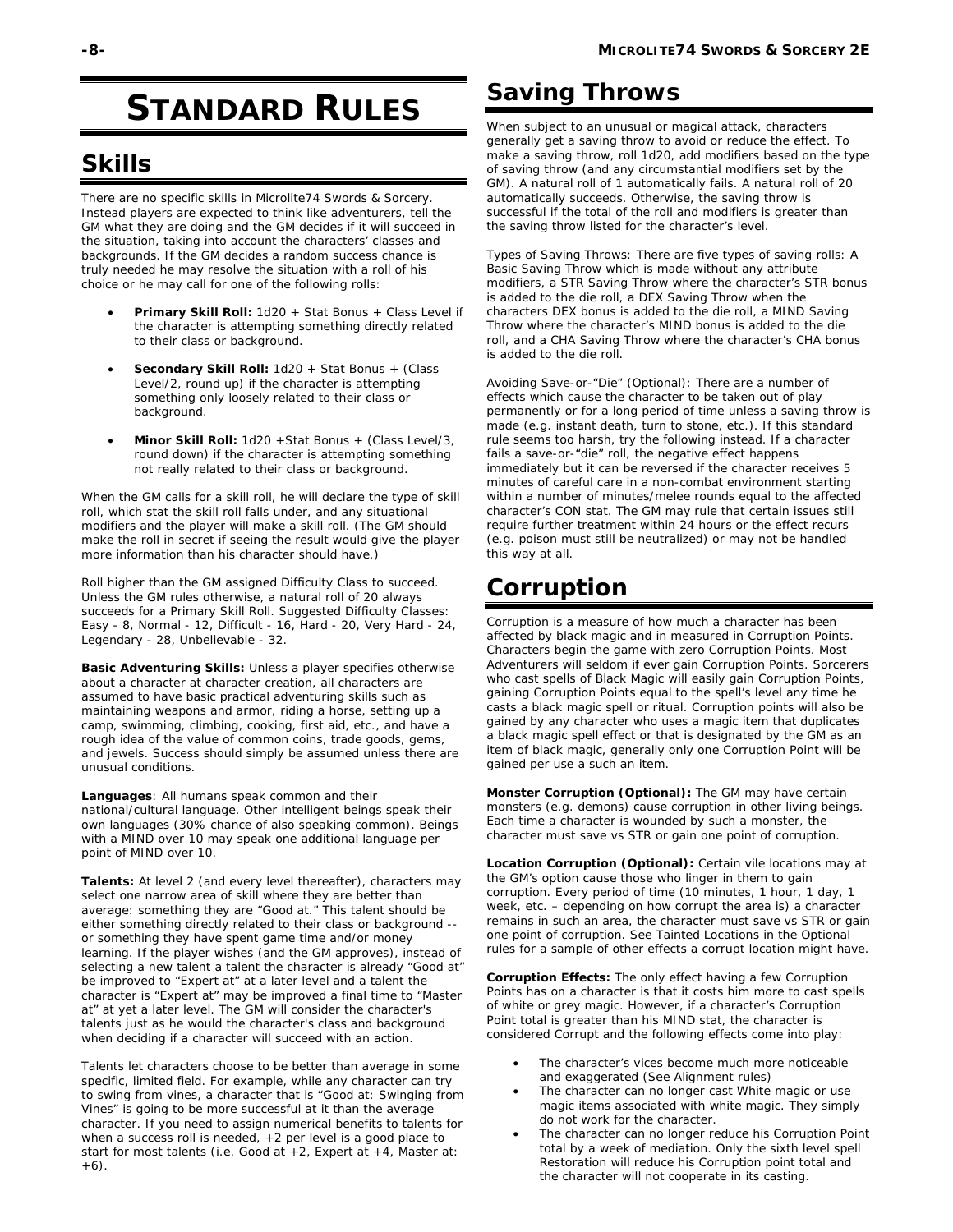#### **MICROLITE74 SWORDS & SORCERY 2E - 9 -**

The character no longer gains XP from spending treasure unless that treasure in spent on doing nasty and evil things in the character's name.

Provided a character has not become Corrupt, he may reduce his Corruption Point total by 1d4 points (to a minimum of zero) by spending a week in quiet meditation and contemplation costing 100gp times the character's level.

### **Magic**

Sorcerers can cast any first spell from the spell list and can cast second level spells once they reach level 4. A Sorcerer starts with Read Magic and 1d2 additional first levels spells in his spell book (which must be approved by the GM) and can add more spells by finding (or buying) them on scrolls or books and copying them into his spell book. A Sorcerer can memorize up to Level + MIND bonus spells and these spells can be directly cast (others spells may be cast via a casting ritual). Spells of the third level and higher may only be cast via a casting ritual. A Sorcerer requires his spell book and 1 hour of time to change the spells he has memorized. A Sorcerer cannot cast spells if wielding a medium or heavy weapon (or any two-handed weapon).

There are three types of magic: White Magic, Grey Magic, and Black Magic:

- White Magic is generally causes no harm to its target or to the world and is more subtle in its effects. Healing magic, for example.
- Black magic is what most people in the world think of when they think of magic. It is usually harmful to the target or to the world. It is often flashy and/or coercive. Casting black magic or using an item that uses black magic causes Corruption.
- Grey magic falls between the above two extremes. Gray magic can enhance other magic or change reality in ways that are not overly beneficial or malicious. Illusion magic is also gray magic.

**Casting Cost:** Casting a spell of any kind costs Hit Points. The cost depends on the type of the spell.

- *Spells of White Magic* cost 1 + the level of the spell being cast + double the number of Corruption points the caster has (if any).
- *Spells of Grey Magic* cost HP equal to 1 + double the level of the spell being cast  $+$  the number of corruption points the caster has (if any).
- *Spells of Black Magic* cost HP equal to 1 + triple the level of the spell being cast and add the spell's level to the caster's corruption points.

The table below gives the casting costs for each type of magic assuming the caster has no corruption points.

| <b>Spell Level</b>           |  |  |  |
|------------------------------|--|--|--|
| <b>HP Cost - White Magic</b> |  |  |  |
| <b>HP Cost - Grey Magic</b>  |  |  |  |
| <b>HP Cost - Black Magic</b> |  |  |  |

Although there are ways to reduce the cost of casting spells, the casting cost cannot be reduced below 2 Hit Points.

*Cost of Wearing Armor:* Armor interferes with the direct casting of spells. Spells cast while wearing armor take more effort to cast, adding the Armor Bonus of all armor worn to the HP casting cost of the spell.

**Spell Difficulty Class:** For purposes of things like dispelling, the Difficulty Class (DC) for all spells is: 10 + Caster Level + Caster's MIND bonus

**Signature Spells:** Select one 'signature' spell per caster level that they prefer to use over any other. These spells are easier to cast due to familiarity, costing 1 less HP to use. A signature spells are always in memory and do not count against the number of spells a caster can memorize.

**Combat Casting:** In combat, if a character is hit and takes damage (or other effect that could interfere with spell casting like paralysis) before casting a spell, the spell fizzles. This costs the caster 1 HP per level of the spell he was attempting to cast and the caster loses his action for the round.

**Ritual Magic:** A Sorcerer can perform ritual magic to cast spells of any level (and other special rituals that might be found in old books or scrolls) provided the caster has a written copy of the spell or ritual, any needed materials (mainly required by special rituals), and the time and space needed to perform the ritual. Ritual magic is normally the only way to cast third level or higher spells.

Ritual casting of a spell of a level the caster is able to cast normally (a first level spell or after reaching 4th level, a second level spell) takes 10 minutes and costs 1 HP per level of the spell being ritually cast. Ritual casting of a spell of a level the caster is not yet able to cast normally takes 10 minutes per level of the spell and costs as many hit points as it would to cast directly. Ritual casting of a special ritual takes as long and costs as many HP as the ritual states (that is, the GM assigns these as needed when he creates the special ritual). Multiple Sorcerers may participate in a casting a special ritual with the HP cost of casting divided among them. Sorcerers participating in a ritual casting of any type may not wear armor or be armed with combat weapons. (Required ritual items like sacrificial knifes do not count as weapons.)

*Optional Sacrifices* - One or more beings with human or better intelligence may be sacrificed during ritual magic. Each sacrifice made adds 10 minutes to the ritual and provides 10 plus the being's level or hit dice in HP to power the ritual. This amount is tripled if the being is truly a willing sacrifice. Some special rituals may require the sacrifice of intelligent beings. The sacrifice of intelligent beings is normally against the law in civilized societies. Any spell cast with sacrifices is considered black magic and adds the spell's level to the caster's corruption points (double the spell's level if the spell was black magic to begin with).

**Magic and the World:** Using grey or black magic often has a ripple effect on the world as it involves opening a temporary hole in reality allowing supernatural, alien forces into the world. As explained in the Adventuring section, recent use of grey or black magic increases the chance of random encounters as animals and monsters unconsciously react to the power. Recent use of black magic subtracts 2 from reaction rolls. At the GM's option, recent use of grey or black magic can affect the weather, making the weather more changeable and even making storms and other violent weather more likely. Recent use normally means, "same game day" but can be within the last several days for more powerful black magic.

### **Hit Points and Healing**

Hit Points (HP): Hit Points for Adventurers equal STR + 1d8 per Level. Hit Points for Sorcerers equal STR + 1d6 per level. If Hit Points reach 0, the character is unconscious and begins to take severe physical injury. Further damage, including any remaining points of damage the attack that reduced hit points to zero, directly reduces Body Points. Hit Points represent stamina, luck, minor cuts and scrapes, etc. Optional: To avoid confusion, "Hit Points" may be renamed "Fatigue Points."

**Body Points (BP):** Adventurers have 20 Body Points. Sorcerers have 10 Body Points. If Body Points reach 0, the character is dead. Each two points of body damage an Adventurer (each point of body damage a Sorcerer) has suffered gives a -1 to all attack, success, saving, and similar rolls (also to strike speed).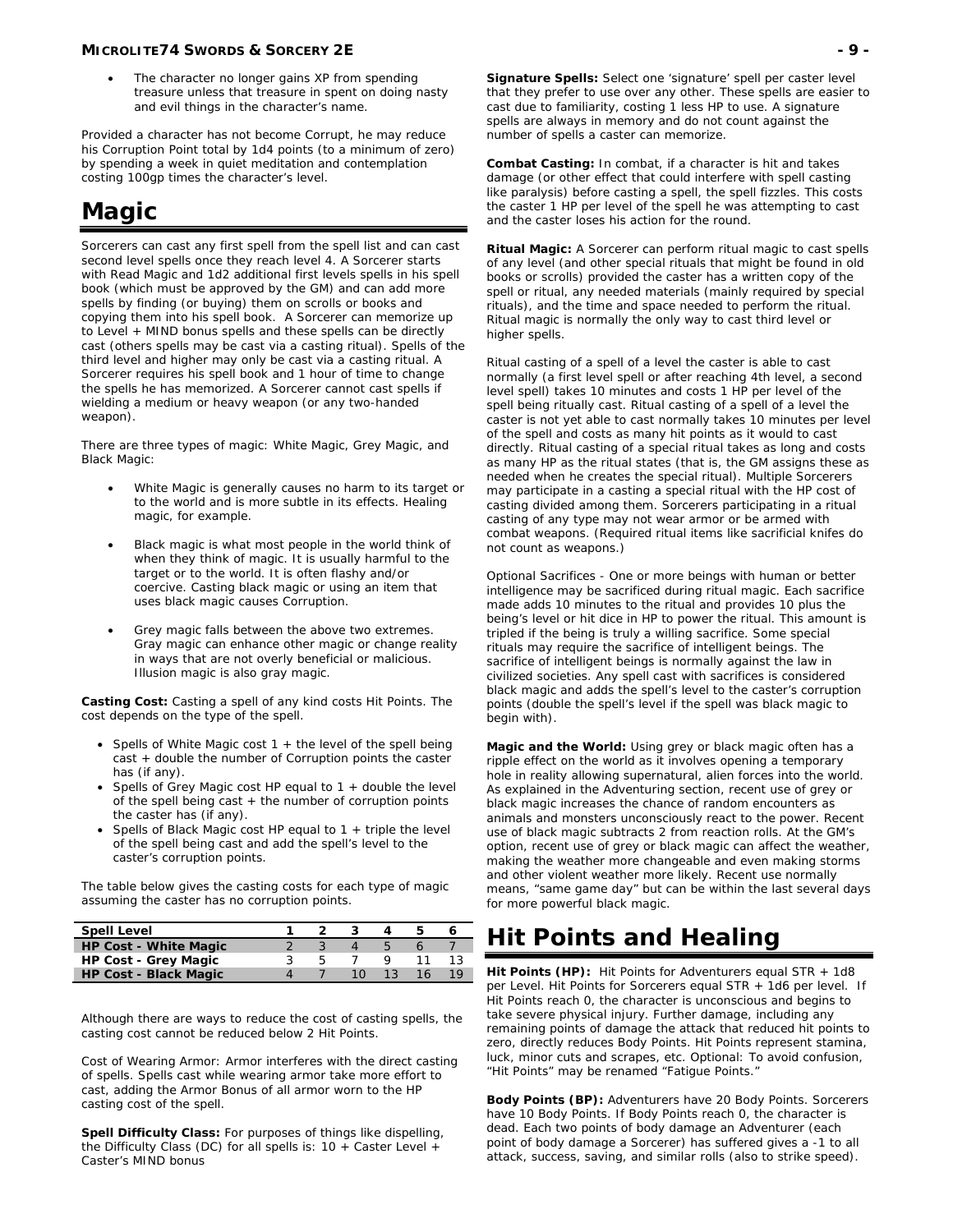*Recovering Hit Points:* All characters recover all hit points after six hours of total rest. If a character has lost Body Points due to wounds, only 50% of total hit points lost are recovered per six hours of rest.

*Healing Body Point Damage:* Body points lost recover at a rate equal to the character's STR Bonus (minimum of 1 point regained) per full day of rest. If a character with up to 50% Body Point damage (up to 10 points of BP damage if base 20 BP is used) performs more than very light activity or careful travel during a day, he has a 50% chance of losing an additional body point. If a character with more 50% of Body Point damaged (11 or more points of BP damage if base 20 BP is used) does anything other than rest quietly in bed during a day, he has a 50% chance of losing an additional body point.

*Bleeding (optional):* A character who has been reduced to 0 hit points by weapon or other trauma-related damage will eventually bleed out and die if their wounds are not bound. A bleeding character must make a STR Save every minute or suffer one body point of additional damage. Binding wounds takes 1 minute per point of body damage taken, but no further bleeding rolls are needed (including while the wounds are being bound). Any healing spell cast on a bleeding character will effectively stop the bleeding.

*Healing Magic (Optional):* Healing magic is not instantaneous, 1 body point will be cured per 10 minutes of rest after the spell is cast (up to the maximum the spell will cure), if the rest in interrupted any remaining points of healing are lost.

*Second Wind (Optional):* Once per day, characters may regain 20% of their total hit points (round up) by resting in a safe place for an hour while eating a meal. This amount is reduced by 2 hp per point of body damage (to a minimum of 0 hp recovered).

*Monster Body Points (Optional):* If the GM does not mind the added complexity, monsters may have Body Points as well. A monster's Body Points are equal to twice the number of hit dice the monster has. This option is not recommended.

### **Combat**

**Surprise:** At the beginning of an encounter, roll 1d6 for each side. On a roll of 1-2 a side is surprised and may not act at all in the first round. If attacking from an undetected ambush, the ambush victims are surprised on a roll of 1-4. A side cannot be surprised if it is aware of the other.

**Combat Stance:** Any character able to act may select a combat stance. Any character who has not announced their combat stance before initiative is rolled automatically selects "Standard." Combat Stances (and their effects) are *Full Defense* (Attack: no attack possible; AC:  $+2$  bonus,  $+4$  bonus with shield, +6 bonus with large shield; Strike: -5), *Active Defense* (Attack: -2 penalty; AC: +1 bonus, +2 with shield; Strike: -2), *Standard* (Attack: Normal; AC: Normal: Strike: normal), *Active Attack* (Attack: +1 bonus; AC: -1 penalty; Strike: +1), and *Full Attack* (Attack: +2 bonus; AC: -2 penalty; Strike: +2). Spell casters casting a spell cannot select the Full Defense or Active Defense Stance. The Stance Strike modifier is optional.

**Initiative:** Roll 1d20 for initiative for each side. The side with the higher roll gets a +5 to strike speed for the round. Spell casters casting a spell must declare the spell being cast and its target before initiative is rolled.

**Actions:** Combat is very abstract. Each combat round lasts a minute and includes a lot of jockeying for position, feints, etc. The "hit roll" determines if any damaging blows were delivered during the round. Everyone can do one thing each round; move, attack, cast a spell, etc. The GM may choose to allow some combined actions, like a charge attack, to be one thing. A 5-foot step/shift, drawing a weapon, speaking or similar activities are "free" and do not count as an action.

**Group Initiative (Optional):** Each side rolls a d20 (reroll ties).

High roll wins initiative. Strike Speed rules are not used. The combat order changes to the following: 1) Side that lost initiative declares actions. 2) Side that won initiative declares actions. 3) Side that won initiative acts. 4) Side that lost initiative acts. 5) Any bookkeeping is done.

**Strike Speed:** Characters and monsters act in order of their strike speed from high to low. Base Strike Speed is determined by their action type in the table below. Characters/Monster add +5 to the Base Strike Speed if their side has initiative. Adventurers add their level. Monsters add one-half their hit dice, rounded down if the GM classes them as fighters. (Ties in Strike Speed are resolved by Character Level/Monster Hit Dice, with the higher acting first.) The Strike modifier from a character's combat stance is added if the GM use this option.

| SS                      | Weapon/Attack Action      |
|-------------------------|---------------------------|
| 1                       | <b>Read Scroll</b>        |
| 2                       | Cast Spell                |
| 3                       | Short Length Weapon       |
| 4                       | Medium Length Weapon      |
| 5                       | Long Weapon               |
| 6                       | Very Long Weapon          |
| $\overline{\mathbf{z}}$ | Pole Arms                 |
| 8                       | Missile Fire/Arcane Blast |
| 9                       | <b>Breath Weapon</b>      |
| 10                      | Glance                    |
|                         |                           |

**Attack Rolls:** Add attack bonus to d20 roll. A natural roll equal to or less the target's Natural Defense (which is 1 unless otherwise stated in the monster description) always misses, otherwise if the result is higher than your opponent's Armor Class (AC), it's a hit.

Melee attack bonus = STR bonus + Physical Combat Bonus Missile attack bonus = DEX bonus + Physical Combat Bonus Magic attack bonus = MIND bonus + Magical Combat Bonus

Armor Class  $(AC) = 10 + DEX$  bonus + Armor bonus. Basic Armor Bonuses: Light Armor (e.g. leather) +2, Medium Armor (e.g. Chainmail) +4, Heavy Armor (e.g. Plate) +6; a shield adds +1; a large shield adds +2. *Option:* Armor bonus is as listed in parenthesis for the armor type on the equipment table.

*Critical Hits:* A natural 20 that would otherwise hit is automatically a critical hit doing maximum damage and doing a number of body points damage equal to the number of damage dice rolled (normally 1). Most monsters do not have body points, so a critical hit will do maximum damage plus a normal damage roll to them and cause them to lose their next attack.

*Critical Hit Special Effects* (optional): When an Adventurer (or a monster, at the GM's option) has selected the Active Attack or Full Attack combat stance for a round and scores a critical hit in melee combat during that round, one of the following special effects may be imposed at the attacker's option:

- *Trip*: Target is knocked prone.
- *Disarm*: Target's weapon or shield is knocked away in a random direction a number of feet equal to half the damage you dealt.
- *Reposition*: Force your target to move to a new location of your choice, up to a number of feet equal to half the damage you dealt (plus attacker's STR bonus). Attacker may move with target if attacker desires.
- *Shield Slam*: If wielding a shield, bludgeon your target with it, dealing damage as a shield bash. Target is then forced back from you a number of feet equal to half the damage dealt by the original attack (plus the attacker's STR bonus).
- *Disorient*: Blow leaves your opponent off-guard. Until the end of his next turn, target is confused.
- *Hinder*: Target is briefly slowed, reducing his speed to five feet until the end of his next turn.

If the movement effect of Reposition or Shield Slam would force the target over a cliff, into a pool of dangerous liquid, or the like, the target gets a DEX save to stop safely at the edge.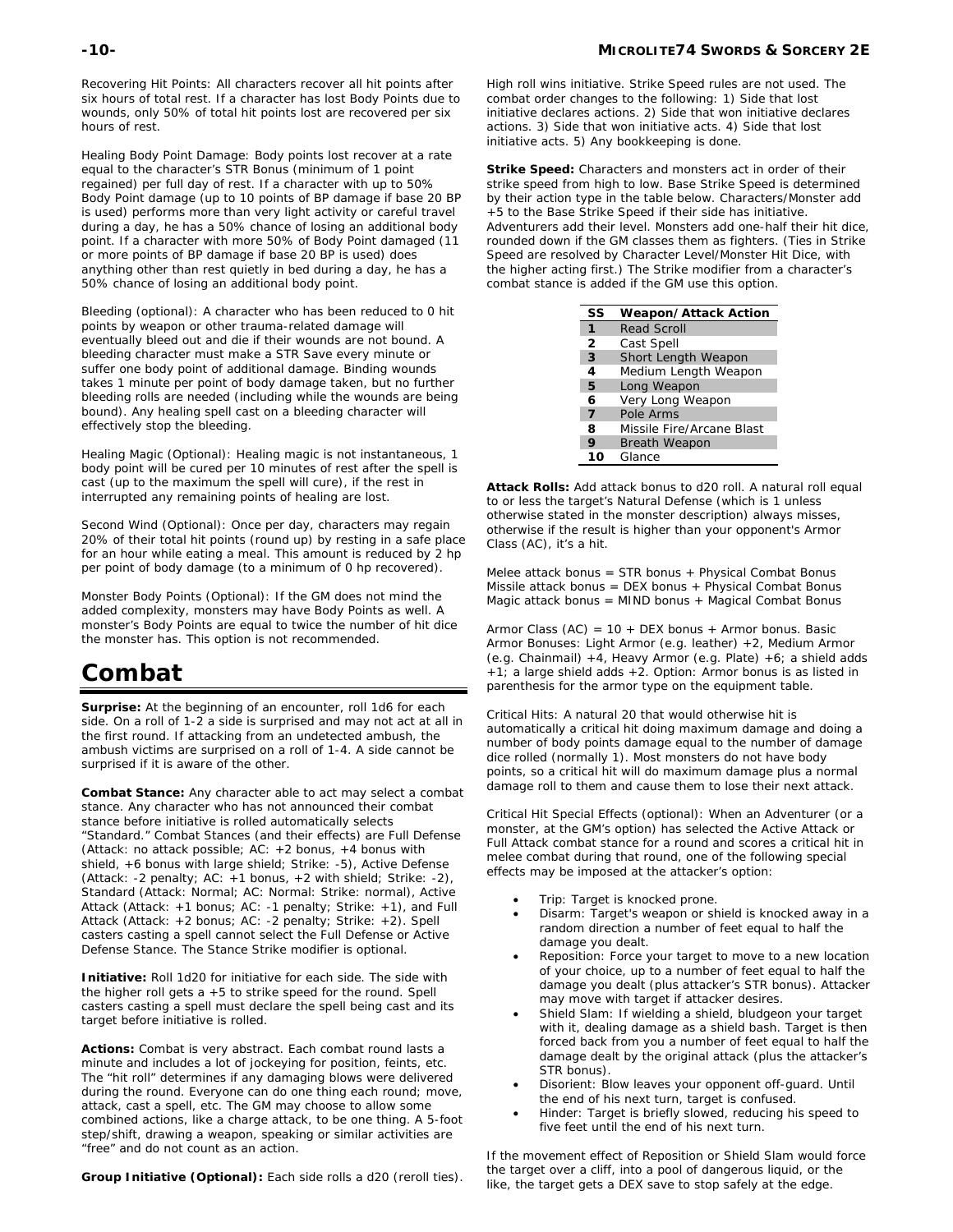#### **MICROLITE74 SWORDS & SORCERY 2E - 11 -**

*Critical Miss Special Effects* (optional): When an Adventurer (or a monster, at the GM's option) has selected the Active Defense or Full Defense combat stance for a round and an enemy attacking him during that round rolls a natural 1 on their attack roll, one of the following special effects may be imposed at the defender's option:

- *Counterattack*: You make a melee attack against your attacker. This is in addition to any other attacks you might make during the round.
- *Disengage*: You dart away from your attacker, moving up to your movement, but you cannot engage another by doing so.
- *Blind*: You spit, throw sand, or otherwise attack your enemy's eyes. Until the end of the next round, he is blinded.
- *Redirect Attack*: Your opponent's attack automatically strikes another creature of your choice within reach of your enemy's weapon.
- *Feint*: You quickly feign an attack against your foe. Until the end of his next turn, your enemy is has a negative modifier equal to your level to all actions.
- *Steal*: You pluck a small unprotected item--usually no more cumbersome than a weighty coin purse--from your foe.

*Light Weapons:* Adventurers can use DEX bonus + Physical Combat Bonus as Melee attack bonus instead if wielding a light weapon. Fighting classes can wield 2 light weapons and attack with both in a round (making one attack roll at -2). Rapiers count as light weapons, but you cannot wield two rapiers at the same time.

*Range Penalties:* If the target is relatively close, there is no penalty to hit for range. If it's mid-range for the weapon you're using, take a -2. If it's farther out than that, the GM will assign a -4 to -10 penalty to hit, depending on his judgment of how far away the target is. Optional: If exact distances are known, penalty is -1 per range increment after the first as listed on the equipment table.

*Minimum Strength* (optional): Characters wielding weapons who lack the minimum strength needed for the weapon as listed on the equipment table are at -1 to hit for each point their STR is below the listed MinSTR.

*Cover:* Characters behind an object gain +2 to +10 to their AC against ranged attacks, depending on the extent of the cover (light cover  $= +2$  to nearly complete  $= +10$ ). In some situations, the GM may allow half this AC bonus to apply to saves.

**Damage:** Light weapons do 1d4 damage. Medium weapons do 1d6 damage. Heavy weapons do 1d8 damage. Add STR bonus and any class damage bonus to Melee damage (x2 for twohanded weapons). *Option:* Weapons do the damage listed for the specific weapon (in parenthesis) on the equipment table.

*Blocking damage:* A character with a shield or weapon in hand may choose to have it completely absorb all the damage from any attack (including a critical hit). A non-magical shield or weapon shatters when it does so. A magical shield or weapon permanently loses one point of is magical AC bonus when it does so, becoming a non-magical shield if its magical AC bonus is reduced to zero.

**Morale:** While a few monsters, such as mindless creatures, are fearless and will fight to the death, most monsters have a strong desire to survive and will not continue to fight when the battle is going against them. They will instead seek to retreat, to flee, or even to surrender. The GM decides when monsters abandon the battle and retreat, based on the situation and the monster's intelligence. Monsters are assigned a Morale Rating (from 2 to 12, with 2 being a complete coward and 12 being totally fearless) to help the GM make these decisions. If the GM wishes, he may simply roll 2d6 and have the monsters break off combat if the number rolled is greater than the monster's Morale Rating.

**Energy Drain:** Certain undead and demonic monsters can drain energy levels from characters. Each energy level drained reduces the character's level by one. The character may regain the level normally via experience. If the standard energy drain rule seems too harsh, try the following instead. Each energy level drained subtracts one from any roll to which the character would add his level (or his level/2). 1 point of energy drained is recovered every L days where L is equal to the hit dice of the monster that drained the energy level.

#### **Special Combat Situations**

*Opportunity Attacks:* Anyone not surprised and with a ready weapon who is not already involved in a melee combat gets a free attack on opponents trying to move past them – this attack is in addition to their normal attack for the round. If the attack is successful, the opponent takes damage and can move no further that round.

*Ranged Attack into Melee:* Shooting or throwing into a crowded melee is not a good idea: there is a 50% chance you'll hit a friend instead of an opponent. Adventurers may take -4 to hit to avoid hitting a friend.

*Dodge:* A character who is not making an Active or Full Attack may forgo his next attack at any time and dodge out of the way. Roll 1d20 + DEX bonus + Physical Combat Bonus (PCB). The total is the character's effective AC until his next attack. If it's lower than his real AC, well, the character zigged when he should've zagged. The GM may modify the roll by +2 or -2 (or more) to reflect the terrain and cover of the area.

*Aid Another:* A character who can make a melee attack on an opponent engaging an ally in melee combat can help that character attack or defend by distracting or interfering with an opponent. Make an attack roll against AC 10. If successful, the ally gains either  $a + 2$  bonus on his next attack roll against that opponent or a +2 bonus to AC against that opponent's next attack (aiding character's choice), as long as that attack comes before the beginning of the aiding character's next turn. Multiple characters can aid the same ally.

*Overwhelming Opponents:* Each attacker beyond the first against the same target in the same round adds +1 to their attack rolls for each attacker before them. So, a second attack on the same target in the same round by a party member or monster would be at  $+1$ , a third attack at  $+2$ , etc.

*Grapple:* A character can make a grapple attack on an adjacent target. A successful attack roll means they are then grappled with their target. When grappled, both the attacker and the defender's AC becomes 10 and neither can make move actions. When grappled, the defender can't make normal actions and must make opposed rolls (1d20 + PCB) against the attacker to attempt to break free. As long as the defender is grappled the attacker can make automatic unarmed attacks on the defender.

*Climbing on Large Enemies:* Instead of attempting to grapple with an enemy much larger than herself, a character may choose to attempt to climb up its body. While you are clinging to your opponent, you get a +2 bonus to all attacks made against it, and in most cases the only attack it can safely make against you is to attempt to shake or throw you off. In this event, make a reflex save to hang on. If you fail, you take falling damage appropriate to the height you fell from or distance you were thrown. At the GM's option, particularly huge monsters might offer a larger bonus in exchange for additional climbing. Large enough monsters that are possessed of hands, tentacles or other highly dextrous appendages might instead be able to grab and squeeze a creature that attempts to climb them, dealing an appropriate amount of automatic damage.

*Knockout Blow:* A character can attempt an armed melee attack against an adjacent creature to stun them. On a successful hit the target is stunned one minute for every point the attacker rolled higher than their defense. An Adventurer with the Find Weakness special ability adds their level in minutes to this time.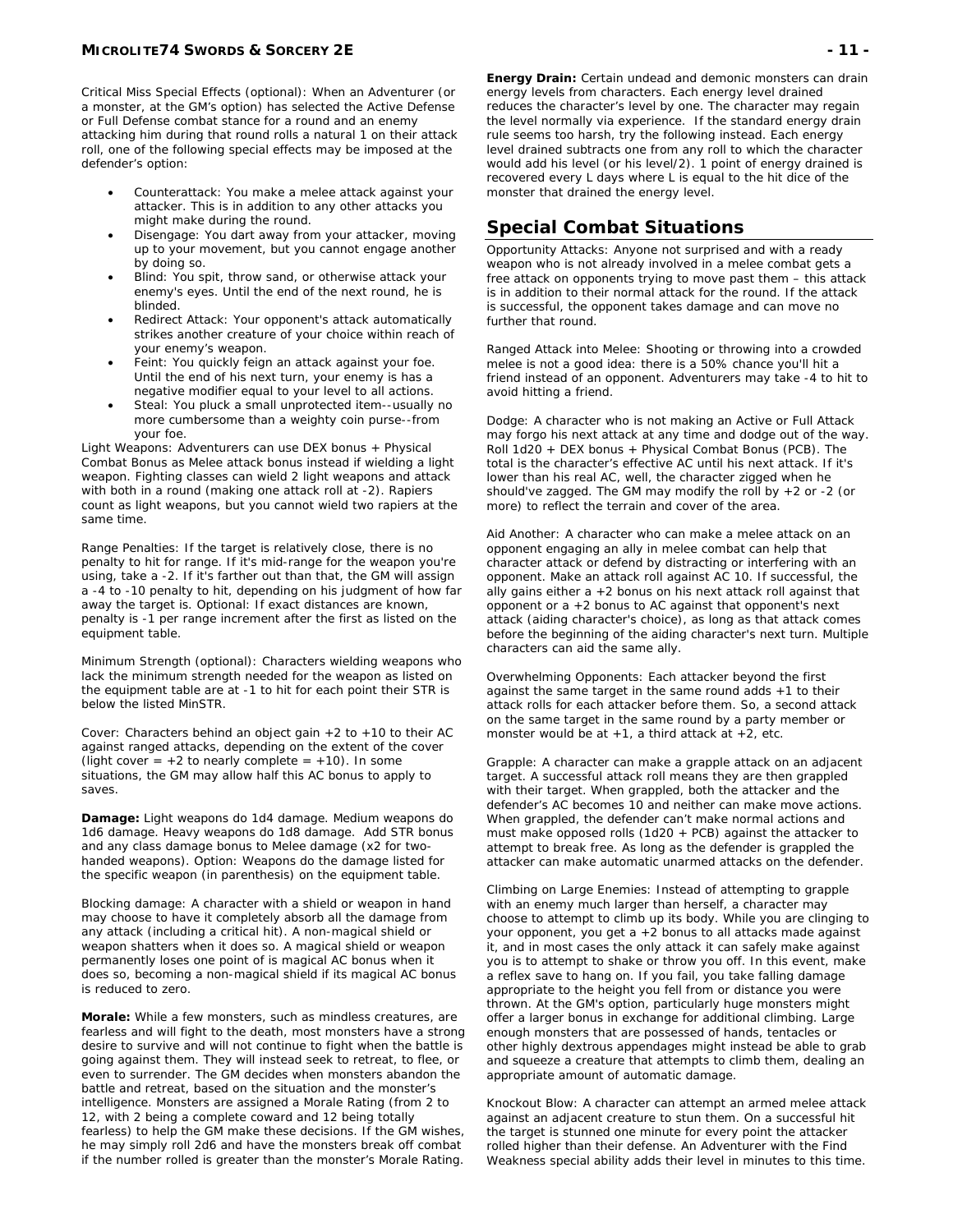*Combat Tricks/Stunts:* Declare what the trick/stunt attack is going to do. It could be anything from knocking a weapon from your opponent's hand to blowing his hat off or extinguishing a lantern. Other possibilities could be stapling the target to the wall through his clothing with a thrown weapon, tying him up with a bola, tripping him and so on.

The attack roll is made at -6 (-3 for Adventurers). If the roll is successful and the target is alive and aware of the attack, the target makes a defense roll (a normal attack roll) against a DC equal to the adjusted attack roll (with the to hit penalty). If the defense roll fails, the target suffers the exact effect described. If the defense roll succeeds, then the attack is treated as a normal attack against the target's AC (with the penalty), which may result in normal damage. *Option:* The defense roll is automatically failed if the target has a combat stance of Active Attack or Full Attack.

Against an inanimate object, if the attack roll (with the penalty) is successful, the stunt works. No defense roll is needed.

**Mounted Combat and Jousting:** Except for trained warhorses, a horse's first instinct when confronted with the noise and bloodshed of combat is to run, and they must make a morale check every round prior to acting.

A mount acts at the same time as its rider for purposes of strike speed. When running a mount can triple its movement rather than double. If they don't move, both rider and mount can attack during a round, but otherwise they cannot both attack in the same round, unless they charge. The jostling makes casting spells impossible unless the mount holds still. A mounted charge is only possible if mount and rider are not currently in melee and have a fairly direct path to the target. A charge with a spear, lance, or polearm deals double damage.

A mounted character can be unhorsed by a critical hit or Feat of Strength and Skill that knocks her back, but gets a REF save to avoid falling off. If you're not using either of those rules, then just assume that it happens on an attack roll of 19 or 20. An unconscious or dead rider has a 50% chance of falling off each round her mount moves.

It often happens that two fighters will decide to engage in a sporting joust. Since the goal is to merely unhorse the other rider without hurting him, specially-blunted lances are usually used. Such lances cost 2 GP, only deal 1d2 damage normally (or 1d4 damage on a charge), and cannot deal lethal damage (or damage to BP) to a character wearing medium or heavy armor. Sporting lances are weakened so that on a damage roll of 4, they splinter into pieces. The competitors in a joust will decide how many passes they will make (normally  $1d8+2$ ), and if neither is unhorsed by that time, the winner is the one whose lance broke the most times.

### **Action Points**

All characters receive 1 action point at level 4, a second at level 5 and a third at level 6 (and additional action points may be purchased with Epic Points, see Level Advancement). Actions points may be used to simulate a heroic effort by a character or to simulate a lucky break. Action Points recover 1 per day of total rest in safe surroundings.

*Heroic Effort:* Each action point spent on heroic effort allows the player to roll a 1d6 and adjust any single die roll affecting the character or made as a result of the character's actions in the character's favor by the amount rolled. The action point must be expended before the die roll to be adjusted is made. Optional: Spending three action points on heroic effort allows the player to roll 2d6 instead of 1d6. Spending six action points on heroic effort allows the player to roll 3d6 instead of 1d6.

*Luck:* Spending one action point for luck will cause a minor bit of good luck to come the character's way. Spending two action points for good luck will cause a major bit of good luck to come the character's way. In both cases, the GM decides exactly what

the good luck is, but it should be helpful in a minor/major way to the character's immediate situation.

*Shake Off Fatigue:* Spending one action point allows the character to recover half his lost hit points instantly. This counts as an action.

*Strike Now:* Spending one action point allows the character to take his action right now instead of waiting for his normal strike speed position to come up. This cannot be used if the character has taken a defensive Combat Stance for the round (Full Defense or Active Defense).

*Try Again:* Spending two action points allows the character to try any roll again that he has failed. The character must abide by the result of the second roll even if it is worse than the first roll.

### **Hirelings**

Players may find it useful to have their characters hire bearers to carry light sources into ruins and dungeons (and to carry treasure out) and men-at-arms to aid in combat. In some areas there may be a guild where such people may be found and hired, in other areas characters may have to advertise. Pay must be negotiated and what will be asked will depend on the situation the hirelings think they may get into and the reputation of the characters hiring them.

Bearers have 2 hit points and generally will only fight if cornered and there is no other choice – even then their effective level (used in attack rolls) is -2. They will carry light sources and baggage willingly so long as they are paid, fed, treated well, and not exposed to much mortal danger. Minimum pay: 1 SP/day.

Men-at-Arms will fight but consider being used as a bearer (except of treasure they get a share of) to be beneath them. Green Men-At-Arms have 4 hit points, an effective combat level (used in attack rolls) of 0 and can use whatever armor and weapons their employers provide. Minimum pay: 5 SP/day plus 1/20 of a share of any non-magical treasure found. Veteran Men-at-Arms have 7 hit points, an effective combat level (used in attack rolls) of 1 and can use whatever armor and weapons their employers provide. Minimum pay: 1 GP/day and 1/10 a share of any non-magical treasure found. Men-at-Arms will serve willingly as long as they are fed, paid, treated well, and not asked to take unusual risks that their employers are not taking with them.

*Hireling Morale (Optional):* Bearers have a base Morale Rating (MR) of 4. Green Men-At-Arms have a base MR of 7. Veteran Men-At-Arms have a base MR of 9. Base MR is modified by how well the hirelings are treated: -4 for bad treatment, -2 for poor treatment, +1 for good treatment, and +2 for exceptional treatment; and by the CHA bonus of the person paying the hireling. A hireling's MR may also be used to determine how loyal the hireling is to the PCs in cases or attempted bribery and the like.

*Henchmen (Optional):* Characters may acquire followers in play. These may be common men with special backgrounds or even NPC Adventurers/Sorcerers (of a level no greater than 50% of the character they follow). Henchmen (also called retainers) negotiate their own pay and benefits. While henchmen are generally more loyal than hirelings, the generosity of their pay and benefits will affect their loyalty. Henchmen are far more likely than hirelings to give their own opinion on things and to help out without being specifically told to. **Monsters** 

See the Microlite74 Swords & Sorcery Monster List or use the monster descriptions in any 0e game (substituting d8 for hit dice if needed). In most swords & sorcery campaigns, the main "monsters" will be humans. Fantastic creatures will be relatively rare in most areas. To create new monsters quickly: Pick a name, assign a level, hit dice = level, hit points = 1d8 per level, Save  $DC = 19 - level$  (minimum 3), all attack bonuses = level, damage = 1d8 for ordinary claws, bites, and weapons, 2d8 for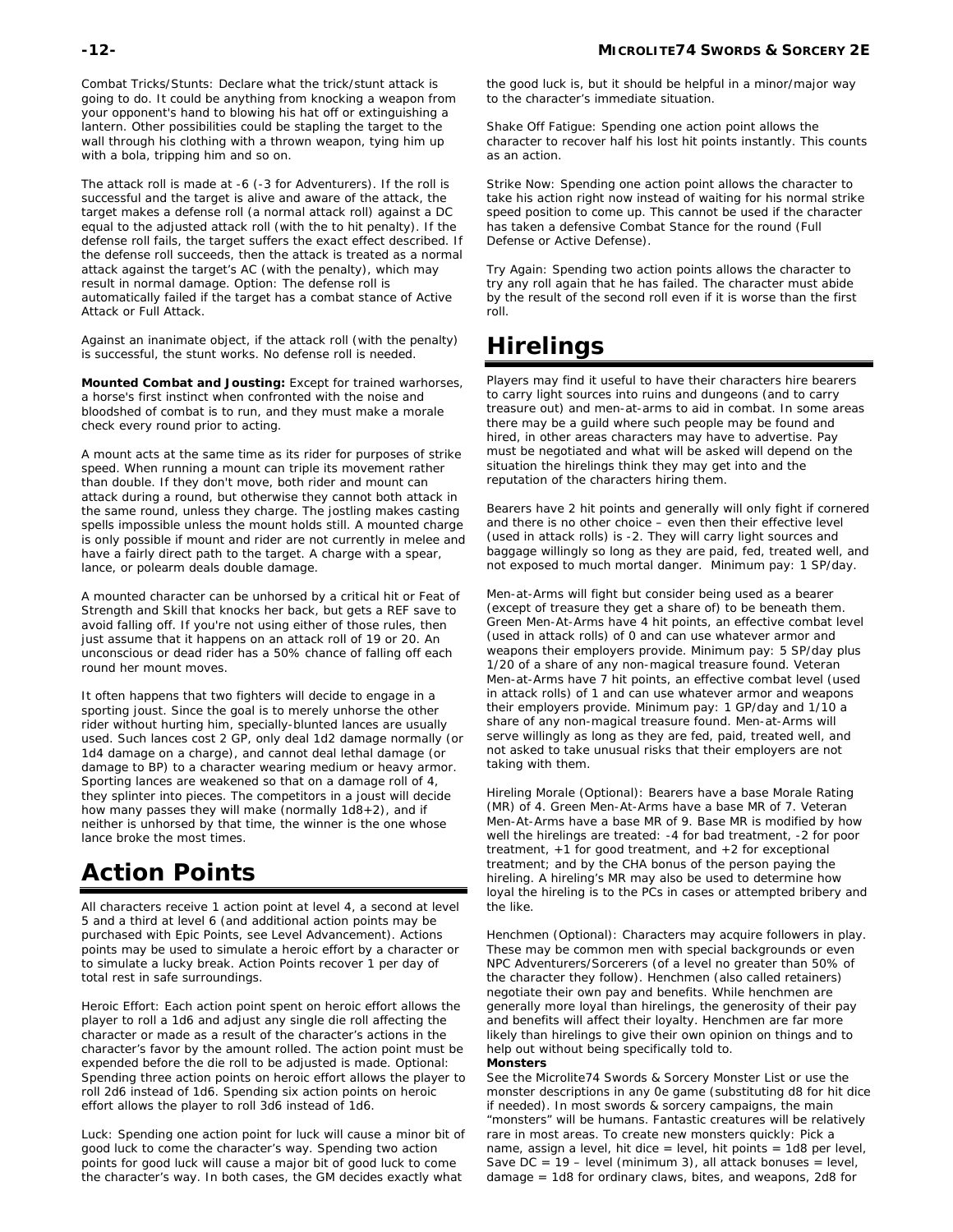#### **MICROLITE74 SWORDS & SORCERY 2E - 13 -**

large maws, giant clubs, 3d8 for dragon bites and the like,  $AC =$ armor equivalent; pick special abilities as the level increases. Natural Defense is 1 for all but the most powerful or unusual creatures. Special attacks act like magic attacks against an appropriate defense. Intelligent monsters may have classes at the GM's option. If needed, assign stats to suit. Equip and add abilities as required.

**Monster Reactions:** Some monsters (like skeletons guarding a tomb) may always attack. In cases where the reaction of the monsters to the party is not obvious, the GM may opt to make a reaction roll for the monsters by rolling 2d6 and adding the CHA bonus (and any other appropriate modifiers) to the roll and consulting this table.

| <b>Adjusted Reaction Roll</b> | Result            |
|-------------------------------|-------------------|
| 2 or less                     | Very Unfavorable  |
| $3 - 6$                       | Unfavorable       |
|                               | Neutral/Uncertain |
| $8 - 11$                      | Favorable         |
| 12 or more                    | Very Favorable    |

Interpretation of the results is left to the GM, however, these general principles may prove helpful. Very Unfavorable means the monsters will most likely attack unless the odds are overwhelmingly against them. They will not help the characters. Unfavorable means the monsters are hostile and might attack unless they are given a good reason not to. They will not help the characters. Neutral means the monsters are unsure of the party. They are not likely to attack immediately, but are not friendly or helpful. Favorable means the monsters are willing to listen and are open to negotiation. They might be willing to be slightly helpful. Very Favorable means the monsters like the characters and are willing to be somewhat helpful and are open to working with the party to mutual advantage.

**Mooks (optional):** Sometimes a GM may want to use a large number of monsters but not want to carefully track each one. Mooks are "cannon fodder" monsters that have 1 hit point per hit die, never make a saving throw, and always run away or surrender if the battle is obviously going against them. Any hit from an Adventurer character will likely kill a mook. Mooks cannot be told at a glance from non-mook monsters. Mooks make excellent minions for powerful leaders as they are very effective against normal people even if they cannot stand long against PCs and NPCs with class levels.

### **Spirits**

Spirits of many types occupy the spirit plane. These spirits can be summoned to the material world and even bound by intelligent material beings. When a spirit is encountered it will generally either attack or flee. If a spirit attacks, the spirit rolls a d20 and adds its power. The material being makes a magic attack roll. The higher roll wins and does the difference between the rolls in spirit damage. Spirit damage reduces a spirit's power, but just accumulates in a physical being. If the spirit's power reaches zero it loses the combat and may be bound (if the defender wishes and knows how). If the material being takes a total of 20 points of spirit damage from a specific spirit, it is unconscious and may be possessed by the attacking spirit (becoming a NPC until the spirit is exorcised).

Spirits have names, personalities, intelligence (which gives them a MIND stat), power, and may have special powers that they can manifest if they possess a body or are bound.

#### *MIND:* 2d6+6

*Power*: Weak: 2d6; Average: 2d6+6; Above Average: 2d6+12; Strong: 2d6+18; Powerful: 2d6+24; Very Powerful (2d6 +32) If bound by a spell-caster, their Power points may be used by their binder as HP to cast spells. Power points regenerate daily. *Languages:* Spirits know one language for each point of intelligence above 10.

*Spells:* There is a 50% chance a spirit knows a handful of spells that they can cast if they possess a body or can be forced to manifest on command if they are bound. The total number of

levels of spells known depends on the power level of the spirit: Weak: 1d2 (max level 1); Average: 1d4 (max level 2); Above Average: 1d6 (max level 3); Strong: 1d8 (max level 4); Powerful: 1d10 (max level 4); Very Powerful: 1d12 (max level 5). Roll a d20 to determine the level of a spell known (rerolling if the level is higher than the max level): 1-8: Level 1; 9-14: Level 2; 15-18: Level 3; 19: Level 4; 20: Level 5. Spells cast drain twice the spell level in hp from the spirit's total.

*Powers:* Spirits who do not know any spells have a 50% chance having a number of supernatural powers that they can manifest if they possess a body or can be forced to manifest on command if they are bound. Roll on the Spirit Powers tables below (the GM may modify or replace these with tables). Some spirits may also take physical form to act as combatants in service of their binder.

#### **Spirit Powers**

| d <sub>20</sub> Roll | <b>Number of Powers</b> |
|----------------------|-------------------------|
| $1 - 6$              | 1 lesser                |
| $7 - 10$             | 2 lesser                |
| $11 - 13$            | 2 lesser, 1 greater     |
| $14 - 16$            | 3 lesser                |
| $17 - 18$            | 3 lesser, 1 greater     |
| 19                   | 2 greater               |
| 20                   | 3 greater               |

#### **Lesser Spirit Powers**

| d <sub>20</sub> Roll | Power                                      |
|----------------------|--------------------------------------------|
| $1 - 2$              | Charm Person 1/day                         |
| $3 - 4$              | Crystal Ball 3/day                         |
| $5 - 6$              | Cure Light Wounds 3/day                    |
| 7-8                  | Inflict Light Wounds 3/day                 |
| $9 - 10$             | Knock 1/day                                |
| $11 - 12$            | Light or Dark 1/day                        |
| $13 - 14$            | Telekinesis, 10 pounds, 3/day              |
| 15-16                | Purify or Putrefy Food and Drink 1/day     |
| 17                   | Read Languages 3/day                       |
| 18                   | Read Magic 3/day                           |
| 19                   | Speak with Animals 3/day                   |
| 20                   | Take physical form 1 hour/day; AC 12, HD 2 |

#### **Greater Spirit Powers**

| d <sub>20</sub> Roll | Power                                            |
|----------------------|--------------------------------------------------|
| 1                    | Animate Dead, 2d6 undead, 1/week                 |
| $2 - 3$              | Contact Other Plane 1/week                       |
| 4                    | Cure Serious Wounds 2/day                        |
| 5                    | Dimensional Door 1/day                           |
| 6                    | Dispel Magic, 1/day                              |
| 7-8                  | Fly for 1 hour/day                               |
| 9                    | Hold monster 1/day                               |
| 10                   | Invisibility 1/day                               |
| $11 - 12$            | Levitate, 1 turn duration, 3/day                 |
| 13-14                | Phantasmal Force, 1/day                          |
| 15                   | Protection from Normal Missiles 1/day            |
| 16-17                | Remove Curse 1/day                               |
| $18-19$              | Take physical form 1 hour/day; AC 14, HD $5+2$ , |
|                      | Move 6                                           |
| 20                   | Telekinesis, 100 pounds, 1/day                   |

**Ego Conflicts:** Each spirit will have an ego equal to its intelligence +1 for every lesser power and +5 for every greater power. The Ego of a material being is equal to its intelligence + charisma + level. A possessed being may try once per day to throw out a possessing spirit, however, its ego for future attempts falls by one for every unsuccessful attempt. Ego conflict is resolved by each side rolling 1d20 and adding their Ego, higher result wins. If a bound spirit's ego is greater than his binder's ego, the spirit may elect to restart spirit combat in an attempt to break its binding.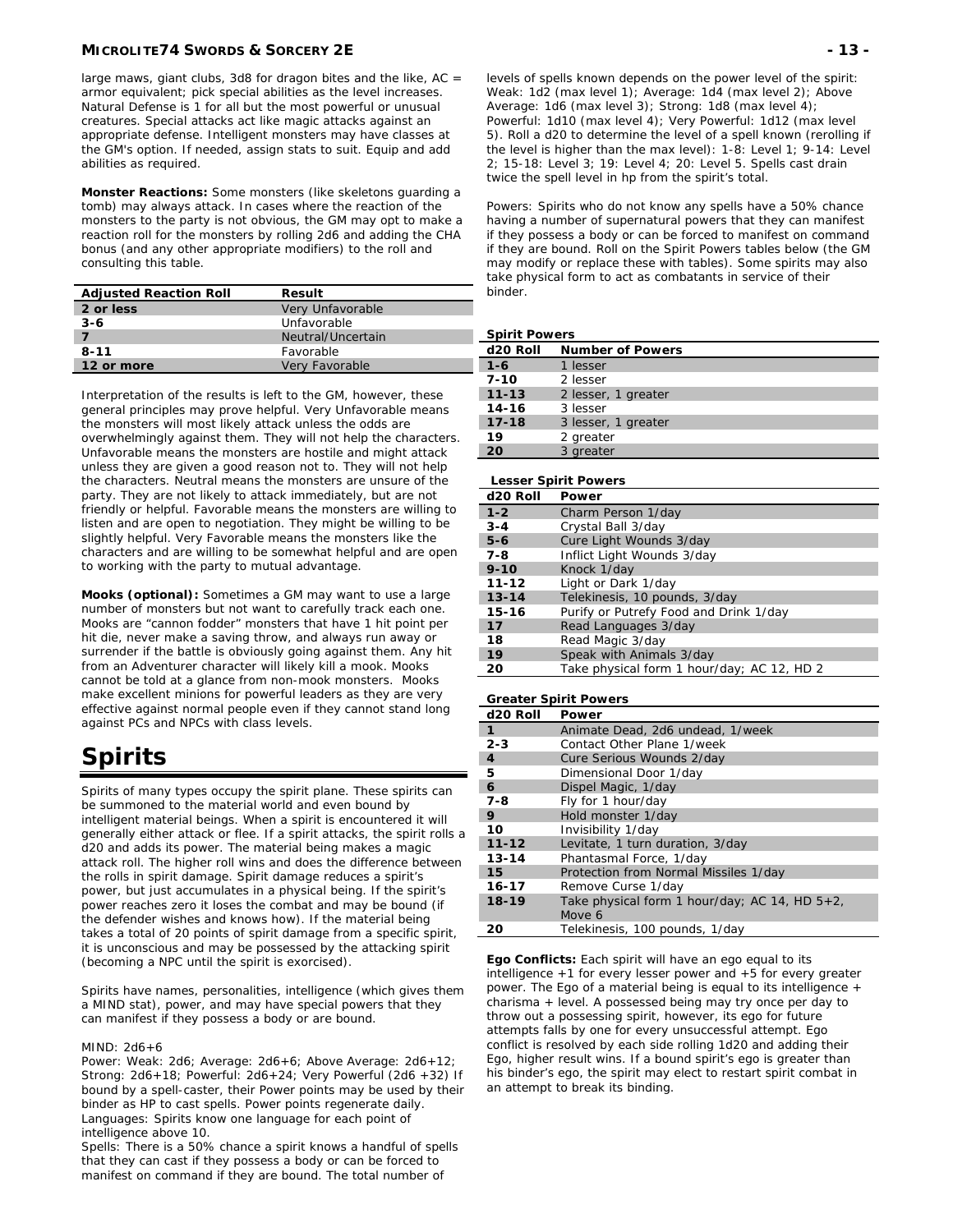### **Experience Points and Level Advancement**

#### **Experience Points (XP)**

Characters get Experience Points (XP) through adventuring, defeating monsters, spending money from treasure, etc.

*XP from Defeating Monsters:* Each monster defeated is worth a base XP equal to the monster's hit dice squared multiplied by 5. If a monster has both hit dice and a character level the higher is used as "hit dice" in this formula. Many monsters have special abilities which make them more dangerous than their hit dice indicate. For each such special ability, add 50% (round down) of the monster's base XP. Example: A party defeats 3 Hippogriffs. Hippogriff has 3 hit dice and one special ability (flight), so each hippogriff is worth 67 XP for a total of 201 XP.

At the end of an adventure, the total XP earned from defeating monsters is divided by the number of characters in the party. Henchmen/Retainers count as 1/2 person and hirelings count as 1/10 person (round up for PCs, round down for others). Example: A party of 5 player characters, 2 retainers, and 10 men-at-arms and other hirelings earns 1200 XP from defeating monsters. Each PC earns 172 XP from defeating monsters, each retainer earns 85 XP, and each hireling earns 17 XP. (Note that XP for hirelings is earned but usually not actually tracked.)

*XP from Treasure Spent:* Individual characters can also earn experience points from spending money found in treasures (or taken from monsters) in totally frivolous ways (e.g. wine, women, song, donations to a temple without getting anything in return, generic "training," etc.). A character earns XP equal to the treasure so spent in gp divided by his current level. Note that XP from treasure is an abstract method of rewarding the various adventuring actions like finding traps that allow one to get treasure. Example: A 2nd level Sorcerer spending 1000gp on wine, women, and song earns 500 XP.

*XP from Exploration:* The GM may reward exploration with XP be designing special points on the map as worthy of XP for reaching them. The GM should generally not inform players in advance as to what, if any, special locations on the map are worth XP. Example: reaching the top of the tallest mountain on the map for the first time might be worth 150 or 200 XP for each character making it to the top or entering a well-hidden sublevel of a dungeon might be worth 50 XP.

*XP from other Activities:* The GM may award XP for excellent roleplaying, other important actions in the game (successfully completing a quest, for example), etc. In general, the total award from this category for any one session should not be more than 100 XP times the character's current level. No XP may be awarded in this category if the character refuses to even attempt to play his virtues and vices or other character limitations.

#### **Level Advancement**

At the end of every adventure (or, at the GM's option, at the end of every session), total up the XP earned and added them to your character's total XP. If a character's XP total is higher than that the *Minimum Experience Points Required* for the next level on the character's class chart. The character goes up a level and gains all the benefits thereof (increased HP, PCB, MCB, improved Saving Throw, etc.). Note that a character may only go up one level per session. Any additional XP earned in that session that would put the character above 50% in his new level are lost.

#### **Advancement After Level 6**

Although there are no levels beyond sixth level, characters do not stop earning XP after reaching level 6. Every 50000 XP earned after reaching level 6 gives the character one Epic Point. Epic Points may be spent to acquire additional Talents, Action Points, etc. as described below.

Epic points may be spent on the following special features. They may be saved for future use on special features that cost multiple Epic Points. Unless noted in the description, all special features may be used by either Adventurers or Sorcerers.

| <b>Epic</b>       |                                                                                                                                                                                                                                                                                                                                                                                                                                                |
|-------------------|------------------------------------------------------------------------------------------------------------------------------------------------------------------------------------------------------------------------------------------------------------------------------------------------------------------------------------------------------------------------------------------------------------------------------------------------|
| <b>Point Cost</b> | <b>Special Feature Description</b>                                                                                                                                                                                                                                                                                                                                                                                                             |
| 1                 | Survival: The character miraculously survives an<br>event that should have killed him. How the<br>character survives and any side effects are<br>determined by the GM. The character's survival<br>need not be immediately apparent.                                                                                                                                                                                                           |
| 1                 | Action Point Gained: The character gains a<br>single action point.                                                                                                                                                                                                                                                                                                                                                                             |
| $\overline{2}$    | Talent Gained: The character gains a new talent<br>or greater mastery of a talent she already has.                                                                                                                                                                                                                                                                                                                                             |
| 3                 | Adventurer Special Ability: An Adventurer may<br>gain a new special ability.                                                                                                                                                                                                                                                                                                                                                                   |
| 4                 | Third Level Spell: A Sorcerer gains the ability to<br>cast one (specific) third level spell from memory.<br>There is a 15% chance that learning to cast a<br>new third level spell from memory will give the<br>Sorcerer a new Sorcerer disability (see The Cost<br>of Sorcery).                                                                                                                                                               |
| 4                 | Stat Increase: The character may increase one<br>stat by one point, provided the increase does not<br>take the stat above 17. For double the epic point<br>cost, a stat or 17 or higher may be increased by<br>one point to a maximum of 20.                                                                                                                                                                                                   |
| 5                 | Additional Background: Subject to the approval<br>of the GM, the character gains an additional<br>background. The GM should only approve this<br>where it makes sense for the character to have<br>acquired this new background due to his<br>experiences in the game. For example, a<br>character who has spent several years as a Pirate<br>in the Bay of Jarm would probably be eligible for<br>the Jarmian Pirate background.              |
| 6                 | Fourth Level Spell: A Sorcerer gains the ability<br>to cast one (specific) fourth level spell from<br>memory. A sorcerer can never have the ability to<br>cast more fourth level spells from memory than<br>the number of third level spells he can cast from<br>memory. There is a 35% chance that learning to<br>cast a new fourth level spell from memory will<br>give the Sorcerer a new Sorcerer disability (see<br>The Cost of Sorcery). |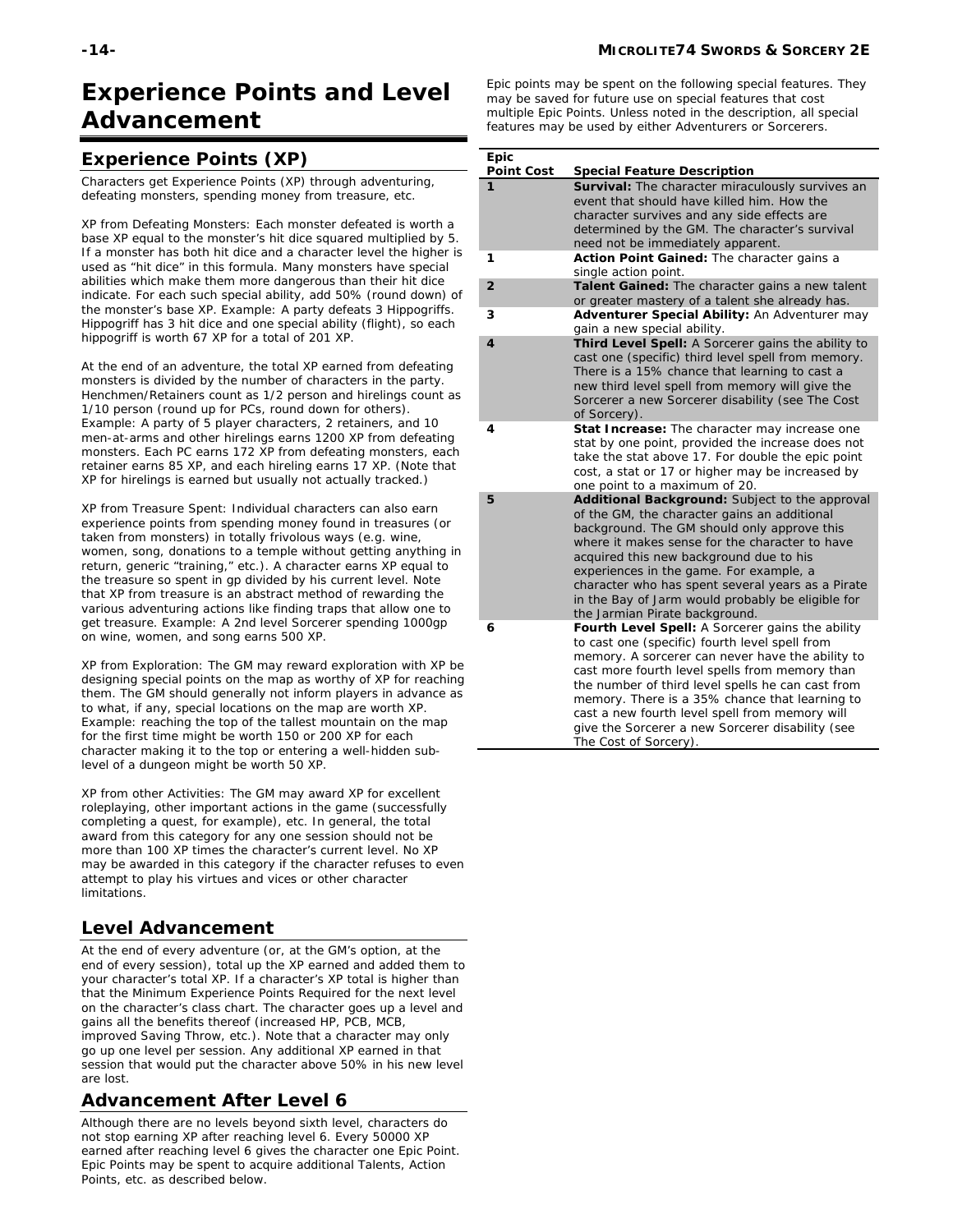# **OPTIONAL RULES**

The following rules are optional. The GM decides which of these rules (if any) will be used.

I

I

### **Stats**

Instead of rolling 3d6 and assigning the result to a stat, one of the following methods may be used.

**Roll 4d6:** Roll 4d6 then drop the lowest die, totaling the remaining 3 dice, assign the result to a stat. Repeat for remaining stats.

**Roll 2d6+6:** Roll 2d6, Total the 2 dice and add 6 to the result, then allocate to one of the stats. Repeat for remaining stats.

**Point Buy (Average):** Characters have 33 stat points (44 in Microlite74 Extended). Assign these points to the character's stats with a minimum of 3 and a maximum of 18 in each stat.

**Point Buy (Heroic):** Characters have 39 stat points (52 in Microlite74 Extended). Assign these points to the character's stats with a minimum of 3 and a maximum of 18 in each stat.

**Array (Average):** Assign 15 to one stat, 11 to another stat, and 7 to the remaining stat. (Assign an 11 to two stats in Microlite74 Extended.)

**Array (Heroic):** Assign 17 to one stat, 15 to another stat, and 13 to the remaining stat. (Assign 11 to the fourth stat in Microlite74 Extended.)

 *Notes for the GM:* With the exception of the Point Buy (Average) and the Array (Average) options, these optional methods of determining character stats tend to produce characters with higher than average stats. Consider the effects on your campaign carefully before replacing the standard stat roll method with one of these. Remember also that high and low stats have less effect on the character's abilities in Microlite74 than they do in many games.

### **Character Goals and Personality Traits**

The alignment system is a simple way to handle character "personalities" at a very simple level. While alignment is suitable for many types of campaigns, a more flexible system is needed for others. If this system is used, the GM will "enforce" it with Experience Point bonuses for using the character's goals and traits in play.

**Character Goals:** In order to individual characters, each player must select four goals from the list below and arrange them in order of importance to the character from first to fourth. Goals not on the list may be selected with prior GM approval. The GM may award bonus XP for goal achievements during a session. Characters can also earn points by helping their friends (fellow PCS and associated NPCS) achieve their goals, so long as their friends goals do not clash with their own goals. Players may change a goal or change the order of their goals during a campaign with GM approval.

*Suggested Goals*: (The player must select a particular aspect to stress for those marked with an asterisk)

| <b>Furtherance of</b><br>Scholarly Studies* | History, linguistics, literature, etc.                                                     |
|---------------------------------------------|--------------------------------------------------------------------------------------------|
| Furtherance of Art*                         | Music, architecture, crafts, etc.                                                          |
| <b>Furtherance of</b><br><b>Science*</b>    | Astrology, engineering, etc.                                                               |
| Wealth                                      | Accumulation of treasure or other<br>wealth                                                |
| <b>Earthly Pleasures</b>                    | Wine, women/men, drugs, etc.                                                               |
| Romance                                     | True love                                                                                  |
| <b>Power over Others</b>                    | Political, religious, in criminal<br>underworld, etc.                                      |
| Fame                                        | Personal renown far and wide                                                               |
| Rank*                                       | On social scale or in institution like<br>religion or military                             |
| Preservation of the<br><b>Status Quo</b>    | Prevention of change (in government,<br>religion, social system, etc.)                     |
| <b>Preservation of</b>                      |                                                                                            |
| Nature<br>Preservation of Order             | Prevention of breakdown of law and                                                         |
|                                             | order                                                                                      |
| Comradeship                                 | Establishment and maintenance of<br>friendships                                            |
| Risk Tasking                                | Taking physical. financial, or spiritual<br>risks                                          |
| <b>Commercial Business</b>                  | Setting up and running profitable<br>businesses                                            |
| Collecting*                                 | Jewelry, antiques, weapons. Etc. (for<br>pleasure of ownership, not for actual<br>use)     |
| <b>Religious Service</b>                    | Serving religions and Gods                                                                 |
| <b>Battle Glory</b>                         | Winning renown in battle                                                                   |
| <b>Image Cultivation</b>                    | Adopting a distinctive appearance<br>and style to impress others                           |
| Freedom                                     | Preservation of individual freedoms                                                        |
| Chivalry                                    | Mercy, fairness, compassion                                                                |
| Honor                                       | Duty to liege, family, friends, or own<br>dignity                                          |
| <b>Mystic Power</b>                         | Finding spells, magic items, etc. for<br>own use                                           |
| Patriotism                                  | Acting in country's best interest                                                          |
| Discovery                                   | Bringing new knowledge to own<br>civilization                                              |
| <b>Experience Wonders</b>                   | Travelling through strange lands,<br>other planes, etc.                                    |
| <b>Intrigue</b>                             | Political/Social secret scheming and<br>plotting                                           |
| Materialism                                 | Spending money on displays of<br>wealth: manors, castles, useless<br>expensive items, etc. |
| <b>Welfare of Others</b>                    |                                                                                            |
| Responsibility                              | Desire to carry out duties, take care<br>of charges, etc.                                  |
| <b>Expansion of</b><br>Civilization         | Into new lands, etc.                                                                       |
| <b>Wanton Destruction</b>                   | Desire to destroy things for the<br>pleasure of destroying                                 |
| Cruelty                                     | Desire to cause pain in others                                                             |
| <b>Persecution of Evil</b>                  | "Evil" as defined by your culture or<br>religion                                           |
| Competition                                 | Desire to compete for competition's<br>sake                                                |
| Personal Feats                              | The "do it because it's there" spirit                                                      |
| Creation*                                   | Make magic items, works of art, etc.                                                       |
| Self-Discipline                             | Controlling one's behavior and<br>emotions                                                 |
| Trickery*                                   | Thwarting authority, playing practical<br>jokes, etc.                                      |

**Character Personality Traits:** In order to further individualize characters, players must select three of the following Personality Traits for their character. Personality Traits other than those listed may be used with prior GM approval. Players should be careful not to select traits that they are not interested in playing or that strongly conflict with their goals or religion (unless that is what the player wants). Players should also try to avoid selecting conflicting Personal Traits for their characters. If such traits are selected (for example, the first two on the list below),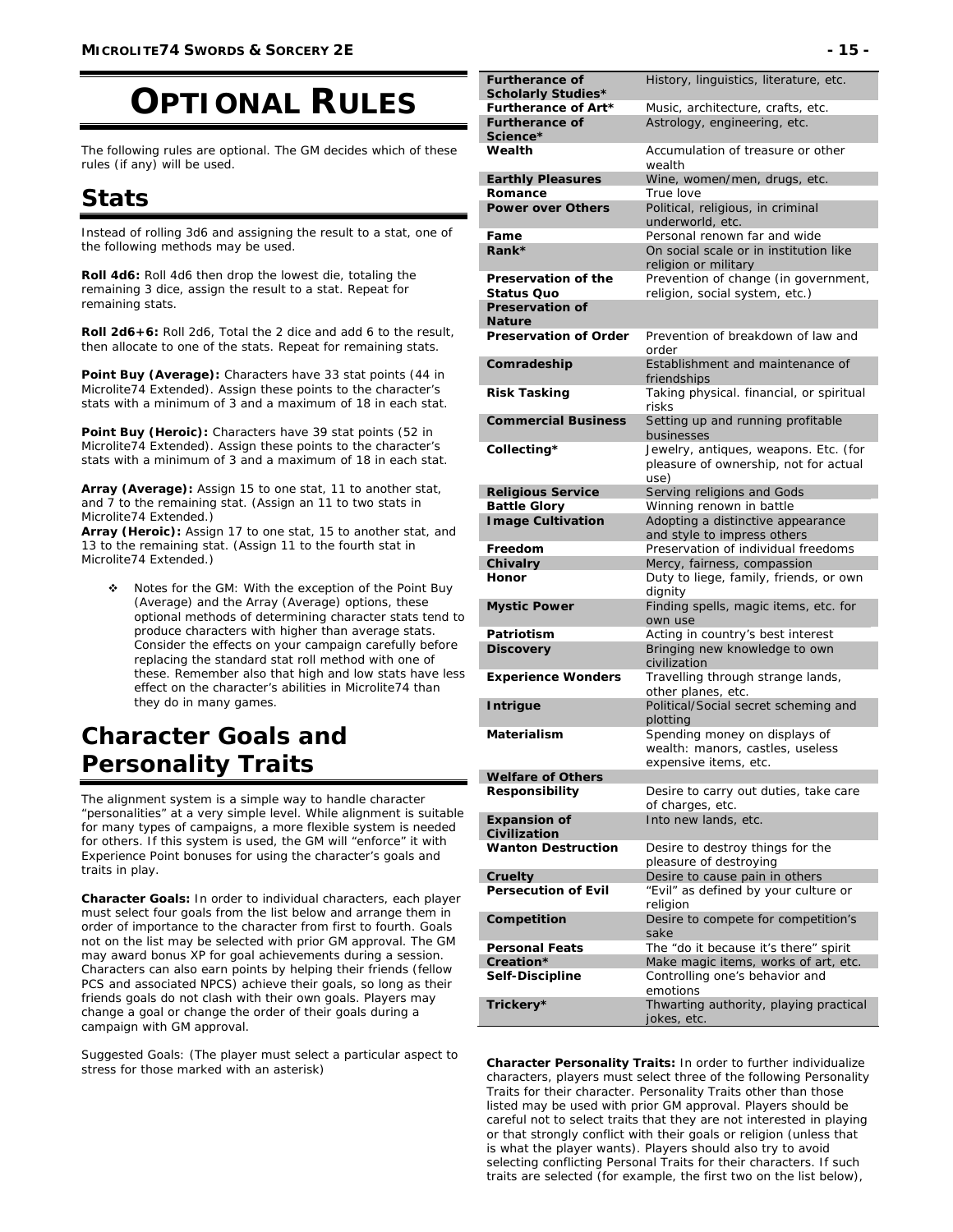*Suggested Personality Traits:*  True passion for alcoholic beverages Disapproves of drunken ways True passion for gambling Disapproves of gambling Enjoy a good public brawl and will start one given a good reason Disapproves of public brawling True passion for members of the opposite sex Disapproves of lewd and/or flirtatious behavior Braggart who exaggerates his/her deeds Modest about own deeds and disapproves of bragging Gourmet who will not tolerate poor cuisine Glutton who will eat just about anything and think it great Rather crude and rough manners Excellent manners, cannot tolerate bad manners Will lie when it suits his/her needs Truthful character who does not tolerate falsehood Grasping and greedy Miserly and begrudges spending money Spendthrift whose money never lasts long Tends to forgive (or forget) personal insults and injuries Tends not to forgive or forget personal insults and injuries, and always tries to get even – sometime Social snob who demands due respect from his/her social inferiors Social egalitarian that places little worth in social class differences when a person has shown his/her worth Character will not kill except in self-defense (and only after all else has been tried and has failed) Sexist who belittles the abilities of the opposite sex. Mild prejudice against a specific race or class (belittles their abilities) Overconfident of own abilities Little confidence in own abilities Mild phobia Always optimistic Always pessimistic

 *Notes for the GM:* Alignment (especially with the optional vices and virtues) is enough for many campaigns, but the systems here provide much finer control over character personality for those who what the fine control accompanied by mechanical effects that benefit a player who plays in character and penalize a player who does not.

### **Aspects**

Aspects are non-mechanical parts of a Character that a player wants to mechanically influence the game. An epithet, quote, relationship, possession, or anything else can be an Aspect. Characters start with one Aspect in the 1st Level and gain an additional aspect every 3rd level (at level 4, 7 10, etc.). For each Aspect, a player gets an Aspect Point (often measured with a poker chip or other counter) at the beginning of each session. At any time during the session, the player may invoke an Aspect prior to any die roll by describing how it comes into play and spending an Aspect Point, thereby gaining a +4 to the roll. The GM may also invoke a Character's Aspect (called a "compel") for a -4 to the roll. The player may refuse a compel at the cost of one Aspect Point; if the player accepts a compel, he gains one Aspect Point.

 *Notes for the GM:* Aspects are popular feature from another RPG. This rule allows the limited use of aspects in *Microlite74 Swords & Sorcery* without allowing them to take over the game or to have the silly effects (for example, being pitch black in the middle of the night has no effect on events unless someone spends a point to invoke the "darkness" aspect as is true in some games which use aspects).

### **Feats**

Feats are fairly unique special abilities that a character can use under circumstances appropriate to the feat. There is no standard list of feats, instead, players create feats for their character with the approval of the GM. Players and GMs should ensure that feats fit the character's class, background, and personality.

Adventurers start with three feats and add another feat at levels 2, 4, and 6. Sorcerers start with two feats and add another feat at levels 3 and 6.

There are two standard types of feats. The GM may create others or allow feats that do not fit the standard on a case by case basis.

**Bonus Feats:** Bonus feats give a character a bonus equal to his level when attempting certain actions under specific conditions. Use this template to create a Bonus Feat:

Because I [describe some way that you are exceptional, have a cool bit of gear, or are otherwise awesome], I get a bonus equal to my level when I [do something that requires a roll] when [describe a circumstance].

Example Bonus Feats:

- Because I am a smooth talker, I get a bonus equal to my level when I am trying to convince someone to help me when I'm in conversation with someone who is not hostile to me.
- Because I am a famous duelist, I get a bonus equal to my level when I attack when engaged in a one-on-one swordfight with an audience.
- Because I am an expert on lycanthropes, I get a damage bonus equal to my level when I attack a lycanthrope.

**Special Ability Feats:** Special ability feats allow a character to do something cool or otherwise ignore the usual rules in some way. Use this template to create a Special Ability Feat.

Because I [describe some way that you are exceptional, have a cool bit of gear, or are otherwise awesome], once per game session I can [describe something cool you can do].

Note: "once per game session" may be changed to some of similar rarity with the permission of the GM (see the third example below).

Example Special Ability Feats:

- Because I am Well Connected in the Garvannic Empire, once per game session I can find a helpful ally in just the right place when I am in the Garvannic Empire.
- Because I am always squirrelling away stuff I find, once per game session I may declare that I have an especially useful item that lets me easily bypass one obstacle.
- Because I am a scholar, after researching a monster for one day per hit die, I know a way to defeat or constrain the monster without directly attacking it.

**Advanced Feats:** GMs may allow an advanced form of each feat which does more when an Action Point is expended to power it. For example:

Because I am a famous duelist, I get a bonus equal to my level when I attack when engaged in a one-on-one swordfight with an audience. If I expend an action point to power this feat prior to the battle, even if I lose the fight the audience will consider me the "real winner"

hypocrite.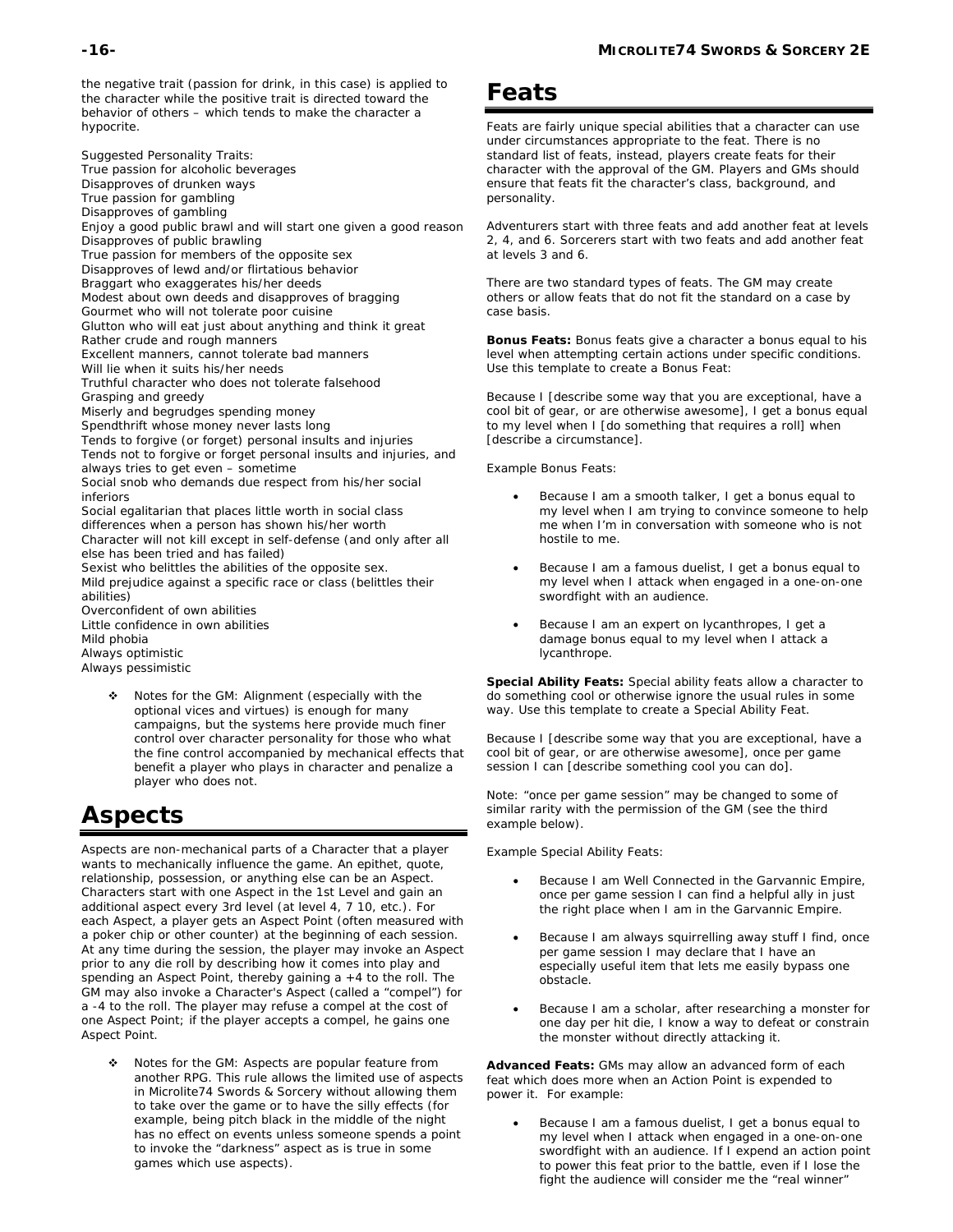#### **MICROLITE74 SWORDS & SORCERY 2E - 17 -**

(because they think my opponent cheated, the fight was somehow fixed, etc.).

• Because I am a smooth talker, I get a bonus equal to my level when I am trying to convince someone to help me when I'm in conversation with someone who is not hostile to me. If I expend an action point, my smooth spiel will even affect someone hostile to me.

The GM has the final say as to whether a feat is acceptable in the game and whether the current situations meets any situational requirements for a particular feat.

 *Notes for the GM:* Feats are a popular (but often abused) method of individualizing characters in modern versions of the world's most popular fantasy RPG. This optional rules module allows for this type of character customization without long lists of feats. It also makes feats a definite extra ability, not something one has to take to be allowed to do normal things any character should be able to try to do. This system has been borrowed from another popular game system. It adds some character customization at the expense of additional complexity.

### **Unusual Weapons**

These are weapons that due to their distinctive special properties are worthy of a few notes by way of explanation

**Blackjack** (3 GP, Light/1d3 damage): A blackjack only deals HP damage, never BP damage (for monsters without BP, being brought to 0 HP by an attacker with a blackjack causes unconsciousness, not death). If a thief or assassin gets a successful sneak attack with a blackjack to a target not wearing a helmet, it deals 1d8 damage instead.

**Bola** (3 GP, Light/1d4 damage range 25 feet): When throwing a bolas a character can elect to take a -1 penalty to attack and forgo damage in order to trip up or entangle an opponent (as if in a net). Bolas and lassos can be used in conjunction with a net, each additional entanglement imposes a -2 penalty on attempts to break free. Most bolas cannot be used this way on a creature much larger than a horse or smallish bear.

**Boomerang** (2 GP light/1d4 damage range 20 ft): A boomerang returns to the spot it was thrown just before the start of the thrower's next turn if the attack misses. Magical boomerangs return specifically to the thrower even if he moved, and even if the attack hit. By taking a -2 penalty to hit, a character can throw the boomerang to hit on the return, thus preventing the target from protecting itself by hiding behind cover. In order to do this it must be able to go out to its full range

**Garrotte** (2 GP Light special): If a Thief or Assassin successfully sneak attacks with a garrotte, she and the opponent she attacked are considered to be grappling, and she deals an automatic 3d4 damage per round for as long as she can hang on. Any other character can try if they have surprise, but will only deal 1d2 damage per round due to inexperience with strangling. A garrotte is otherwise pretty much useless except in an ambush. Most garrottes are not long enough to fit around the throat of creatures larger than an ogre.

**Hook** (10 GP, Light/1d4 damage): A hook installed to replace a missing hand functions in all respects as a dagger, but cannot be thrown. Tasks requiring manual dexterity using the hook hand are made at a -3 penalty due to the lack of articulated fingers.

**Lasso** (1 GP, no damage, range 25 feet): A lasso can be used to trip or entangle as a net. Lassos cost twice as much as would be expected for a rope of similar length because they are lacquered to remain stiff so the loop cannot accidentally close. A lasso can be used in an attempt at strangulation the same as a garrotte from surprise or as a sneak attack with a range of 10 feet, but

because it is neither as hard nor as thin as a garrotte only deals 1d6 strangulation damage per round. Bolas and lassos can be used in conjunction with a net, each additional entanglement imposes a -2 penalty on attempts to break free. A rope can be used as a lasso but unless it is stiffened, the loop has a 2 in 6 chance of closing in mid-air, causing it to automatically miss. A lasso can fit around an opponent as large as an ogre, or potentially even bigger if its loop is expanded (reducing its range accordingly).

**Nets** (are already statted in ML74): Attacking with a net always takes a -2 penalty because they're inherently pretty ungainly to throw. If it hits the target is entangled and is treated as if grappled in all respects (but his attacker is not) for as long as the attacker holds onto the line. A net is big enough to entangle even big creatures (a hill giant or smallish dragon is around the upper limit), smaller man-sized ones can be purchased for 5 GP. Multiple nets, lassos, or bolas could be used in concert to collectively try to restrain a particularly big creature.

 *Notes for the GM:* Some weapons simply have more complex effects and "cause x points of damage". These rules allow for these effects at the expense of more complex combat. While this option can be used with the Standard edition (and perhaps even with the Basic edition) they really make the most sense with the Extended edition when using specific weapon damages from the optional Equipment table.

### **Tainted Locations**

Some campaigns feature places that are strongly tainted by Corruption. Black magic, undead creatures, demons and other creatures of the nether realms, and evil in general are stronger there, while white magic and the living are weakened. Tainted locations can develop anywhere that death, decay, and/or evil predominate. Tainted locations can be shadowed, blighted, or forsaken. The table below summarizes the effects of the various types of tainted locations.

#### **Types of Tainted Locations**

| i ypes or Tallited Eocations        |                             |                      |                                        |  |
|-------------------------------------|-----------------------------|----------------------|----------------------------------------|--|
| <b>Effect</b>                       | Shadowed                    | Blighted             | Forsaken                               |  |
| Corruption                          | 10%/week,                   | 20%/day,             | 25%/hour,                              |  |
| <b>Points</b>                       | 1d2                         | 1 <sub>d4</sub>      | 1d6                                    |  |
| Corpse                              | 10%/1d12                    | 20%/1d4              | 80%/1d4                                |  |
| <b>Reanimation</b>                  | months                      | days                 | rounds                                 |  |
| <b>Black magic</b><br>spell effects | $+2$ class<br><b>levels</b> | $+3$ class<br>levels | $+4$ class<br><b>levels</b>            |  |
| White magic<br>spell effects        | No Effect                   | -1 class level       | -2 class<br>levels                     |  |
| <b>Turning</b><br><b>Undead</b>     | No Effect<br>(2 times HD)   | 4 times HD           | Forbidden                              |  |
| <b>Black magic</b><br>research      | $+1$ bonus                  | $+2$ bonus           | $+3$ bonus                             |  |
| Undead/<br><b>Demons</b>            | No Effect                   | No Effect            | +2 attack,<br>save,<br>damage, AC      |  |
| Animating<br><b>Undead</b>          | No Effect                   | No Effect            | $+2$ hp/HD,<br>2x normal HD<br>created |  |
| <b>Ritual</b><br>sacrifice          | x <sub>2</sub>              | x3                   | x4                                     |  |

#### **Shadowed Locations**

Shadowed locations generally develop from two sources of corruption: Chaotic altars (such as those in evil shrines, temples, or churches) and places of death (such as cemeteries, catacombs, and battlegrounds).

Chaotic altars create shadowed locations as soon as they are erected. The size of the shadowed location around the altar will be 100 square feet per 100gp spent on the altar. For instance, a 10,000gp altar would create a 100' x 100' shadowed location around the altar. At the GM's discretion, meeting the gp value of the altar might require special components or blood sacrifices instead of standard treasure.

Places of death create shadowed locations naturally over time.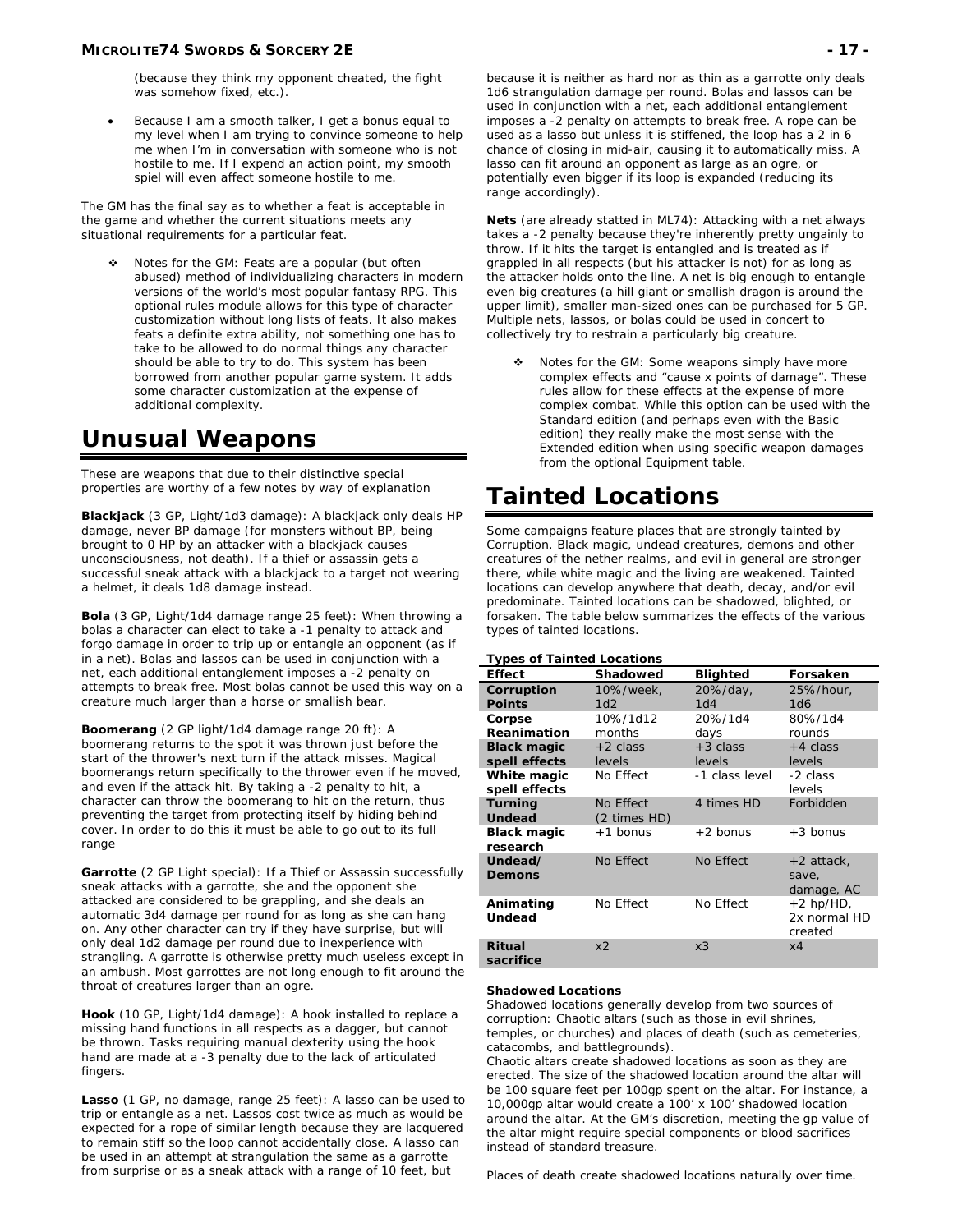#### **-18- MICROLITE74 SWORDS & SORCERY 2E**

The annual percentage chance of such an area becoming shadowed is equal to number of dead interred in the area divided by the area's size in square feet, rounded up. For instance, a small 50' x 50' cemetery with 25 graves has a 1% chance of becoming shadowed each year. An enormous cemetery such as the real-world Wadi Al Salam (5 million dead across 64 million square feet) has an 8% chance of becoming shadowed each year. Once the shadowed location develops, the size of the shadowed location will be 100 square feet per 20 dead interred in the place. However, a tainted location will not develop if one or more shrine(s) to light powers are erected on the site. The light shrine(s) must have a gp value of at least 5gp per dead interred in order to prevent the area from becoming shadowed.

For every week (or major part thereof) spent in a shadowed location, a character has a 10% change of gaining 1d2 Corruption Points. Corpses in shadowed locations have a 10% chance to return as undead in 1d12 months unless their bodies are burned. Sorcerers who cast black magic in a shadowed location calculate the spell effects as if the caster were two class levels higher than their actual level of experience. Characters researching black magic in a shadowed location gain  $a + 1$  bonus to their magic research throws. A victim sacrificed in ritual magic in a shadowed location counts as twice his hit dice/level.

#### **Blighted Location**

When a chaotic altar stands on a shadowed place of death, a blighted location develops. The blighted location will extend only within those regions that are shadowed by both the altar and the place of death. An area affected by one, but not both, sources of corruption is merely shadowed.

For every day (or major part thereof) spent in a blighted location, a character has a 20% change of gaining 1d4 Corruption Points. Corpses in blighted locations have a 20% chance to return as undead in 1d4 days unless their bodies are burned. Sorcerers who cast black magic in a blighted location calculate the spell effects as if the caster were three class levels higher than their actual level of experience. Sorcerers who cast white magic in a blighted location calculate the spell effects as if they were one class level lower for purposes of spell effects Sorcerers casting Turn Undead makes a Magic Attack versus a DC of 10 + four times the Hit Dice of the undead (instead of the standard two times). Characters researching black magic in a blighted location gain a +1 bonus to their magic research throws. A victim sacrificed in ritual magic in a blighted location counts as three times his hit dice/level.

#### **Forsaken Location**

A blighted area might, through some awful juxtaposition of the planes or terrible ritual magic, become forsaken. Forsaken locations are pits of darkness where the vilest creatures and foulest magic are found. Such places are very rare (GM's discretion).

For every hour (or major part thereof) spent in a blighted location, a character has a 25% change of gaining 1d6 Corruption Points. Corpses in forsaken locations have an 80% chance to return as undead in 1d4 rounds unless their bodies are burned. Sorcerers who cast black magic in a forsaken location calculate the spell effects as if the caster were four class levels higher than their actual level of experience. Sorcerers who cast white magic in a forsaken location calculate the spell effects as if they were two class levels lower for purposes of spell effects, and may not turn undead. Any undead or demons in forsaken areas gain a +2 bonus to attack throws, saving throws, damage rolls, and AC.

Characters researching black magic in a forsaken location gain a +1 bonus to their magic research throws. Any undead created (or demon summoned) in forsaken areas gain a permanent +2 hit point per Hit Die, and animate dead spells cast in forsaken locations create twice the normal number of Hit Dice of undead. A victim sacrificed in ritual magic in a forsaken location counts as four times his hit dice/level.

A bless spell will temporarily decrease the effect of a tainted location within a 100' diameter area for the duration of the spell. While subject to bless, the affected area is cleansed if shadowed; shadowed if blighted; and blighted if forsaken. A vial of holy water can be sprinkled on a 10' diameter area with the same effect as a bless spell.

To permanently cleanse a tainted location, the source of corruption must be removed. If the tainted location is being generated by a chaotic altar, the altar must be destroyed. A chaotic altar can be destroyed magically, with dispel evil; or destroyed physically by smashing it and then either pouring holy water or casting bless on the broken remains. This will remove the tainted location created by the altar.

If the tainted location is generated by a place of death, the location can be instantly cleansed with dispel evil. However, the area will eventually become shadowed again over time. To permanently cleanse a tainted location created by a place of death, a shrine to the light powers of an appropriate value must be erected.

Cleansing a blighted location, with a chaotic altar standing on a place of death, requires that both sources of corruption be dealt with separately.

A forsaken location can only be cleansed by powerful and dangerous ritual magic. Each such area requires a special designed ritual based on the history of the area and what inhabits it – such rituals must be researched.

 *Notes for the GM:* This is an example of how the simple idea of locations that cause Corruption (as mentioned in the standard rules) can be expanded. It can be used as is, modified to suit a specific setting, or ignored completely.

### **Corrupt Locations**

Areas of corruption can do horrible damage and can cause mutations in those affected. Merely being in a corrupt location causes damage unless a STR save is made. A new save must be made every hour. Corruption does both Hit Point damage equal to the damage rolled and Body Point Damage equal to the number of dice rolled. Those affected by a corrupt location are allowed a second STR save to avoid the Body Point damage. Those who take Body Point damage must roll a d20 against the mutation chance for the corruption level of the location, a roll over the listed "Mutation Chance" means that the being will develop a random mutation or defect in 1d20 days. Those who take Body Point Damage but avoid mutation avoid mutation must make MIND save or gain a number of corruption points based on the corruption level of the location.

| <b>Corruption Level</b> | <b>Effects</b>                                                                 |
|-------------------------|--------------------------------------------------------------------------------|
| <b>Low Level</b>        | Save Modifier: 0, Damage: 3d6, Mutation<br>Chance: 19, Corruption Points: 1d2  |
| <b>Medium Level</b>     | Save Modifier: -4, Damage: 5d6, Mutation<br>Chance: 18, Corruption Points: 1d4 |
| <b>High Level</b>       | Save Modifier: -8, Damage: 8d6, Mutation<br>Chance: 17, Corruption Points: 1d6 |

**Mutations:** The following random tables can be used to determine mutations of beings mutated by corruption or can be applied to animals and monsters to create corruption mutated species. Roll 1d20. A roll of 1-4 means a defect; any other roll is a regular mutation. Some mutations have to be activated each time they are used. Activation costs 5 HP.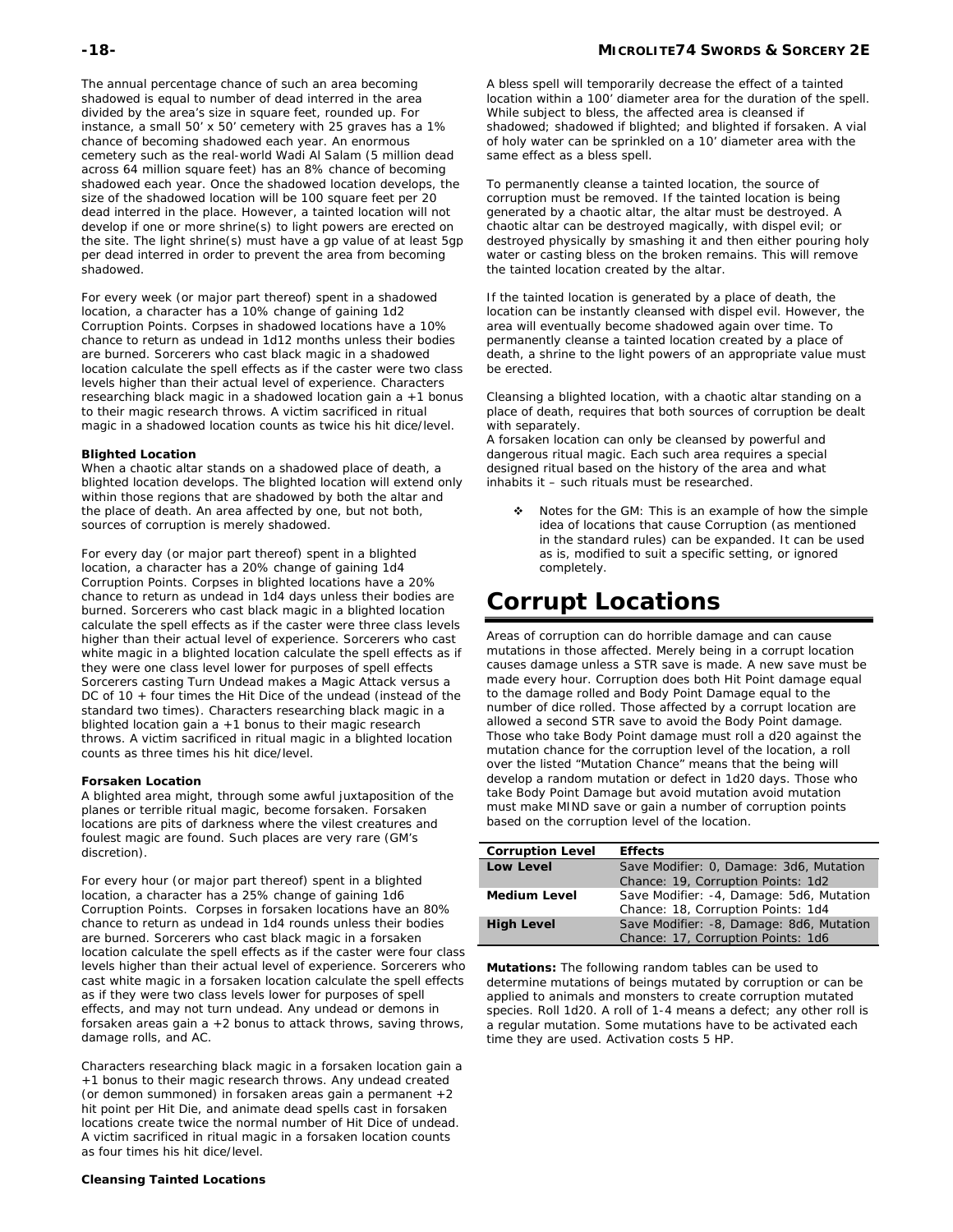#### **MICROLITE74 SWORDS & SORCERY 2E - 19 -**

#### **Random Mutation Table:**

| d10 | <b>Mutation Description</b>                             |
|-----|---------------------------------------------------------|
|     | Amazing Stat - +1d6 to one stat: 1-5 STR, 6-10 DEX, 11- |
|     | 15 MIND, 16-20 CHA                                      |
| -2  | Amazing Defense - +1d6 to AC                            |

- **3** Tougher +2 Hit Points per level
- **4** Immunity Takes no damage from: 1 Fire, 2 Cold, 3 Acid, 4 Poison, 5 Corruption, 6 Electricity, 7 Sonic, 8 Psionic
- **5** Better Senses One sense is vastly superior 1 Sight, 2 Hearing, 3 Smell, 4 Low light (30'), 5 Thermal (30'), 6 Blindsense (30')
- **6** Melee Weapon Natural melee weapon that inflicts 1d8+STR mod; alternatively, player may opt to take this as an activated touch based healing ability instead (1d8 + Mind mod)
- **7** Ranged Weapon Natural ranged attack that inflicts 1d8 damage up to 30'; source: 1 Fire, 2 Cold, 3 Acid, 4-6 Normal physical damage. Activation required.
- **8** Psionic Attack Mental attack that inflicts 1d8+Mind bonus up to 30'; source: 1 Fire vs. AC, 2 Cold vs. AC, 3 Sonic vs. AC, 4 Elec. vs. AC, 5 Psionic vs. MD, 6 Empathy (no damage, ready & manipulate emotions, 7 Telepathy (no damage, read thoughts/mental comm.), 8 Illusion (no damage, audio and visual illusions only the target can see). Activation required.
- **9** Special Mutation 1 Extra Arms (hold extra weapons or shields), 2 Bigger (use med. Weapons as light and 2-hnd as med.), 3 Prescient (+1 surprise, +4 initiative, 4 Aquatic (gills & webbed digits), 5 Psychic Shield (A) (entire party may use mutant's MD for defense), 6 Regeneration (heals 1 hp/minute as long as alive), 7 Faster (+1 Action Point), 8 Telekinesis (A) (lift 100 lbs. +100 lbs./ Mind bonus), 9 Special Move (A) 60' (teleport, fly, jump, etc.), 10 Player's choice. (A) means Activation required.
- **10** Player's Choice Player may choose specific mutation subject to GM approval(i.e. Immunity to Fire)

#### **Random Defect Table**

**d10 Defect Description** 

- **1** Terrible Stat -1d6 to one stat: 1-5 STR, 6-10 DEX, 11-15 MIND, 16-20 CHA **2** Poor Defense -1d6 to AC **3** Weaker -1 HP per level(min 1hp/level) **4** Vulnerability - Take x2 damage from: 1 Fire, 2 Cold, 3 Acid, 4 Poison, 5 Radiation, 6 Electricity, 7 Sonic, 8
- Psionic, 9 Stun, 10 Player's choice **5** Diminished Sense - One sense is much poorer: 1-2
- Vision, 3-4 Hearing, 5-6 Smell, 7 Taste, 8 Touch **6** Clumsy -1 to all tests and initiative
- **7** Slower -1d6 to Strike Speed and movement
- **8** Allergic Mutant suffers -2 on all tests when in contact with: 1 Ferrous Metal, 2 Non-ferrous Mental, 3 Plastic, 4 Sunlight, 5 Insect bites, 6 Alcohol, 7 Chemical, 8 Player's choice
- **9** Special Defect 1 Hemophilia (-1 hp/round after taking combat damage), 2 Narcolepsy (falls asleep at very inconvenient times), 3 Phobia (intense fear of specific creature, condition or environment), 4 Poor Respiration (cumulative -1 on attack, damage and initiative rolls after 1st round of combat), 5 Smaller (cannot apply STR bonus to melee damage rolls; penalties still apply); 6 Player's choice
- **10** Player's Choice Player may choose specific Defect (i.e. Vulnerability to Sonic or -4 Mind)
	- *Notes for the GM:* This is another example of how the simple idea of locations that cause Corruption (as mentioned in the standard rules) can be expanded. Like the Tainted Locations optional rule, it can be used as is, modified to suit a specific setting, or ignored completely. It would also be possible to combine the two systems. These rules could also be ignored for characters but used to mutate animals and monsters that live in corrupt locations for long periods of time.

### **Simple Combat Maneuvers**

If the standard combat maneuvers rules seems too complex, substitute the following instead. Attacker may describe a special effect he wishes to impose on a target before rolling to hit. Unless the GM rules the maneuver impossible, the character rolls to hit normally. If successful, no damage is done, but the target suffers the special effect unless the target makes a saving throw. On a critical hit, the target does not get a saving throw. Possible maneuvers include: disarm, knock down, push back (up to STR feet), switch positions, slip past, steal an obvious and accessible item from the target, etc.

### **Energy Drain**

If the standard energy drain rule seems too harsh, try the following instead. Each energy level drained subtracts one from any roll to which the character would add his level (or his level/2). 1 point of energy drained is recovered every L days where L is equal to the hit dice of the monster that drained the energy level.

### **Avoiding Save-or-"Die"**

There are a number of effects which cause the character to be taken out of play permanently or for a long period of time unless a saving throw is made (e.g. instant death, turn to stone, etc.). If this standard rule seems too harsh, try the following instead. If a character fails a save-or-"die" roll, the negative effect happens immediately but it can be reversed if the character receives 5 minutes of careful care in a non-combat environment starting within a number of minutes/melee rounds equal to the affected character's CON stat. The GM may rule that certain issues still require further treatment within 24 hours or the effect recurs (e.g. poison must still be neutralized) or may not be handled this way at all.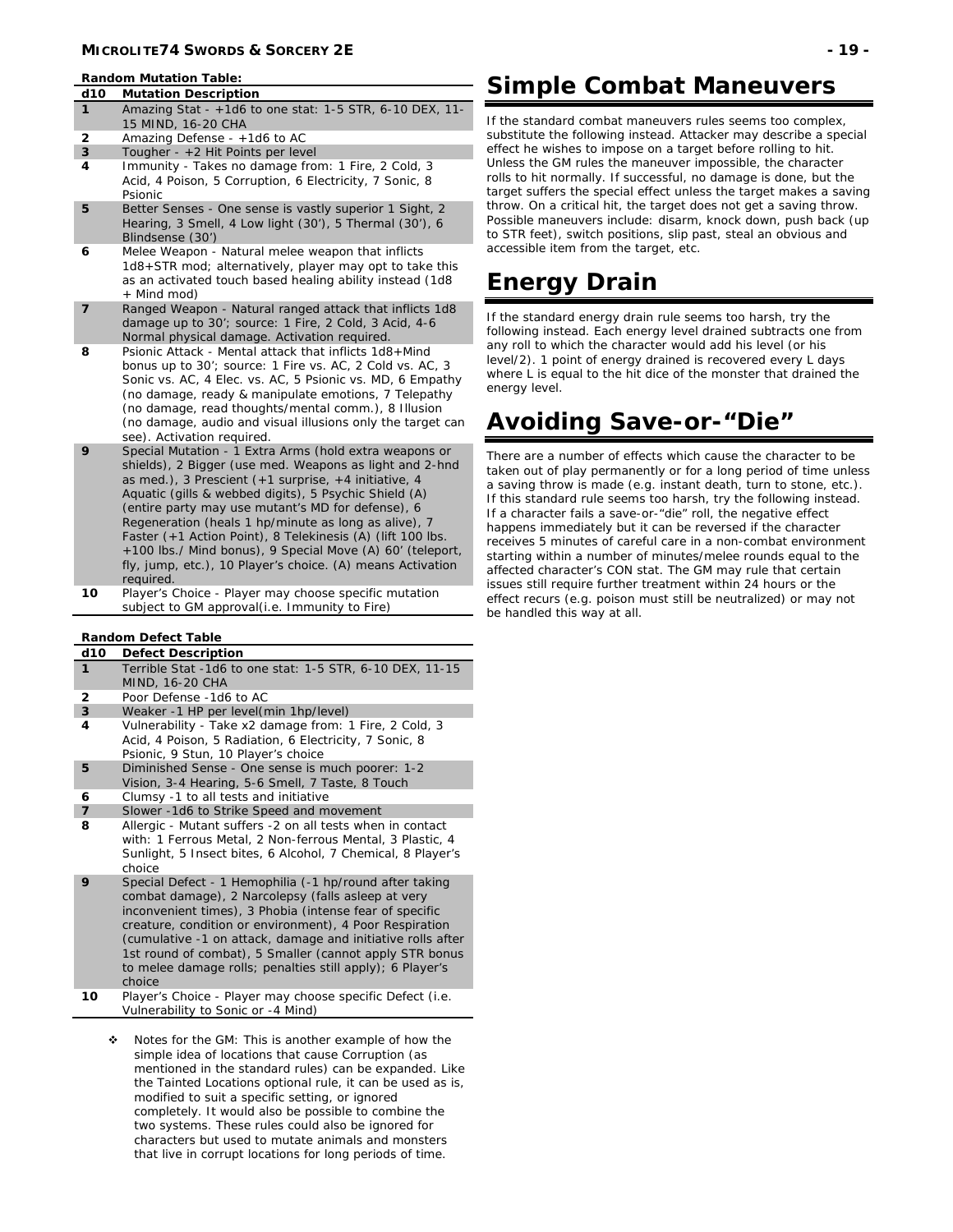#### **-20- MICROLITE74 SWORDS & SORCERY 2E**

# **EQUIPMENT**

Suggested starting packs for new characters:

| Pack A             | Pack B             | Pack C             |
|--------------------|--------------------|--------------------|
| backpack           | backpack           | backpack           |
| bedroll            | bedroll            | bedroll            |
| hooded lantern     | 10 torches         | tent               |
| 10 oil flasks      | 10 oil flasks      | 10 torches         |
| flint & steel      | flint & steel      | flint & steel      |
| shovel             | chalk              | hammer             |
| 2 sets of caltrops | 10 ft. pole        | 10 iron spikes     |
| signal whistle     | mirror             | grappling hook     |
| pen & paper        | crowbar            | 50 ft. rope        |
| water skin         | water skin         | water skin         |
| iron rations (four | iron rations (four | iron rations (four |
| days)              | days)              | days)              |

Finally, add the following, based on your Class:

**Adventurer:** Medium armor (AC +4), a one handed weapon + shield, or a two handed weapon, and 5 gold pieces **Sorcerer:** Spellbook with all spells known, a dagger, and 5 gold pieces

Players, with the permission of the GM, may elect to roll their starting wealth in gold pieces and buy equipment piece by piece from the equipment list later in the rules. If this is done, each character starts with  $120 + (3d6 \times 5)$  gold pieces. The GM is free to modify the equipment list to suit the starting location in his campaign.

#### **Equipment List**

Many players prefer to select their equipment rather than use the standard quick packs. The GM may use these lists or GM created lists if the GM allows equipment selection.

| Weapons              | Range | <b>MinSTR</b> | Cost             | Damage   |
|----------------------|-------|---------------|------------------|----------|
| Arrows (20)          |       |               | 1gp              |          |
| Axe, throwing        | 10ft  | --            | 8qp              | M (1d6)  |
| Battle axe           |       | 13            | 10gp             | H (1d8)  |
| Bolts, crossbow (10) |       | $-1$          | 1gp              |          |
| Bullets, sling (10)  |       | $-1$          | 1sp              |          |
| Club                 | 10ft  | 11            |                  | M (1d6)  |
| Crossbow, heavy      | 100ft | 15            | 50gp             | H (1d10) |
| Crossbow, light      | 80ft  | 13            | 35 <sub>gp</sub> | M (1d8)  |
| Dagger               | 20ft  | $-1$          | 2qp              | L(1d4)   |
| Dart                 | 20ft  | $-$           | 5sp              | L(1d4)   |
| Falchion             |       | 11            | 75gp             | H(2d4)   |
| Flail                |       | 13            | 8gp              | H (1d8)  |
| Flail, heavy         |       | 13            | 15gp             | H (1d10) |
| Gauntlet             |       | $-$           | 2gp              | L(1d3)   |
| Gauntlet, spiked     |       | $-1$          | 5gp              | L(1d4)   |
| Glaive-gisarme       |       | 13            | 18gp             | H (1d8)  |
| Great axe            |       | 15            | 20gp             | H (1d12) |
| Great club           |       | 13            | 5gp              | H (1d10) |
| Greatsword           |       | 17            | 50gp             | H(2d6)   |
| Halberd              |       | 15            | 10gp             | H (1d10) |
| Hammer, light        | 20ft  | $-1$          | 1gp              | L(1d4)   |
| Hand axe             |       | $-$           | 6gp              | M (1d6)  |
| Javelin              | 30ft  | 10            | 1gp              | M (1d6)  |
| Lance                |       | 15            | 10gp             | H (1d8)  |
| Longbow              | 90ft  | 13            | 75gp             | H (1d8)  |
| Longbow, composite   | 100ft | 13            | 100gp            | H (1d8)  |
| Long Spear           |       | 13            | 5gp              | H (1d8)  |
| Longsword            |       | 13            | 15gp             | H (1d8)  |
| Mace, heavy          |       | 13            | 12gp             | M (1d8)  |
| Mace, light          |       | $-1$          | 5gp              | L(1d6)   |
| Morningstar          |       | 13            | 8gp              | M (1d8)  |
| <b>Net</b>           | 10ft  | $-1$          | 20gp             |          |
| Pick, heavy          |       | 13            | 8gp              | M (1d6)  |
| Pick, light          |       | - -           | 4gp              | L(1d4)   |
| Quarterstaff         |       | $-$           |                  | L (1d6)  |
| Rapier               |       | 11            | 20gp             | L (1d6)  |

| Scimitar<br>Scythe<br>Shield, heavy<br>Shield, light<br>Short bow<br>Short bow,                                                                                                                                                                                                                                                                                                                                                                                                                                                                                                                                                                                                                                                                                                                                                                 | 50ft<br>60ft         | 11<br>11<br>15<br>13<br>10<br>10                      | 15gp<br>18gp<br>30gp<br>75gp                                                                                                                                                                                                                                                                                                                                                                           | M (1d6)<br>H (2d4)<br>M (1d4)<br>L (1d3)<br>M (1d6)<br>M (1d6)                                                                           |
|-------------------------------------------------------------------------------------------------------------------------------------------------------------------------------------------------------------------------------------------------------------------------------------------------------------------------------------------------------------------------------------------------------------------------------------------------------------------------------------------------------------------------------------------------------------------------------------------------------------------------------------------------------------------------------------------------------------------------------------------------------------------------------------------------------------------------------------------------|----------------------|-------------------------------------------------------|--------------------------------------------------------------------------------------------------------------------------------------------------------------------------------------------------------------------------------------------------------------------------------------------------------------------------------------------------------------------------------------------------------|------------------------------------------------------------------------------------------------------------------------------------------|
| composite<br><b>Short Spear</b><br>Sickle<br>Sling<br>Sword, bastard<br>Sword, short<br>Trident<br>War Axe, Dwarven<br>War Hammer<br>Whip                                                                                                                                                                                                                                                                                                                                                                                                                                                                                                                                                                                                                                                                                                       | 15ft<br>50ft<br>10ft | 10<br>11<br>$- -$<br>15<br>10<br>13<br>15<br>13<br>-- | 1gp<br>6gp<br>$\overline{\phantom{0}}$<br>35gp<br>10gp<br>15gp<br>30gp<br>12gp<br>1gp                                                                                                                                                                                                                                                                                                                  | M (1d6)<br>M (1d6)<br>L (1d4)<br>H (1d10)<br>M (1d6)<br>H (1d8)<br>H (1d10)<br>H (1d8)<br>L (1d3)                                        |
| Armor<br>Leather<br>Studded leather<br>Scale mail<br>Chain mail<br>Splint mail<br>Half-plate<br>Full plate<br>Shield, Buckler<br>Shield, light wooden<br>Shield, light steel<br>Shield, heavy wooden<br>Shield, heavy steel                                                                                                                                                                                                                                                                                                                                                                                                                                                                                                                                                                                                                     |                      |                                                       | Cost<br>10 gp<br>25 gp<br>50 gp<br>150 gp<br>200 gp<br>600 gp<br>1,500 gp<br>15 gp<br>3 gp<br>9 gp<br>7 qp<br>20 gp                                                                                                                                                                                                                                                                                    | <b>Bonus</b><br>$L (+2)$<br>$L (+3)$<br>M $(+4)$<br>$M (+5)$<br>$M (+6)$<br>$H (+7)$<br>$H (+8)$<br>$+1$<br>$+1$<br>$+1$<br>$+2$<br>$+2$ |
| Goods<br>Backpack (empty)<br>Bedroll<br>Blanket, winter<br><b>Block and tackle</b><br>Bottle, wine, glass<br>Caltrops (covers 5 ft. sq.)<br>Candle<br>Canvas (sq. yd.)<br>Case, map or scroll<br>Chalk, 1 piece<br>Chest (empty)<br>Crowbar<br>Fishhook<br>Fishing net, 25 sq. ft.<br>Flask (empty)<br>Flint and steel<br>Grappling hook<br>Hammer<br>Ink (1 oz. vial)<br>Inkpen<br>Lamp, common<br>Lantern, bullseye<br>Lantern, hooded<br>Mirror, small steel<br>Oil (1-pint flask)<br>Paper (sheet)<br>Parchment (sheet)<br>Pick, miner's<br>Piton<br>Pole, 10-foot<br>Pouch, belt (empty)<br>Rations, trail (per day)<br>Rope, hempen (50 ft.)<br>Rope, silk (50 ft.)<br>Sack (empty)<br>Sealing wax<br>Sewing needle<br>Signal whistle<br>Signet ring<br>Spade or shovel<br>Spyglass<br>Tent<br>Torch<br>Vial, ink or potion<br>Water skin |                      |                                                       | Cost<br>$2$ gp<br>1 sp<br>5 sp<br>5 gp<br>$2$ gp<br>$1$ gp<br>1 cp<br>1 sp<br>$1$ gp<br>1 cp<br>2 gp<br>$2$ gp<br>1 sp<br>4 gp<br>3 cp<br>1 gp<br>1 gp<br>5 sp<br>8 gp<br>1 sp<br>1 sp<br>$12$ gp<br>7 gp<br>10 gp<br>1 sp<br>4 sp<br>2 sp<br>3 gp<br>1 sp<br>2 sp<br>1 gp<br>5 sp<br>1 gp<br>10 gp<br>1 sp<br>1 gp<br>5 sp<br>8 sp<br>5 gp<br>$2$ gp<br>1,000 gp<br>10 gp<br>$1$ cp<br>1 gp<br>$1$ qp |                                                                                                                                          |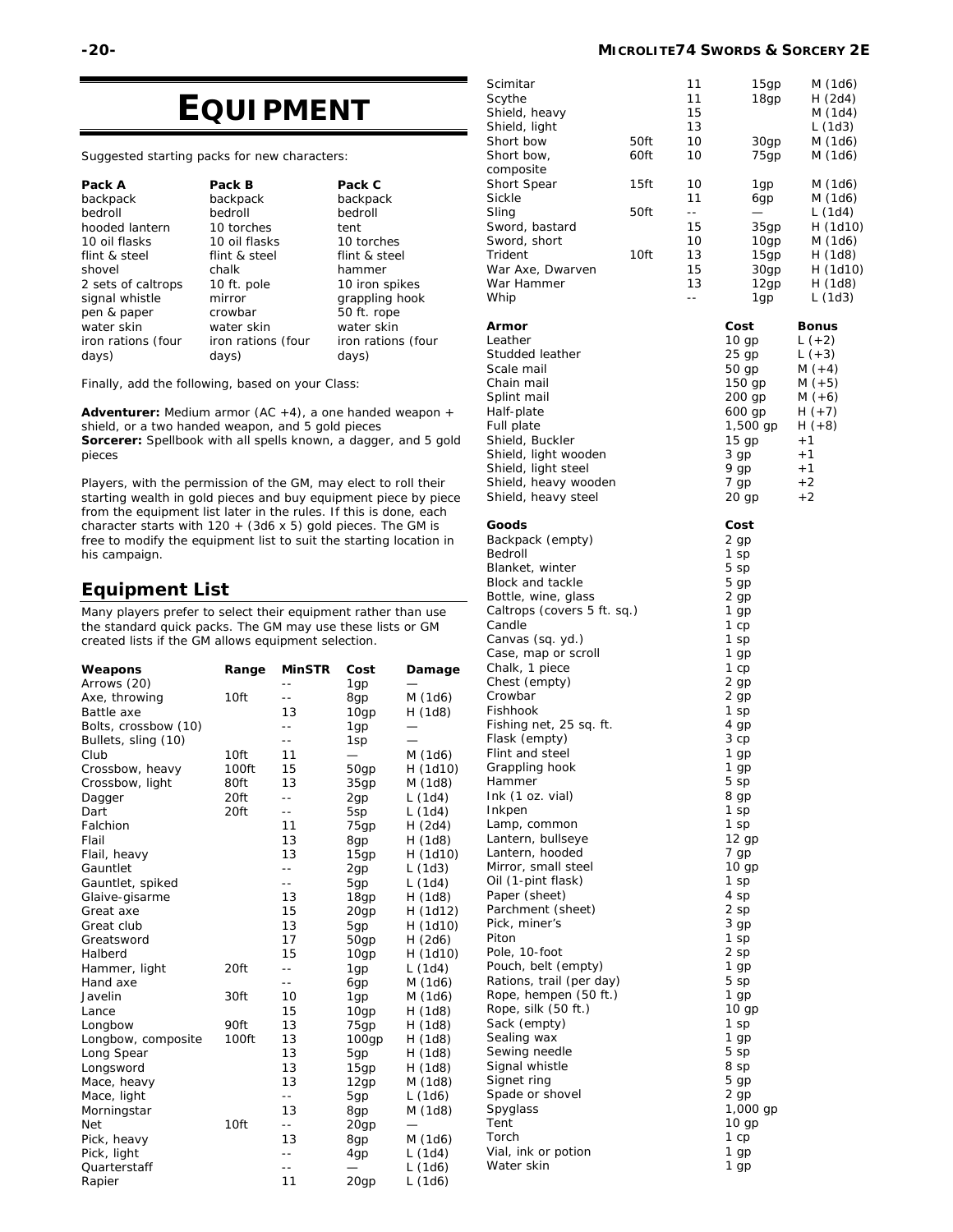#### **MICROLITE74 SWORDS & SORCERY 2E - 21 -**

| Mounts/Animals   | Cost     |
|------------------|----------|
| Bit and bridle   | 2 qp     |
| Dog, guard       | $25$ gp  |
| Dog, riding      | 150 gp   |
| Donkey or mule   | 8 gp     |
| Feed (per day)   | 5 cp     |
| Horse, heavy     | $200$ gp |
| Horse, light     | 75 gp    |
| Pony             | $30$ gp  |
| Warhorse, heavy  | 400 gp   |
| Warhorse, light  | $150$ gp |
| Warpony          | 100 gp   |
| Saddle, Military | $20$ gp  |
| Saddle, Pack     | $5$ gp   |
| Saddle, Riding   | $10$ gp  |
| Saddlebags       | 4 gp     |

### **ADVENTURING**

### **Early Edition Conventions**

Almost any material you come across for 0e or other early editions of the world's most popular roleplaying game can be used in *Microlite74 Swords & Sorcery Edition* with little modification. However, there are some descriptive conventions that early editions used that may need explanation.

**Time Conventions:** Early editions talk about time in terms of rounds (combat rounds) and turns. In 0e,a round was 1 minute and a turn was 10 minutes. In B/X, a round was 10 seconds and a turn was 10 minutes, so there were 60 rounds in a turn.

**Movement/Distance Conventions:** Early editions gave distances in inches. When underground or in buildings or the like, one inch equaled 10 feet. When outdoors, however, one inch was 10 yards. Yes, this meant spell and weapon ranges were greater outdoors than indoors. Normal human movement (when carefully exploring) was 12" per move (unencumbered), with two moves per turn. Carrying too much weight cut this down to 9" (lightly encumbered), 6" (heavily encumbered), or even 3" (overencumbered). Running movement was double the above.

*Encumbrance:* Characters can normally carry twelve (plus STR bonus) items in addition to armor, primary weapon, and possibly a shield; six items can be readily available dangling from a belt or slung over the shoulders, but everything else goes into the backpack. Small collections of things (10 flasks, 20 arrows, 50 gems, 100 gold pieces) count as a single item. Oversized items (two-handed weapons, anything as tall as the character or that requires two hands to carry) count as two items. A character carrying 6 or fewer items is unencumbered. A character carrying 7-12 items is lightly encumbered. A character carrying 13-18 items is heavily encumbered. A charactering more than 18 items is over-encumbered. *Option:* Adjust number of items for each encumbrance class by the character's STR bonus.

**Descending Armor Class:** Early editions used a descending Armor Class system where an unarmored character was AC 9 (AC 10 in some editions) and better armor used lower numbers (e.g. AC 5 was Chain, AC 2 was plate). Magic armor could even have a negative armor class. *Microlite74* uses the ascending Armor Class system used in the OGL SRD. If you have old adventures using the original descending AC system and wish to use them, it is easy to convert descending ACs to ascending ACs.

*Unarmored AC is 9:* If the adventure is for 0e or B/X (or other edition where the unarmored AC is 9), subtract the descending AC listed in the adventure from 19 to get the ascending AC used by *Microlite74*.

*Unarmored AC is 10:* If the adventure is for 1e or 2e (where the unarmored AC is 10), subtract the descending AC listed in the adventure from 20 to obtain the ascending AC used by *Microlite74*.

### **Dungeon Exploration**

Exploring dungeons is an iconic part of old school roleplaying games. The guidelines in this section will help the GM run adventures in dungeons, castles, caverns, and other "indoor" spaces.

**Light:** Humans and many other races require a light source (or magical ability) to see in the dark. Torches, lanterns, etc. will produce limited areas of light (generally 20 feet of bright light and a further 10 feet of dim light), but they also make it easy for monsters to see the party coming, making surprise impossible. Torches can be blown out by strong gusts of wind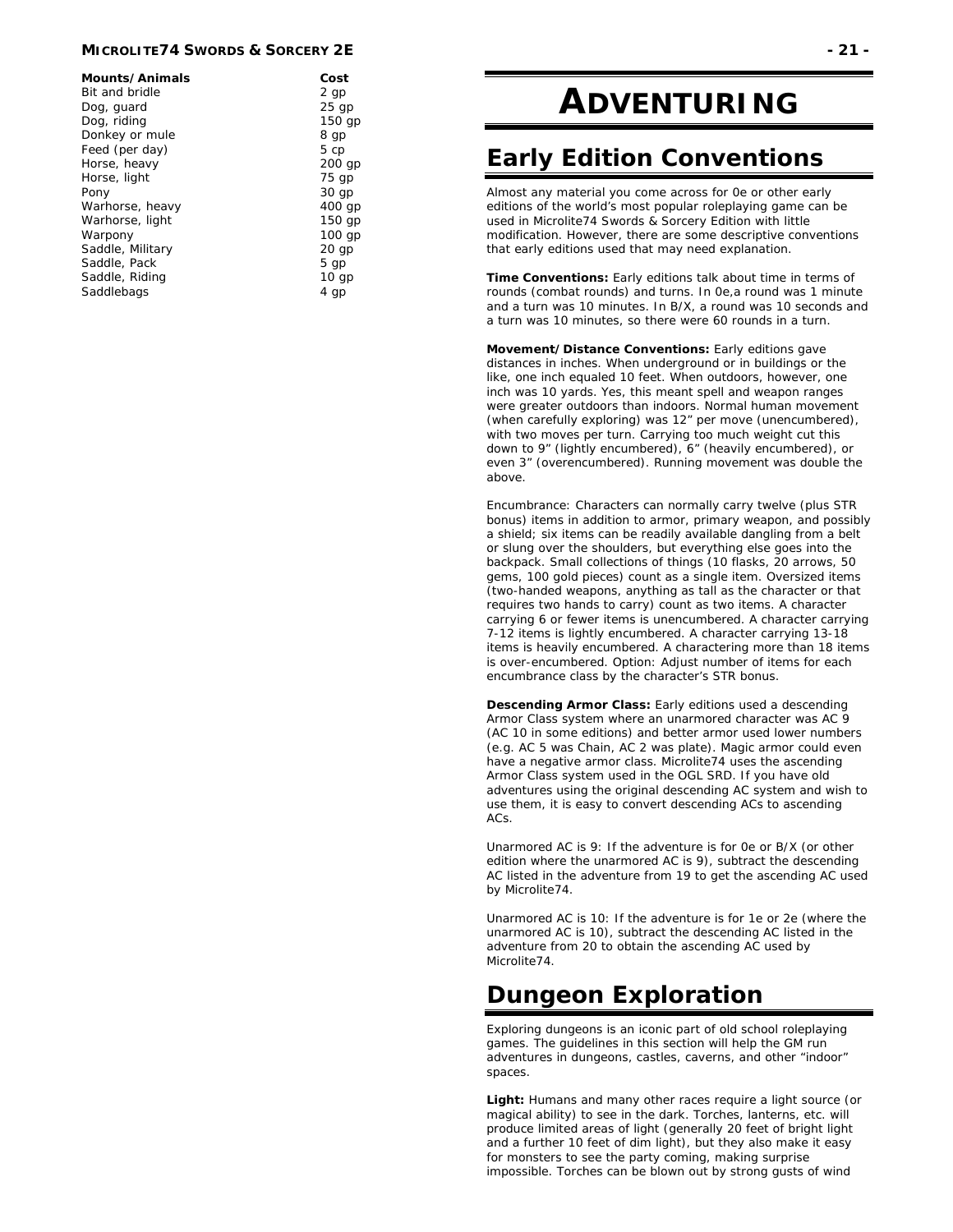(d6 roll: blown out on a 1 or 2). Lanterns use flasks of oil as fuel, and a lantern can burn continuously on 1 flask of oil for 24 turns (4 hours). Torches burn continuously for 6 turns (1 hour) before burning out. Most monsters living in a dungeon have infravision or some other means of seeing in the dark; however these methods do not work in the presence of a light source.

**Seeing Monsters:** Unless surprised, characters will see monsters when they are 2d6 x 10 feet apart. Surprise distance is 1d3 x 10 feet.

**Wandering Monsters:** The GM should roll 1d6 every 2 turns for wandering monsters (more often if the party is making a lot of noise or otherwise attracting attention). Add +2 to this roll if anyone in the group has used Black Magic during the day. Add +1 to this roll if no one has used Black Magic during the day, but someone has used Gray Magic. On a roll of 6+, wandering monsters stumble across the party from a random direction and distance.

**Avoiding Monsters:** Unintelligent monsters normally automatically attack. Intelligent monsters may follow their orders, make a reaction check, automatically attack, etc. depending on circumstances. Unless surprised a party may try to flee to avoid a battle. Monsters will generally pursue if there is less than 120 feet between the two groups. Monsters will only pursue around a corner or through a door on roll of 1 or 2 on a d6 (1 if a secret door is used). Fire will deter many monsters. Food will distract many monsters: unintelligent monsters 90% of the time, semi-intelligent monsters 50% of the time, intelligent monsters 10% of the time. Treasure may also distract monsters: unintelligent monsters 10% of the time, semiintelligent monsters 50% of the time, and intelligent monsters 90% of the time. All chances may be adjusted by the GM depending on circumstances. These same rules determine how monsters will pursue if the characters disengage and retreat (or rout) from a battle.

**Rest:** One turn in six must be sent in rest or all characters suffer a -1 to all d20 rolls and to damage rolls per rest missed. Time spent searching is not time spent resting.

**Doors:** Dungeons often have many doors, some secret and others obvious. Many are locked, and a thief will need to attempt to pick locks. However, characters can attempt to break a door down. In this case, the player rolls 1d6. A result of 2 or less means the door has been broken down. Strength adjustments apply, but no matter what the adjustment there must always be a chance of success or failure. Bonuses cannot take the success range above 5 or below 1 on 1d6.

Players will sometimes want their character to listen at a door to hear any noises beyond. Again, the GM rolls 1d6. A roll of 1 results in success, and a roll of 1 or 2 succeeds for demihumans due to their keen hearing. A thief has specially trained for this task, and succeeds on a roll of 1-2 (Level 1-4), 1-3 (Level 5-8), 1-4 (Level 9-12), and 1-5 (Level 13+). This attempt may only be made one time at any door by a character. Note that some creatures, such as undead, do not make noise.

**Traps and Trap Detection:** A trap will usually spring on a d6 roll of 1 or 2 when a character passes over or by them or otherwise triggers them.

Characters of all classes can search for non-magical traps. All characters except dwarves and thieves can succeed in spotting a trap on a roll of 1 on 1d6. Dwarves succeed on a roll of 1 or 2 on 1d6. Thieves are specially trained for this task, and succeed on a roll of 1-2 (Level 1-4), 1-3 (Level 5-8), 1-4 (Level 9-12), and 1-5 (Level 13+). Players must declare that their characters are actively looking for traps, and they must be looking in the right place. This roll may only be made once in a particular location, and it takes 1 turn per effort made. Since the GM rolls the dice, the player never know if the roll failed or if there simply is no trap in the area searched.

**Secret/Hidden Doors:** Secret (and hidden) doors can only be spotted if characters are specifically looking for them. The GM

rolls 1d6 when a player declares that his character is looking for secret doors. A result of 1 on 1d6 is a success, except that elves have better vision and succeed on a roll of 1 or 2 on 1d6. Thieves are specially trained for this task, and succeed on a roll of 1-2 (Level 1-6), 1-3 (Level 7-10), and 1-4 (Level 11+). A character can only attempt to look for secret doors once in any given area, and it takes 1 turn. A second attempt cannot be made in the same area. On a roll of 1 on 1d6 an Elf will notice a secret door even if he is not actively searching for secret doors. Since the GM rolls the dice, the player never know if the roll failed or if there simply is no door in the area searched.

### **Wilderness Exploration**

Exploring the wilderness is an iconic part of old school roleplaying games. The guidelines in this section will help the GM run adventures in the great outdoors, whether exploring new lands or simply go from one place to another along welltravelled routes.

**Time and Wilderness Movement:** The wilderness is not cramped like in a dungeon, and characters can usually see further ahead and not be as wary of obstacles. For this reason, movement is measured in yards rather than feet in the wilderness.

A character that could move 120' per turn in a dungeon can move 120 yards (360') per turn in the wilderness. Further, characters can move, per day, their movement rate divided by 5 in miles per day. So a character that moves at 120 (feet or yards, depending on environment) can move 24 miles in the wilderness per day. It's likely that not all characters will have the same movement, so if they wish to stay together they must move as fast as the slowest character. Also note that the number of miles characters can move in 1 day presented here assumes a clear trail and easy travel. Other conditions will reduce the distance traveled in a day by fractions, as detailed below.

| Terrain                         | <b>Movement Modifier</b> |
|---------------------------------|--------------------------|
| Desert, hills, wooded areas     | $-1/3$                   |
| Thick jungle, swamps, mountains | $-1/2$                   |
| Road travel, clear wide trails  | $+1/2$                   |

For example, if characters can travel 24 miles normally, but are following roads, they can travel 36 miles a day  $(24 + 12)$ . If they are traveling through swampy land, they travel 12 miles (24 – 12) per day. Furthermore, certain kinds of terrain can slow travel at the GM's discretion, such as if the characters have to cross canyons, large rivers, or other formations. In addition to these conditions that can influence travel rates, characters may engage in a forced march. A forced march is a day of hard, tiring travel, but increases travel speed by +1/2. However, the characters must rest for 24 hours after a forced march. Otherwise, during wilderness travel the characters have to rest one day per six days of travel. Weather can also affect travel rates or even prevent safe travel altogether.

Missile weapon and spell ranges are measured in yards in the wilderness also, but note that areas of effect remain the same for spells and other effects.

Unless there is an encounter, the GM will direct players through time in increments of days while traveling in the wilderness. When an encounter occurs, time is measured in rounds. Unlike in labyrinths, wilderness adventures do not often measure time in turns.

**Seeing Monsters:** Unless surprised, characters will see monsters when they are 4d6 x 10 yards apart. Surprise distance is 1d3 x 10 yards.

**Wandering Monsters:** The GM should roll 1d6 every day of travel for wandering monsters. If the party is camping, an additional roll should be made at night. If a wandering monster is indicated (roll varies by terrain, see terrain table below), wandering monsters stumble across the party from a random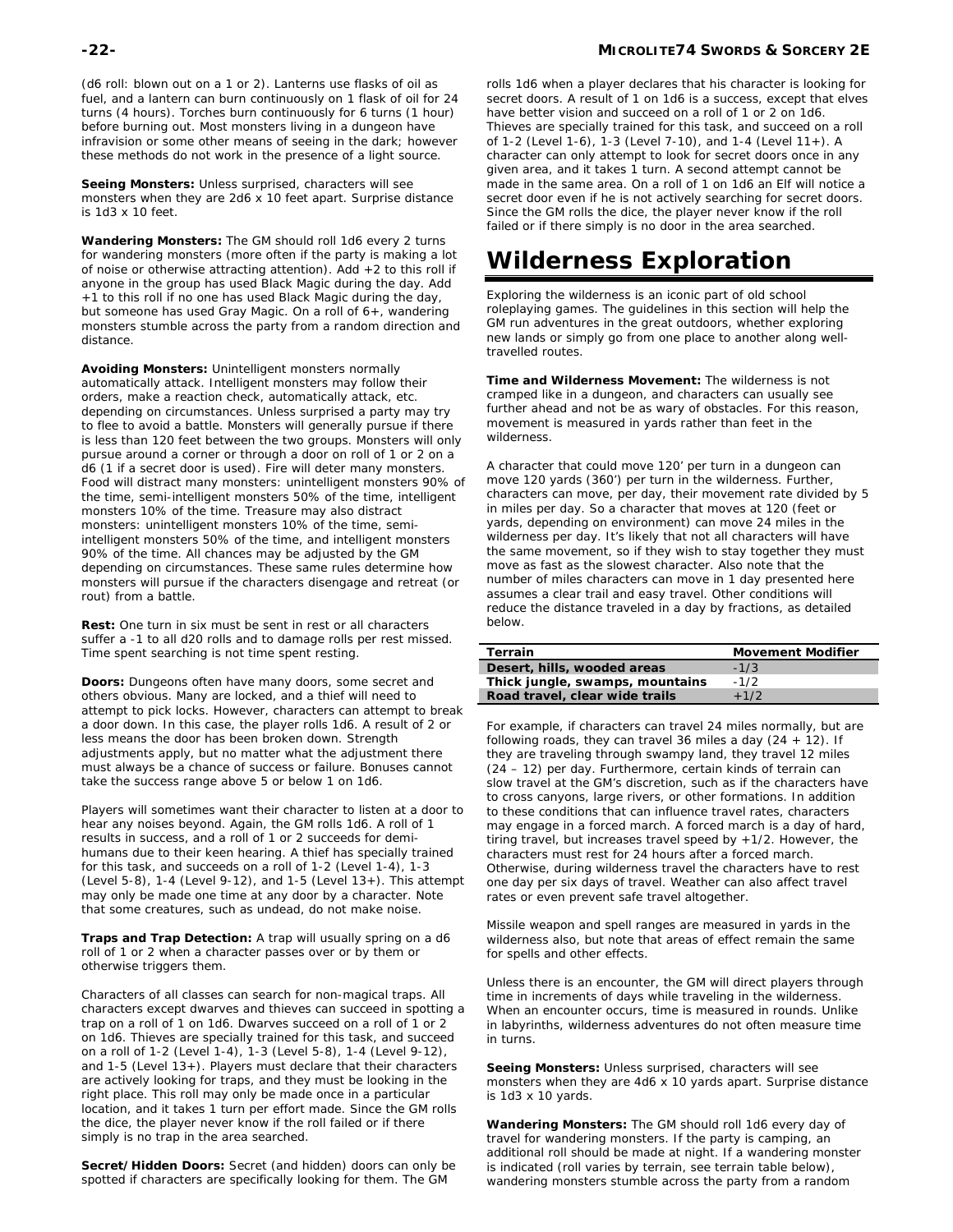#### **MICROLITE74 SWORDS & SORCERY 2E - 23 -**

direction and distance. At night, the GM should randomly determine which watch is on duty when the attack is made. ). Add +2 to this roll if anyone in the group has used Black Magic during the day. Add +1 to this roll if no one has used Black Magic during the day, but someone has used Gray Magic.

**Avoiding Monsters:** Unintelligent monsters normally automatically attack. Intelligent monsters may follow orders, make a reaction check, automatically attack, etc. depending on circumstances. Unless surprised a party may try to flee to avoid a battle. Monsters will generally pursue so long as the party can be detected, there is a 50% chance monsters faster than the party will catch it (30% chance for monsters about as fast as the party) in each hex traveled through. Woods or swamp reduce the chance of being caught by 25%. Monsters will pursue into another hex on the map 50% of the time. The chase continues until combat occurs or the monsters break off. The party must rest for one-half day for each hex travelled during a pursuit. All chances may be adjusted by the GM depending on circumstances. These same rules determine how monsters will pursue if the characters disengage and retreat (or rout) from a battle.

**Becoming Lost:** A group travelling off a well-marked trail or road without an accurate map or a knowledgeable guide may become lost. The chance of becoming lost is rolled on a d6 and depends on the type of terrain the party is in (see table below). If lost, the party actually moves in a random direction but believes they have moved in the direction intended. Optional: Black Magic confuses the senses, if anyone has used Black Magic during the day, add +1 to the die roll.

| <b>Terrain</b><br><b>Type</b> | Chance<br>Lost | <b>Chance of</b><br>Encounter |
|-------------------------------|----------------|-------------------------------|
| Plains                        | 6+             | 6+                            |
| Woods                         | 5+             | $5+$                          |
| Forest                        | $4+$           | $5+$                          |
| River                         | 6+             | $5+$                          |
| Swamp                         | $4+$           | $4+$                          |
| <b>Hills</b>                  | 6+             | 5+                            |
| Mountains                     | $5+$           | $4+$                          |
| Desert                        | $4+$           | 5+                            |

**Strongholds:** Characters may encounter a stronghold during their wilderness travels. If the GM decides the characters pass near a castle or other kind of stronghold, he can roll on the following table to randomly determine how any patrol that spots them might react. These rolls may be modified one way or another if the characters are acting suspicious, or if they are approaching peacefully and potentially with offerings.

| Ruler          |            |                                       | Reaction (1D6) |         |          |
|----------------|------------|---------------------------------------|----------------|---------|----------|
| <b>Class</b>   | Level      | Patrol<br>Type                        | Ignore Chase   |         | Friendly |
| Cleric         | $6 + 1d8$  | Lt<br>mounted,<br><b>2d6</b>          | $1 - 2$        | $3 - 4$ | 5-6      |
| <b>Dwarf</b>   | $8 + 1d4$  | <b>Hvy</b><br>infantry,<br><b>2d6</b> | $1 - 4$        | 5       | 6        |
| <b>Elf</b>     | 9 or 10    | Lt<br>mounted,<br><b>2d6</b>          | $1 - 4$        | 5       | 6        |
| <b>Fighter</b> | $8 + 1d6$  | <b>Hvy</b><br>mounted,<br><b>2d6</b>  | $1 - 2$        | $3 - 5$ | 6        |
| Halfling       | $6 + 1d2$  | Lt<br>infantry,<br><b>2d6</b>         | $1 - 3$        | 3       | $4 - 6$  |
| <b>MU</b>      | $10 + 1d4$ | <b>Hvy</b><br>infantry,<br><b>2d6</b> | $1 - 4$        | 5       | 6        |

**Rations and Foraging:** When adventuring in a dungeon, there may be very little available to eat. Characters must take rations with them to cover the extent of time they expect to be away from town. However, they may occasionally kill an edible monster.

Characters that go without food and/or water will soon begin to suffer from the effects of starvation and/or dehydration:

*Starvation:* Characters generally need 2 pounds of food per day. After 2 days without food, a character takes 1d6 damage per additional day without food and no longer heals lost HP.

*Dehydration:* Characters generally need 1 gallon of water per day. Each day after the first without water, a character loses 25% of his full HP in damage (and can no longer heal).

#### **Other Hazards**

**Falling:** 1d6 damage per 10 feet fallen, save for half damage. **Spikes:** add +1 point to falling damage per 10' fallen, max +10 **Extreme Heat & Cold**: If not wearing suitable protection, save once every 10 minutes (-1 per previous check), taking 1d6 damage on each failed save.

### **Ocean Exploration**

On occasion, characters will need to travel by sea, whether to find a lost island full of riches, or simply to get from one coast to another. The rules in this section also cover travel on rivers. Characters might have to travel by river deep into impenetrable forest or jungle to reach a set of ruins.

**Water Vessels:** The characters might employ any number of watercraft. Some vessels are small, and they can steer them on their own, while others require a great number of people to operate. The Watercraft Table details different kinds of water vessels, as well as their speeds when rowed or sailed, their structural hit points and armor class, and maximum cargo load.

Hit points operate in the same manner as hit points do for monsters and characters. If a vessel is damaged to 0 or fewer hit points, it will no longer move and ship weapons no longer function. The ship has 1d10 rounds before it will sink.

**Ship Weaponry:** Galleys are capable of having a ram, but only a war galley automatically has one. Galleys that are not equipped with a ram can be purchased with a ram at +30% of the normal cost for the ship. All galleys and longships may be equipped with a catapult. Catapults must be equipped with shot, which weighs 200 pounds per 20 shot.

**Water Conditions:** When traveling on rivers, the listed distances various vessels can travel in a day can be modified if the current is particularly fast or if vessel is moving up stream. Adjust the average miles traveled each day up or down by 1d8 +4 miles, as appropriate. The Gamemaster might invoke other penalties, depending on what hardships a vessel encounters on a river. Shallow water, waterfalls, twisting waters, rapids, or sand bars might impact travel times.

When traveling at sea far from shore, smaller boats, including all galleys, are not appropriate and cannot handle the potential difficulties the open sea can offer. These vessels are restricted to water voyages in rivers, lakes, and near the shore at sea. There are many possible conditions at sea that might impact the average travel times listed for each vessel. The Gamemaster will check water conditions at the start of each day by rolling 2d6. A result of 12 indicates strong winds and storms, and a 2 means that the day is completely devoid of wind and a ship that is incapable of rowing cannot move all day. Any vessel with sails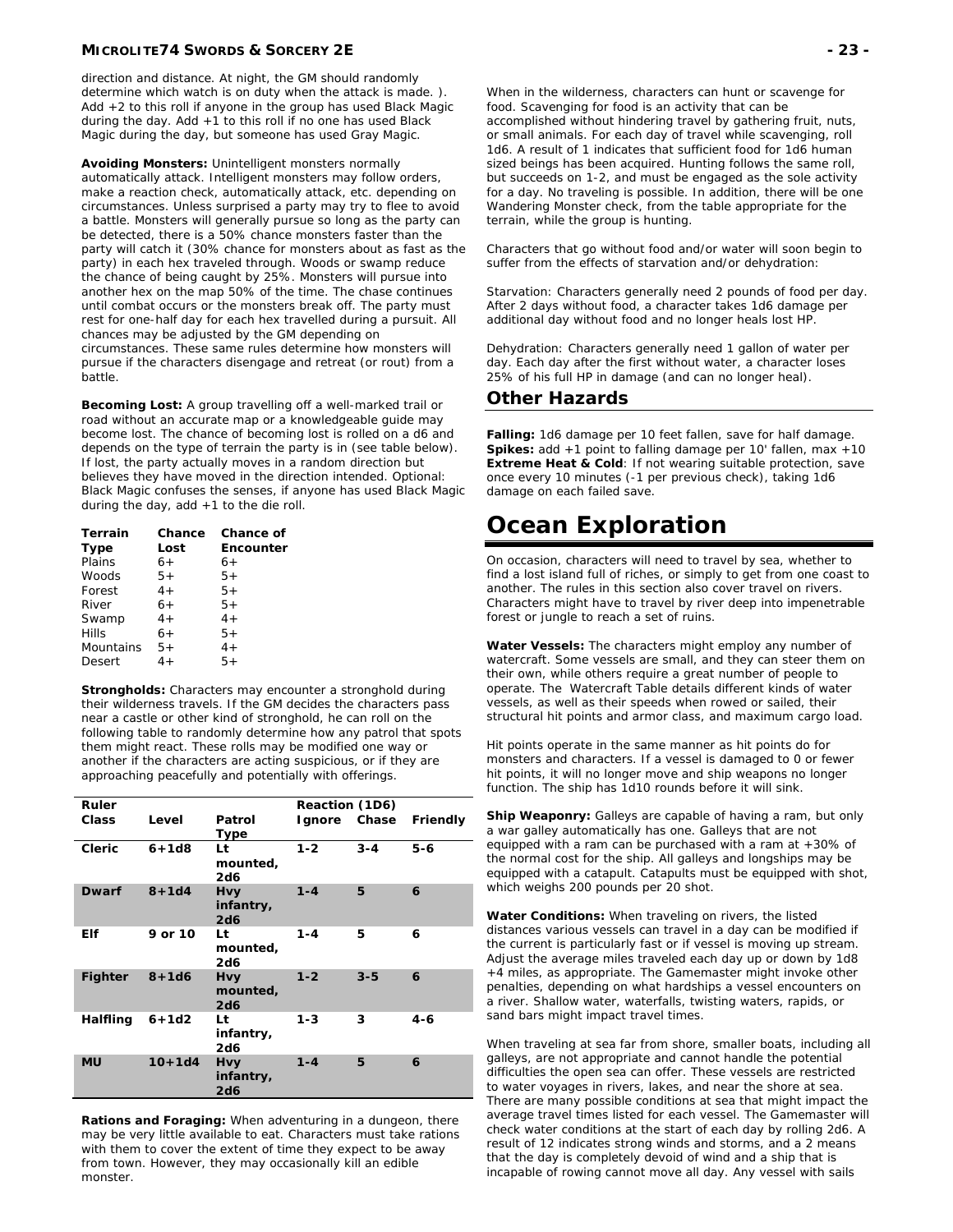can attempt to move with the wind to avoid damage from strong winds. However, this may not carry the ship in the direction of preferred travel. The direction will be chosen by the Gamemaster. The vessel travels at the average speed x3. If the ship encounters land during this travel, it has a 25% chance of finding a safe place to hide along the shore. Otherwise, the ship is destroyed on the shore, by landing too fiercely or otherwise hitting shallow waters and rocks. In these windy, stormy conditions a galley has an 80% chance of being overrun with water and sinking. If it is near shore when the storm hits, a galley can find a safe harbor 100% of the time if the shore relatively clear of physical dangers. Otherwise, a galley will find a safe harbor on a roll of 1 or 2 on 1d6. Note that if the roll indicates no wind for the day, ships that can move by rowing can move their normal rowing speed for the day. Sailing ships are unable to move significantly under these conditions.

The system outlined above is a simple system for deciding conditions at sea. If the Gamemaster desires a more detailed set of guidelines, he should roll 2d6 at the start of each game day and consult the Wind Conditions table.

#### **Wind Conditions Table**

| <b>Roll Result</b> | Movement Adj.           | <b>Wind Conditions</b>  |
|--------------------|-------------------------|-------------------------|
| $2 - 4$            | <b>None</b>             | Normal                  |
| 5                  | No sailing, -2/3 rowing | No wind                 |
| 6                  | -2/3 all movement       | Slightly<br>unfavorable |
|                    | -1/2 all movement       | Unfavorable             |
| 8                  | -1/3 all movement       | Greatly unfavorable     |
| 9                  | +1/3 all movement       | Light favorable         |
| 10                 | +1/2 all movement       | Medium favorable        |
| 11                 | All movement x2*        | Extremely               |
|                    |                         | favorable               |
| 12                 | All movement x3**       | Fierce wind             |

\*All ships have a 10% probability of taking on water (20% for galleys), which will incur a penalty of –1/3 to movement. The ship will need to seek maintenance at a dock to remove the water.

\*\*The ship will travel in a random direction determined at the Gamemaster's discretion, as discussed previously.

**Encounters at Sea:** Monsters can surprise a ship, but because monsters native to the water cannot generally be seen, or "sneaked up on," a ship may never surprise a monster. When the Gamemaster rolls for a random encounter, the distance the monster is from the group is the same as in other wilderness encounters (4d6 x10 yards).

Assuming weather conditions are normal, other ships can be seen when up to 300 yards away and land can be seen from up to 24 miles. These visibility distances could be reduced by 90% their normal distance when in harsh weather or dense fog, or some other penalty might be used depending on conditions.

**Waterborne Chases:** When two waterborne vessels, or a ship and a monster, encounter one another, one party may choose to flee. The distance between each of the groups is determined as a normal encounter. Success depends entirely on luck and the difference between the two groups speeds.

If the fleeing party is faster than the pursuer, the base chance of escape is 80%. The base is 50% if both parties have the same movement, and decreases by 10% for every 30' movement the escapee is slower than the pursuer (minimum of 10%). If the fleeing party is successful, the pursuing group cannot try to catch up with the fleeing party for 24 hours, and then only if a random encounter roll indicates an encounter. If a party fails their roll to flee, the pursuer will gain on the fleeing party at a rate of 10 yards per round if the pursuer is slower than the other party or if the pursuer's speed is no greater than 30' more than the fleeing party. If the pursuer's speed is more than 30' faster than the fleeing party, the pursuer will gain on the fleeing party at a rate equal to the pursuer's speed per round.

**Waterborne Combat:** Time and movement functions in the same way in water combat as it does in other encounters.

#### **-24- MICROLITE74 SWORDS & SORCERY 2E**

However, one of the major differences to note is that attacks and damage may be directed at water vessels in addition to characters and monsters. Structural hit points (shp) belonging to vessels are slightly different than hit points (hp) belonging to characters and monsters. They translate at a rate of 1 to 5, or 1 shp = 5 hp. This is important to note, because some monster or spell descriptions list shp damage when directed at vessels.

**Vessels and Damage:** It takes 5 crewmembers 1 turn to repair 1 shp. This task requires full attention, so any crew involved in repair cannot take any other action during a turn repairing a vessel. Only half of all damage sustained to a ship can be repaired at sea by the crew, the remaining damage can only be repaired by facilities at dock.

Damage to a vessel also impacts vessel movement, due to taking on water and structural damage influencing how the ship passes through water. In 10% increments of damage to shp maximum, the ship's movement will be reduced by an equal percentage. For example, if a ship loses 20% of its shp, its movement will also be reduced by 20%. Movement is also affected in a similar manner when the number of rowers is reduced, such as when rowers are used to repair damage. For example, if 10% of the number of rowers are being used to repair vessel damage, the ship can move at –10% of its normal speed.

**Ship-to-Ship Combat:** Combat between ships is usually fought by either catapults or rams, both of which are detailed below. Some ships may be equipped with these weapons, as indicated previously.

#### Catapult

*Rate of fire:* variable; 1/5 rounds with 4 crew; 1/8 rounds with 3 crew; 1/10 rounds with 2 crew *Range:* 150-300 yards *Attacks as:* Fighter level equal to crew number firing Area effect: 10' square *Damage:* 3d6 shp or 1d6 shp fire per turn Catapults can be operated by a variable number of crew, and this will affect rate of fire and attack ability as indicated above. The standard 3d6 damage reflects firing a solid missile. Burning damage from combustible loads and pitch do the indicated fire damage. In takes a minimum of 5 crewmembers 3 turns to extinguish flames caused by a fire attack. For every five additional crewmembers, this time can be reduced by 1 turn to a minimum of 1 turn. A catapult cannot be used to attack a ship

#### Ram

*Range:* Touch *Attacks as:* Monster of under 1 HD

that is closer than the minimum range indicated.

*Damage:* (1d4 +4) x10 shp or 3d8 hp; (1d6+5) x10 shp or 6d6 hp

The different damages listed for a ram apply as follows. The first shp value listed applies to rams on small vessels when attacking another vessel. The first hp value listed applies to attacking large aquatic monsters. Similarly, the second damage values apply to rams on larger ships to other ships or large aquatic monsters, respectively.

**Boarding Vessels:** When the occupants of both side-by-side vessels wish to board one another, their mutual intent makes the action succeed with no chance of failure. If only one side wishes to board the other, then the side that wishes to board has a 35% chance (1-35 on d00) of being able to successfully maneuver the two ships to a boarding position and clamp them together with grappling hooks. Once crewmembers come into contact with one another, combat ensues following the standard combat rules. When characters are in the act of boarding another ship, they suffer a penalty of –2 to attack rolls and armor class.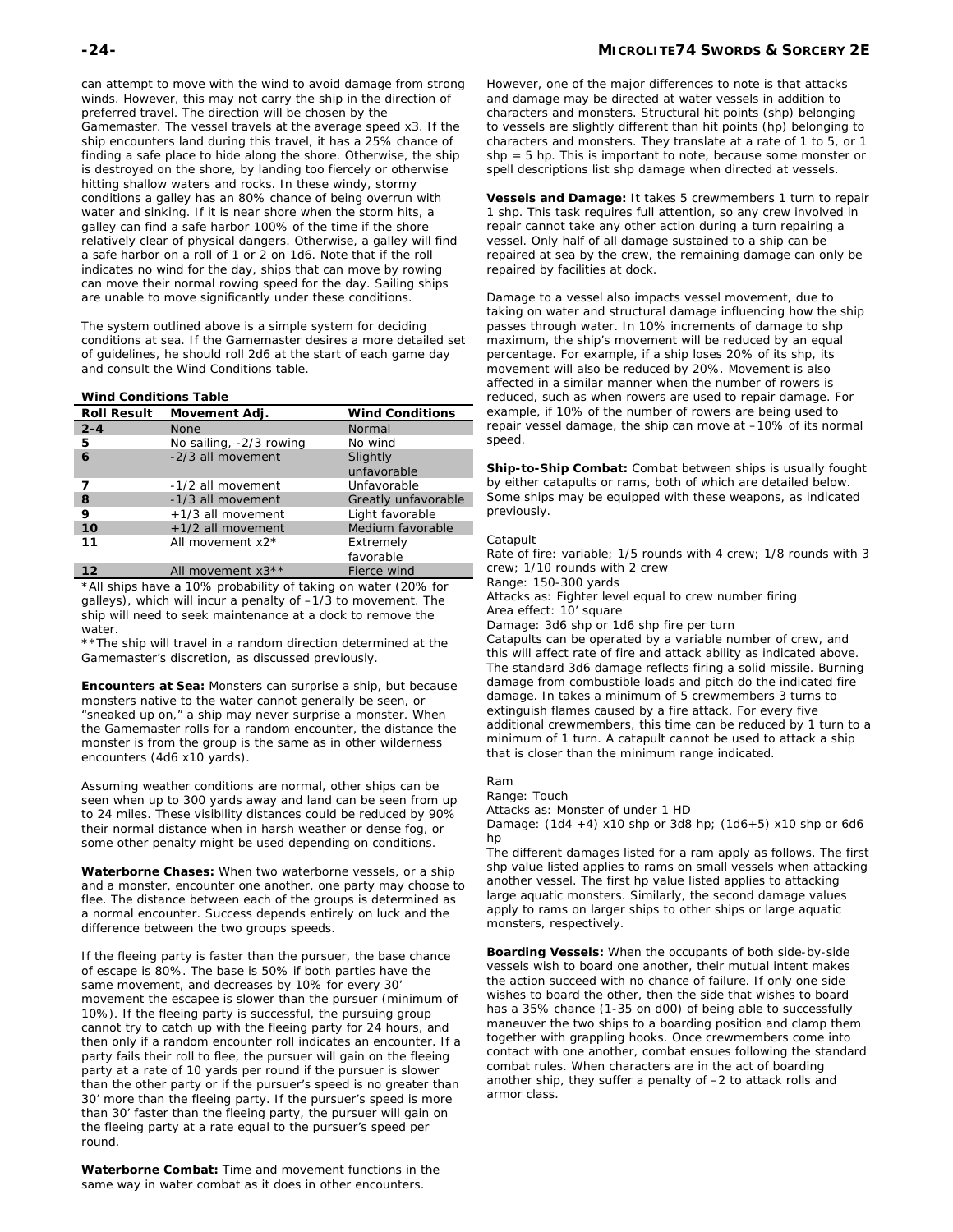#### **MICROLITE74 SWORDS & SORCERY 2E - 25 -**

#### **Watercraft Table I**

|                                   | Require      | <b>Sailin</b>  | Rowin | <b>Sailin</b> | Rowin |
|-----------------------------------|--------------|----------------|-------|---------------|-------|
|                                   | d            | g              | g     | g             | g     |
|                                   | Crew         | Feet per Round |       | Miles per Day |       |
| Boat,                             | 10           |                | 60    |               | 36    |
| river                             |              |                |       |               |       |
| Boat,<br>sailing                  | 1            | 120            |       | 72            |       |
| Canoe                             | 1            |                | 60    |               | 18    |
| Galley,<br>large                  | 250          | 120            | 90    | 72            | 18    |
| Galley,<br>small                  | 100          | 150            | 90    | 90            | 18    |
| Galley,<br>war                    | 400          | 120            | 60    | 72            | 12    |
| Lifeboat                          | $\mathbf{1}$ |                | 30    | -             | 18    |
| Longship                          | 75           | 150            | 90    | 90            | 18    |
| Raft                              | $\mathbf{1}$ |                | 30    |               | 12    |
| Sailing<br>Ship,<br>large         | 70           | 120            |       | 72            |       |
| <b>Sailing</b><br>Ship,<br>small  | 12           | 150            |       | 90            |       |
| Sailing<br>Ship,<br>transpor<br>t | 12           | 120            |       | 72            |       |

#### **Watercraft Table II**

|                            | Cargo<br>(pounds) | Armor<br>Class | <b>Structural</b><br><b>Hit Points</b> |
|----------------------------|-------------------|----------------|----------------------------------------|
| Boat, river                | 3,000             | 8              | 20 to 45                               |
| Boat, sailing              | 2,000             | 8              | 20 to 45                               |
| Canoe                      | 600               | 9              | 5 to 10                                |
| Galley, large              | 4,000             | 7              | 95 to 120                              |
| Galley, small              | 2,000             | 8              | 75 to 100                              |
| Galley, war                | 6,000             | 7              | 125 to 150                             |
| Lifeboat                   | 1,500             | 9              | 12 to 18                               |
| Longship                   | 4,000             | 8              | 65 to 80                               |
| Raft                       | 5 per sq. ft      | 9              | 5 per sq. ft                           |
| Sailing Ship,<br>large     | 30,000            | 7              | 125 to 180                             |
| Sailing Ship,<br>small     | 10,000            | 8              | 65 to 90                               |
| Sailing Ship,<br>transport | 30,000            | 7              | 125 to 180                             |

### **SPELL & RITUALS**

For expanded spell descriptions see 0e or a 0e retro-clone. R: is range. D: is duration. T: is spell type (white, grey, or black).

#### **1st Level**

*Charm Person:* Puts one living humanoid totally under your influence. R: 120 feet. D: until dispelled. T: Black. *Cause Light Wounds:* Cure 1d2+1 body points (1d6+1 hit points on beings without BP). R: touch. D: instant but effects permanent. T: Black.

*Change Self:* Illusion makes the caster appear to be a different creature. The illusionary guise must share the same general size and shape as the illusionist. R: caster. D: 10 x (1d6 + 10 + level) minutes. T: Grey.

*Charnel Touch*: Deals 1d4 damage and saps 1 point of STR (for creatures without a listed STR, -1 to melee attacks) to any living creature for 1 hour. R: Touch D: Instantaneous. T: Black. *Cure Light Wounds:* Cure 1d2+1 body points (1d6+1 hit points on beings without BP). R: touch. D: instant but effects permanent. T: White.

*Detect Magic:* Caster can perceive, in places, people, or things, the presence of a magical spell or enchantment. R: 60 feet. D: 20 minutes. T: White.

*Endure Elements:* Target (and equipment) can exist comfortably in hot or cold environments (between -50 and 140 degrees F). R: touch. D: 24 hours. T: White.

*Exterminate*: Instantly kills tiny creatures of less than 1 full HD in an area of 1 cubic foot, such as vermin in a swarm. R: 15 feet. D: Instantaneous. T: Black.

*Feather Fall:* Target creature or object falls slowly and takes no damage from landing. R: 60 feet. D: 1 minute/caster level. T: White.

*Floating Disc:* Creates 3-ft.-diameter horizontal disk that holds 100 lb./caster level. R: 10 feet. D: 1 hour/caster level. T: Grey. *Hold Portal:* Holds door/gate shut. R: 10 feet. D: 2d6 x 10 minutes. T: Grey.

*Light:* object lights circle with 30 ft. radius, not full daylight. R: 120 feet. D: 1 hour+10 min/level. T: White.

*Magic Missile:* Creates magic arrow which hits its target for 1d6 damage. An additional missile is created every level (e.g. total 2 at level 2, total 3 at level 3, etc.). R: 150 feet. D: instant. T: Black.

*Message:* Caster points to any creature in range and whisper a short message that creature (and only that creature) will hear. R: 60 feet + 10/caster level. D: 20 seconds. T: White.

*Pep:* One target per caster level instantly recovers 20% of their Hit Points. No effect on targets in combat or other heavy activity. Can only affect a specific target once per day. R: touch.

D: instant but effects permanent. T: White.

*Protection from Evil:* +2 to AC and saves, counter mind control, hedge out elementals and enchanted monsters. R: shell around caster. D: 1 hour. T: White.

*Purify Food & Water:* Purifies food and water for up to 12 people. R: 10 feet. D: instant but effects permanent. T: White. *Read Languages:* Read any written language. D: 1 or 2 readings. T: Grey.

*Repair:* Repairs a broken or torn small object. It does not restore magic. R: 30 feet. D: instant but effects permanent. T: Grey.

*Shield:* Improves caster's armor class to 17 versus missile attack and to 15 versus melee attacks. R: caster. D: 20 minutes. T: White.

*Skeletal Servant*: Causes a single humanoid skeleton to reanimate under your command. At the end of the duration it falls dead again. Apart from the duration and number of affected corpses the spell otherwise functions like *Animate Dead*. R: Touch. D: 1 hour plus 1 turn/level. T: Black.

*Sleep:* Puts 4d6 HD of beings into magical slumber. Creatures with more than 4 hit dice are not affected. Range: 240 feet. D: GM's discretion. T: Grey.

*Unseen Servant:* Invisible force that obeys caster and is able to perform simple tasks and exert up to 20 pounds of force. It cannot attack and is ineffective beyond 30 feet from caster. R: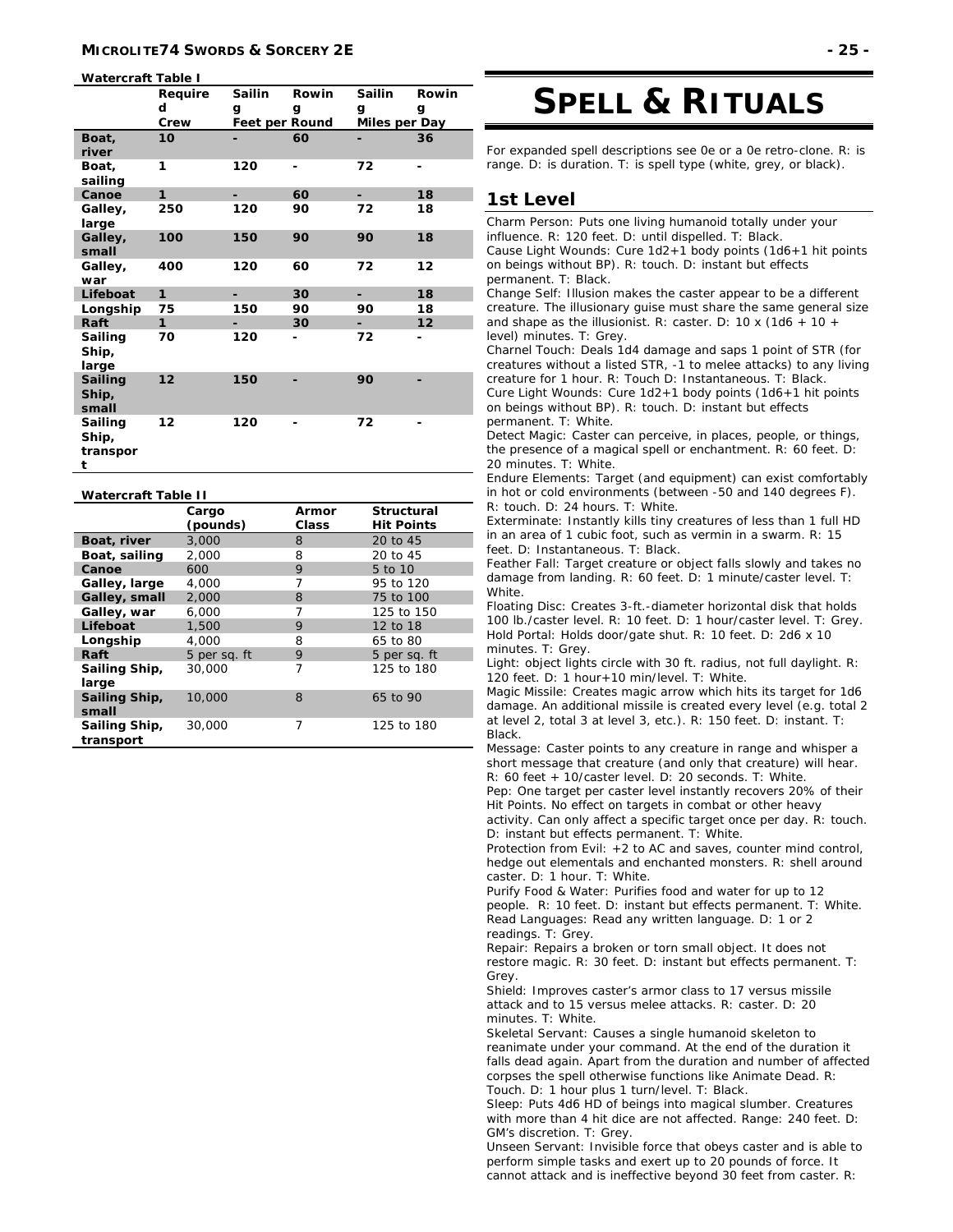caster. D: 1 hour + 10 minutes/caster level. T: Grey. *Ventriloquism:* allows caster to "throw his voice" absolutely convincingly. R: 60 feet. D: 20 minutes. T: Grey.

#### **2nd Level**

*Alarm:* Alarm sounds a mental or audible alarm (caster's choice) each time a creature enters the warded area (20 ft. radius) without speaking the password (set at casting). R: 60 feet. D: 2 hours/caster level. T: White.

*Animal Messenger:* Compels a small animal to go to a spot you designate, carrying a scroll or other small item, and allow others to take that item. R: touch. D: 1 day/caster level. *T: Grey. Analyze:* This spell can only be cast as a ritual. It will correctly identify any potion or scroll and provide one item of information about the abilities or use of any other magic item for each level of the caster. R: 1 foot. Duration: 1 minute: T: White.

*Augury:* Tells, for the immediate future, whether an action will be good or bad. R: caster. D: 1 minute trance. *T: White.* 

*Bless:* Allies gain +1 on attack rolls, saves against fear, and morale checks. Cannot be cast in combat. R: 10 feet. D: 1 hour. T: White.

*Contagion*: Creature touched must save or be afflicted with disease. R: Touch. D: Instantaneous. T: Black.

*Continual Light:* object lights circle with 120 ft. radius until dispelled, not full daylight. R: 120 feet. T: White.

*Darkness, 15' Radius:* Magical darkness which even blocks

infravision and darkvision. R: 120 feet. D: 1 hour. T: White. *Detect Evil:* Reveals evil thoughts/intent or evil items. R: 60

feet. D: 20 minutes. T: White.

*Detect Invisible:* Detect invisible items and beings within 10 feet per caster level. D: 1 hour. T: White.

*ESP:* Allows Caster to read surface thoughts of target. R: 60 feet. D: 2 hours. T: Grey.

*Find Traps:* Notice traps within 30 feet. R: caster. D: 20 minutes. T: White.

*Fool's Gold:* Makes up to 1 cubic foot of metal (about 2000 coins) look like gold. Save to detect fraud. R: touch. D: 1 hour/caster level. T: Grey.

*Forget:* 1d4 targets forget last level/2 (round up) minutes. R: 30 feet. D: instant but effects permanent. T: Black.

*Gentle Repose:* Preserve the remains of a dead creature. Days spent under this spell don't count against the time limit for spells like Raise Dead. Also works on severed body parts and the like. R: touch. D: 1 day/caster level. T: Black.

*Hypnotic Pattern:* A pattern that the Illusionist projects in front of him that will hold anyone looking at the pattern motionless. It can catch 4d6 1st level types, 3d6 2nd level types, 2d6 3rd or 4th level types, 1d6 5th or 6th level types. Range: 120 feet. D: as long as caster concentrates plus 1d6+3 turns afterwards. T: Grey.

*Hypnotism:* Acts like a Charm person spell with a +2 chance of success, it is necessary for the subject to look the caster in the eyes. R: 80 ft. T: Black.

*Identify:* Determines one unknown property of a magic item, including how to activate that function, and how many charges are left. Caster is in trance for duration. R: touch. D: 1 hour. T: Grey.

*Invisibility:* Subject is invisible until spell broken by caster, some outside force, or until it attacks. R: 240 feet. T: Grey.

*Knock:* Unlocks/unbars all locked or magically sealed doors or other door-like barriers. R: 60 feet. D: instant. T: Grey *Levitate:* Caster floats up and down as he desires. Speed: 6 feet/minute. R: 20 feet up/down per level. D: 10 minute/level.

T: Grey. *Locate Object:* Senses direction toward an object (specific or type) D: level minutes. R: 60 + 10/level feet. T: White. *Magic Aura:* Alters item's aura so that it appears to detection magic as though it were non-magical or the subject of a spell you specify. Identify Spell will reveal the false aura. Limited effect on very powerful items. R: touch D: 1 day/caster level. T: Grey.

*Magic Mouth:* Mouth appears on target object and delivers up to 30 word message when conditions set by caster are met. R: touch. D: permanent until triggered or dispelled. T: Grey. *Magic Weapon:* Weapon gains +1 hit/damage bonus and is able to hit all creatures that can only be hit by magic weapons. R: touch. D: 1 minute/caster level. T: Black.

*Mirror Image:* Creates 1d6-1 exact images of the caster, all moving exactly like original. Attackers cannot tell images from original. Images hit disappear. R: around caster. D: 1 hour. T: Grey.

*Misdetection:* cause a detect spell (Detect Good, Evil, Magic, etc.) to malfunction. (Magic Attack vs. Spell's DC for success) R: 120 feet. D: instant but effects permanent. T: Grey.

*Phantasmal Forces:* Vivid illusions of nearly anything the caster envisions, lasts as long as the caster concentrates. Damage caused is real if target believes illusion. R: 240 feet. T: Grey.

*Phantom Trap:* Makes a lock or other small mechanism seem to be trapped to anyone who can detect traps. R: touch: D: permanent. T: Grey.

*Pyrotechnics:* Caster creates either fireworks or blinding smoke from a normal fire. R: 240 feet. D: 1 hour. T: Grey.

*Remove Fear:* Cancels fear effects or gives +4 on saves against fear for one subject + one per four levels. R: 30 feet. D: 10 minutes. T: White.

*Shatter:* Causes a normal item (up to 10 pounds/caster level) to shatter into pieces. R: 60 feet. D: instant but effects permanent. T: Grey.

*Silence, 15' Radius:* Magical silence for 15 feet around target, moving with target. No sound within area can be heard from outside it. R: 180 feet. D: 2 hours. T: grey.

*Snake Charm:* 1d6 snakes/level charmed and will obey caster's commands. R: 60 feet. D: 20 minutes + 1d4 x 10 minutes. T: **Grey** 

*Speak with Animals:* Can understand and speak with animals. R: 30 feet. D: 1 hour. T: White.

*Spectral Hand*: Ghostly hand can be used to deliver one touch spell of 4th level or less, can be moved by concentration. R: 100'. D: 2 rounds/level. T: Grey.

*Stinking Cloud:* Creatures within 20 foot cloud must save or be unable to act for 1d4+1 minutes. Unaffected must save every round they are within cloud. R: 60 feet. D: 1 minute/caster level. T: Black.

*Strangle*: Target begins choking, 1d4 damage per round and -2 to attacks. R: 90 feet. D: 1 round/caster level. T: Black.

*Strength:* Adds 1d6+1 to a single Adventurer's Strength. Maximum Strength is 18. R: touch D: 8 hours. T: White.

*Summon Spirit:* Summons a random spirit from the Spirit Plane. Caster may attack the spirit in an attempt to bind it or the caster may order it to attack another. R: 30 feet. D: instant but effects permanent. T: Grey.

*Sunlight:* object lights circle with 20 ft. radius, full daylight. R: 60 feet. D: 2 hours. T: White.

*Turn Undead:* Sorcerer makes a Magic Attack versus a DC of 10 + twice the Hit Dice of the undead. One undead flees per point over the roll needed. R: 60 feet. D: instant. T: White.

*Wall of Fog:* Creates an opaque wall of rolling, boiling fog with no other effect than blocking vision. Wall lasts as long as caster concentrates on it. R: 160 feet. T: Grey.

*Web:* Sticky webs fill a 10x10x20 foot area. Burning through the webs takes 6+1d4 minutes. Large creatures push through in

14+1d6 minutes. Human-sized creatures take 20+3d6 minutes. R: 30 feet. D: 8 hours. T: Grey.

*Wizard Lock:* Locks door like Hold Portal. Permanent until dispelled. Knock opens without dispelling. Caster can pass through without lifting spell. R: 10 feet. T: Grey.

*Zombie Servant*: Causes a single humanoid corpse to reanimate as a zombie under your command. At the end of the duration it falls dead again. Apart from the duration and number of affected corpses the spell otherwise functions like *Animate Dead*. R: Touch. D: 1 hour plus 1 turn/level. T: Black.

#### **3rd Level**

*Blindness:* Causes the target to become blind (if save failed). R: 120 feet. D: until cancelled by caster or dispelled. T: Black. *Charm Undead*: Makes one undead monster of 3+ hit dice (or 3d6 monsters of less than 3 hit dice) believe they are the caster's strong ally. Save again every level days or when asked to do something obviously against the being's interest. Intelligent undead are likely to resent having this spell used on them. R: 60 feet. T: Black.

*Clairaudience:* Hear at a distance for 2 hours. R: 60 feet. T: Grey.

*Clairvoyance*: See at a distance for 2 hours. R: 60 feet. T: Grey.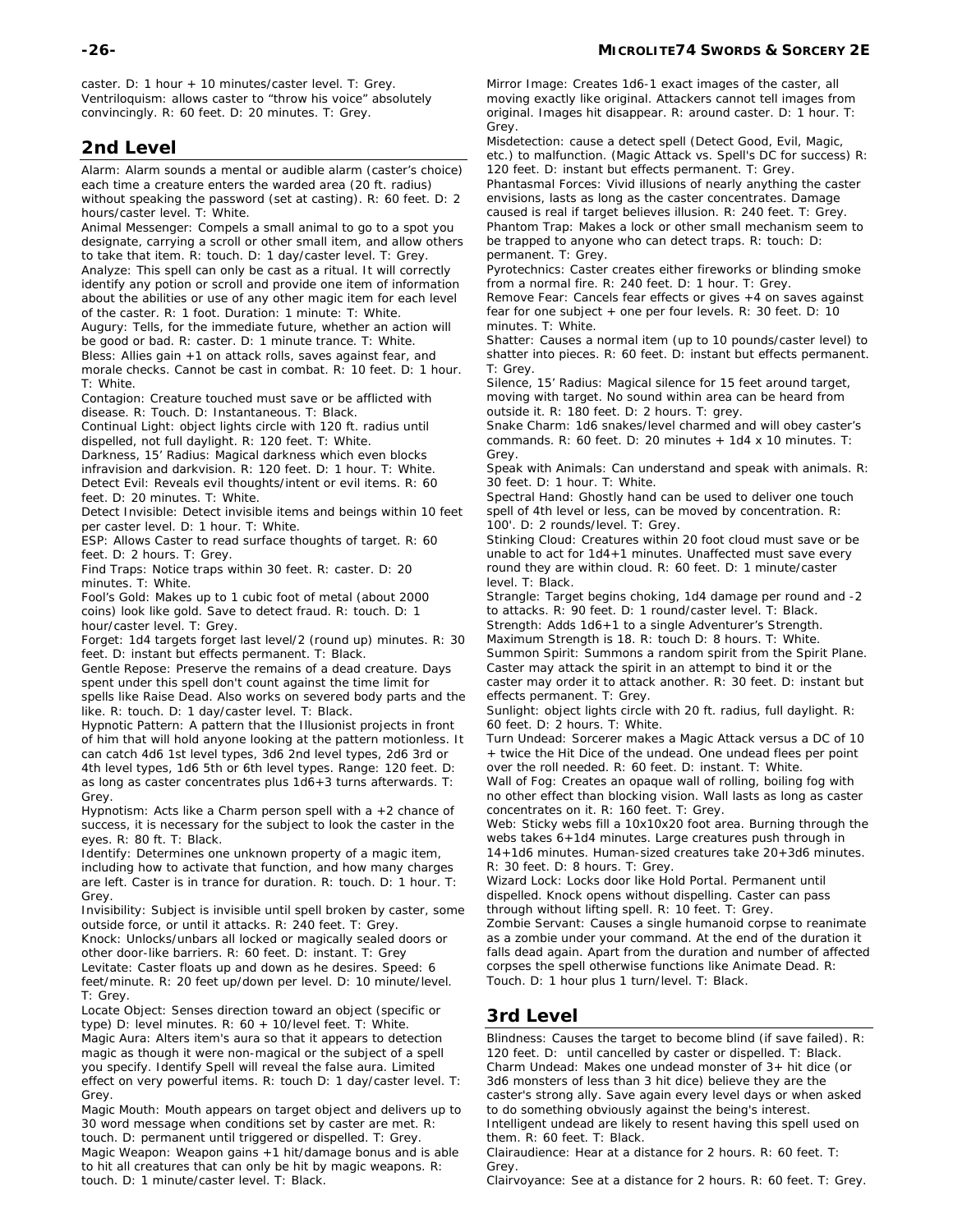#### **MICROLITE74 SWORDS & SORCERY 2E - 27 -**

*Continual Sunlight:* object lights circle with 120 ft. radius until dispelled, full daylight. R: 120 feet. T: White.

*Cure Blindness/Deafness:* Cures normal or magical blindness or deafness. R: touch. D: instant but effects permanent. T: White. *Cure Disease:* Cures person of any diseases, including magical diseases. R: touch D: instant but effects permanent. T: White. *Deafness:* Causes the target to become deaf (if save failed). R: 120 feet. D: until cancelled by caster or dispelled. T: Black. *Deathless Warrior*: Creature killed in battle within the last turn awakens and continues fighting until the battle is won or it has taken 20 additional points of damage, then dies permanently (cannot be raised). A creature affected by this spell is immune to fear and has +1 to attacks and damage. R: Touch. D: Instantaneous. T: Black.

*Dispel Magic:* Cancels magic effects and spells. (Magic Attack vs. Spell's DC for success) Duration: instant but effects permanent for spells or 10 minutes/level for items. Range: 120 feet. T: White.

*Exorcism:* Attempt to drive out one possessing spirit. Exorcism forces Spirit Combat between the caster and the spirit. If the caster wins, the possessing spirit is driven out. If the caster fails the spirit continues the possession. R: Touch. Duration: effects permanent. T: White.

*Fire Ball:* 1d6/level fire damage, 20 foot burst. R: 240 feet. D: instant. T: Black.

*Fly:* Subject can fly at a speed of 120 feet per minute. R: Touch. D: 1d6 x 10 minutes plus 10 minutes/level. (GM rolls secretly.) T: Grey.

*Haste Spell:* Subjects (up 24 beings in a 60 foot radius of target) double in speed, taking two actions at a time. (Counters Slow) R: 240 feet. D: 30 minutes. T: Grey.

*Hold Person:* Paralyzes 1-4 targets. Cast at single target, save at -2 and double duration. R: 120 feet. D: 1 hour plus 10 minutes/level. T: Grey.

*Improved Phantasmal Forces:* As regular Phantasmal Forces but the caster can move while employing the spell and the illusion will last up to 30 minutes after the caster has stopped concentrating. R: 360 feet.

*Invisibility:* Subject is invisible until spell broken by caster, some outside force, or until subject attacks. R: 240 feet. T: Grey.

*Infravision:* See in the dark. R: touch. D: 1 day. Sight Range: 30 + (1d3 x 10) feet. T: Grey.

*Invisibility, 10' radius:* Subject and those within 10 feet of him are invisible until spell broken by caster, some outside force, or until one attacks. T: Grey.

*Lightning Bolt:* 1d6/level electrical damage. R: 240 feet, bolt is 10 feet wide, 60 feet long. D: instant. T: Black.

*Monster Summoning I:* Caster summons random monsters who appear 10 minutes after casting. They will then serve until slain or the spell duration is up. Sample monsters (1d6): 1-1d6 giant rats, 2-1d3 goblins, 3-1d3 hobgoblins, 4-1d6 kobolds, 5-1d3 orcs, 6-1d3 skeletons. D: 6 minutes. T: Black.

*Protection from Evil, 10' radius:* +2 to AC and saves, counter mind control, hedge out elementals and enchanted monsters to all within 10 foot circle around subject. D: 2 hours. T: White. *Protection from Normal Missiles:* Non-magical thrown and missile weapons automatically miss. R: 30 feet. D: 2 hours. T: White.

*Remove Curse:* Frees subject from a single curse. R: 10 feet. D: instant but effects permanent. T: White

*Rope Trick:* Caster tosses rope into the air. It hangs there. Caster and up three others can climb rope into a hidden pocket dimension at top. Rope can be pulled up or left out. R: rope toss. D: 60 minutes + 10 minutes/level. T: Grey

*Slow Spell:* Subjects (up 24 beings in a 60 foot radius of target) slowed by 50%. (Counters Haste) R: 240 feet. D: 30 minutes. T: Grey.

*Speak with Dead:* Ask three questions of a corpse. Age of corpse affected: Sorcerer under level 5: 1d4 days, level 5: 1d4 months, level 6: any age. R: 10 feet. D: 10 minutes. T: Black.

*Suggestion:* Caster makes 1-2 sentence hypnotic suggestion to target. If save failed, target will carry out suggestion for up to duration. Only 1% chance target will obey suggestion that obviously would result in target's death/extreme injury. R: 30 feet. D: 1 week. T: Grey.

*Summon Specific Spirit:* Summons a specific spirit from the Spirit Plane. Caster must know the spirit's true name. Caster may attack the spirit in an attempt to bind it or the caster may order it to perform one service. R: 30 feet. D: instant but effects permanent. T: Grey.

*Water Breathing:* Subject can breathe water. R: 30 feet. D: 2 hours. T: Grey.

#### **4th Level**

*Bury (Reversible)*: One target within range must save or be pulled 10 feet underground unless four or more allies of average strength catch hold of him. When reversed, automatically exhumes any corpses within range. R: 60 feet. D: 1 round, effects permanent. T: Black.

*Cause Serious Wounds:* Causes 3d2+3 body points (3d6+3 hit points on beings without BP) damage. R: touch. D: instant but effects permanent. T: Black.

*Charm Monster:* Makes one monster of 3+ hit dice (or 3d6 monsters of less than 3 hit dice) believe they are the caster's strong ally. Save again every level days or when asked to do something obviously against the being's interest. R: 60 feet. T: **Black.** 

*Confusion:* Subjects (up to 2d6 hit dice, only 4+ HD get save) behave oddly/cannot act effectively. R: 120 feet. D: 2 hours. T: Grey.

*Create Water:* Creates water, enough for up to 24 people and their horses for one day. R: 10 feet. D: instant but effects permanent. T: White.

*Cure Serious Wounds:* Cures 3d2+3 body points (3d6+3 hit points on beings without BP). R: touch. D: instant but effects permanent. T: White.

*Detach Limb(Reversible)*: Limb, extremity, or head touched separates from owner, but continues to act independently. Must be reattached before duration expires or the limb dies permanently (if the head is detached, it survives but the body dies.) Reversed version allows missing limbs to be replaced with one cut from a living or freshly-dead creature, must make a STR save or the new limb will wither and die in two weeks' time. R: Touch. D: 1 turn/caster level. T: Grey.

*Dimension Door:* Teleports subject a short distance (up to 360 feet). D: instant. R: 10 feet.

*Dispel Exhaustion:* This spell temporarily gives its recipient the illusion of being well rested and healthy, restoring the target to full hit points, but the target will be totally exhausted and unable to do anything for 8 hours when the spell expires. If the target has taken body damage, the target immediately suffers an additional 1d2 points of body damage. D: 4 hours. T: Grey. *Fear:* 240 ft. long cone of fear (120 ft. width at far end) extends from caster. Creatures within must save or flee in fear/horror for 1 hour. R: as above. D: 1 hour of fear. T: Grey.

*Hallucinatory Terrain:* Makes one type of terrain appear like another type until dispelled or area entered by an opponent. R: 240 feet. T: Grey.

*Ice Storm:* 30 foot cubic vortex of ice, snow, and hail appears doing 5d6 damage to all within. R: 120 feet. D: 1 minute. T: Black.

*Massmorph:* Makes up to 100 humanoids appear to be trees until dispelled or negated by caster. Creatures may move and still appear to be trees. R: 240 feet. T: Grey.

*Monster Summoning II:* Caster summons random monsters who appear 10 minutes after casting. They will then serve until slain or the spell duration is up. Sample monsters (1d6): 1-1d2

hobgoblins, 2-1d2 zombies, 3-1d2 gnolls, 4-1d2 bugbears, 5- 1d6 orcs, 6-1d6 skeletons. D: 6 minutes. T: Black.

*Neutralize Poison:* Immunizes subject against poison (10 minute duration) OR detoxifies venom in or on subject (instant but effects permanent). R: 10 feet. T: White.

*Non-Detection:* Prevents Detection spells from working against the target using it and acts like an Amulet vs. ESP and Crystal

Balls. R: touch. D: 20 minutes/caster level. T: Grey. *Plant Growth:* Plants in an area up to 30x30 yards become

overgrown and nearly impassable. Lasts until dispelled or plants killed. R: 120 feet. T: Grey.

*Polymorph Others:* Change one humanoid (but not self) into the form of another being. Change is complete and includes gaining special abilities and mind of creature. R: 60 feet. D: until dispelled. T: Grey.

*Polymorph Self:* Change self to form of another being, does not get special powers but retains own intelligence. R: caster only. D: 60 + 60/level minutes. T: Grey.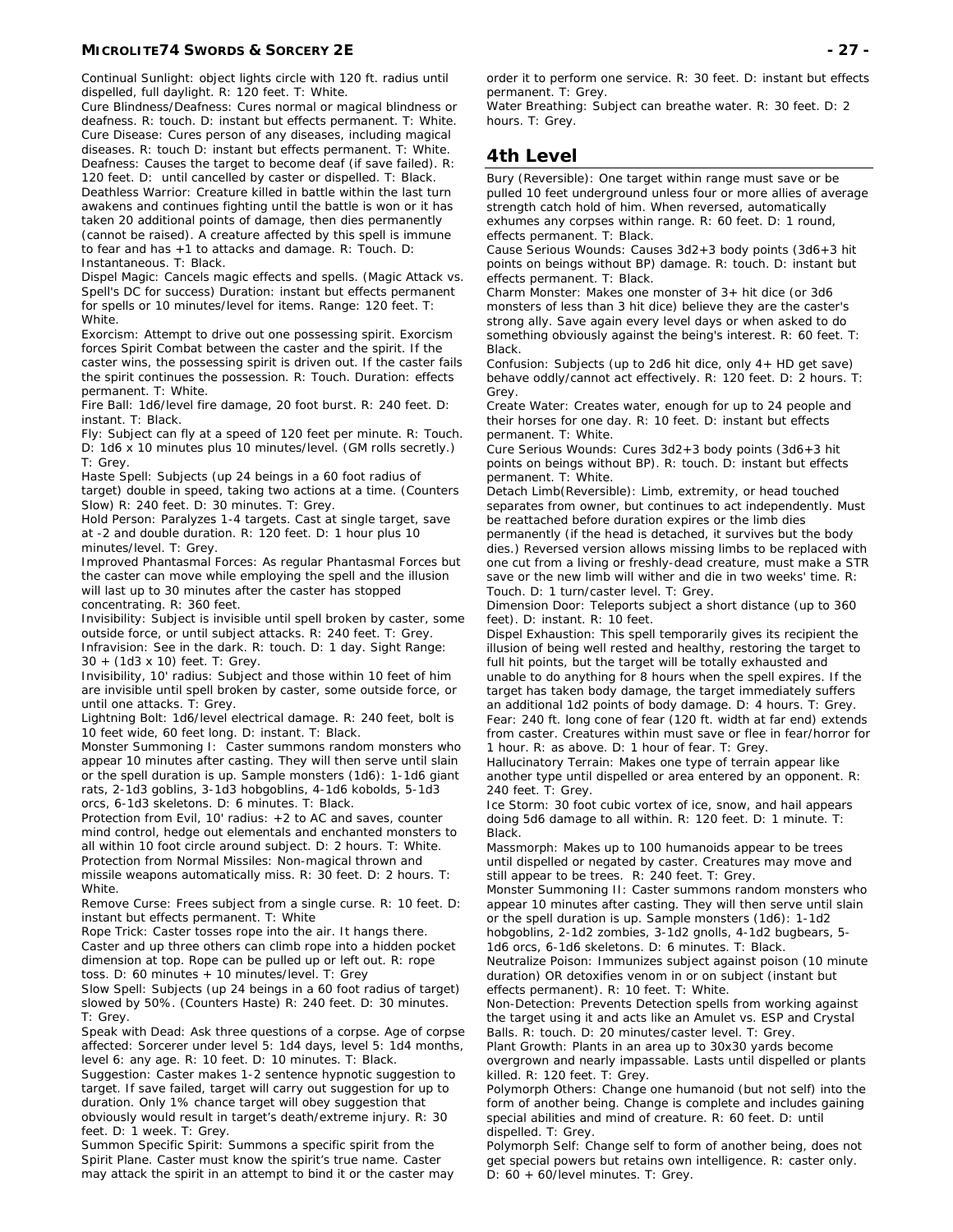*Protection from Evil, 10' radius:* +2 to AC and saves, counter mind control, hedge out elementals and enchanted monsters to all within 10 foot circle around caster. R: caster. D: 2 hours. T: White.

*Rainbow Pattern:* A pattern that the Illusionist projects in front of him that will hold anyone looking at the pattern motionless. It can catch 8d6 1st level types, 6d6 2nd level types, 4d6 3rd or 4th level types, 2d6 5th or 6th level types, or 1d6 7th or 8th level types. D: as long as caster concentrates plus 1d6+3 turns afterwards. Range: 120 feet. T: Grey.

*Reanimation*: Restores life to subject who died as long as 4 days (plus 4 days per caster level over 1) ago. After a number of days equal to two weeks plus 1 day/caster level, the subject begins to decay, permanently losing 1 BP and 1 point of STR per day. When one or both reach zero, subject dies permanently (cannot be raised again). R: touch. D: instantaneous. T: Black. *Seeming:* Like Change Self, except can change the appearance of other people as well. Affected creatures resume their normal appearances if slain. R: 30 feet. D: 10 x  $(1d6 + 10 + level)$ minutes. T: Grey.

*Speak with Plants:* Can understand and speak with plants. R: 30 feet. D: 1 hour. T: White.

*Spectral Forces:* As Improved Phantasmal Forces, but includes sound, smell and temperature illusions. Spectral Forces are not destroyed by touch and they last up to 50 minutes after the caster has stopped concentrating. R: 360 feet. T: Grey. *Spirit Sealing:* Seals a spirit bound to an item to the item. If such a spirit wins ego conflict and the subsequent spirit combat,

it is not freed from the item, instead the owner is controlled by the spirit until a successful remove curse is cast. R: touch. . D: instant but effects permanent. T: Grey

*Sticks to Snakes:* Turns up to 2d8 sticks into serpents. 50% chance each serpent will be venomous. R: 120 feet. D: 1 hour. T: Grey.

*Wall of Fire:* Deals 2d4 fire damage out to 10 ft. and 1d4 out to 20 ft. Passing through wall deals 2d6 damage +1/level. Wall lasts as long as caster concentrates on it. R: 60 feet. T: Grey. *Wall of Ice:* Creates wall of ice with 15 hp +1/level. Wall lasts as long as caster concentrates on it. R: 60 feet. T: Grey. *Wizard Eye:* Allows sending an invisible eye up to 240 feet away which relays all it sees to the caster. Moves up to 12 feet each minute. D: 1 hour. T: Black.

#### **5th Level**

*Animal Growth:* 1d6 normal animals grow to giant size. R: 120 feet. D: 2 hours. T: White.

*Animate Dead:* Create undead skeletons or zombies under control of caster from dead bodies, 1d6 per level over 8. R: GM discretion. D: permanent. T: Black.

*Cloudkill:* creates a moving, poisonous cloud of vapor which is deadly to all creatures with less than five hit dice. 30 feet in diameter, moves with wind or 6 feet per minute. D: 1 hour. T: Black.

*Conjure Elemental:* Conjures one 16 HD elemental who will serve the caster until dispelled/dismissed/caster no longer concentrates. Caster can only summon one of each type in a day. R: 240 feet. T: Black.

*Contact Higher Plane*: Lets Caster ask yes/no question of other planar entity, 1 question per level. Chance of correct answer 5% per level, maximum 95%. T: Black.

*Create Food:* Creates food, enough for up to 24 people and their horses for one day. R: 10 feet. D: instant but effects permanent. T: White.

*Dispel Evil (Reversible):* Works like Dispel Magic, but affects any evil sending or evil spell. R: 30 feet. D: instant but effects permanent. T: White.

*False Vision:* Any divination/scrying magic used to view anything within the area of this spell instead receives a false image (as the Spectral Forces spell), as defined by you at the time of casting. While the spell lasts, you can concentrate to change the image as desired. R: 40 feet radius. D: 1 hour/caster level. T: Grey.

*Feeblemind:* Subject's MIND drops to 1. R: 240 feet. D: until dispelled. T: Grey.

*Finger of Death:* Instantly kills target. R: line of sight. D: instant but effects permanent. T: Black.

*Hold Monster:* As Hold Person, but any creature. R: 120 feet. D: 1 hour plus 10 minutes/level. T: Grey.

*Insect Plague:* Insect swarms (20 x 20x 20 feet) attack creatures. Creatures under 2 HD flee in terror. Can only be cast outdoors. R: 480 feet. D: 1 day. T: White.

*Magic Jar:* Moves caster's spirit/mind to a fixed object from which caster can try to possess others. Magic Attack vs. DC of (10 + MIND bonus + target level or hit dice). New save every level days. Duration: until dispelled or caster ends spell. T: **Black** 

*Mirage:* As Hallucinatory Terrain, except that it enables the caster to make any area appear to be something other than it is. Unlike Hallucinatory Terrain, the spell can alter the appearance of structures (or add them where none are present). R: 240 feet. D: 1 hour/caster level. T: Grey.

*Monster Summoning III:* Caster summons random monsters who appear 10 minutes after casting. They will then serve until slain or the spell duration is up. Sample monsters (1d6): 1-1d4 bugbears, 2-1d2 harpies, 3-1d2 ochre jellies, 4-1d2 wererats, 5- 1d2 wights, 6-1d2 wild boars. D: 6 minutes. T: Black.

*Pass-Wall:* Creates a human-sized passage up to 10 feet long through a wood or stone wall. R: 30 feet. D: 30 minutes. T: Grey.

*Rock-Mud:* Transforms rock to mud or vice-versa, up a 300x300 foot area. R: 120 feet. D: 3d6 days. T: Grey.

*Telekinesis:* Moves object by mental power. Up to 20 pounds per level. R: 120 feet. D: 1 hour. T: Grey.

*Teleport:* Instantly transports subject up to 100 miles/level. Caster must know target location exactly. T: Grey. *Wall of Iron:* creates a wall of iron in any shape. 1000 square feet (3 inches thick). R: 60 feet. D: 2 hours. T: Grey. *Wall of Stone:* Creates a wall of stone in any shape. 1000 square feet (2 inches thick). R: 60 feet. D: until destroyed or dispelled. T: Grey.

#### **6th Level**

*Anti-Magic Shell:* Shell surrounds caster blocking magic both ways. R: caster. D: 2 hours. T: White.

*Animate Object:* "Brings to life" inanimate objects such as statues, chairs, carpets, and tables. The objects follow the caster's commands, attacking his foes or performing other actions on his behalf. GM determines the combat attributes of the objects, such as armor class, speed, hit dice, and hit bonuses as needed as no the object animated. A stone statue would be considerably more study and dangerous than wooden furniture, for example. R: 60 feet. D: 1 hour. T: Grey. *Bind Soul*: Immediately (within 1 turn) after slaying a sentient creature of equal or greater HD, the caster may use this spell to bind a piece of his own spirit to an inanimate object worth at least 50 GP in imitation of a Lich's phylactery, granting him a one-time resurrection. R: Object touched. T: Black *Control Weather:* Caster can adjust weather. D: GM decision. T:

White. *Death Spell:* Kills 2D8 beings with less than 7 hit dice with a 60

foot radius. R: 240 feet. D: instant but effect permanent. T: Black.

*Disintegrate:* Makes one creature or non-magical object vanish, turning it to fine dust. R: 60 feet. D: permanent. T: Black. *Geas:* Force a creature to obey one long-term order. R: 30 feet. D: until order completed. T: Black.

*Invisible Stalker:* Summons an invisible stalker, an extradimensional monster, under the control of the Sorcerer who may give it a single mission which it will carry out until it is finished. T: Black.

*Legend Lore:* A complex process taking 1d100 days allows caster to gain knowledge of a legendry person, place, or thing. Information is accurate but may be in a cryptic form. R: caster. T: White.

*Lower Water*: Lowers bodies of water 50%. R: 240 feet. D: 10 turns. T: Grey.

*Monster Summoning IV:* Caster summons random monsters who appear 10 minutes after casting. They will then serve until slain or the spell duration is up. Sample monsters (1d6): 1-1

gargoyle, 2-1 ogre, 3-1 owlbear, 4-1 shadow, 5-1 werewolf, 6-1 wraith. D: 6 minutes. T: Black.

*Move Earth:* Move small hills, dig ditches and moats, other surface features, etc. Land moves at 6 feet per minute. R: 240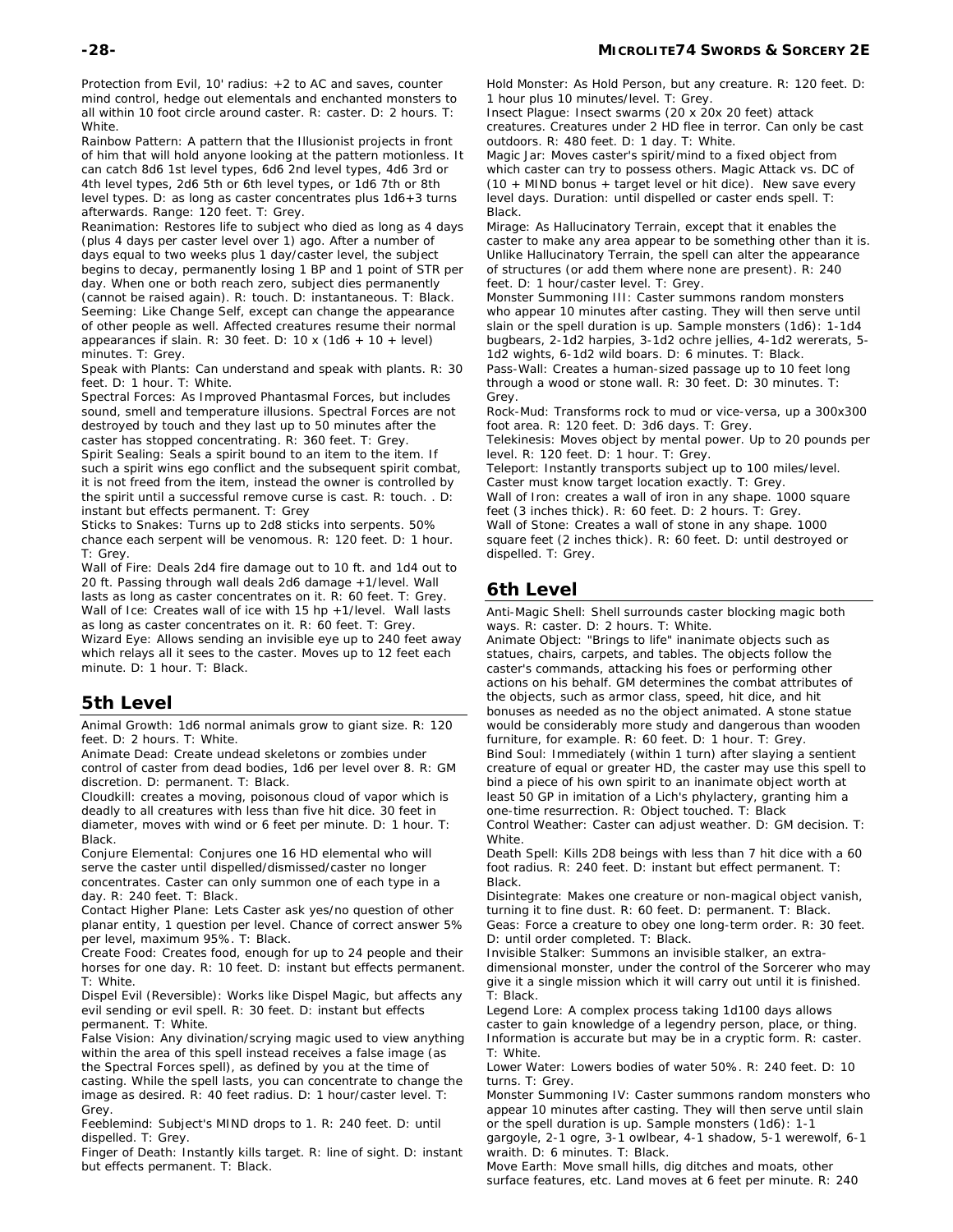#### **MICROLITE74 SWORDS & SORCERY 2E - 29 -**

feet. D: permanent. T: Grey.

*Part Water:* Parts bodies of water up to 10 feet deep. R: 240 feet. D: 1 hour. T: Grey.

*Projected Image:* Project an image of yourself that can sense and talk as if you were the image. Other spells cast come from image. R: 240 feet. D: 1 hour. T: Grey.

*Reincarnation:* Restores dead person to life in a random (usually humanoid) form. R: touch. D: instant. T: Black.

*Repulsion:* Any being trying to move toward spell target finds itself moving away instead. R: 120 feet. D: 1 hour. T: Grey. *Restoration:* Restores one level lost to an energy drain attack, restores one limb destroyed or maimed, removes all Corruption Points, or removes similar negative effects. R: touch. D: instant but effects permanent. T: White.

*Stone-Flesh:* Turns subject into a stone statue (or vice versa). R: 120 feet. D: permanent. T: Grey.

### **MONSTERS**

AC=Armor; HD=Hit Dice; AT=Attacks; MR: Morale; ST: Saving Throw; S=Special Abilities

Undead Immunities=Immune to sleep, charm, fear, paralysis

### **Animals**

**Animal, Herd Small:** AC: 12 HD: 2d8 AT: attack+2 (1d4) ST: 17 MR: 4 S: Small herd animals like wild goats, deer, etc. **Animal, Herd Large:** AC 12 HD 4d8 AT: attack+4 (1d8) ST: 15 MR: 5 S: Large herd animals like cattle, oxen, caribou, etc. **Ant, Giant:** AC: 16 HD: 3d8 AT: bite +3 (1d6) ST: 16 MR: 12 S: acid (2d6).

**Ape, Gorilla:** AC: 13 HD: 4d8 AT: bite +4 (1d6), claws +4 (1d3) ST: 15 MR: 8

**Ape, Carnivorious:** AC: 6 HD: 5d8 AT: bite +5 (1d8), claws +5 (1d6) ST: 14 MR: 9

**Baboon:** AC: 12 HD: 1d8 AT: bite +1 (1d4) ST: 18 MR: 6: S: Tribal

**Badger:** AC: 15 HD: 1d8 AT: bite +1 (1d3), claws +1 (1d2) ST: 18 MR: 7 S: burrows

**Badger, Giant:** AC: 15 HD: 3d8 AT: bite+3 (1d6) claws +3 (1d3) ST: 16 MR: 8 S: burrows, twice normal size **Bat:** AC 10 HD: 1d4, bite+1 (1d2) ST: 19 MR: 6

**Bat, Greater:** AC: 12 HD: 4d8 AT: bite +4 (1d10) ST: 15 MR: 8 S: Human-sized.

**Bat, Monster:** AC: 13 HD: 8d8 AT: bite +8 (2d8), claws +8 (1d6) ST: 11 MR: 8 S: Twice the size of a human. **Bear, Black:** AC: 12 HD: 3d8 AT: bite+3 (1d6) paw+3 (1d3) ST: 16 MR: 7 S: 2d4 Hug if paw hit on 18+ **Bear, Brown**: AC: 13 HD: 5d8 AT: bite+5 (1d8) paw+5 (1d6) ST: 14 MR: 9 S: 2d6 Hug if paw hit on 18+

**Bear, Cave:** AC: 13 HD: 6d8 AT: bite+6 (1d12) paw+6 (1d8) ST: 13 MR: 11 S: 2d8 Hug if paw hit on 18+

**Bee, Giant:** AC: 12 HD: 1d4 AT: sting+0 (1d3) ST: 19 MR: 9 S: poison sting (save or incapacitated with pain, die in 2d6 rounds)

**Beetle, Giant Bombardier**: AC: 15 HD: 2d8 AT: bite+2 (2d8) ST: 17 MR: 7 S: farts acid cloud (3d6) and save vs stun (2d4 rounds).

**Beetle, Giant Fire:** AC: 15 HD: 1d8 AT: bite +1 (2d6) ST: 18 MR: 7 S: Light glans glow for 1d6 days after death.

**Beetle, Giant Stag:** AC: 16 HD: 7d8 AT: bite+7 (4d6) horns+7 (2d6) ST: 12 MR: 9

**Bison:** AC: 12 HD: 5d8 AT: trample (1d8) ST: 14 MR: 8 S: Herd may charge, doubling trample damage.

**Boar, Wild:** AC: 12 HD: 3d8 AT: gore +3 (3d4) ST: 16 MR: 9 S: attacks for 2 rounds after death.

**Camel:** AC: 13 HD: 3d8 AT: bite+3 (1d4) ST: 16 MR: 6 **Cat:** AC: 14 HD: 1d2 AT: claws+0 (1d2) ST: 18 MR: 7 **Centipede, Giant**: AC: 14 HD: 4d8 AT: bite +4 (1d6) ST: 15 MR: 7 S: poison (1d6 DEX).

**Cheetah:** AC: 15 HD: 3d8 AT: bite+3 (1d6), claws+3 (1d3) ST: 16 MR: 8 S: excellent smell

**Crap, Giant:** AC: 17 HD: 3d8 AT: pinchers+3 (2d6) ST: 17 MR: 7 S: if hit, DEX save or captured (autohit each round until freed).

**Crocodile:** AC: 15 HD: 3d8 AT: bite+3 (1d8), tail slap+3 (2d6) ST: 16 MR: 10

**Crocodile, Giant:** AC: 16 HD: 7d8 AT: bite+7 (2d8), tail slap+7 (2d12) ST: 12 MR: 11 S: Swallow on bite critical

**Dog:** AC: 11 HD: 1d8 AT: bite+1 (1d4) ST: 18 MR: 7

**Dog, War:** AC: 13 HD: 2d8 AT: bite +2 (1d6) ST: 17 MR: 11 S: can wear armor

**Donkey:** AC: 12 HD: 2d8 AT: bite+2 (1d2) ST: 17 MR: 9

**Eagle:** AC: 15 HD 1d8 AT: talons+1 (1d4), bite+1 (1d3) ST: 18 MR: 10

**Eagle, Giant:** AC: 11 HD 3d8 AT: talons+3 (2d4), bite+3 (2d3)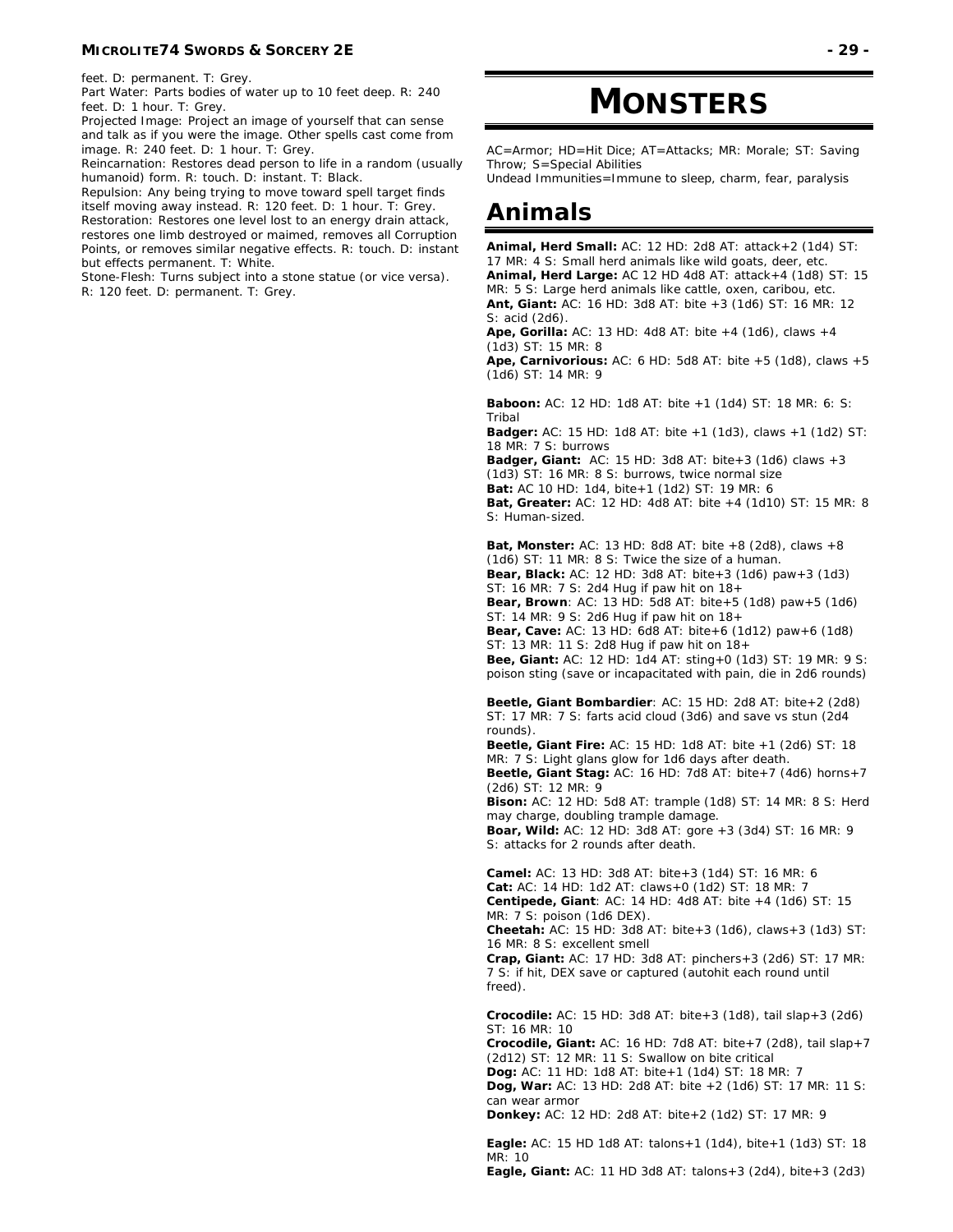ST: 16 MR: 10

**Elephant:** AC: 16 HD: 11d8 AT: gore+11 (3d8), slam+11 (2d6) MR: 9 S: Tramples downed foes for 2d8

**Hawk:** AC: 15 HD: 1d8 AT: talons+1 (1d2) ST: 18 MR: 10 **Horse, Riding:** AC: 12 HD: 2d8 AT: bite +2 or kick +2 (1d4) ST: 17 MR: 7

**Horse, War:** AC: 12 HD: 3d8 AT: bite +3 (1d6) or kick +3 (2d6) ST: 16 MR: 9 S: can wear armor; MR 11 when defending downed rider.

**Hyena:** AC: 14 HD: 2d8 AT: bite +2 (1d6) ST: 17 MR: 9 **Leopard:** AC: 15 HD 3d8 AT: bite+3 (1d6) claws+3 (1d3) ST: 16 MR: 8 S: rake on critical 1d3

**Lion:** AC: 15 HD 5d8 AT: bite+5 (1d8) claws+5 (1d4) ST: 14 MR: 9 S: rake on critical 1d4

**Lizard, Giant**: AC: 15, HD: 3d8+1, AT: Bite (1d8), ST: 16, MR: 6, S: Swallow small or medium creatures on a natural 20, swallowed creatures take 1d6 automatic damage every round.

**Lizard, Cave**: AC: 15, HD: 6d8, AT: Bite (1d8), ST: 13, MR: 6, S: Can walk on walls, infravision, swallow small or medium creatures on a natural 20, swallowed creatures take 1d6 automatic damage every round.

**Manta Ray:** AC: 12 HD: 4d8 AT: ram+4 (1d6) ST: 15 MR: 7 **Monkey:** AC: 11 HD: 1d8 AT: bite+1 (1d3) ST: 18 MR: 6 **Mule:** AC: 12 HD: 2d8 AT: Kick +2 (1d4) ST: 17 MR: 8 **Octopus:** AC: 16 HD: 2d8 AT: bite+2 (1d3) ST: 17 MR: 6 S: Arms grab and hold (auto bite if held), black ink jet acts as darkness.

**Octopus, Giant:** AC: 16 HD: 8d8 AT: bite+8 (1d8) ST: 11 MR: 6 S: Arms grab and hold (auto bite if held, 1d4 grab damage), black ink jet acts as darkness

**Porpoise:** AC: 14 HD: 3d8 AT: head butt+3 (1d6) ST: 16 MR: 10 S: Highly Intelligent, Sonar, breathes air.

**Rabid Animal**: Effective HD: +1: Attack: As normal animal (mammal) of same type, but never needs to make a morale check: bite attack carries rabies (Onset in 2d6 weeks, until cured no natural healing or second wind, -1d4 MIND per day, die at 0 Mind).

**Rat, Giant:** AC: 12 HD: 1d8 AT: bite +1 (1d3) ST: 18 MR: 8 S: 1 in 20 chance of disease from bite.

**Rat, Monstrous:** AC: 13 HD: 3d8 AT: bite or claws +3 (1d6) ST: 16 MR: 7 S: 1 in 20 chance of disease from bite.

**Scorpion, Giant:** AC: 17 HD: 4d8 AT: 2 claws +4 (1d10), sting +4 (1d4, poison) ST: 15 MR: 11 S: poison causes paralysis and loss of 1 BP per minute.

**Shark:** AC: 15 HD: 4d8 AT: bite +4 (2d6) ST: 15 MR: 7 **Shark, Giant:** AC: 16 HD: 10d8 AT: bite +10 (3d10) ST: 19 MR: 7

**Slug, Giant:** AC: 11 HD: 12d8 AT: bite +12 (2d6) ST: 7 MR: 10 S: spits acid (2d6).

**Snake, Constrictor:** AC: 14 HD: 2d8, AT: constriction (1d3) ST: 17 MR: 7 S: On successful attack, automatic 1d3 damage thereafter until dead.

**Snake, Giant Constrictor:** AC: 14 HD: 6d8 AT: constriction +4 (1d6) ST: 13 MR: 7 S: On successful attack, automatic 1d6 damage thereafter until dead.

**Snake, Giant Viper:** AC: 14 HD: 4d8 AT: bite +4 (1d3 + poison) ST: 15 MR: 7 S: Poison bite does 2 BP per minute. **Snake, Viper:** AC: 14 HD: 1d8 AT: bite +1 (1hp + poison) ST: 18 MR: 7 S: Poison bite does 1 BP per minute.

**Spider, Giant:** AC: 13 HD: 2d8+2 AT: bite +2 (1d8) ST: 17 MR: 8 S: bite causes paralysis via poison, surprise on 1-5. **Swarm, Bats**: AC: 12, HD: 3-4d8, AT: 1 bite +HD (1d8), ST: 17, MR: 8 S: Attacks made against the swarm are made at -2 and have a 50% chance of hitting random adjacent creature, flies).

**Swarm, Insects**: AC: 13, HD: 2-4d8, AT: 1 Bite+HD (1d3) (double against no armor), ST: 17, MR: 11, S: Unaffected by weapons, may or may not fly, may or may not have poison causing paralysis.

**Swarm, Rats**: AC: 12, HD: 3-4d8, AT: 1 bite +HD (1d8), ST: 17, MR: 8 S: Attacks made against the swarm are made at -2, bite has 5% chance of causing disease).

**Tick, Giant:** AC: 15 HD: 3d8 AT: bite+3 (1d6) ST: 16 MR: 7 S: attaches on a hit and will deal 1d6 damage automatically every round.

**Tiger:** AC: 13 HD: 6d8 AT: bite+6 (1d8), claws+6 (1d4) ST: 14 MR: 9 S: Surprise on 1-4.

**Tiger, Sabre-Tooth:** AC: 14 HD: 8d8 AT: bite+8 (2d8), claws+8 (1d8) MR: 10

**Toad, Giant:** AC: 12 HD: 2d8 AT: bite +2 (1d6) ST: 19 MR: 6 S: surprise foes on a 1-3, swallows small creatures whole on a natural 20, swallowed creatures take 1d6 automatic damage every round, long tongue pulls victims in to bite making bite attack like pole arms.

**Wasp, Giant:** AC: 11 HD: 1d6 AT: sting+0 (1d4) ST: 19 MR: 7 S: poison sting (save or incapacitated with pain, die in 2d6 rounds)

**Whale, Killer:** AC: 13 HD: 6d8 AT: bite+6 (2d10) ST: 13 MR: 10 S: swallows small creatures whole (1d6 damage per round) **Whale, Great:** AC: 13 HD: 36d8 AT: bite+15 (3d20) ST: 4 MR: 10 S: swallows human-sized creatures whole (3d6 damage per round), may attack ships

**Wolf:** AC: 12 HD: 2d8 AT: bite +2 (1d6) ST: 17 MR: 8 (6 if not in pack)

**Wolf, Dire:** AC: 13 HD: 4d8 AT: bite+4 (2d4) ST: 15 MR: 8

### **Dinosaurs**

Although the term "dinosaur" is rather specific, these statistics can be used for any large prehistoric creature likely to be found in a "lost world" area.

**Dinosaur, Aquatic Large:** AC: 14 HD: 16d8 AT: bite+15 (3d6) ST: 12 MR: 9 S: Any larger aquatic dinosaur such as a plesiosaur or mosasaur.

**Dinosaur, Aquatic Small:** AC: 13 HD: 4d8 AT: bite+4 (1d6) ST: 12 MR: 7 S: Any smaller aquatic dinosaur such as an ichthyosaur.

**Dinosaur, Carnivore Large:** AC: 15 HD: 20d8 AT: 2 claws+15 (2d6), bite+15 (5d8) ST: 11 MR: 9 S: Any larger carnivorous land dinosaur such as a tyrannosaur or a spinosaur.

**Dinosaur, Carnivore Small:** AC: 14 HD: 3d8 AT: 2 claws+3 (1d3) bite+3 (1d8) ST: 15 MR: 9 S: Any smaller carnivorous land dinosaur such as a deinonychus or a dimetrodon. **Dinosaur, Herbivore Large:** AC: 14 HD: 25d8 AT: Tail+15 (2d8), Trample+15 (4d8) ST: 13 MR: 7 S: Any larger

herbivorous land dinosaur such as a sauropod. **Dinosaur, Herbivore Small:** AC: 14 HD: 6d8 AT: Horn+6 (2d6) ST: 15 MR: 7 S: Any smaller herbivorous land dinosaur such as a triceratops or ankylosaur.

### **Humans, Individuals**

**Common Man:** AC: 10 HD: 1d2 AT: improvised weapon-2 (1d2) ST: 19 MR: 4 S: Background skill (+1 per 10 years of age over 20)

**Specialist, Apprentice:** AC: 10 HD: 1d2 AT: improvised weapon-2 (1d2) ST: 19 MR: 4 S: Background skill (+1 per 10 years of age over 10), 1 Talent-Skilled

**Specialist, Journeyman:** AC: 10 HD: 1d6 AT: improvised weapon-1 (1d2) ST: 19 MR: 4 S: Background skill (+1 per 10 years of age over 10), 1 Talent-Expert, 1 Talent-Skilled **Specialist, Master:** AC: 10 HD: 1d2 AT: improvised weapon+0 (1d2) ST: 19 MR: 4 S: Background skill (+1 per 8 years of age over 10), 1 Talent-Master, 1 Talent-Expert, 1 Talent-Skilled

**Militia Man:** AC: 10 HD: 1d4 AT: improvised weapon+0 (1d3) ST: 19 MR: 6 S: Background skill (+1 per 10 years of age over 20)

**Man-At-Arms, Green:** AC: 10+1d4 HD: 1d6 AT: weapon+0 (1d6) ST: 19 MR: 7 S: Background skill (+1 per 10 years of age over 20)

**Man-At-Arms, Veteran:** AC: 12+1d4 HD: 1d6+2 AT: weapon+1 (1d8) ST: 18 MR: 8 S: Background skill (+1 per 10 years of age over 20)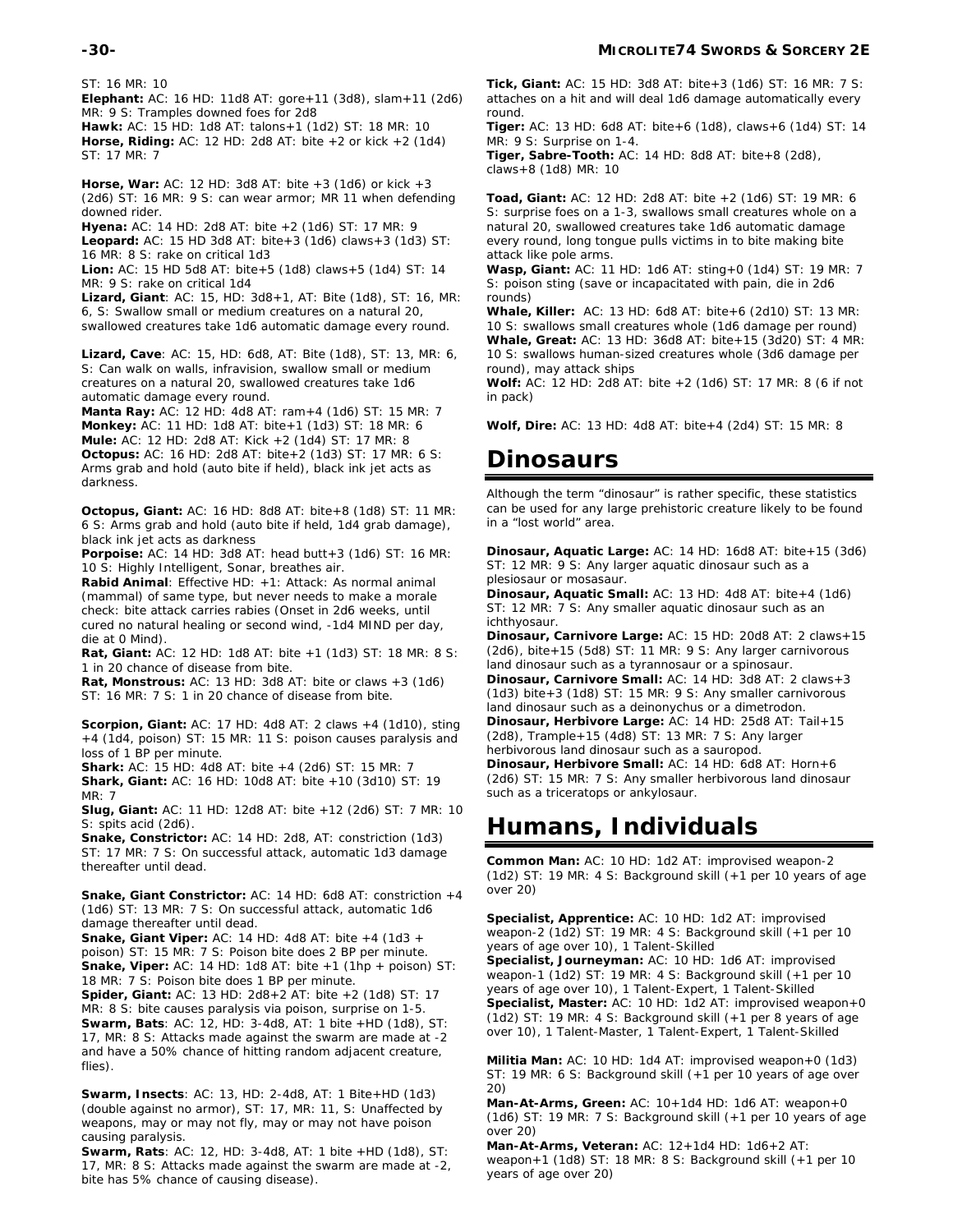#### **MICROLITE74 SWORDS & SORCERY 2E - 31 -**

**Man-At-Arms, Sergeant:** AC: 13+1d4 HD: 2d8 AT: weapon+2 (1d8) ST: 15 MR: 9 S: Background skill (+1 per 10 years of age over 20)

**Man-At-Arms, Officer:** AC: 14+1d4 HD: 3d8 AT: weapon+3 (1d10) ST: 13 MR: 9 S: Background skill (+1 per 10 years of age over 20)

**Man-At-Arms, Captain:** AC: 15+1d4 HD: 2d8+8 AT: weapon+3 (1d10) ST: 12 MR: 10 S: Background skill (+1 per 10 years of age over 20)

### **Humans, Groups**

NA-Number Appearing (Wandering/In Lair) OB: Order of Battle **Berserkers:** NA: 2d10/10d10 OB: 20% Veteran Men-at-Arms, 80% Green Men-at-Arms. 1 Sergeant per 10 men. 1 Officer per 25 men. 1 Captain per group. 5% per 50 men of 1 Sorcerer (level 1d3). S: Battle Lust: Berserkers never check morale and attack at  $+2$ .

**Brigands:** NA: 3d10/10d20 OB: 40% Veteran Men-at-Arms, 60% Green Men-at-Arms. 1 Sergeant per 20 men. 1 Officer per 60 men. 1 Captain if over 100 men. 15% per 50 men of 1 Sorcerer (level 1d3). If in lair: 50% chance of 2d6 prisoners. 90% chance of camp followers equal to 30% of group size. **Buccaneers:** NA: varies by ship size (50-300) OB: 60% Veteran Men-at-Arms, 40% Green Men-at-Arms. 1 Sergeant per 25 men. 1 Officer per 50 men. 1 Captain per ship. 15% per 50 men of 1 Sorcerer (level 1d3). 30% chance of 1d6 prisoners.

**Dervishes:** 4d10/30d10 OB: 80% Veteran Men-At-Arms, 20% Green Men-at-Arms. 1 Sergeant per 30 men. 1 Officer per 50 men, 1 Captain per 100 men. Leader: 1 Priest (Sorcerer level 1d3). In Lair: 50% chance of 2d6 prisoners. 50% of camp followers equal to 30% group size.

**Merchant Caravan:** NA: 30d10 OB: 10% actual merchants (Specialists), 10% drovers, 80% Men-at-Arms (20% Veteran/80% Green, 1 Sergeant per 20 men, 1 officer per 40 men, 1 captain) Merchandise worth 1d12 times 5000gp, 10 pack animals or 1 wagon needed per 2500gp. 5% per 5000gp of 1 Sorcerer (level 1d2).

**Nomads:** 4d10/30d10 OB: 40% Veteran Men-At-Arms, 60% Green Men-at-Arms. 1 Sergeant per 30 men. 1 Officer per 50 men, 1 Captain per 100 men. 20% per 50 men of 1 sorcerer (level 1d3) In Lair: 50% chance of 2d6 prisoners. Camp followers equal to 100% group size.

**Tribesmen:** 3d10/30d10 OB: 30% Veteran Men-at-Arms, 70% Green Men-at-Arms. 1 Sergeant per 30 men. 1 Officer per 50 men, 1 Captain per 100 men. 25% chance per 50 men of 1 Sorcerer (level 1d3). In Lair: Camp followers equal to 200% of group size.

### **Humans, Cultists**

Members of strange, often chaotic cults centered on a minor entity (deity, demon, etc.) from another plane. The entity grants powers in exchange for service, sacrifices, and/or worship. Cultists often take have some sort of aberrant appearance hinting at the entity they serve. The power level and usefulness of strange cult powers and cult magic items vary with the power of the cult focus entity and in some cases the size of the cult. Cult magic items only work properly for members of the cult.

**Cultist:** AC: 10 HD: 1d2 AT: improvised weapon-2 (1d2) ST: 19 MR: 8 S: Background skill (+1 per 10 years of age over 20), 30% chance of 1 strange cult power beyond the normal rules usable 1d4 times per day, 5% chance of 1 cult magic item. **Cultist, Guard:** AC: 12+1d4 HD: 1d6+2 AT: weapon+1 (1d8) ST: 18 MR: 9 S: Background skill (+1 per 10 years of age over 20), 50% chance of 1 strange cult power beyond the normal rules usable 1d4 times per day, 25% chance of 1 cult magic item.

**Cultist, Guard Sergeant**: AC: 14+1d4 HD: 3d8 AT: weapon+3 (1d10) ST: 13 MR: 10 S: Background skill (+1 per 10 years of age over 20), 1d2 strange cult powers beyond the normal rules each usable once per day. 70% chance of 1 cult magic item.

**Cultist, Guard Leader:** AC: 15+1d4 HD: 2d8+8 AT: weapon+3

(1d10) ST: 12 MR: 11 S: Background skill (+1 per 10 years of age over 20), 1d2 strange cult powers beyond the normal rules each usable once per day, 1d2 cult magic items.

**Cultist, Lesser Priest:** AC: 10+1d4 HD: 2d6+6 AT: weapon (1d4) ST: 17 MR: 9 S: Background skill (+1 per 10 years of age over 10), 1 Talent-Skilled, Knows 1d4 first level spells, Has 1d3 strange cult powers beyond the normal rules.

**Cultist, Priest:** AC: 12+1d4 HD: 3d6+6 AT: weapon+2 (1d4) ST: 15 MR: 10 S: Background skill (+1 per 10 years of age over 10), 1 Talent-Expert, 1 Talent-Skilled, Knows 1d4+2 first level spells, 1d3 second level spells, Has 1d3+1 strange cult powers beyond the normal rules, 1d2 cult magic items.

**Cultist, High Priest:** AC: 14+1d4 HD: 5d6+6 AT: weapon+4 (1d4) ST: 12 MR: 11 S: Background skill (+1 per 10 years of age over 10), 1 Talent-Master, 1 Talent-Expert , 1 Talent-Skilled, Knows 1d4+4 first level spells, 1d3+2 second level spells, 1d2 third level spells, Has 1d3+2 strange cult powers beyond the normal rules, 1d2+2 cult magic items.

### **Humans, Wizards**

Wizards are really semi-human. They are sorcerers who have used evil rituals to make pacts with or even take on a part of a magical entity from another plane, such a demon. As such they have powers and abilities beyond those of normal humans and are subservient to the will of that entity. Most have the spells, powers, and magic items one would expect of a Sorcerer in addition to the abilities listed below. PL=Power Level: the Sorcerer Level of the Wizard.

**Necromancer:** PL: 2d3 AC: 10+PL HD: PL\*8 AT: weapon+PL (1d4) ST: 16-PL MR: 5+PL S: 11 S: Background skill (+1 per 10 years of age over 10), 1 Talent-Master, 1 Talent-Exper , 1 Talent-Skilled, Can create PL skeletons/zombies per day, Can control up to PL\*PL\*20 skeletons and zombies and up to PL\*PL levels of greater undead. PL\*15% chance of 1d2 other necromantic powers beyond the normal rules. **Mage:** PL: 1d3+3 AC: 10+PL HD: PL\*8 AT: weapon+PL (1d4)

ST: 16-PL MR: 5+PL S: 11 S: Background skill (+1 per 10 years of age over 10), 1 Talent-Master, 1 Talent-Expert, 1 Talent-Skilled, Has 1d2+PL strange magic powers beyond the normal rules, Has 1d6 unusual and powerful minions, Has 1d6 unique and powerful magic items.

**Warlock:** PL: 2d3 AC: 10+PL HD: PL\*8 AT: weapon+PL (1d4) ST: 16-PL MR: 5+PL S: 11 S: Background skill (+1 per 10 years of age over 10), 1 Talent-Master, 1 Talent-Expert, 1 Talent-Skilled, Has 1d2+PL strange magic powers beyond the normal rules, Has 1d2+PL bound demons, Can summon and command PL demon legions (PL\*100 minor demons in each) for PL\*2 days PL times a year.

**Witch:** PL: 1d4+2 AC: 10+PL HD: PL\*8 AT: weapon+PL (1d4) ST: 16-PL MR: 5+PL S: 11 S: Background skill (+1 per 10 years of age over 10), 1 Talent-Master, 1 Talent-Expert, 1 Talent-Skilled, Has 1d2+PL strange magic powers beyond the normal rules, Can brew potent potions, poisons and elixers, Can completely enthrall PL\*PL beings (each of a level less than her PL) so long as a take a potion at least once a week.

### **Fantastic Creatures**

**Angel:** AC: 25 HD: 20d8 AT: 2 weapon + 15 (2d8) , ST: 3 MR: 12 S: Natural Defense: 4, Immune to spells less than 5th level, Cast as level 6 sorcerer, teleport at will, special powers as granted by patron deity

**Anhkheg:** AC: 16 HD: 5d8 AT: bite +5 (1d10) ST: 14 MR: 8 S: Squirt acid (3d6).

**Animated Object, Small**: AC: 12, HD: 1d8, AT: Slam +2, Dam 1d6, ST: 18, MR: 12 S: Immune to poison, illusions, or charms. **Animated Object, Medium**: AC: 10, HD: 2d8, AT: Slam +3, Dam 1d8, ST: 18, MR: 12 S: Immune to poison, illusions, or charms.

**Animated Object, Large**: AC: 8, HD: 4d8, AT: Slam +5, Dam 2d6, ST: 18, MR: 12 S: Immune to poison, illusions, or charms. **Banshee:** AC: 20 HD: 7d8 AT: claw +7 (1d8) ST: 12 MR: 12 S: Magic or silver to hit; magic resistance 50%; shriek of death;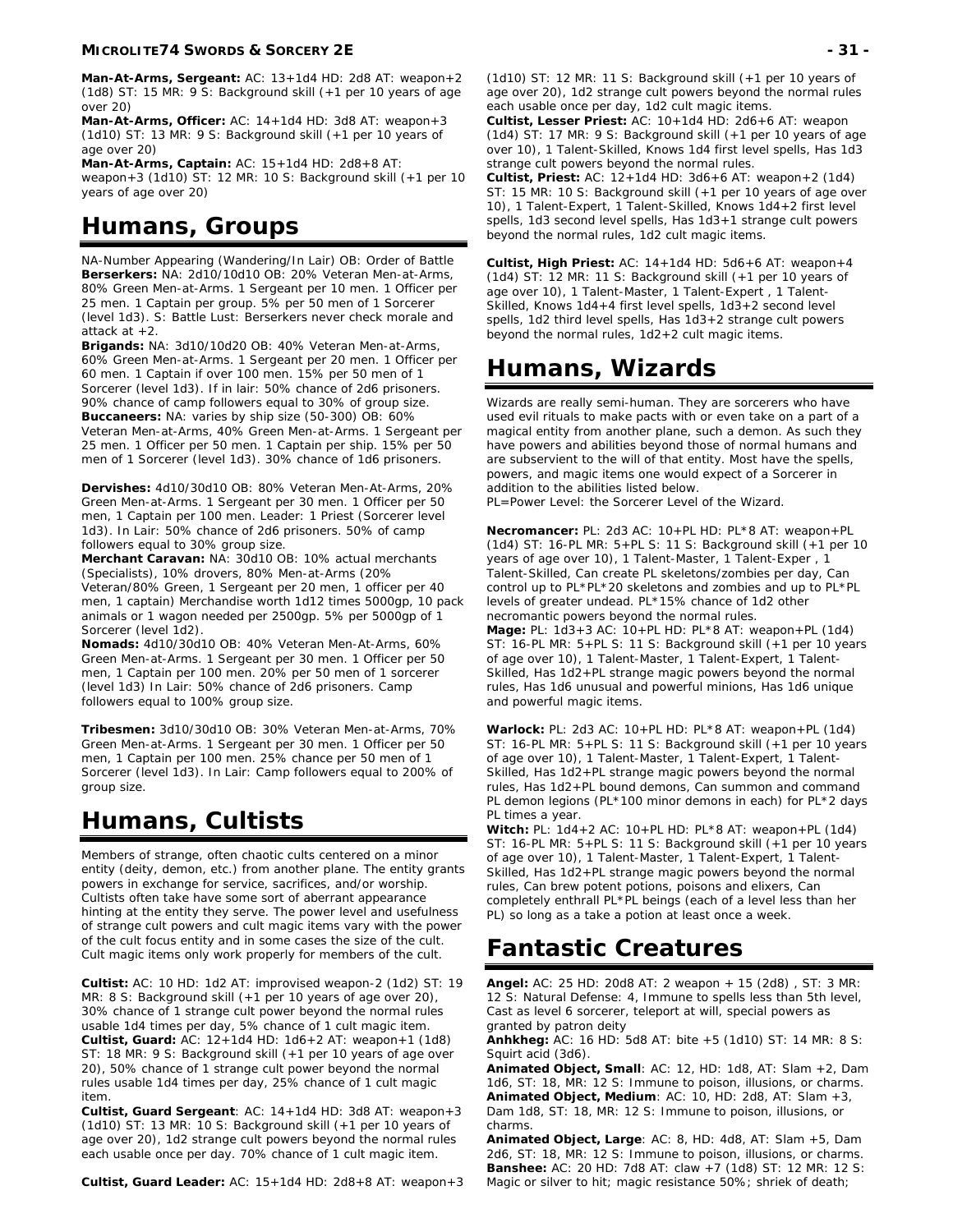Immune to enchantments.

**Basilisk:** AC: 15 HD: 6d8 AT: bite +6 (1d10) ST: 13 MR: 9 S: petrifies onlookers (FORT save).

**Black Pudding:** AC: 13 HD: 10d8 AT: slam +10 (3d8) ST: 9 MR: 12 S: immune to everything but fire, divides when hit, corrodes metal.

**Blink Dog:** AC: 15 HD: 4d8 AT: bite +6 (1d6) ST: 15 MR: 6 S: teleports, hate coeurls.

**Brain Eater:** AC: 14 HD: 8d8 AT: mouth tentacles +8 (1d6, special) or weapon +8 ST: 11 MR: 7 S: on hit by tentacles 1d4 turns later tentacles reach brain, killing victim; Psi Blast (8d6 cone of mental force, save to confused), 90% magic resistant. **Brown Hulk:** AC: 17 HD: 8d8 AT: 2 claws (2d6) or bite +8 (2d4) ST: 11 MR: 9 S: burrows through rock, eyes cause confusion.

**Bugbear**: AC: 14 HD: 3d8 AT: bite +3 (2d4) or weapon +3 ST: 16 MR: 9 S: surprise foes on a 1-3.

**Catoblepas:** AC: 12 HD: 6d8 AT: tail +6 (1d3 + stun) ST: 13 MR: 8 S: gaze (FORT save).

**Carcass Creeper:** AC: 16 HD: 3d8 AT: 8 tentacles +3 (paralysis) ST: 16 MR: 8 S: walk on walls and ceilings.

**Centaur:** AC: 15 HD: 4d8 AT: 2 kick +4 (1d6) or weapon +4 ST: 15 MR: 8

**Chimera:** AC: 15 HD: 9d8 AT: 2 claws +9 (1d3), goat gore +9 (1d4), lion bite +9 (2d4), dragon bite +9 (3d4) ST: 10 MR: 9 S: breathes fire (3d6), flies.

**Cockatrice:** AC: 13 HD: 5d8 AT: bite +5 (1d3) ST: 14 MR: 7 S: petrifying bite.

**Coeurl:** AC: 15 HD: 6d8 AT: tentacles +6 (2d6) ST: 13 MR: 9 S: appear 3 feet from actual position (+2 to defense and saves), hate blink dogs.

**Djinn:** AC: 15 HD: 7d8 AT: fist or weapon +7 ST: 12 MR: 12 S: flies, whirlwind, creation of things, create illusions, invisibility, immune to mundane weapons.

**Doppelganger:** AC: 14 HD: 4d8 AT: claw +4 (1d12) ST: 15 MR: 8 S: imitate humanoids, immune to sleep and charm. +5 on magic saves.

**Dragon, Black:** AC: 17 HD: 7d8 AT: 2 claws +7 (1d6), bite +7 (3d6) ST: 10 MR: 9 S: flies, breathes line of acid (7d8). **Dragon, Blue:** AC: 17 HD: 9d8 AT: 2 claws +9 (1d6), bite +9 (3d8) ST: 8 MR: 9 S: flies, breathes line of lightning (9d8). **Dragon, Brass:** AC: 17 HD: 7d8 AT: 2 claws +7 (1d6), bite +7 (4d4) ST: 10 MR: 9 S: flies, breathes cloud of sleep or fear gas. **Dragon, Bronze:** AC: 17 HD: 9d8 AT: 2 claws +9 (1d6), bite +9 (3d8) ST: 8 MR: 9 S: flies, breathes lightning (9d8) or repulsion.

**Dragon, Copper:** AC 17 HD: 8d8 AT: 2 claws +8 (1d6), bite +8 (5d4) ST: 9 MR: 9 S: flies, breathes acid cloud (8d8) or slow. **Dragon, Green:** AC: 17 HD: 8d8 AT: 2 claws +8 (1d6), bite +8 (2d10) ST: 9 MR: 9 S: flies, breathes cloud of chlorine gas (8d6).

**Dragon, Gold:** AC: 19 HD: 11d8 AT: 2 claws +11 (1d6), bite +11 (3d12) ST: 6 MR: 10 S: flies, breathes cloud of poisonous gas or cone of fire (11d8), uses magic as MU of level 1 to 8 (by age), assume human form.

**Dragon, Red:** AC: 17 HD: 10d8 AT: 2 claws +10 (1d6), bite +10 (3d10) ST: 7 MR: 9 S: flies, breathes cone of fire (10d8), uses magic as MU of level 1 to 6 (by age - 2).

**Dragon, Silver:** AC: 18 HD: 10d8 AT: 2 claws +10 (1d6), bite +10 (3d10) ST: 7 MR: 9 S: flies: breathes cloud of poisonous gas or cone of cold (10d8), uses magic as MU of level 1 to 8 (by age), assume human form.

**Dragon, White:** AC: 17 HD: 6d8 AT: 2 claws +6 (1d6), bite +6 (2d8) ST: 11 MR: 9 S: flies, breathes cone of cold (6d8). **Dragon Turtle:** AC: 21 HD: 20d8 AT: 2 claws +15 (1d8), bite +15 (10d6) ST: 3 MR: 10 S: natural defense: 3, swims well, slow on land, breathes steam cloud (20d8) only when in water. **Dryad:** AC: 14 HD: 2d8 AT: weapon +2 ST: 17 MR: 6 S: charm. **Dwarf:** AC: 15 HD: 1d6+1 AT: warhammer +1 (1d8) ST: 16 MR: 10 S: standard dwarf abilities.

**Efreet:** AC: 16 HD: 10d8 AT: slam +10 (2d8) ST: 9 MR: 12 S: flies, wall of fire, creation of things, create illusions, invisibility, and immune to mundane weapons.

**Elemental, Air:** AC: 19 HD: 12d8 AT: slam +12 (2d8) ST: 7 MR: 10 S: whirlwind, extra damage against foes in the air. **Elemental, Earth:** AC: 19 HD: 12d8 AT: slam +12 (4d8) ST: 7 MR: 10 S: tear down stone, extra damage against foes standing on the ground (1d8).

**Elemental, Fire:** AC: 19 HD: 12d8 AT: slam +12 (3d8) ST: 7 MR: 10 S: ignite materials.

**Elemental, Water:** AC: 19 HD: 12d8 AT: slam +12 (3d10) ST: 7 MR: 10 S: overturn boats, extra damage against swimming foes (1d6).

**Elf:** AC: 14 HD: 1d8 AT: sword or longbow (1d6) ST: 16 MR: 8 S: standard elf abilities.

**Eye Globe:** AC: 17 (Eye Stalks: 15) HD: Body 40 HP, Eye Stalk 10 HP each AT: 1d4 eyes ST: 8 MR: 8 S: floats about; large body eye generates anti-magic ray; 12 smaller eyes do: 1 charm person ray, 2-charm monster ray, 3-death ray, 4-2d6 damage ray, 5-sleep ray, 6-telekenesis ray, 7-slow ray, 8-fear ray, 9-stoning ray, 10-disintegration ray, 11-turn/control undead ray, 12-mind reading ray.

**Gargoyle:** AC: 14 HD: 4d8 AT: 2 claws +4 (1d3) or bite +4 (1d6), horns +4 (1d4) ST: 15 MR: 11 S: fly.

**Gelatinous Cube:** AC: 11 HD: 4d8 AT: slam +4 (2d4) ST: 15 MR: 12 S: touch paralyses, immune to lightning and cold, surprise foes on a 1-4.

**Ghast:** AC: 13 HD: 3d8 AT: 2 claws +2 (1d3) or bite +2 (1d4) ST: 16 MR: 9 S: undead immunities touch paralyses, humans slain by ghouls rise again as ghouls in 24 hours. Regenerate 1 HP/minute until slain.

**Ghoul:** AC: 13 HD: 2d8 AT: 2 claws +2 (1d3) or bite +2 (1d4) ST: 17 MR: 9 S: undead immunities touch paralyses, humans slain by ghouls rise again as ghouls in 24 hours.

**Giant, Cloud**: AC: 17 HD: 13d8 AT: weapon +13 (6d6) or hurl rocks +13 (3d6) ST: 6 MR: 10 S: only surprised on a 1.

**Giant, Fire:** AC: 16 HD: 12d8 AT: weapon +12 (5d6) or hurl rocks +12 (3d6) ST: 7 MR: 9 S: immune to fire.

**Giant, Frost:** AC: 15 HD: 11d8 AT: weapon +11 (4d6) or hurl rocks/ice +11 (3d6) ST: 8 MR: 9 S: immune to cold. **Giant, Hill:** AC: 15 HD: 8d8 AT: weapon +8 (2d6) or hurl rocks

+8 (3d6) ST: 19 MR: 11

**Giant, Stone:** AC: 20 HD: 9d8 AT: stone club +9 (3d6) or hurl rocks +9 (3d6) ST: 10 MR: 9

**Giant, Storm:** AC: 18 HD: 16d8 AT: weapon +16 (8d6) or hurl rocks +16 (3d6) ST: 3 MR: 10 S: control weather.

**Gnoll:** AC: 14 HD: 2d8 AT: weapon +2 ST: 17 MR: 8

**Gnome:** AC: 14 HD: 1d8 AT: weapon +1 ST: 16 MR: 8 **Goblin:** AC: 12 HD: 1d6-1 AT: weapon +1 ST: 18 MR: 7 S: -1 to hit in sunlight.

**Golem, Flesh:** AC: 10 HD: 12d8 AT: 2 fists +12 (2d8) ST: 7 MR: 11 S: Healed by lightning, hit only by magic weapons, slowed by fire and cold, immune to most magic.

**Golem, Iron:** AC: 16 HD: 13d8 AT: fists or weapon +13 (4d10) ST: 6 MR: 11 S: Poison gas, immune to all weapons +2 or less, natural defense: 2, slowed by lightning, healed by fire, immune to most magic.

**Golem, Stone:** AC: 14 HD: 16d8 AT: fist +15 (4d8) ST: 3 MR: 11 S: Unaffected by +2 or lesser weapons, natural defense: 2, slowed by fire, damaged by rock to mud (healed by rock to Mud reversed), immune to most magic.

**Gorgon:** AC: 17 HD: 8d8 AT: gore +8 (2d6) ST: 11 MR: 8 S: breathes petrifying gas.

**Green Slime:** AC: n/a HD: n/a AT: organics and metal turn to green slime if touched ST: 18 MR: n/a S: killed by cold or fire. Cure Disease stops transformation to green slime.

**Gremlin:** AC: 12 HD: 1d8 AT: weapon +1 ST: 10 MR: 12 S: chaos aura causes physical actions with 10 feet to fail 50% of the time in a chaotic manner.

**Grey Ooze:** AC: 12 HD: 3d8 AT: strike +3 (1d6) ST: 16 MR: 12 S: acid (destroys armor in one round, deals automatic damage after the first hit), immune to blunt/crushing attacks, spells, fire and cold.

**Griffon**: AC: 16 HD: 7d8 AT: 2 claws +7 (1d4), bite +7 (2d8)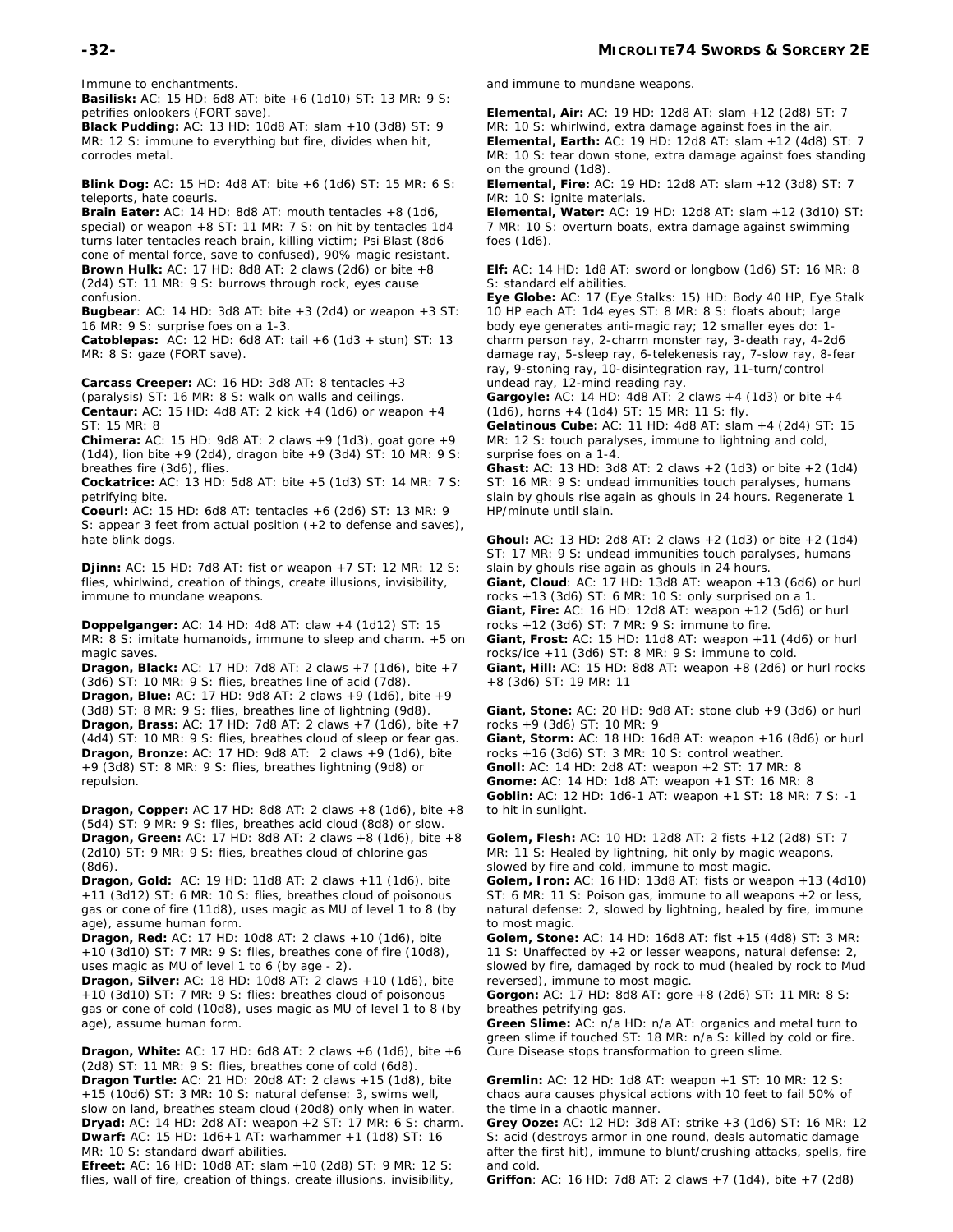#### **MICROLITE74 SWORDS & SORCERY 2E - 33 -**

ST: 12 MR: 8 S: flies.

**Halfling**: AC: 12 HD: 1d6 AT: weapon+1 (1d6) ST: 16 MR: 8 S: nearly invisible in outdoor cover.

**Harpy**: AC: 12 HD: 3d8 AT: 2 talons +3 (1d4) or weapon +3 ST: 16 MR: 7 S: flies, siren-song (Charm person).

**Hell Hound**: AC: 15 HD: 5d8 AT: bite +5 (1d6) ST: 14 MR: 9 S: breathe fire (10 HP damage)

**Hippogriff:** AC: 14 HD: 3d8 AT: 2 claws +3 (1d6), bite +3 (1d10) ST: 16 MR: 8 S: flies.

**Hobgoblin:** AC: 14 HD: 1d8+1 AT: weapon +1 ST: 18 MR: 8 **Hydra:** AC: 14 HD: 5-12d6 AT: 5-12 bites +HD (1d6) ST: 14- MR: 11 S: 1 HD per head, 20% chance of fire-breathing or regenerating.

**Invisible Stalker:** AC: 16 HD: 8d8 AT: 1 bash +8 (4d4) ST: 8 MR: 12 S: flies, invisible.

**Kobold:** AC: 13 HD: 1d4 AT: weapon +0 (1d6) ST: 18 MR: 9 **Kraken**: AC: 17, HD: 14d8+12, AT: 2 barbed tentacles +14 (3d6), 4 tentacles +14 (2d4) Bite +14 (3d8), ST: 6, MR: 12 S: Overturn boats, swallows whole on roll 4 higher than needed to hit with bite, swallowed creatures take 3d6 damage per round, on successful attack with a tentacle, begins constricting, automatic 2d4 damage per round thereafter until dead, highly intelligent.

**Leprechaun:** AC: 11 HD: 1d4 AT: theft, magic ST: 16 MR: 7 S: invisible, polymorph non-living objects, illusions and ventriloquism at will; steal small valuable item (75% successful, 25% chance if dropping per turn chased), 80% magic resistant, never surprised.

**Lich:** AC: 20 HD: 12-18d6 AT: touch +HD (1d10) or weapon +HD ST: 7- MR: 10 S: undead immunities, touch causes paralysis (no save), cause fear in creatures under 4th level/HD, Sorcerer level equals hit dice.

**Lizardman**: AC: 14 HD: 2d8 AT: claws +2 (1d6) or weapon +2 ST: 17 MR: 11 S: breathe underwater.

**Lurker Ray:** AC: 13 HD: 10d8 AT: wing smother +10 (1d8) ST: 9 MR: 9 S: those hit take 1d8 damage/turn and smother in 1d6 turns.

**Lycanthrope, Werebear:** AC: 17 HD: 7d8 AT: 2 claws +7 (2d4), bite +7 (1d8) ST: 12 MR: 10 S: lycanthropy, extra 2d6 damage if both claws hit.

**Lycanthrope, Wereboar:** AC: 15 HD: 4d8 AT: tusks +6 (2d6) ST: 15 MR: 9 S: lycanthropy, attack +6 instead of +4 because of rage.

**Lycanthrope, Wererat:** AC: 13 HD: 3d8 AT: bite (1d4) or weapon +3 ST: 16 MR: 8 S: lycanthropy, surprise foes on a 1-4. **Lycanthrope, Weretiger:** AC: 16 HD: 5d8 AT: 2 claws +5 (1d6), bite +5 (2d6) ST: 14 MR: 10 S: lycanthropy, surprise foes on a 1-4.

**Lycanthrope, Werewolf:** AC: 14 HD: 4d8 AT: 2 claws +4 (1d4) bite +4 (2d4) ST: 15 MR: 8 S: lycanthropy.

**Manticore:** AC: 15 HD: 6d8 AT: claws +6 (1d4) or bite +6 (2d4) ST: 13 MR: 9 S: flies, six tail spikes +6 (1d6) per round, 24 spikes in total.

**Medusa:** AC: 14 HD: 6d8 AT: weapon +6 ST: 13 MR: 8 S: onlookers turn to stone (FORT save), hair attacks at  $+3$  (poison bite), averting eyes reduces to hit by 4 and grants +2 to medusa attacks.

**Merman:** AC: 13 HD: 1d8 AT: weapon +1 ST: 16 MR: 8 S: breathe water, swim.

**Mimic**: AC: 10, HD: 5d8, AT: Crush +5 (3d4), ST: 13, MR: 9 S: Assume form of large inanimate object such as a chest, covered in sticky adhesive (requires reflex save, application of alcohol, or STR check to let go), surprise on 1-5, will always negotiate for food or bait.

**Minotaur:** AC: 13 HD: 6d8 AT: weapon +6 or bite +6 (1d6) or Head gore +6 (1d6) ST: 13 MR: 12 S: never lost in mazes.

**Mummy:** AC: 16 HD: 6d8 AT: touch +6 (2d6) ST: 13 MR: 12 S: mummy rot curse if hit (no more healing), undead immunities, hit only by magic weapons (for half damage), spells, and fire.

**Naga, Guardian:** AC: 14 HD: 12d8 AT: bite +12 (1d4 + poison), spit +12 (30 range, poison), constrict +12 (1d8/rd until freed) ST: 7 MR: 9 S: spells as 4th level sorcerer.

**Naga, Spirit:** AC: 14 HD: 10d8 AT: bite +10 (1d4 + poison) ST: 9 MR: 8 S: spells as 6th level Sorcerer, gaze (permanent charm).

**Naga, Water:** AC: 14 HD: 8d8 AT: bite +10 (1d3 + poison) ST: 11 MR: 7 S: spells as 5th level Sorcerer (no fire or lightning).

**Nixie:** AC: 12 HD: 1d8 AT: weapon +1 (1d6) ST: 16 MR: 6 S: swims, charm.

**Ochre Jelly**: AC: 11 HD: 6d8 AT: acid strike +6 (2d6) ST: 13 MR: 6 S: a hit destroys organic material, lightning divides jelly into three jellies, each doing +2 (1d6) damage.

**Ogre:** AC: 14 HD: 4d8 AT: weapon +4 (2d6) ST: 15 MR: 10 **Ogre Mage:** AC: 15 HD: 5d8 AT: weapon +5 (2d6) ST: 13 MR: 9 S: flies, magic use (turn invisible, darkness 10' radius, sleep, charm person, cone of frost).

**Orc:** AC: 13 HD: 1d8 AT: weapon +1 ST: 16 MR: 8

**Owlbear:** AC: 14 HD: 5d8 AT: 2 claws or bite +5 (1d8) ST: 14 MR: 9 S: hug for additional 2d6 if both claws hit. **Pegasus:** AC: 13 HD: 4d8 AT: 2 hooves +4 (1d6) ST: 16 MR: 8 S: flies.

**Phoenix:** AC: 17 HD: 9d8 AT: 2 claws +9 (1d6), bite +9 (2d6) ST: 10 MR: 10 S: +3 or better weapon to hit, immune to charm/hold/fire attacks, 3d6 fire damage to all within 10 feet. **Pixie:** AC: 12 HD: 1d8 AT: weapon +1 (1d4) ST: 14 MR: 7 S: flies, charm, naturally invisible.

**Purple Worm:** AC: 13 HD: 15d8 AT: bite +15 (2d8) or sting +15 (1d8) ST: 4 MR: 10 S: poison sting (1d6 STR), swallows whole on roll 4 higher than needed to hit, swallowed creatures take 1d6 automatic damage every round.

**Roc:** AC: 15 HD: 12d8 AT: 2 claws +12 (1d8) or bite +12 (2d10) ST: 7 MR: 9 S: flies

**Rakshasa:** AC: 23 HD: 7d8 AT: claws, bite +7 (1d8) or weapon +7 ST: 12 MR: 8 S: spells as 1d3 level Sorcerer, immune to non-magic weapons, below +3 weapons do 50% damage, blessed crossbow bolt kill instantly.

**Roper**: AC: HD: 10d8 Attack: Bite +10 (2d6) S: Immobile, surprise on 1-3, swallows small and medium creatures whole on a natural 20, swallowed creatures take 1d6 automatic damage every round, up to 6 long tentacles pull victims in to bite making bite attack like polearms.

**Rust Monster:** AC: 17 HD: 5d8 AT: touch +5 (special) ST: 14 MR: 7 S: touch of (or touching) the rust monster causes metal items to turn to rust.

**Sahuagin**: AC: 14, HD: 2d8 (+2), AT: Trident +2 (1d8), Net +2 (1d8), or 2/4 claws +2 (1d6) ST: 17, MR: 10 S: Swims, +1 to attacks and damage against creatures that have taken BP damage, 5% chance of having second pair of arms (Extra trident attack or 2 extra claw attacks).

**Salamander:** AC: 15 HD: 7d8 AT: bite +8 (1d6) or constrict +8 (1d8) ST: 12 MR: 10 S: heat does 1d8 to nearby creatures, immune to fire.

**Scorpionman:** AC: 17 HD: 8d8 AT: weapon +8 (1d10), sting +4 (1d4, poison) ST: 11 MR: 9 S: poison causes paralysis and loss of 1 BP per minute.

**Serpentfolk**: AC: 13, HD: 2d8, AT: weapon +2 (1d8), Bite +2 (1d3), ST: 17, MR: 10 S: Poisoned bite does 2 BP per minute, Hypnotic gaze.

**Sea Serpent:** AC: 17 HD: 30d6 AT: bite +15 (4d6) ST: 3 MR: 9 S: natural defense: 2, swallows whole on roll 4 higher than needed to hit, swallowed creatures take 1d6 automatic damage every turn.

**Shadow:** AC: 12 HD: 3d8 AT: touch +3 (1d4, special) ST: 16 MR: 12 S: drains 1 STR per hit, hit only by magical weapons, surprise foes on a 1-5, creatures reduced to 0 STR will rise 24 hours later as a shadow. Not undead.

**Shrieker:** AC: 11 HD: 3d8 AT: none ST: 16 MR: 12 S: large toadstool, if disturbed (light 60 feet/movement 30 feet) emits loud shriek for 1d3 minutes which stuns small (rat-sized) creatures.

**Skeleton:** AC: 12 HD: 1d8 AT: weapon +1 ST: 18 MR: 12 S: undead immunities.

**Spectre:** AC: 17 HD: 7d8 AT: touch +7 (1d6) ST: 10 MR: 11 S: undead immunities, drains 2 levels per hit, creatures reduced to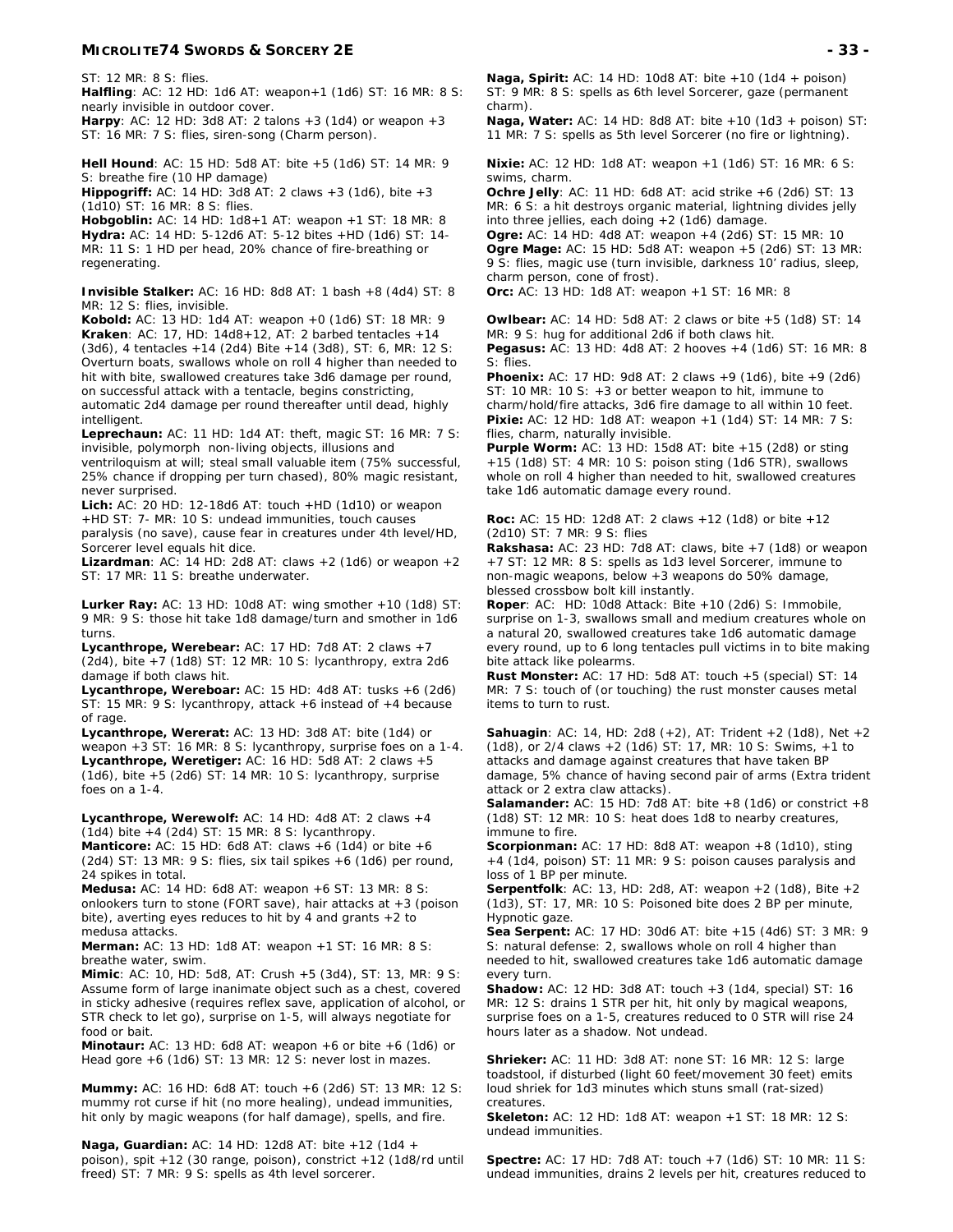0 levels will rise 24 hours later as a spectre.

**Sphinx:** AC: 19 HD: 12d8 AT: 2 claws +12 (3d6), bite +12 (2d8) ST: 7 MR: 10 S: Males are level 2 Sorcerers. Females are level 4 sorcerers. Roar (2/day) save or flee in terror **Sprite:** AC: 14 HD: 1d4 AT: none ST: 16 MR: 7 S: can curse (effects funny rather than dangerous, wears off after 1d20 hours)

**Stirge:** AC: 12 HD: 1d8 AT: sting +1 (1d4) ST: 18 MR: 9 S: attaches on a hit and will deal 1d4 automatically damage every round.

**Treant:** AC: 17 HD: 10d8 AT: branches +10 (3d6) ST: 9 MR: 9 S: Control trees and can make them move and attack.

**Titan:** AC: 22 HD: 16d8 AT: weapon+15 (5d6) ST: 3 MR: 11 S: natural defense: 3, Spells.

**Troll:** AC 15 HD: 6d8 AT: 2 claws +6 (1d6), bite +6 (1d10) ST: 11 MR: 10 S: regenerate 3 hp per round (except acid or fire damage).

**Unicorn:** AC: 17 HD: 5d8 AT: 2 hoofs +5 (1d8) or horn +5 (1d8) ST: 14 MR: 7 S: double damage for charge, 25% magic resistance, teleport, horn can cure damage or disease.

**Vampire**: AC: 17 HD: 9d8 AT: bite +9 (1d6) or weapon +9 ST: 8 MR: 11 S: undead immunities, hit only by magical weapons, regenerate 3 hp per round, drains 2 levels per hit, gaseous form at will, shape change into bat, charm gaze, avoids garlic and mirrors, summons bats or wolves, immobilized and apparently dead if a stake is driven through its heart, drowns under water in one round, creatures reduced to 0 levels will rise 24 hours later as a vampire under the control of their creator.

**Wight:** AC: 14 HD: 3d8 AT: claw +3 (1d6) ST: 16 MR: 12 S: undead immunities, hit only by magical or silver weapons, drains a level per hit, creatures reduced to 0 levels will rise 24 hours later as a wight.

**Will-O-The-Wisp:** AC: 27 HD: 9d8 AT: shock +9 (1d6+4) ST: 10 MR: 10 S: flies.

**Worg:** AC: 13 HD: 4d8 AT: bite +4 (2d6) ST: 15 MR: 8 **Wraith:** AC: 16 HD: 4d8 AT: touch +4 (1d6) ST: 13 MR: 11 S: undead immunities, only hit by magic or silver weapons, arrows do a max 1 HP damage, drains a level per hit, creatures reduced to 0 levels will rise 24 hours later as a wraith.

**Wyvern:** AC: 16 HD: 8d8 AT: bite +8 (2d8) or sting +8 (1d6) ST: 11 MR: 9 S: poison sting (1d6 STR), flies.

**Yellow Mold:** AC: n/a HD: n/a AT: 1d6 if touched ST: 18 MR: n/a S: if struck, 50% releases spore cloud (choke to dead in 6 rounds unless cure disease), destroyed by fire.

**Zombie:** AC: 11 HD: 2d8 AT: weapon +2 or claws +2 (1d8) ST: 15 MR: 12 S: undead immunities always lose initiative.

### **Demons and Devils**

**Demon, Baal-Rog:** AC: 17 HD: 9d8 AT: sword or flaming whip+9 (2d6) ST: 8 MR: 9 S: flies, flaming (3d8 damage to all in contact), darkness, 10 ft. r., natural defense: 4, 75% magic resistance, immune to non-magic weapons. Spell-like powers: cause fear, detect magic and invisible, read magic and languages, pyrotechnics, dispel magic, suggestion, telekinesis, symbols (fear, discord, and sleep), and gate demons 70%. **Demon, First Circle**: AC: 15 HD: 5d8 Attack: Claw +5 (1d6), MR: 9 ST: 14 S: 25% Magic Resistance, Darkness 5' range Spell like powers: Telekinesis, Gate demons 10% **Demon, Second Circle**: AC: 17 HD: 6d8 Attack: Bite +6 (1d8),

MR: 9 ST: 13 S: 25% Magic Resistance, Darkness 15' range, Spell like powers: Telekinesis, Fear, Levitate, Gate Demons 20% **Demon, Third Circle**: AC: 19 HD: 7d8 Attack: 2 Pincers +7 (1d8), MR: 9 ST: 12 S: 25% Magic Resistance, Darkness 10' range, Spell like powers: Telekinesis, Fear, Pyrotechnics, Polymorph, Gate demons 30% chance.

**Demon, Fourth Circle**: AC: 15 HD: 8d8 Attack: Bite +8 (2d6), MR: 9 ST: 11 S: Flies, 30% Magic Resistance, Flies, only hit by magic weapons, Darkness 10' range, Spell like powers: Detect Magic, Tongues, Telekinesis, Fear, Improved Phantasmal Forces, Dispel Magic, Polymorph, Gate Demons 60% chance

**Demon, Marilith**: AC: 20 HD: 8d8 Attack: 3 greatswords (1d8), MR: 9 ST: 11 S: Only hit by magic weapons, 70% magic resistance, Darkness 5' range, Spell like powers: Chaos, Levitate, detect invisible, Gate demons 50% chance **Demon, Lemure:** AC: 17 HD: 3d8 AT: claws (1d6) ST: 14 MR: 7 S: regenerate 1 HP/minute.

**Demon, Succubus:** AC: 10 HD: 6d8 AT: 2 claws (1d6) or kiss (drain 1 energy level) ST: 11 MR: 9 S: immune to non-magic weapons, natural defense: 2, 70% magic resistance, darkness 5 ft. r. Spell-like powers: Ethereal, charm person, ESP, clairaudience, suggestion, shape change (humanoid forms only), gate demons 40%.

**Devil, Barbed**: AC: 15 HD: 5d8 Attack: 2 Bone Spikes +5 (1d6+fear), MR: 10 ST: 14 S: 30% magic resistance, Spell-like powers Teleport, Charm Person, Produce Flame, Hold Person. **Devil, Bone**: AC: 16 HD: 6d8 Attack: Hook +6 (1d6) Tail Sting +6 (1d6+poison), MR: 9 ST: 13 S: 40% Magic Resistance, Fear aura, Poison sting (1d4 STR), Spell-like powers: Teleport, Charm Person, Phantasmal Forces, Invisibility, Wall of Ice

**Devil, Chained**: AC: 18, HD: 7d8, AT: 2 spiked chains +7 (2d4/2d4), ST: 12, MR: 10 S: Only hit by silver or magic weapons, 50% spell resistance, regenerate 2 HP per minute, gaze causes -2 penalty to attacks for 1d3 rounds. **Devil, Fury**: AC: 13 HD: 6d8 Attack: Sword +6 (1d6+poison) or Lasso +6, MR: 11 ST: 13 S: Flies, Knockout poison on sword, 30% magic resistance true seeing, spell-like abilities: Teleport, Charm Person, Fear, Invisibility, Produce Flame, Locate Object **Devil, Horned**: AC: 16 HD: 7d8 Attack: Pitchfork +7 (1d6+2) or Tail +7 (1d6 plus 1 HP/round), MR: 10 ST: 12 S: Flies, fear aura, only hit by magic weapons, Tail wounds caused require magical healing, Spell-like powers: Teleport, Charm Person, ESP, Pyrotechnics, Produce Flame, Improved Phantasmal Forces, Wall of Fire

**Devil, Ice**: AC: 17 HD: 8d8 Attack: Spear or mandibles +8 (1d6+1), , MR: 12 ST: 11 S: Regenerate 1 hp/round Spear affects as Slow spell, Fear aura, 60% magic resistance, breathes cone of cold (3d8), Spell like powers: Teleport, Charm Person, Fly, Wall of Ice, Detect Magic, Polymorph.

**Devil, Imp**: AC: 18, HD: 2d8+2, AT: Tail sting +2 (1d4), ST: 13, MR: 6, S: flies, poison causes paralysis and loss of 1 BP per minute, only hit by silver or magic weapons, can assume the form of a specific kind of vermin, invisibility, can ask 6 questions of demon lords per week and receive correct answer.

**Devil, Pit**: AC: 17 HD: 9d8 Attack: Morningstar +9 (2d6) or Tail constrict +9 (1d6), MR: 10 ST: 8 S: Flies, Regenerate 2 hp/round 65% Magic resistance, on successful Tail Constrict, automatic 1d6 damage until dead, Spell-like powers: Teleport, Charm Person, Pyrotechnics, Wall of Fire, Detect Magic, Hold Person, Polymorph

**Devil, Scaled, Black**: AC: 15, HD: 4d8+1, AT: 2 Claws +4 (1d4) Or Sting +4 (1d6), ST: 14, MR: 8, S: Only hit by silver or magic weapons, regenerate 1 HP per minute, 30% spell resistance, flies, sting injects acid (Save or incapacitated with pain, 1 BP per minute), spell-like powers: Cause fear (single target), Charm Person, Suggestion, Produce Flame, Pyrotechnics.

**Devil, Scaled, Green**: AC: 17, HD: 5d8+2, AT: 2 Claws +5 (1d4) Or Sting +5 (1d6), ST: 11, MR: 8, S: Only hit by silver or magic weapons, regenerate 1 HP per minute, 30% spell resistance, flies, poison sting (1d6 STR), spell-like powers: Cause fear (single target), Charm Person, Suggestion, Produce Flame, Pyrotechnics.

**Devil, Scaled, Red**: AC: 19, HD: 6d8+3, AT: 2 Claws +6 (1d4) Or Sting +6 (1d6), ST: 10, MR: 11, S: Only hit by silver or magic weapons, regenerate 1 HP per minute, 30% spell resistance, flies, stinger sprays fire (3d6), spell-like powers: Cause fear (single target), Charm Person, Suggestion, Produce Flame, Pyrotechnics.

### **Lovecraftian Monsters**

**Byakhee**: AC: 15, HD: 4d8, AT: Talons +4 (1d8) or Bite +4 (1d4), ST: 15, MR: 10, S: Flies, can carry medium creatures, telepathic.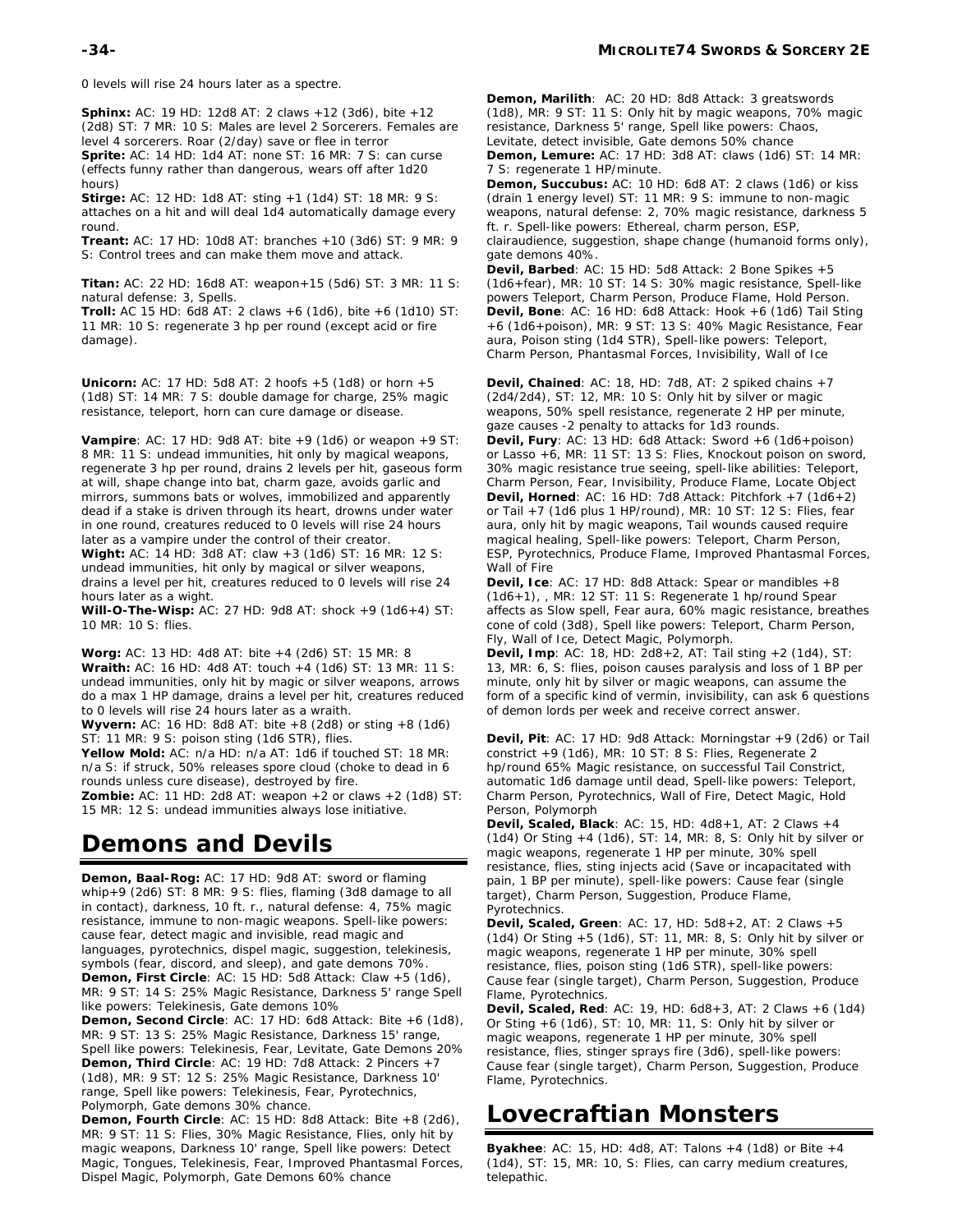#### **MICROLITE74 SWORDS & SORCERY 2E - 35 -**

**Color out of Space**: AC: 14, HD: 10d8, AT: Engulf +10 (special) ST: 9, MR: 10 S: Only hit by magic weapons, touch drains levels or acts as Disintegrate spell, spoils food. **Cthonian**: AC: 19, HD: 8d8, AT: 4 tentacles +8 (2d4) or trample +8 (4d8) ST: 11, MR: 11 S: Burrows, can cause earthquakes, immune to heat damage, instantly slain by immersion in water, telepathically charm.

**Dark Young of Shub-niggurath**: AC: 12, HD: 8d8, AT: 4 tentacles  $+8$  (2d4) or trample  $+8$  (4d8) ST: 11, MR: 10 S: Only hit by magic weapons, on successful tentacle attack automatic 1d3 damage every round thereafter until dead

**Deep Scum**: AC: 14, HD: 2d8, AT: Spear +2 (1d8), ST: 17, MR: 12 S: Swims, Attacks that miss by 2 or less start a grapple thanks to sticky slime coating, 1 in six chance to act randomly as if Confused, -1 to attacks in bright light.

**Elder Thing** AC: 15, HD: 5d8, AT: 5 tentacles +5 (1d6) ST: 14, MR: 10 S: Amphibious, spells as 5th level Magic-User.

Fire Vampires of Cthugha: AC: 17, HD: 2d8, AT: Touch +2 (1d6), ST: 17, MR: 12, S: Ignite flammable materials, only hit by magic weapons, hit with touch attack causes fire vampire to regain 1d4 HP.

**Flying Polyp**: AC: 17, HD: 12d8, AT: 2d6 tentacles +12 (1d8), ST: 7, MR: 9, S: incorporeal, become invisible, only hit by magic weapons, immune to fire damage, double damage from lightning or electricity, control winds.

**Great Race of Yith**: AC: 18, HD: 10d8, AT: 2 pincers +6 (1d8), ST: 13, MR: 9, S: Temporary body swap, telepathic, Lightning Bolt (as spell).

**Gug**: AC: 15, HD: 10d8, AT: 4 claws +10 (2d6) or bite +10 (1d8), ST: 13, MR: 11, S: Only hit by magic weapons.

**Hounds of Tindalos**: AC: 15, HD: 4d8, AT: Tongue +4 (special), ST: 15, MR: 12, S: Teleport through time and space to any sharp angle, tongue attack drains 2 levels.

**Mi-Go**: AC: 12, HD: 2d8, AT: 2 Pincers +2 (1d8) or weapon, ST: 17, MR: 9, S: Flies, immune to cold damage and vacuum, often construct and carry weird science devices.

**Nightgaunt**: AC: 15, HD: 4d8, AT: Squeeze +4 (Special), ST: 15, MR: 10, S: Flies, tail caress while being squeezed renders most creatures helpless to react, can cast Slow spell.

**Shoggoth**: AC: 5, HD: 12d8, AT: Slam +12 (1d8), ST: 5, MR: 12, S: Immune to critical hits and poison, regenerate 3 HP/round, half damage from fire, cold, electricity, and bludgeoning attacks, amphibious, can imitate any creature's physical structures.

# **MICROLITE74 TREASURE**

Here is a list of sample treasure items appropriate to a Microlite74 campaign. Maps to possible hoards of such treasures are also a common treasure item. Of course, any magic item you like from the SRD can be used, but higher powered items may be too powerful for most Microlite74 games.

### **Mundane Items**

The majority of most random treasures should be mundane, non-magical items. While coins, gems, and jewelry seem to make up the majority of mundane treasure in many published adventures, in reality many other types of treasure could and probably should be found. Here are some examples of treasure items that should be common in many settings.

**Money:** 1 gold piece (gp) = 10 silver pieces (sp); 1 silver piece  $= 5$  copper pieces (cp).

**Gems:** Most range in value from 10gp to 1000gp, with 50% of gems being worth about 100gp.

**Jewelry:** Most pieces of jewelry are worth 3d6 x 100gp. 1% are worth 1d20 times as much. 0.1% are worth 5d20 times as much.

**Art:** paintings, tapestries, quilts, calligraphy, illustrated manuscripts, carvings (wood, bone, ivory, etc.), ceramics (pottery, statues, china, etc.), glasswork (decanters, goblets, bowls, window glass, stained glass, etc.), statues, metalwork, craft items, etc.

**Clothing:** from every day to exotic, from poor quality to clothing fit for royalty.

**Furnishings:** beds, wardrobes, benches, chairs, tables, desks, cupboards, etc. These can range from items that would be at home in a slum dwelling to items fit for a palace.

**Trade Goods, Low Value:** cotton, wool, flax, furs, hides, cloth, lumber, metal ingots (copper, iron, lead, tin), alcoholic beverages, grain, salt, sugar, spices, tobacco, foodstuffs, livestock, everyday items (wooden, pewter, bronze, copper, etc.), etc.

**Trade Goods, High Value:** armor, weapons, tea, exotic fruits and grains, silk, ingots (gold, silver, platinum, etc.), scrolls, books, narcotics, perfume, rare woods, religious items, everyday potions/medicines, poisons, laboratory equipment, crafting tools, magical components, exotic animals, luxury items, musical instruments, exotic animals, warhorses, etc.

**Vehicles:** carts, wagons, chariots, carriages, boats, ships, etc.

### **Magic Item Descriptions**

Most magic items in a swords & sorcery setting will be potions, scrolls, or items created by Sorcerer's binding spirits (see the rules on Sorcerer and on Spirits). Spell Wands and magic weapons and armor will also be somewhat common. The other items in the lists below will normally be very rare: created by ancient or lost civilizations whose method of creation has been lost.

#### **Potions**

There is a 70% chance that a potion bottle holds 1 dose, otherwise 1d6 doses. A quick taste of a potion can be used to identify it without consuming a dose. There is a 5% that a potion has decayed with age and has become a potion of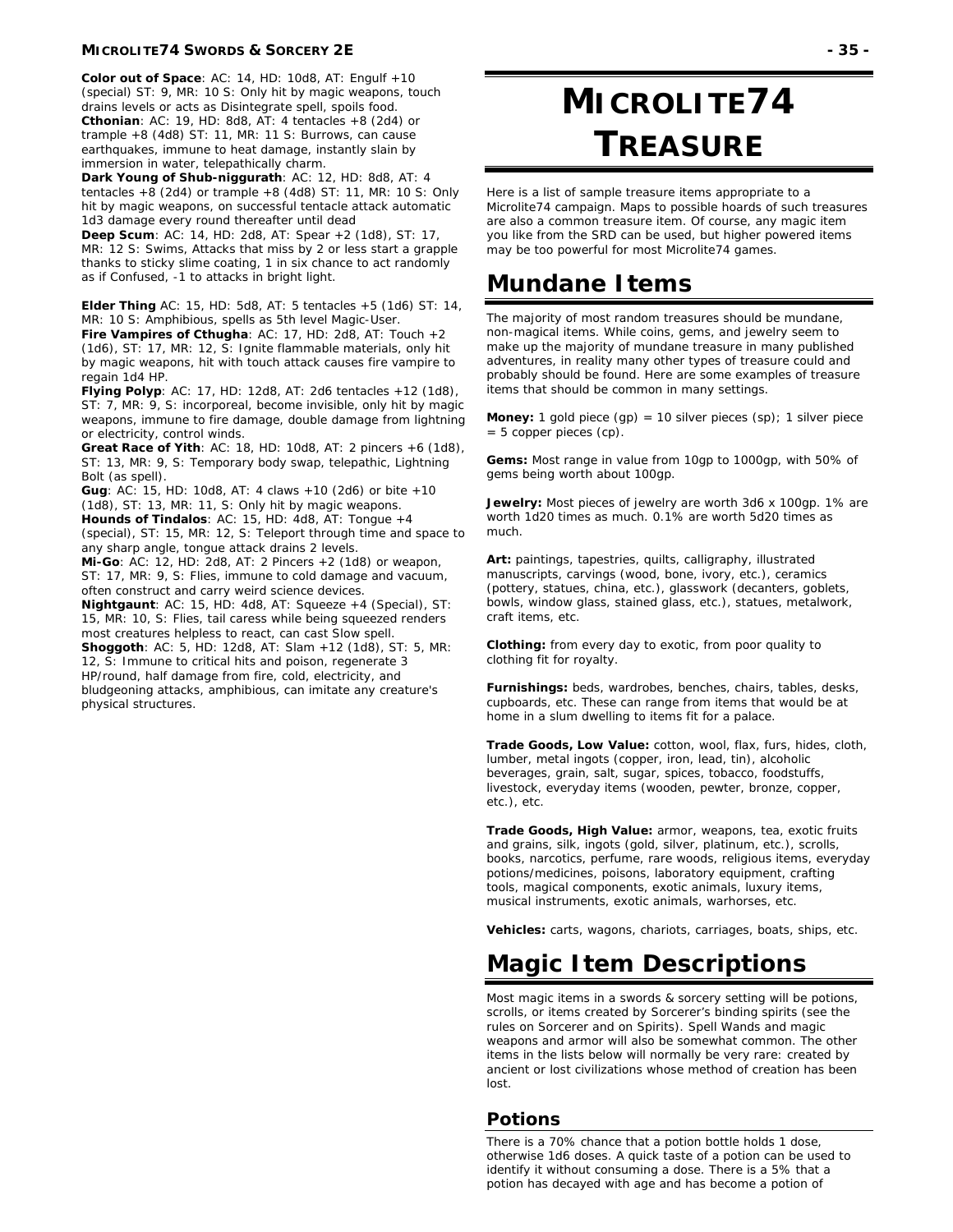delusion (60% chance) or poison (40% chance). Useless otherwise noted, the effects of a dose will last 1d6+6 10 minute turns.

Most potions on the list below can be made by any sorcerer (or non-sorcerer with the potion brewing talent) who has the recipe for the potion and the materials and time, see the Potion Recipe scroll for more information. In addition to the potions listed here, those with the potion brewing talent can brew a large number of everyday potions (e.g. cures for specific diseases, antidotes for a specific natural poison, household cleaning potions, etc.). The brewer will know the specific formula for a specific everyday potion on a MIND-based skill roll. If he has the needed materials and brewing equipment, he may brew the everyday potion (succeeding on a MIND-based skill roll). The GM will set the time (generally ranging from a few hours to a week) and materials costs for everyday potions. Many everyday potions can be purchased at an apothecary.

*Animal Control:* The drinker may control one or more animals with a total hit dice of 3d6 or less. When the effect of the potion wears off, the animals will flee.

*Antidote:* The drinker becomes immune to all poisons of up to a specific strength for the duration of the potion. Poison from noncreature sources (e.g. a Potion of Poison) should be considered to be as if from a 7HD creature. The strength of the potion should be determined by rolling 1d10:  $1-4$  = Poison from 3HD creatures, 5-7 = Poison from 7HD creatures, 8-9 = Poison from 15HD creatures, 10 = All poison.

*Blending:* The drinker may change color to blend in with their surroundings. When hiding, the drinker will have a 90% chance to go unnoticed unless the viewer can see invisible creatures.

*Bug Repellent:* Any normal or giant bug (an insect, spider, scorpion, centipede, or other arthropod) will completely ignore the drinker unless magically controlled. If the bugs are magically controlled to attack the drinker, the drinker gets  $a + 4$  bonus to any saving throws against the controlling effect that allow the damage done by the insects to be reduced.

*Clairaudience:* While concentrating, the drinker may listen as if at any point within 60' of their current location.

*Clairvoyance:* While concentrating, the drinker may see as if at any point within 60' of their current location.

*Climbing:* The drinker may walk on walls and ceilings as if a spider.

*Defense:* This potion only lasts 10 minutes. The drinker gets a bonus to their armor class based on the power of the potion. To determine the power of the potion, roll  $1d10$ :  $1-3 = +1$ ,  $4-5 =$  $+2$ ,  $6-7 = +3$ ,  $8-9 = +4$ ,  $10 = +5$ .

*Delusion:* This potion will have no effect when drunk. However, if tasted, it will falsely give the taster the impression that it is another type of potion from this list. Multiple tasters will all get the same impression. An Analyze spell will correctly identify this potion as one of Delusion rather than as the type it tastes like.

*Diminution:* The drinker shrinks down to 6" in height. While in this state they cannot hurt creatures larger than 1' tall with physical attacks, and have a 90% chance of being able to hide. If this potion is drunk while a Potion of Growth is in effect, they will simply cancel each other rather than making the drinker sick.

*Dragon Control:* The drinker of this potion can control up to three dragons of sub-adult or younger. The dragons do not get saving throws, but older dragons are not affected. Each potion of dragon control will only control one type of dragon. The controlled dragons will do anything that is commanded (other than suicidal commands) although they are not capable of casting spells. When the control ends, the dragons will become hostile to the drinker and will either flee or attack depending on their impression of the drinker's power. Roll 1d10 to see which

type of dragon is affected:  $1-2 = Black$ ,  $3-4 = Blue$ ,  $5-6 =$ Green,  $7 - 8 = Red$ ,  $9 - 10 = White$ .

*Dreamspeech:* This potion only lasts for 10 minutes. The drinker can speak to one paralyzed, petrified or sleeping creature within 30' (only one creature can be spoken with per potion) and can hear the responses of the creature via ESP. The drinker will automatically understand the language of the target, but the target is under no compulsion to speak the truth (or even respond at all) if they do not wish to.

*Elasticity:* This potion only lasts for 10 minutes. The drinker may stretch and deform themselves and their equipment to fit through gaps as small as 1" and reach as far as 30'. The drinker cannot cast spells or attack while stretched, and items carried cannot be used or dropped unless they are in normal form. However, while stretched the drinker only takes half damage from blunt and bashing attacks.

*ESP:* This potion has the same effect at the spell of the same name.

*Ethereality:* This potion gives the drinker the ability to shift from the Prime Plane to the Ethereal Plane. The drinker may shift at any time before the potion's duration runs out, and may then spend up to 24 hours on the ethereal plane before shifting back. Once the drinker has shifted to the ethereal plane and back, the potion's duration immediately expires.

*Fire Resistance:* The drinker becomes immune to normal fire, gains a +2 bonus on all saving throws against fire or heat based attacks, and takes –1 point of damage per die (to a minimum of 1 point per die) from magical fire attacks.

*Flying:* This potion has the same effect as the Fly spell.

*Freedom:* The drinker is immune to paralysis and to all forms of Hold spell or effect.

*Gaseous Form:* The drinker's body transforms to a cloud of gas for up to 1 hour, causing all their equipment and carried items to fall to the floor. The drinker keeps control of their body, and can move through any non-airtight barrier. While in gaseous form, the drinker cannot attack, but has an armour class of –2 and can only be hit by magical weapons.

*Giant Control:* The user may control up to four giants of a certain type, but each one gets a saving throw. The giants will normally be hostile once control ends. To determine the type of giant affected, roll 1d6:  $1 =$  Cloud,  $2 =$  Fire,  $3 =$  Frost,  $4 =$  Hill,  $5 =$  Stone,  $6 =$  Storm.

*Giant Strength:* The drinker gains the strength of a giant, and can do double damage with melee weapons or throw large rocks (range: 60/130/200) for 3d6 damage. This potion does not stack with other strength enhancing items such as Gauntlets of Ogre Power.

*Growth:* The drinker grows to twice normal size, and be able to do double damage with melee attacks. If this potion is drunk while a Potion of Diminution is in effect, they will simply cancel each other rather than making the drinker sick.

*Healing:* This potion will either cure 1d3+1 body points of damage to the drinker or cure their paralysis. This potion has an instant effect, rather than a duration.

*Heroism:* The drinker will temporarily gain one or more levels as follows:

Common Man (no class): +3 Adventurer levels.

Adventurer/Sorcerer: 1-12: +1 level, 13-19: +2 levels, 20: +3 levels

All damage (including energy drains) is taken from the extra levels and hit points first.

*Human Control:* The drinker may control up to 6 levels of humans, similar to a Charm Person spell. The targets can only be controlled while within 60' of the drinker, and the effect lasts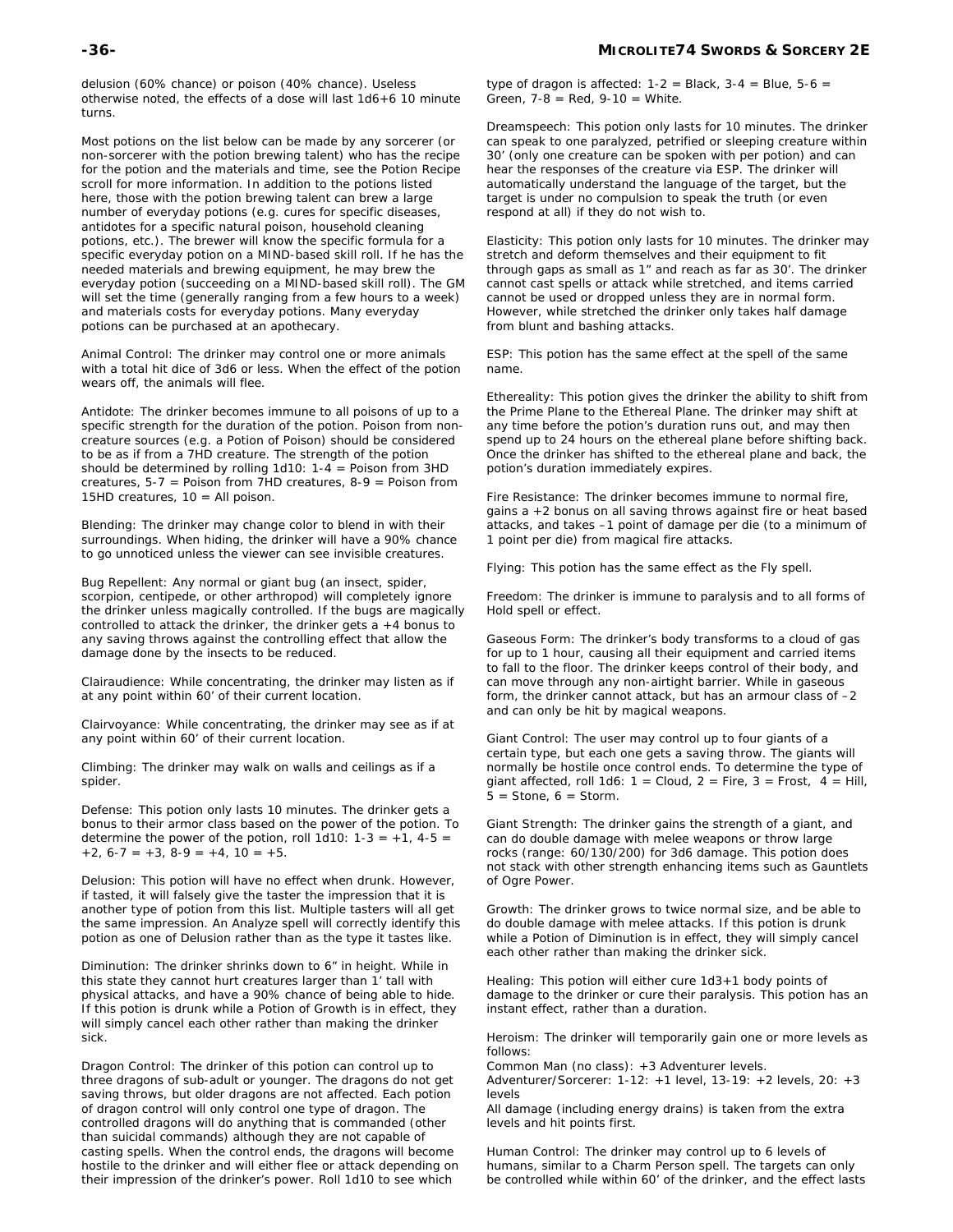#### **MICROLITE74 SWORDS & SORCERY 2E - 37 -**

only for the duration of the potion.

*Invisibility:* This potion has the same effect as the spell of the same name.

*Invulnerability:* The drinker gains a +2 bonus to armor class and all saving throws for the duration of the potion. If a second Potion of Invulnerability is drunk within a week, the only effect is sickness.

*Levitation:* This potion has the same effect as the spell of the same name.

*Longevity:* The drinker immediately becomes 10 years younger. The effect is an instant one rather than an ongoing one, and therefore cannot be dispelled. This potion will not reduce the age of the drinker below 15 years old.

*Luck:* This potion lasts only for 1 hour. The potion makes the drinker extremely lucky. The player of the drinking character may choose any one roll that they make on behalf of the drinking character within the duration and simply place the dice on the result of their choice rather than having to actually roll them.

*Merging:* This potion allows the drinker to merge other creatures into their own body. The drinker can merge up to seven other creatures, and both the drinker and the other creatures must be willing. Creatures simply step "into" the drinker and disappear along with their items and equipment. While merged with the drinker, the creatures do not take damage if the drinker is hit, and they cannot take any actions other than speaking. The merged creatures can step "out of" the drinker at any time.

*Plant Control:* The drinker may control all mundane plants and all plantlike creatures in a 30'x30' area up to 60' away. Mundane plants may entangle creatures in their area, but cannot otherwise attack.

*Poison:* This potion looks like any other, but it is poisonous. Anyone taking even a taste of the potion must save vs STR or die.

*Polymorph Self:* This potion has the same effect as the spell of the same name.

*Sight:* This potion lasts for 10 minutes. While this potion is in effect, the drinker can temporarily see despite any blindness conditions. Additionally, the drinker may see invisible things.

*Speech:* The drinker can understand all languages that they hear, and can respond in those same languages. This potion does not give the drinker the power to speak a language unless they first hear it spoken.

*Speed:* The drinker may move at double normal speed and attack twice per round.

*Super Healing:* This potion will either cure 2d3+3 body points of damage to the drinker. This potion has an instant effect, rather than a duration.

*Treasure Finding:* When the drinker concentrates, they can detect the distance and direction to the largest amount of treasure within 360'. The drinker gains no insight about the nature of the treasure or how to get to it.

*Undead Control:* The drinker can control up to 18HD in total of undead creatures of 9HD or less. The undead will be hostile when the duration ends.

*Water Breathing:* This potion lasts for four hours, and has the same effect as the spell of the same name.

#### **Scrolls**

Most scrolls contain spells and can only be used by sorcerers although a few spell scrolls can be used by any intelligent being. Special scrolls (protection, etc.) can generally be used by anyone able to read them. Roll 1d20 to determine the type of scroll:

1-12: Spell Scroll (Sorcerers only); 13-15: Spell Scroll (Anyone); 16-20: Special.

*Spell Scroll (Sorcerer):* These scrolls can only be used by Sorcerers. They contain 1d6 spells. Roll 1d20 to determine the level of each spell: 1-5: level 1; 6-10: level 2; 11-14: level3; 15-17: level 4; 18-19: level 5; 20: level 6. Each spell may be cast once (or copied into a Sorcerer's spell book) then it fades from the scroll.

*Spell Scroll:* These scrolls can be used by anyone able to read them. They contain 1d4 spells. Roll 1d20 to determine the level of each spell: 1-8: level 1; 9-14: level 2; 15-19: level 3; 20: level 4 (or GM choice). Each spell may be cast once (or copied into a Sorcerer's spell book) then it fades from the scroll.

*Potion Recipe Scroll:* These scrolls can be used by anyone able to both read them and brew potions. They contain 1d4 potion recipes.

*Protection from Demons:* This scroll can only be used once. When read aloud, it produces a 10 foot radius zone of protection. Demons cannot enter the zone nor can they cause direct harm to those within the zone. The zone lasts for 20 minutes, or until someone inside the zone attacks an elemental in hand-to-hand combat.

*Protection from Drowning:* All within a 10 foot radius of the reader gain the ability to breathe underwater (or similar nonharmful liquid) for 1 full day.

*Protection from Elementals:* This scroll can only be used once. When read aloud, it produces a 10 foot radius zone of protection. Elementals cannot enter the zone nor can they cause direct harm to those within the zone. The zone lasts for 30 minutes, or until someone inside the zone attacks an elemental in hand-to-hand combat.

*Protection from Lycanthropes:* This scroll can only be used once. When read aloud, it produces a 10 foot radius zone of protection. Lycanthropes cannot enter the zone, but can use missile and spell attacks against those inside the zone. The zone lasts for 60 minutes, or until someone inside the zone attacks a lycanthrope in hand-to-hand combat.

*Protection from Magic:* This scroll can only be used once. When read aloud, it produces a 10 foot radius zone of protection. Mortal level magic (whether from spells or items) cannot enter or leave the zone. The zone lasts for 60 minutes, and can only be broken extremely powerful magic, like a wish.

*Protection from Metal:* Metal weapons or other items cannot harm or damage the reader for a period of 60 minutes.

*Protection from Poison:* Poison cannot harm the reader for a period of 6 hours, and any poison in already in his system is completely removed/n.

*Protection from Undead:* This scroll can only be used once. When read aloud, it produces a 10 foot radius zone of protection. Undead cannot enter the zone nor can they cause direct harm to those within the zone. The zone lasts for 60 minutes, or until someone inside the zone attacks an undead in hand-to-hand combat.

*Curse:* Anyone who reads this scroll and who fails a save is cursed (GM's choice of effects) until a Remove Curse is successfully cast.

*Special Ritual:* This scroll contains a special ritual (see Ritual Magic) of the GM's design. The more powerful the ritual the more expensive and complex the ritual should be. Many such rituals should be black magic and require especially gruesome sacrifices.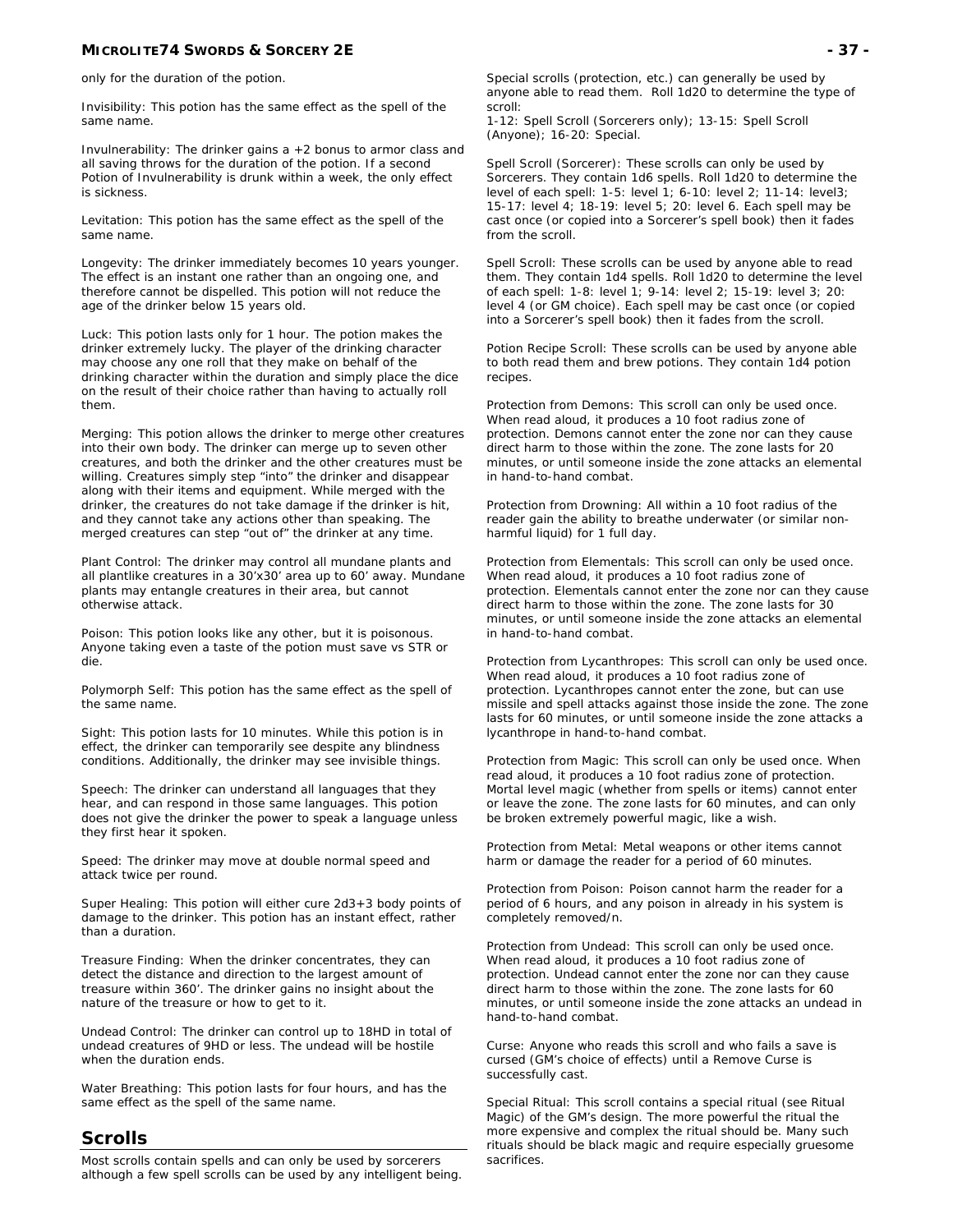#### **Wands and Staves**

Most wands and all staves are magical devices that contain spell-like enchantments.

Wands are normally thin sticks around 18" long. They can only be used by sorcerers. A wand will hold 5d10 charges, and each time it is used one charge will be used up. Once all the charges are used up, a wand is simply a non-magical stick. Treat the effects produced a wand as if created by a 4th level caster.

Staves are the bigger cousins of wands. They are normally 5'-6' long, and made of wood. They can only be used by sorcerers. Staves tend to be more versatile and powerful than wands, although they still use charges. A staff will have 10d10 charges when found, and each use of the staff may use one of more of these charges. Once all the charges are used up, a staff is simply a non-magical stick, even powers that do not use a charge fail. Treat the effects produced a staff as if created by a 5th level caster. A staff can be used in melee as if a quarterstaff.

Some wands, called spell wands, simply have a spell impressed on them. A sorcerer with such a wand in hand can directly cast the spell it is impressed with regardless of the spell's level for the normal cost in HP (and corruption points if the spell is black magic).

Most wands and staves can only be made if instructions for the specific special ritual needed are discovered. The more powerful the wand or staff the more costly in time and material the ritual. Certain wands and staves may only be available as relics of ancient or lost civilizations as the method of creating them has been lost.

*Spell Wand:* A spell wand contains one spell that a sorcerer using the wand can directly cast for the normal HP cost (and corruption point cost if the spell is black magic). Determine the level of spell and the spell impressed in the wand randomly. Spell level: 1-7: level 1, 8-13: level 2, 14-16: level 3, 17-18: level 4, 19: level 5, 20: level 6.

*Wand of Cold:* Each time a charge is expended, this wand creates a cone of cold, 60' long and 30' wide at the end. All creatures within the cone must take 6d6 damage.

*Wand of Enemy Detection:* Each time a charge is expended, all creatures with hostile intent towards the user within 60' will glow as if on fire. This includes Invisible or hidden enemies; in which case the glow may give away their positions. The glow lasts for 10 minutes before fading.

*Wand of Fear:* Each time a charge is expended, this wand creates a cone of fear, 60' long and 30' wide at the end. All creatures within the cone must make a saving throw vs MIND or flee in terror for 5 minutes.

*Wand of Fireballs:* Each time a charge is expended, this wand creates a Fireball up to 240' away. Anyone in the area of effect takes 6d6 damage. Save for half damage.

*Wand of Illusion:* Each time a charge is expended, this wand creates a Phantasmal Force as the spell of the same name. The caster must concentrate to maintain the illusion.

*Wand of Lightning Bolts:* Each time a charge is expended, this wand creates a Lightning Bolt up to 240' away and then extending 60' from that point. Anyone in the path of the lightning takes 6d6 damage. Save for half damage.

*Wand of Magic Detection:* Each time a charge is expended, all magical items and active spells within a 20' radius will glow for 6 rounds (1 minute).

*Wand of Metal Detection:* Each time a charge is expended, the wand will point towards a type of metal named by the user if there is at least 1,000cn of it within 20'.

*Wand of Negation:* Each time a charge is expended, this wand will cancel the effects of another wand or staff. If the effect that is being negated is an effect with a duration, it will be negated for a single round.

*Wand of Paralyzation:* Each time a charge is expended, this wand creates a cone 60' long and 30' wide at the end. All creatures within the cone must make a saving throw or be paralyzed for 1 hour.

*Wand of Polymorphing*: Each time a charge is expended, this wand produces the effect of either a Polymorph Self on the user of the wand or a Polymorph Other on a target that the wand is pointed at. Unwilling targets may make a saving throw to avoid the effect.

*Wand of Secret Door Detection:* When this wand is activated, it will point the user towards all secret doors within 20'. This expends one charge per secret door revealed.

*Wand of Trap Detection:* When this wand is activated, it will point the user towards all traps within 20'. This expends one charge per trap revealed.

*Staff of Cancellation:* This rod may be used by any character, but may only be used once. When activated, it will permanently drain any magical item (except an artifact) that is touched by it of all power. The GM may require an attack roll to touch a magic item carried or worn by another creature, normally against armor class 10.

*Staff of Dispelling:* This staff is usable by any character. When the staff is used and a charge is expended, it will cast Dispel Magic as if by a 5th level caster, except with a range of only touch. The staff can be used to dispel magic items. When it is used against an item and a charge is expended it will automatically destroy any potion or scroll; and will cause any other magic item to temporarily cease working for 1d4 rounds. Note that magic weapons and armor still work as mundane weapons and armor even when their magical properties are temporarily suppressed.

*Staff of Harming*: Whenever a creature is struck by the staff, the wielder may expend one charge to inflict an additional 1d6+1 damage to the creature in addition to the normal damage that the staff does. The wielder of the staff can also activate it as normal to use any of the following effects as if casting the reverse of the curing spells (using up a variable number of charges):

- 2 charges = Cause Blindness
- 2 charges = Cause Disease
- 3 charges = Cause Serious Wounds
- 4 charges = Create Poison

*Staff of Healing:* The wielder may activate the staff to cure 1d2 body damage to a target. This does not use a charge, but each target can only be cured once per day by the staff. The staff can also be activated to cure other things, although this uses charges as follows:

1 charge = Cure Blindness 1 charge = Cure Disease 2 charges = Neutralize Poison 3 charges = Restoration

*Staff of Power:* This staff holds a reservoir of hit points which the wielder can use to cast spells instead of (or in addition to) his own. This reservoir will hold 10d10 hit points. When the reservoir drops below 50% capacity, the staff will automatically use a charge and refill the next day (at dawn).

*Staff of Striking:* Whenever a creature is struck by the staff, the wielder may expend one charge to inflict an additional 2d6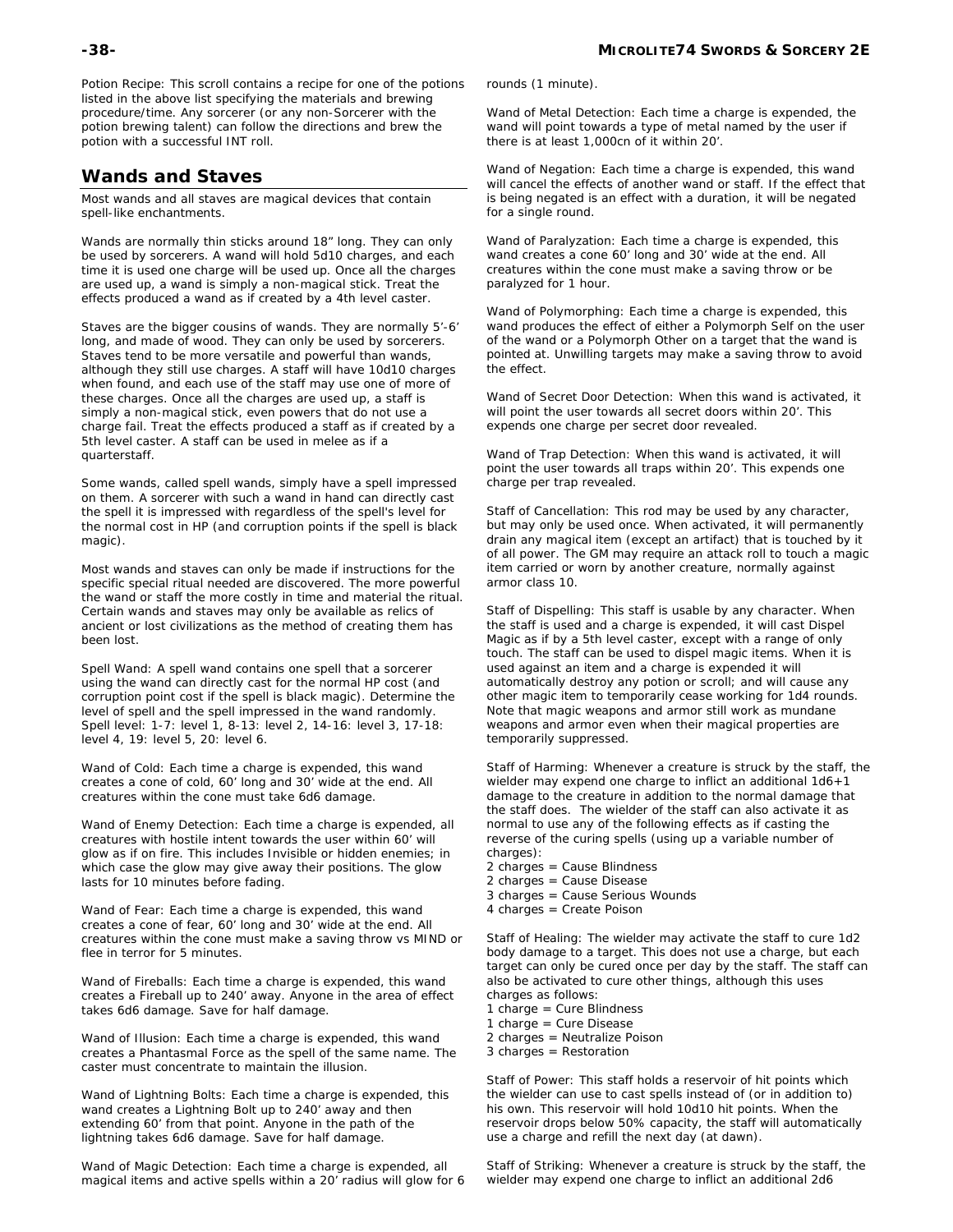#### **MICROLITE74 SWORDS & SORCERY 2E - 39 -**

damage to the creature in addition to the normal damage that the staff does.

*Staff of Withering:* The wielder of the staff may activate the staff and expend a charge to touch a target and cause the target to make a saving throw or age 10 years. This staff does not work on undead.

#### **Rings**

Magical rings like those listed below are generally beyond the ability of current civilizations to create. They are the creations of ancient and/or lost civilizations.

A magical ring must be worn on a finger or thumb to operate, and a character can only wear one magical ring per hand. If a second ring is put on the same hand as an existing ring, neither ring will function (with the exception of a Ring of Weakness). Rings are usually either constant in effect or are activated by a "use item" action.

*Animal Control:* This ring may be used once per turn. It acts as if the wearer had drunk a Potion of Animal Control with the exception that the wearer only gets a single attempt to control creatures per use.

*Delusion:* This ring will appear to function as a different type of ring if an Analyze spell is used on it. Once the ring is worn, it will be completely nonfunctional, but cannot be removed without a Remove Curse being cast on it.

*Djinn Summoning:* Once per week, the wearer of this ring can summon a djinn, who will serve them for a day. If the djinn is killed, the ring loses its magical power.

*Ear:* Three times per day this ring can be removed from its wearer's finger and placed against any surface. Until the wearer recovers the ring, they will be able to hear everything that happens around the ring as if their ear were in the ring's location.

*Elemental Adaption*: To determine the exact type of ring found, roll 1d100: 01-21 = Air, 22-42 = Earth, 43-63 = Fire, 64-84 = Water, 85-91 = Air and Water, 92-98 = Earth and Fire, 99-00 = All Elements.

The wearer of the ring is protected from environmental hazards in the elemental plane that matches the elemental alignment of the ring, and is able to breathe in those planes despite lack of air.

*Fire Resistance:* This ring makes its wearer immune to natural fire, gives a +2 bonus to all saving throws against magical fire, and reduces all magical fire damage done to the wearer by one point per die (to a minimum of one point per die).

*Human Control:* This ring bay be used once per turn. It acts as if the wearer had drunk a Potion of Human Control with the exception that the wearer only gets a single attempt to control people per use.

*Invisibility:* This ring may only be used once per turn. When activated it affects the wearer as if they had cast an Invisibility spell on themselves.

*Life Protection:* This ring will protect its wielder from 1d6 levels worth of energy drain. If overloaded (for example if it has only a single level of protection left and the wearer is drained two levels) then it will successfully protect the caster and then turn to dust. If it is exactly used up without being overloaded, it will become a Ring of Protection +1 once its levels of protection have been used up.

*Memory:* This ring can only be used by a spell caster. Once per day, the caster may activate it to recover one spell that they have cast within the previous ten minutes. That spell will be available for casting again as if freshly prepared.

*Plant Control:* This ring bay be used once per turn. It acts as if the wearer had drunk a Potion of Plant Control with the exception that the wearer only gets a single attempt to control creatures per use.

*Protection:* This ring gives a bonus to its wearer's armor class and to all saving throws equal to its magical bonus. If a character wears a Ring of Protection on both hands, only the larger of the two bonuses applies.

*Quickness:* Once per day, the wearer of this ring can move at double speed and take two actions per combat round for ten minutes.

*Regeneration:* The wearer of this ring will recover 1 hit point per ten minutes, and can slowly re-grow lost body parts. A limb will re-grow over the course of a week, whereas a finger or ear would re-grow over the course of a single day. This ring will not stop working when the wearer is on 0 hit points, and will not prevent the wearer from dying. It will also not heal damage from fire or acid (although will re-grow limbs lost to fire or acid).

*Remedies*: Once per day, this ring will duplicate the effect of a Cure Blindness, Cure Disease, Remove Curse or Neutralize Poison spell as if cast by a 6th level sorcerer. The spell can be cast on the wearer or on a target that the wearer touches.

*Safety:* This ring acts like a Potion of Luck except that it has 1d4 charges and uses up a charge each time a die is placed instead of rolled. Once all the charges have been used up, this ring becomes non-magical.

*Seeing:* Once per day this ring enhances the character's sight for 30 minutes: a polymorphed creature or object will appear as it really is, superimposed with its present form. When looking at a person one may tell his alignment, class, level, and general intentions. One may also see invisible, displaced, ethereal and astral objects. Blindness is temporally "cured" when this ring is active.

*Spell Eating:* This ring appears to Analyze spells to be a Ring of Spell Turning and operates as one. However, if the wearer of the ring casts a spell themselves, the ring immediate "eats" all the remaining prepared spells that the caster has. The ring can then no longer be removed except by the use of a Remove Curse cast by a 25th level caster. Once the curse has been activated, the wearer can prepare new spells as normal, but will lose them again when they next cast one.

*Spell Storing:* This ring will contain 1d6 different spells (determined randomly as if spells on a Spell Scroll) when found. The wearer of the ring can cast these spells once each, even if not a spell caster. The spells will always be cast as if by a caster of the minimum level needed to cast them, even if the wearer of the ring is a caster of higher level. Each spell can be recharged by having a spell caster cast it directly into the ring. The ring cannot "catch" spells generally cast at the wearer; the spells must be cast directly at the ring with the purpose of recharging it.

*Spell Turning:* Each day, this ring will reflect the first 2d6 spells (roll each day) cast at the wearer back at their casters. This only effects actual spells, not the spell-like powers of monsters or magic items. Once it has absorbed as many spells as it can, the ring has no other powers until the following day.

*Survival:* This ring will contain 1d100+100 charges when found. Each charge spent will allow the wearer to go for 24 hours without food and drink or for 1 hour without breathing. When the ring is down to its last five charges, it will turn black; and when it runs out of charges it will crumble to dust.

*Telekinesis:* This ring can be activated to produce an effect identical to the Telekinesis spell, capable of moving objects weighing up to 2,000cn.

*Truth:* Three times per day, this ring can be activated to telepathically warn its wearer whether a spoken statement that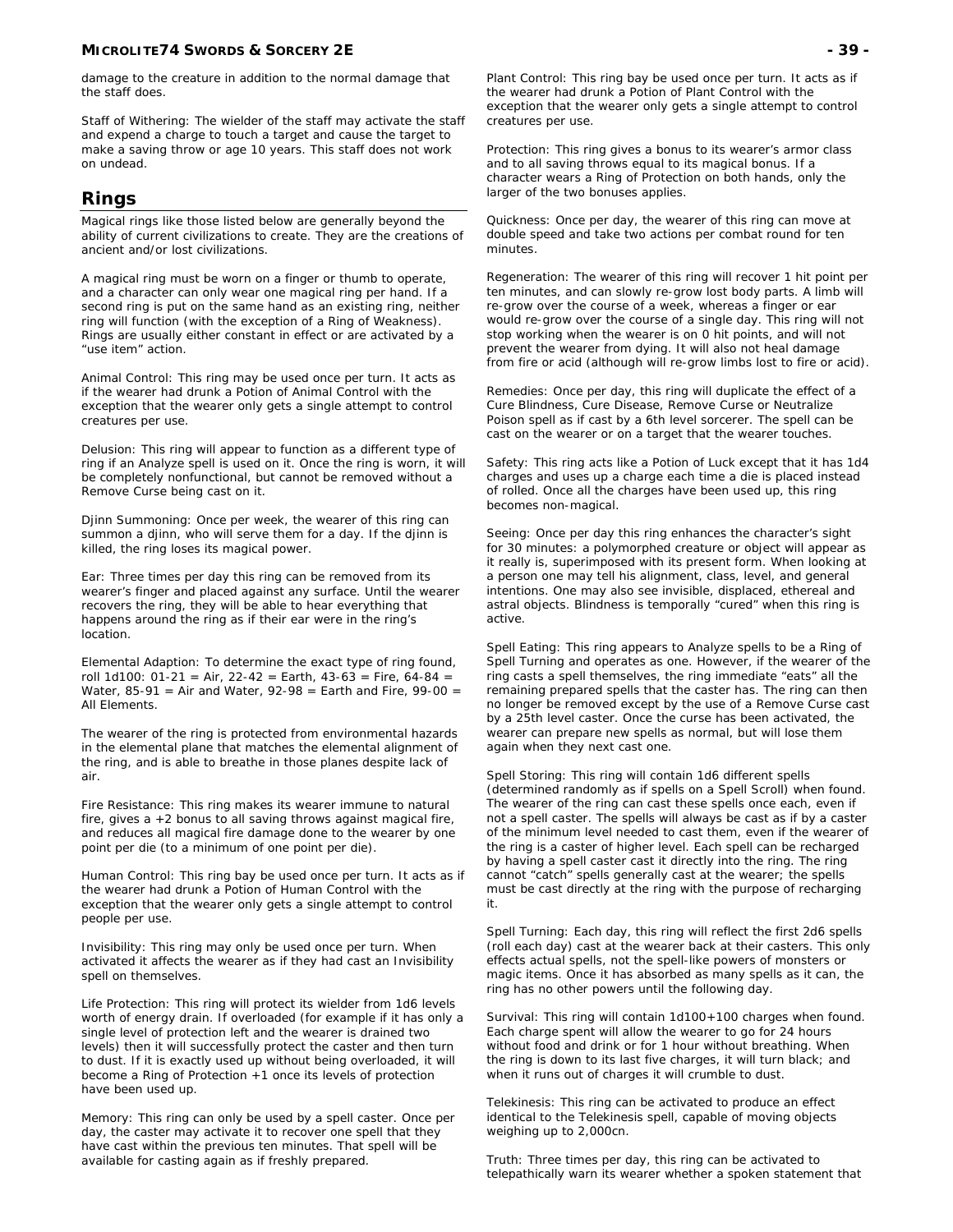they have just heard is true in the opinion of the speaker. Note that there is a difference between the speaker being untruthful and the speaker merely being honestly wrong about something.

*Truthfulness:* This ring appears to be a Ring of Truth when examined with an Analyze spell, and will work as a Ring of Truth. However, once worn it cannot be removed except by a Remove Curse spell cast by a 26th level caster, and it compels its wearer to always speak the truth. The wearer may not knowingly lie while wearing the ring (but the ring doesn't prevent them from accidentally being wrong).

*Truthlessnesss:* This ring appears to be a Ring of Truth when examined with an Analyze spell, and will work as a Ring of Truth. However, once worn it cannot be removed except by a Remove Curse spell cast by a 26th level caster, and it compels its wearer to always speak lies. The wearer may not knowingly make any true statement while wearing the ring (but the ring does not prevent them from making a statement that is accidentally true if they genuinely don't know that it is).

*Water Walking:* This ring allows its wearer to walk on the surface of any liquid without sinking.

*Weakness:* 1d6 rounds after this ring is worn, it will immediately lower its wearer's strength score to 3. The ring can not be removed until it has had a Remove Curse spell cast on it.

*Wishes:* This ring will grant from one to four wishes (as the Wish spell) before crumbling into dust. To determine the number of wishes contained in the ring, roll 1d10:  $1-4 = 1$ ,  $5-7 = 2$ ,  $8-9 = 1$  $3, 10 = 4.$ 

*X-Ray Vision:* The wearer of this ring can see up to 30' through stone or up to 60' through wood. It cannot be used to see through metal. To use the ring, the wearer must stand still and concentrate and can view a 10'x10' area per use. It takes 10 minutes to scan such an area, and the ring can only be used once per hour.

#### **Ancient and Wondrous Items**

Rings of power were not the only magic items produced in ancient times by civilizations all-but-forgotten today. Many wonderful magic items existed then. Most of these items are very rare today even if they were fairly common ages ago. Some of these items may be one of a kind or have never existed outside of legends. Like magic rings, the methods used to create these items are generally lost to the mists of time.

*Amulet of Scrying Protection*: This item protects its wearer from being scried on via a Crystal Ball, and makes them immune to all types of ESP.

*Bag of Devouring*: This bag looks like a normal sack, but any non-living item placed entirely within it disappears from view and weighs nothing while in the bag. It will hold items up to 10,000cn in weight, providing the items fit wholly within it (i.e. they are 5'x1'x1' or smaller). Items placed within the bag can be found by touch by anyone reaching into the bag and can be withdrawn. However, any item left in the bag for more than two hours will vanish completely. This will not affect living creatures that are stuffed into the bag.

*Bag of Holding:* This bag looks like a normal sack, but any nonliving item placed entirely within it disappears from view and weighs nothing while in the bag. It will hold items up to 10,000cn in weight, providing the items fit wholly within it (i.e. they are 5'x1'x1' or smaller). Items placed within the bag can be found by touch by anyone reaching into the bag and can be withdrawn. Boat, Undersea: This boat can be operated as a fully functional skiff. However, when a command word is given, it will dive under the water while simultaneously radiating a Water Breathing effect that protects all passengers who are touching the boat. The pilot of the boat can control its movement underwater as if on the surface.

*Boots of Leaping:* The wearer of these boots can make leaps of

up to 10' vertically and up to 30' horizontally.

*Boots of Levitation:* The wearer of these boots may Levitate as per the spell of the same name. There is no limit to the duration of the levitation. Boots of Speed: When travelling overland, the wearer of these boots travels at the speed of a riding horse. However, the wearer can only move at this speed for a single day and then must rest for a day.

*Bowl of Water Elementals:* Once per day, this bowl can be filled with water and used to cast a Conjure Elemental spell except that it will only conjure a 12 hit dice water elemental. Conjuring the elemental takes 10 minutes. *Brazier of Fire Elementals:* Once per day, this brazier can be lit

and used to cast a Conjure Elemental spell except that it will only conjure a 12 hit dice fire elemental. Conjuring the elemental takes 10 minutes.

*Broom of Flying:* This broom will carry its owner through the air at a speed of 80' per round. The owner of the broom must concentrate to move, and the broom will hover if the owner stops concentrating. The broom can also carry a passenger, but in this case its speed is reduced to 60' per round.

*Censer of Air Elementals:* Once per day, this censer can be filled with incense and used to cast a Conjure Elemental spell except that it will only conjure a 12 hit dice air elemental. Conjuring the elemental takes 10 minutes.

*Chime of Time:* This simple metal chime can be commanded to keep track of time. It will sound every hour until commanded to stop, and can be clearly heard within a 60' radius. If the chime is in a Silence 15' Radius spell when it is time to chime, it will automatically dispel the spell as it chimes. The chime can also be used like a hourglass. If commanded, it will slowly change color from one end to the other taking exactly one hour to do so.

*Crystal Ball:* A crystal ball is a scrying device that can only be used by a Sorcerer. The crystal ball can be used three times per day to see any place or object that they desire; and a current image of that place or object will appear and last for 10 minutes. The clarity of the image will be based on the familiarity that the user has with the object or area.

*Crystal Ball with Clairaudience:* This works just as a normal Crystal Ball, except that by concentrating the user can hear what is going on at the far end as if through the ears of any living creature shown in the ball. Only a Sorcerer can use this item.

*Crystal Ball with ESP:* This works just as a normal Crystal Ball, except that by concentrating the user can read the thoughts of the main subject of the vision if it is a living creature. Only a Sorcerer can use this item.

*Displacer Cloak:* This item makes the wearer appear to be 5' from their actual position. This makes all attacks against the wearer take a –2 penalty to their to hit rolls, and gives the wearer a +2 bonus to all saving throws.

*Drums of Panic:* These are a pair of large kettle drums. When played, they have no effect on creatures within 10' of them, but creatures from 10' to 240' from them must make a saving throw vs MIND or flee in terror for 30 minutes.

*Efreeti Bottle:* This 3' tall heavy jug contains an efreeti. The stopper may be opened once per day, and the efreeti will come forth and serve the opener. If the efreeti is slain, the bottle becomes non-magical. The efreeti is reluctant to serve, and will do its best to use loopholes in the commands that it is given in order to cause harm to the owner of the bottle.

*Egg of Wonder:* This is a painted hollow eggshell. When dropped or throw (up to 60') it will break and an animal will emerge and grow to full size. For the next hour, the animal will obey the user of the egg to the best of its ability; and then it will disappear. To determine the type of animal that is summoned,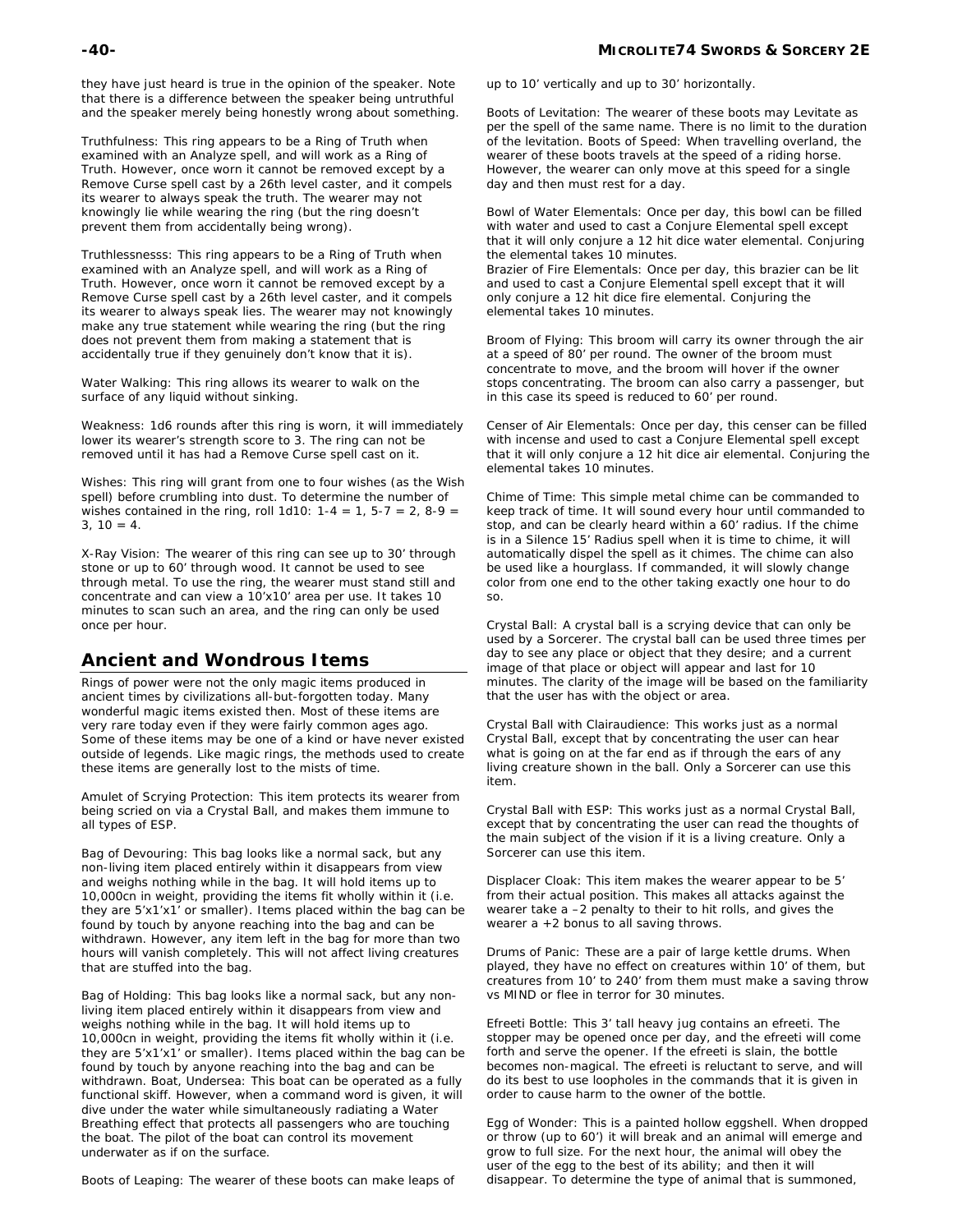#### **MICROLITE74 SWORDS & SORCERY 2E - 41 -**

roll 1d12:  $1 =$  Ape (Rock Baboon),  $2 =$  Bat (Giant),  $3 =$  Bear (Black),  $4 = \text{Bean}$  (Grizzly),  $5 = \text{Boar}$ ,  $6 = \text{Cat}$  (Mountain Lion),  $7 = Cat$  (Panther),  $8 = Ferret$  (Giant),  $9 = Lizard$  (Giant Gecko), 10 = Lizard (Giant Draco), 11 = Snake (Racer), 12 = Wolf.

*Elven Boots:* These boots give their wearer a Move Silently ability of 75%, like a thief.

*Elven Cloak:* This cloak is just like a Ring of Invisibility except that its invisibility is not perfect. When the wearer is in the presence of creatures that might notice them, their faint outline will be seen if a 1 is rolled on 1d6.

*Flying Carpet:* This carpet will carry one passenger at a speed of 100' per round, two at a speed of 80' per round, three at a speed of 60' per round, four at a speed of 40' per round, or five at a speed of 20' per round. The owner of the carpet must concentrate to make it move, and the carpet will hover in place if the owner stops concentrating.

*Gauntlets of Ogre Power:* The owner of these gauntlets has a strength of 18 while wearing the gauntlets, but taking them off return's the owner's strength back to its normal value.

*Girdle of Giant Strength:* Anyone who wears this girdle does double damage with whatever melee attacks they make.

*Helm of Blindness:* Anyone wearing this helmet is immediately made blind. The blindness cannot be cured until the helmet has been removed, and the helmet cannot be removed without a Remove Curse spell being cast on it.

*Helm of Reading:* This helmet allows the wearer to read any language or cipher, and allows them to identify magical scrolls. However, it does not allow the wearer to use Spell Scrolls if they are not normally able to do so. This helmet is rather delicate, and has a 10% chance of being broken each time its wearer is struck in combat.

*Helm of Telepathy:* The wearer of this helmet can transmit their thoughts to any creature within 60'. The target creature will understand the thoughts of the wearer despite language differences. The wearer may also use the ESP spell to read the thoughts of others.

*Helm of Teleportation:* This helm is only usable by Sorcerers. The wearer of the helm may use the Teleport spell as often as they like to teleport themselves, with the normal chances of failure. The wearer may also use the helm to Teleport another creature (again, as if casting the spell). However, doing this discharges the helmet and it can no longer be used for any teleporting until it is recharged by having a Teleport spell cast into it.

*Horn of Blasting:* This horn can be blown once per ten minutes. When it is blown, it creates a cone of sound 100' long and 20' wide at the end. Everyone in the area must take 2d6 damage and make a saving throw vs STR or be deafened for ten minutes. Buildings and ships in the area of effect take 1d8 damage.

*Hurricane Lamp:* When this lamp is opened for the first time in a day, a hurricane of wind and rain emerge. Everyone within 30' of the lamp is knocked to the floor for three rounds, and must make a saving throw vs DEX to avoid having all loose items or items held or carried by them (including weapons, but not including clothing) is scattered throughout the area. Once the hurricane has ended, the lamp may be used as a Lamp of Long Burning, although the hurricane will reset each day and must be triggered again before the lamp can be used.

*Lamp of Long Burning:* This lamp must be filled with oil and lit like any other lantern, but it will burn forever without using any of the oil that it contains. The lamp can be put out and re-lit repeatedly like any other lamp. If the lamp is ever completely submerged in water while lit, it will immediately stop working and lose its magical properties.

*Medallion of ESP:* This medallion allows the wearer to use the ESP spell at will, with a range as given in the item listing (either 30' or 90'). However, each time it is used, there is a 1 in 6 chance that instead of letting its wearer read minds, it will broadcast its all of its wearer's thoughts out loud for the next ten minutes.

*Mirror of Life Trapping:* If the owner of this mirror presents it to a creature of human size or smaller and activates it, the creature must make a saving throw vs MIND or be sucked into the mirror, complete with everything they are wearing and carrying. The mirror can hold up to 20 creatures, who exist in a state of suspended animation while in the mirror, not needing food, drink or air and completely unable to take any actions.

Anyone looking into the mirror can see the reflections of the faces of all those trapped inside, and can wake any of them up temporarily to talk with them. No special communication powers are granted, so the viewer and victim need to share a common language to talk in. If the mirror is broken, all the creatures inside are instantly freed. However, the only way to free a single creature without breaking the mirror is to is a Wish spell.

*Muzzle of Training:* This muzzle will automatically reshape and resize itself to fit any creature with a mouth. When put on a creature and locked with a command word, the creature is magically prevented from biting, talking and casting spells; but it can still eat, drinkd and breathe normally. The owner of the muzzle can unlock it with a second command word, but otherwise it is locked with the equivalent of a Wizard Lock cast by a 6th level caster.

*Nail, Finger:* This appears to be a Nail of Pointing if checked with an Analyze spell. However, when someone tries to use it as such it will disappear. The next time that person tries to be unnoticed (by disguise, Invisibility or hiding), an illusion of a large glowing hand will appear above their head pointing them out. After that first instance, there is a 25% chance each time the person tries to go un-noticed that the hand will re-appear. This will continue to happen until the victim has a Remove Curse spell cast on them.

*Nail of Pointing:* This appears to be a simple 6" iron nail. Once per day, it can be commanded to point to a mundane (not magical or living) object, and for the next ten minutes the nail will point at the closest instance of that type of object (distance is irrelevant).

*Ointment:* This creamy white salve is normally found in small jars. To use the ointment, the whole jar must be applied to someone's skin. When the ointment is applied in this manner, it will have a random effect, rolled on 1d6:  $1 =$  The user gets a +2 bonus to armor class and saving throws for the next ten minutes,  $2 =$  The user is healed  $2d6+2$  points of damage,  $3 =$ The user must make a saving throw vs STR or die,  $4 =$ The user takes 2d6 points of acid damage,  $5 =$  The user is cured of all burn damage, whether magical or normal,  $6 =$  The user's skin turns bright orange for the next 1d4 months.

*Pouch of Security:* If this large sack is stolen, it will shout "Help! I am being stolen!" in common repeatedly for the next hour. The sack's owner can command it to be quiet before the end of the duration.

*Quill of Copying:* When supplied with 1,000gp worth of rare inks, any spell user can command this quill to copy a Spell Scroll containing one or more spells of a type that they can cast onto a blank parchment. There is a 75% chance that the spells will be copied correctly, creating two identical Spell Scrolls, and a 25% chance that the quill will burst, becoming useless and depositing its ink over both parchments (both ruining the original and failing to make a copy).

*Rope of Climbing:* On command, this 50' rope will wriggle along the ground like a snake, and even up walls and on ceilings. It can fasten itself onto any solid protrusion on a surface that it is climbing up, and will support up to 10,000cn of weight. A second command will cause the rope to loosen itself and re-coil.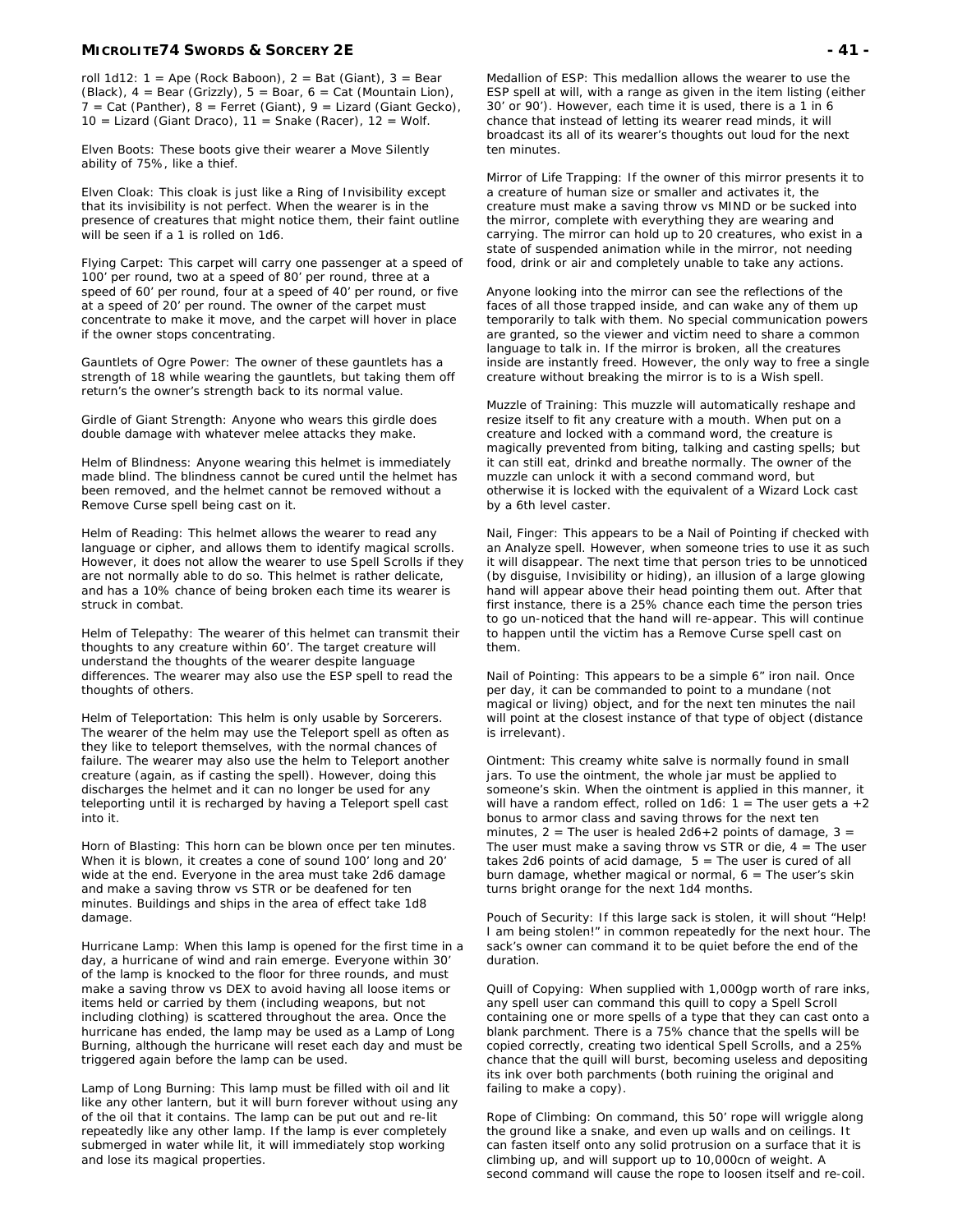#### **-42- MICROLITE74 SWORDS & SORCERY 2E**

*Scarab of Protection:* This charm has 2d6 charges. Each time a curse is placed on the wearer, it will immediately target the wearer with a Remove Curse as if by a 36th level caster. Each Remove Curse uses up one charge. Additionally, it will block any Finger of Death or Obliterate spell (the reverse of the Raise Dead and Raise Dead Fully spells) cast at the wearer; and this also uses up one charge. When the scarab has run out of charges, it crumbles to dust.

*Slate of Identification:* This 3' square framed sheet of slate is used to identify magic items. The slate has ten charges per day, and is used by placing it on a horizontal surface and then placing a magic item on it. When activated, the slate will identify the magic item (if it has enough charges left to do so) and chalk writing will appear on the slate indicating type of magic item and what command words it has (if any). If asked to identify an artifact, the slate will shatter.

The slate is incapable of identifying cursed items, even those that fail to fool an Analyze spell (such as a Potion of Poison). If it is asked to identify a cursed item, the slate will identify it as being a random type of similar but useful item.

The number of charges needed to identify different types of item are: Potion =  $2$  charges, Scroll =  $3$  charges, Ammunition =  $3$ charges, Wand = 4 charges, Staff = 5 charges, Weapon =  $6$ charges, Armor or shield = 7 charges, Ring = 8 charges, Wondrous item  $= 9$  charges.

*Stone of Earth Elementals:* Once per day, this stone can be buried in the earth and used to cast a Conjure Elemental spell except that it will only conjure a 12 hit dice earth elemental. Conjuring the elemental takes 10 minutes.

*Talisman of Travel:* This talisman allows the wearer to cast either a Conjure Elemental or Summon Elemental spell in reverse. Instead of the spell summoning an elemental to the caster, the reversed spell will transport the caster to the elemental plane of their choice. While the caster continues to wear the talisman, they are protected from environmental damage on the elemental plane, such as choking or burning, and can breathe normally.

Wheel of Floating: When put on a cart or wagon, this wheel will allow the cart to be pulled on the surface of water rather than sinking. A single Wheel of Floating will hold up a vehicle of up to 10,000cn in weight, with every additional Wheel of Floating adding 5,000cn to that weight. Although these wheels will keep the vehicle above water, they do not effect whatever animal or animals are pulling the vehicle.

*Wheel, Square:* This wheel is the size of a wagon or cart wheel, but is square rather than round. It cannot be used on normal terrain, but when fitted to a wagon or cart it will allow the cart to travel over desert or mountain as if being pulled along a road.

#### **True Magic Weapons and Armor**

Most magic weapons and armor are created by binding spirits to weapons as described elsewhere. Such items only have magical bonuses for rounds where the spirit spends Power to activate the effect. True magic weapons and armor can be made by any master weaponsmith or master armorer, provided he or she has enough meteoric iron and time.  $A + 1$  item will take a full year to create. A  $+2$  item will take 4 more years (total of 5 years). A  $+3$ item is a lifework, requiring first creating  $a + 2$  item and doing 20 years additional work on it -- for a total of 25 years. +4 and +5 items are possible in theory but would be the work of generations of craftsmen as a +4 item would require 125 years to create and a +5 item 600 years to create, with the original/current craftsman's specially trained apprentice taking over the task -- if the chain of master training replacement gets broken, the item can no longer be successfully improved.

The magic bonuses of true magic weapons and armor are always active. True magic weapons and armor are especially good for binding spirits (spirits bound into such an item are

automatically spirit sealed in the item, as the 4th level spell) so once you have the magic item, giving it intelligence and additional powers is relatively easy. Naturally, most +3 or better weapons and armor will be the stuff of legend.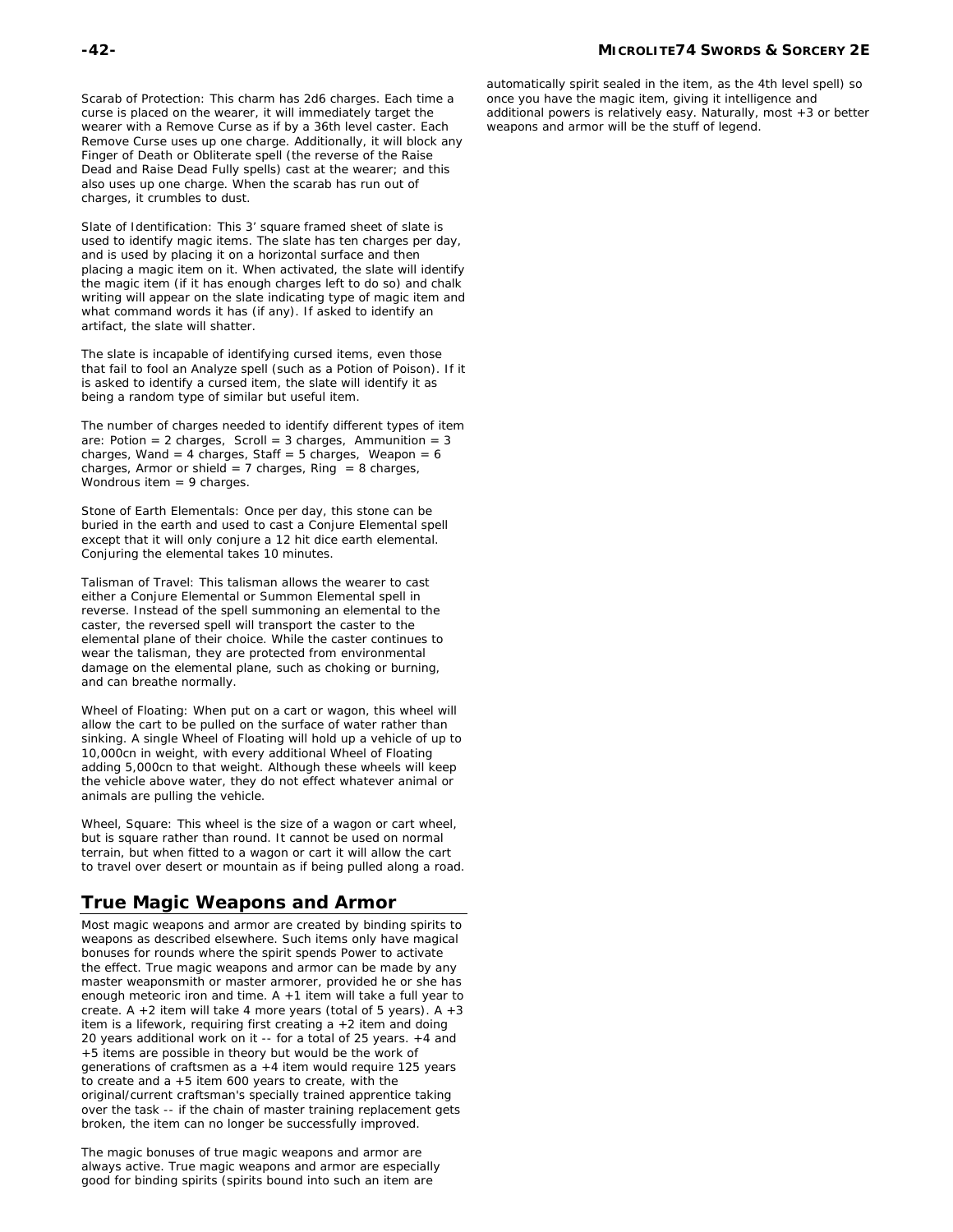## **Donate to the RetroRoleplaying Cancer Fund and Get Some PDF Goodies**

Many Microlite74 gamers know that Randall Stukey, the author of Microlite74 and other M20-based old school games is trying to raise funds to pay the bills from his wife's oral cancer treatments and that he worked on the original Microlite74 as way to cope during her recovery from 6 weeks of radiation treatment in 2008. Randall and Donna are some of the 40 to 50 million people in the US who do not have health insurance nor did they qualify for government aid as they live in Texas and have no children. Donna (successful so far) cancer treatments have cost over \$110,000. While some of this has been absorbed by hospital foundations and the like, they still owe a lot of it. You can donate to the Retroroleplaying Cancer Fund (via PayPal) and help them pay their bills.

### **Can You Help Pay the Cancer Bills?**

Everyone who donates any amount at all get a password giving them access to a number of special downloads. *Some* of the currently available downloads include:

- Pdf copies of the two issues of The Grimoire Randall published in the late 1970s (which Randall blogged about here: The Grimoire #1 ( http://blog.retroroleplaying.com/2009/05/grimoire-1-spring-1978-d-fanzine.html) and The Grimoire  $#2$ (http://blog.retroroleplaying.com/2009/05/grimoire -2-summer-1979-d-fanzine.html )
- Pdf copy of The Second Grimoire of Pharesm the Bright-Eyed, a set of house rules for a BECMI campaign Randall ran at a game shop in the mid-1980s.
- A copy of the Player's Introduction to the Fourth Campaign Arn (from about 1984)
- Microlite74 2.0 Special Edition -- a 60-page PDF designed to be printed in booklet format from Adobe Acrobat. Artwork is by Håkan Ackegård. This Special Edition incorporates the rules from the first supplement. The text has been reformatted into a single column in a large enough font to easily read.

To get access to these downloads and access to a private donor forum where you can get advance information on upcoming Microlite74 releases, help Randall pay the cancer bills by sending a donation in any amount -- small or large - to the RetroRoleplaying Cancer Fund via Paypal at this link:

**http://www.retroroleplaying.com/node/153**

### **Support Microlite74: Please donate if you can!**

# **GAMEMASTER NOTES**

### **Advice for the New Old School Game Master**

If you are comfortable running a rules-light game like standard Microlite20, you'll probably have no trouble running Microlite74 as you have already learned to run a game without having hundreds of pages of rules detailing how to handle every situation that might possibly arise in the game. You've learned to just make a ruling that you think fits the situation and keep the game moving.

#### **Running a Game Without Skills**

The greatest change between Microlite20 and Microlite75 is the removal of all character skills. If you are used to just allowing players to just say "I'm searching the room. What do I find?" and make search skill roll or just say "I'll try to persuade the baron to loan us a catapult." and make a persuade skill roll, running without skill rolls is going to require as much change to your thinking as it will to your players' thinking.

First, you need to get your players to tell you what their characters are actually doing in the campaign world, instead of talking in terms of what skill they are using. Then you need to learn to listen to what they say and decide if there description of what they are doing a) would most likely solve the problem, b) wouldn't have a chance of solving the problem, c) might not immediately solve the problem but would provide more info that would help solve the problem, or d) would not definitely solve the problem but has a fair chance of doing so. Only option d would require a die roll.

Let's take checking a chest for traps as an example. Get the players to describe in general terms how they are going to check the chest for traps. Note general terms are enough; the idea is to see what the characters are doing, not to require them to describe every single muscle and eye movement they make. Having to "click on one exact pixel on the screen" to succeed is boring and frustrating in a computer game, the verbal equivalent of it is even more frustrating in a tabletop game. Don't fall into the trap of doing it as it turns players off fast.

Let's say a player says "I'll look the chest quickly over for obvious traps, paying special to the keyhole, clasp, and anything that looks out of the ordinary. I'm not touching it yet."

If the chest had a poison needle near the clasp or some holes for poison gas or needles to shoot out of, this should be enough for the character to notice it without a roll, even if he isn't a Rogue or the like. However, if the chest if set to explode (or shoot daggers out of the opening when opened, such a search is not going to discover the trap – again no matter what the character's class or background as such a trap isn't visible from the outside. If you are feeling generous, you might have a Rogue make roll and if she makes it tell her player that while she doesn't see a trap, something still doesn't seem right about the chest.

If the character had said he was then poking the chest with a pole instead of rushing to open it, he might hear something strange if the chest had the above-mentioned dagger trap. Of course, unless he is a Rogue or has some strange background, chances are he would not associate the noise with a trap, but rather just that there was something loose in the chest. Again, you might give a Rogue a roll, especially an experienced Rogue.

As this example shows, it really isn't hard – unless you choose to make it hard. It's just different. After a few sessions both you and your players will find that it really isn't as hard as it looks.

Some players, however, really want die rolls. Because of previous bad experiences with poor GMs, they just can't trust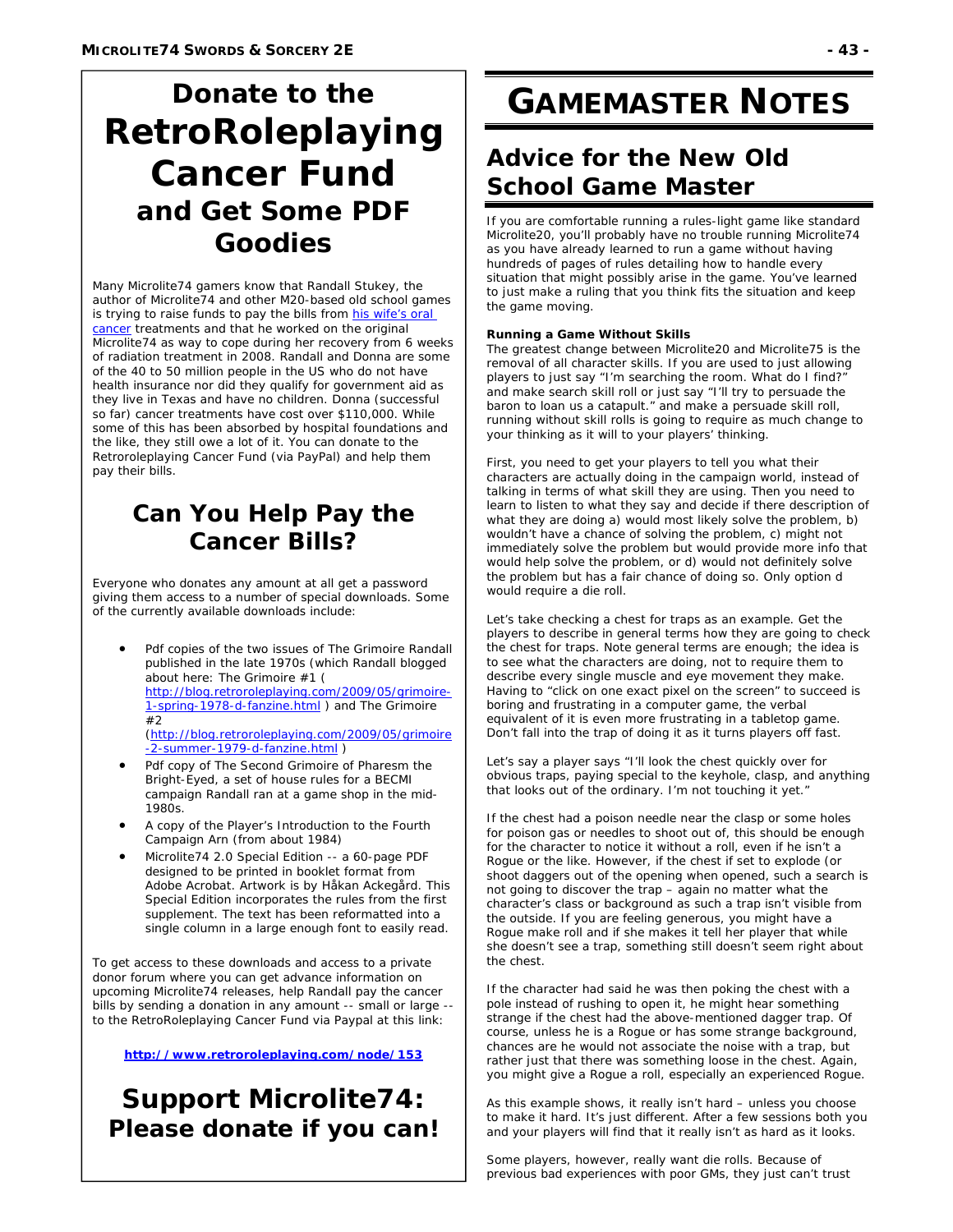the GM enough to handle some decisions being made without die rolls. If your players are like this, you can use "skill" rolls as a safety net. The players will still have to describe what their character does to solve the problem just as above. Once the player describes what his character is doing, the GM calls for a class/background based "skill" roll as described in the skills section of these rules. The results are determined by your opinion as GM of the action described and the skill roll. There are basically two situations:

In the first case, you feel that the player has a good plan that should likely succeed. Therefore it will succeed regardless of the result of the roll, but how well it succeeds is determined by the skill roll. A failed skill roll is a minimal success; the character succeeds, but just barely. A successful skill roll means the character's plan succeeds without any major hitches.

In the second case, either the player obviously knows less than his character does about the situation or just comes up with a bad idea that you feel is unlikely to work. You let the skill roll decide the result. A failed roll means the plan fails, while a successful roll means the plan somehow worked after all, but probably not perfectly.

Players who refuse to even try to come up with some type of rational statement about what their character is actually doing but just want to let the skill roll decide automatically fail.

### **Guidelines Not Rules**

Finally, remember that these rules are a tool for the GM. If something herein does not work right in your campaign, change it. The object is to have fun, not be a slave to rules or to players who think being a rules-lawyer is the way to get ahead. In many roleplaying games, the Rules As Written (RAW) are often considered sacrosanct or at least somehow better than those a GM can come up with himself. This is not true of Microlite74 so please change anything you do not like.

### **Adventures and Settings**

There are a large number of adventures and campaign settings available for TSR editions of the world's most popular fantasy RPG. Playing copies of most of original adventures from TSR can be found on eBay for very low prices. TSR era adventures can be used with any pre-WOTC edition or retroclone with only very minor conversion.

There are also a large number of free and low cost adventures available in PDF format on the web. A good play to start looking for free adventures is on the Dragonsfoot forum web site (see the link under Old School Internet Resources below.

The best settings and adventures, however, are those you create yourself for your campaign. They don't need to be nearly as elaborate as those produced for use by others, let alone as fancy as those written for professional publication. Many 0e GM adventure location keys (including those of the game's original designers) were nothing but room/location numbers with something like "8 hobgoblins, leader has 20gp, trapdoor in floor hides skeleton with silver dagger (animates if dagger touched)" or "Small village, 27 families, 10 orc slaves, Headman: Mongar the Brown (Adv 4th lvl, +1 sword) Mongar's wife, Rose is a 3rd lvl sorcerer)." You can do that.

### **Microlite20 Notes**

Microlite20 is a trimmed down sub-miniature version of the OGL 3.5 SRD. In its most basic form, Microlite20 has only two pages of rules but can be used with most fantasy OGL and d20 adventures and supplements with little or no conversion. Since M20 was published in 2006, many people who prefer rules-lite games have been using it for their d20 games and/or writing expansions, supplements and other material especially for M20. You can find out more about the original Microlite20 and find

more variants like Microlite74 on the Microlite20 web site: http://microlite20.org/

### **Retroroleplaying Web Site**

The author of Microlite74 maintains a web site devoted to out of print and out of style tabletop roleplaying games. He is always willing to discuss and answer questions about Microlite74 in the Microlite74 board on the Retroroleplaying forum.

Web Site: http://www.retroroleplaying.com/ Blog: http://blog.retroroleplaying.com/ Forum: http://microlite74.com/forum/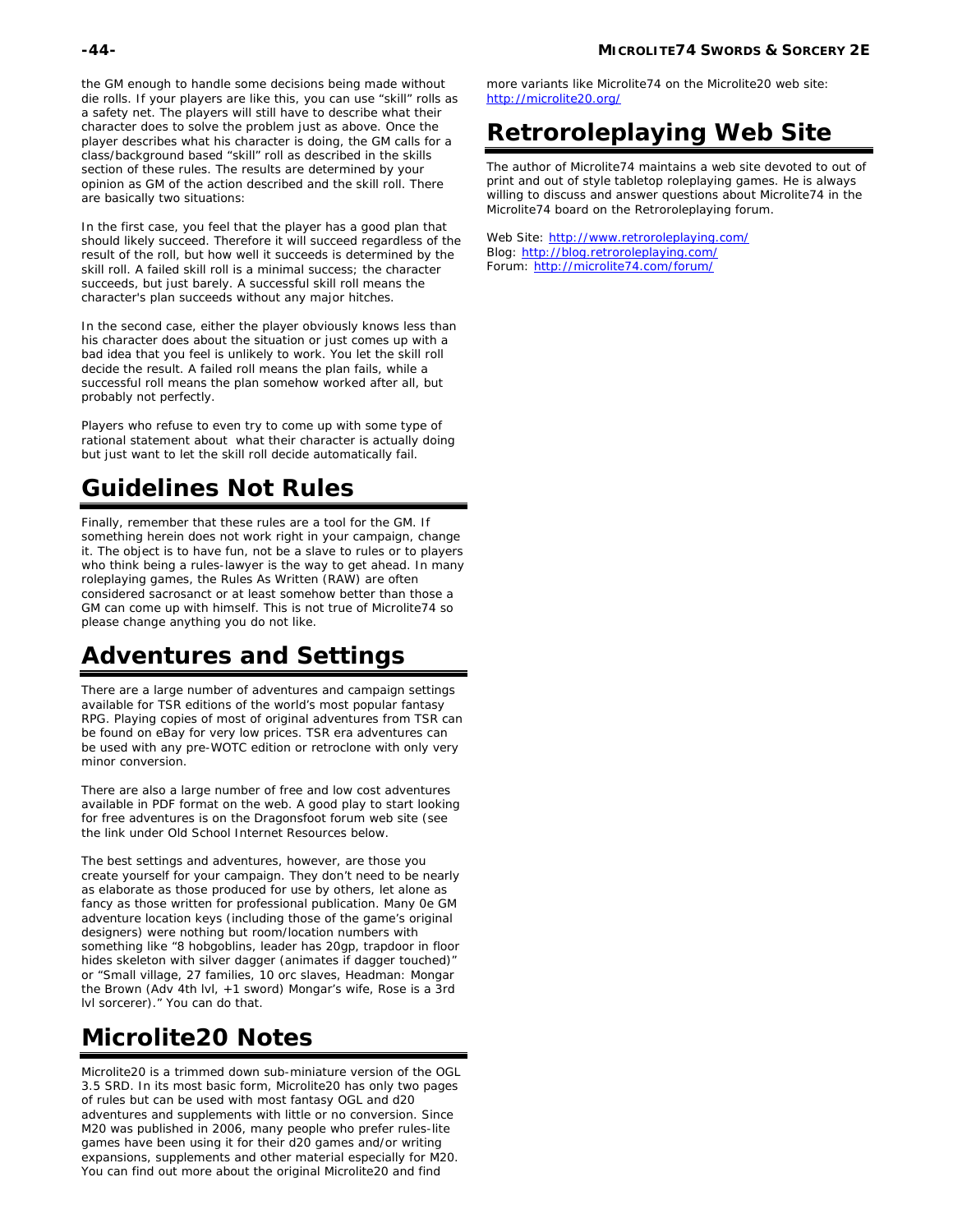# **LEGAL NOTES**

#### **Microlite74 Trademark License**

You may use the Microlite74 trademarks in your own OGL products without obtaining prior permission from the trademark owner in three cases:

- 1) Adventures, campaign settings, and other supplements either designed specifically for Microlite74 or that are written for another 0e, B/X (BECMI) or 1e rules set may be labeled "Suitable for use with Microlite74" (or suitable for use with specific versions: Basic, Standard, Extended and/or Swords & Sorcery).
- 2) Microlite74 may be mentioned by name in documents (or sections of a larger product) written to provide information on converting adventures and other materials between one game system and another.

In no case may the Microlite74 trademarks be used in any manner than indicates a product is endorsed or otherwise approved by the author of Microlite74. The terms "Microlite74 Companion" and "Microlite74 Supplement" may not be used in the title of a product without permission in writing.

All others uses of the "Microlite74" trademarks in products requires permission in writing from the trademark owner. This permission will generally be given, so don't be afraid to ask.

#### **Open Game License Version 1.0a**

The following text is the property of Wizards of the Coast, Inc. and is Copyright 2000 Wizards of the Coast, Inc ("Wizards"). All Rights Reserved.

1. Definitions: (a)"Contributors" means the copyright and/or trademark owners who have contributed Open Game Content; (b)"Derivative Material" means copyrighted material including derivative works and translations (including into other computer languages), potation, modification, correction, addition, extension, upgrade, improvement, compilation, abridgment or other form in which an existing work may be recast, transformed or adapted; (c) "Distribute" means to reproduce, license, rent, lease, sell, broadcast, publicly display, transmit or otherwise distribute; "Open Game Content" means the game mechanic and includes the methods, procedures, processes and routines to the extent such content does not embody the Product Identity and is an enhancement over the prior art and any additional content clearly identified as Open Game Content by the Contributor, and means any work covered by this License, including translations and derivative works under copyright law, but specifically excludes Product Identity. (e) "Product Identity" means product and product line names, logos and identifying marks including trade dress; artifacts; creatures characters; stories, storylines, plots, thematic elements, dialogue, incidents, language, artwork, symbols, designs, depictions, likenesses, formats, poses, concepts, themes and graphic, photographic and other visual or audio representations; names and descriptions of characters, spells, enchantments, personalities, teams, personas, likenesses and special abilities; places, locations, environments, creatures, equipment, magical or supernatural abilities or effects, logos, symbols, or graphic designs; and any other trademark or registered trademark clearly identified as Product identity by the owner of the Product Identity, and which specifically excludes the Open Game Content; (f) "Trademark" means the logos, names, mark, sign, motto, designs that are used by a Contributor to identify itself or its products or the associated products contributed to the Open Game License by the Contributor (g) "Use", "Used" or "Using" means to use, Distribute, copy, edit, format, modify, translate and otherwise create Derivative Material of Open Game Content. (h) "You" or "Your" means the licensee in terms of this agreement.

2. The License: This License applies to any Open Game Content that contains a notice indicating that the Open Game Content

may only be Used under and in terms of this License. You must affix such a notice to any Open Game Content that you Use. No terms may be added to or subtracted from this License except as described by the License itself. No other terms or conditions may be applied to any Open Game Content distributed using this License.

3.Offer and Acceptance: By Using the Open Game Content You indicate Your acceptance of the terms of this License. 4. Grant and Consideration: In consideration for agreeing to use this License, the Contributors grant You a perpetual, worldwide, royalty-free, non-exclusive license with the exact terms of this License to Use, the Open Game Content.

5.Representation of Authority to Contribute: If You are contributing original material as Open Game Content, You represent that Your Contributions are Your original creation and/or You have sufficient rights to grant the rights conveyed by this License.

6.Notice of License Copyright: You must update the COPYRIGHT NOTICE portion of this License to include the exact text of the COPYRIGHT NOTICE of any Open Game Content You are copying, modifying or distributing, and You must add the title, the copyright date, and the copyright holder's name to the COPYRIGHT NOTICE of any original Open Game Content you Distribute.

7. Use of Product Identity: You agree not to Use any Product Identity, including as an indication as to compatibility, except as expressly licensed in another, independent Agreement with the owner of each element of that Product Identity. You agree not to indicate compatibility or co-adaptability with any Trademark or Registered Trademark in conjunction with a work containing Open Game Content except as expressly licensed in another, independent Agreement with the owner of such Trademark or Registered Trademark. The use of any Product Identity in Open Game Content does not constitute a challenge to the ownership of that Product Identity. The owner of any Product Identity used in Open Game Content shall retain all rights, title and interest in and to that Product Identity.

8. Identification: If you distribute Open Game Content You must clearly indicate which portions of the work that you are distributing are Open Game Content.

9. Updating the License: Wizards or its designated Agents may publish updated versions of this License. You may use any authorized version of this License to copy, modify and distribute any Open Game Content originally distributed under any version of this License.

10 Copy of this License: You MUST include a copy of this License with every copy of the Open Game Content You Distribute.

11. Use of Contributor Credits: You may not market or advertise the Open Game Content using the name of any Contributor unless You have written permission from the Contributor to do so.

12 Inability to Comply: If it is impossible for You to comply with any of the terms of this License with respect to some or all of the Open Game Content due to statute, judicial order, or governmental regulation then You may not Use any Open Game Material so affected.

13 Termination: This License will terminate automatically if You fail to comply with all terms herein and fail to cure such breach within 30 days of becoming aware of the breach. All sublicenses shall survive the termination of this License.

14 Reformation: If any provision of this License is held to be unenforceable, such provision shall be reformed only to the extent necessary to make it enforceable.

#### 15 COPYRIGHT NOTICE

Open Game License v 1.0 Copyright 2000, Wizards of the Coast, Inc.

System Reference Document Copyright 2000-2003, Wizards of the Coast, Inc.; Authors Jonathan Tweet, Monte Cook, Skip Williams, Rich Baker, Andy Collins, David Noonan, Rich Redman, Bruce R. Cordell, John D. Rateliff, Thomas Reid, James Wyatt, based on original material by E. Gary Gygax and Dave Arneson. Castles & Crusades: Players Handbook, Copyright 2004, Troll Lord Games; Authors Davis Chenault and Mac Golden. The Blasphemous Bestiary – © 2010 Dominique Crouzet Errant RPG, Copyright 2010, Greg Christopher Labyrinth Lord Copyright 2007-2009, Daniel Proctor. Author Daniel Proctor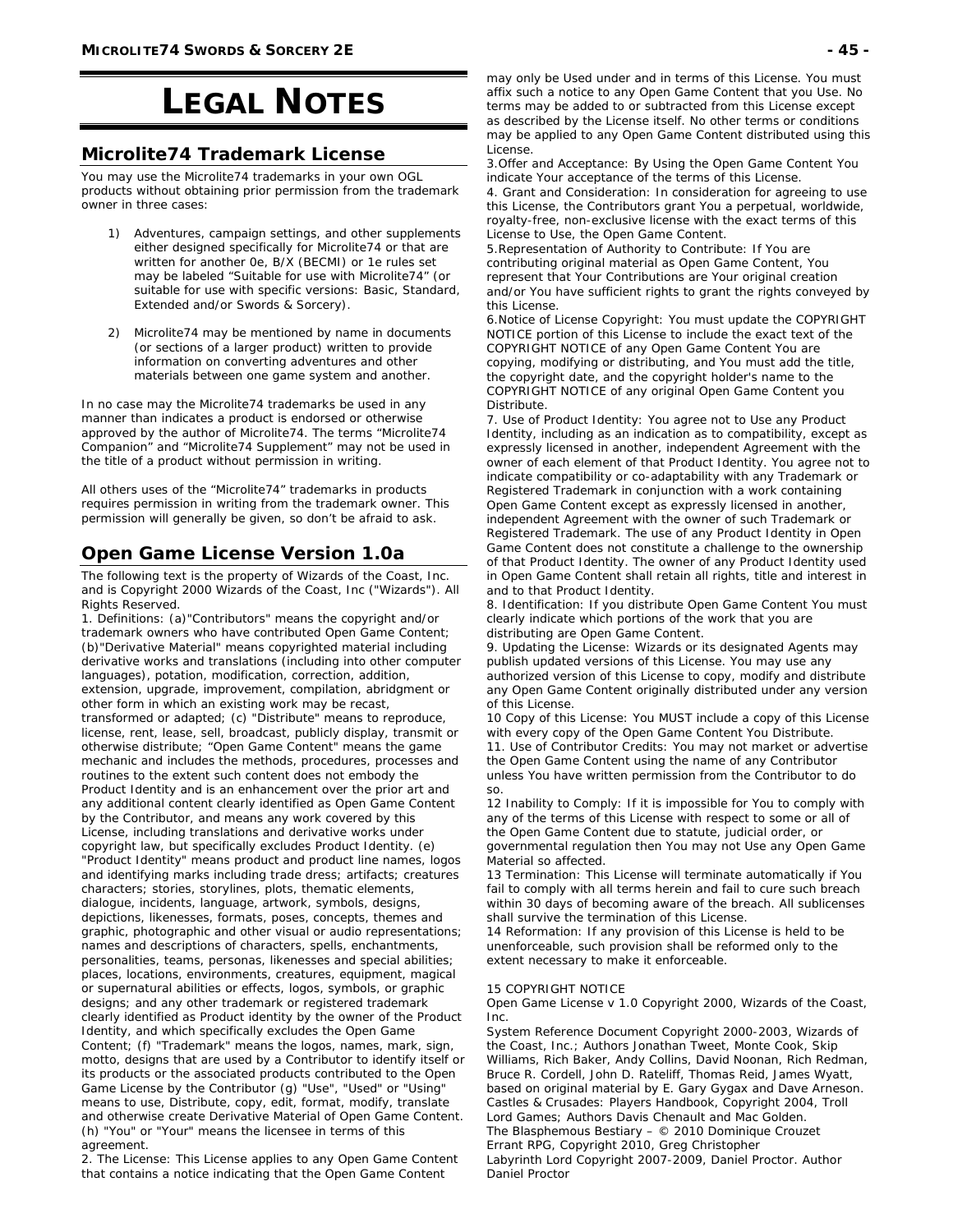Darwin's World Copyright 2002, RPGObjects; Authors Dominic Covey and Chris Davis.

Mutant Future Copyright 2008, Daniel Proctor and Ryan Denison. Authors Daniel Proctor and Ryan Denison.

Advanced Edition Companion, Copyright 2009-2010, Daniel Proctor. Author Daniel Proctor.

Half-Ogre, copyright 2012 James M. Spahn

Magical Theorems & Dark Pacts, copyright 2013 Dyson Logos OSRIC Chapter I copyright 2006-08 by Stuart Marshall. OSRIC Chapter II

copyright 2006-08 by Stuart Marshall. OSRIC Chapter III copyright 2006-

08 by Stuart Marshall, Trent Foster, James Boney and Vincent Fruge.

Adventurer Conqueror King Copyright 2011, Autarch; Authors Alexander Macris, TavisAllison, Greg Tito, and Ryan Browning. Basic Fantasy Role-Playing Game Copyright 2006-2008, Chris Gonnerman. Microlite20 © 2006, Robin V. Stacey (robin@greywulf.net) M20 Hard Core Rules © 2008, Alex Shroder

Microlite74 © 2008, Randall S. Stukey

Microlite74 2.0 © 2009, Randall S. Stukey

Universal Combat Actions © 2009, JSpektr

Ancient Auguries: A Microlite74 Version 2.0 Supplement © 2009, Randall S. Stukey

Relics & Ruins © 2009, Ed Green

Omerian Tales – Core Rules © 2010, Charles J. Eichman

Savage Swords of Athanor © 2009, Douglas Easterly

TMKT © 2008-2010 Mike Berkey

MULRAH © 2010, Chris Flood

Microlite75 © 2011, Randall S. Stukey

Beacon © 2010, 2011, Todd Mitchell (temitchell@yahoo.com)

Fantasy Expansion: Character Creation Options © 2011, Andrew Domino

Microlite74 Extended 3.0 © 2011, Randall S. Stukey

Microlite74 Companion 1: Optional Rules © 2011, Randall S. Stukey

Microlite74 Swords & Sorcery © 2012, Randall S. Stukey

A Pack of Gnolls © 2011-2012, Sully

Librarylass' Supplemental Rules, © 2012, Rachel Ghoul

Microlite74 Companion II: Treasure © 2013, Randall S. Stukey

Microlite74 Companion III: More Optional Rules © 2013, Randall S. Stukey

Microlite74 Companion IV: Bestiary of Monsters © 2013, Randall S. Stukey

Microlite74 Companion V: First Edition Spells © 2013, Randall S. Stukey

Microlite81 © 2013, Randall S. Stukey

Microlite81 Extended © 2014, Randall S. Stukey

Microlite81 Complete ©2013, 2015, Randall S. Stukey

Microlite81 Advanced ©2015, Randall S. Stukey

Microlite75 Extended ©2016, Randall S. Stukey

Microlite74 Swords & Sorcery Second Edition © 2016, Randall S. Stukey

[End of License]

This product is 100% Open Game Content except for Product Identity, as per the Open Game License above. Product Identity includes Microlite74, Microlite74 Basic. Microlite74 Standard, Microlite74 Extended, Microlite74 Swords & Sorcery, Microlite74 Companion, Microlite74 Supplement, and Randall S. Stukey and all pictures and illustrations.